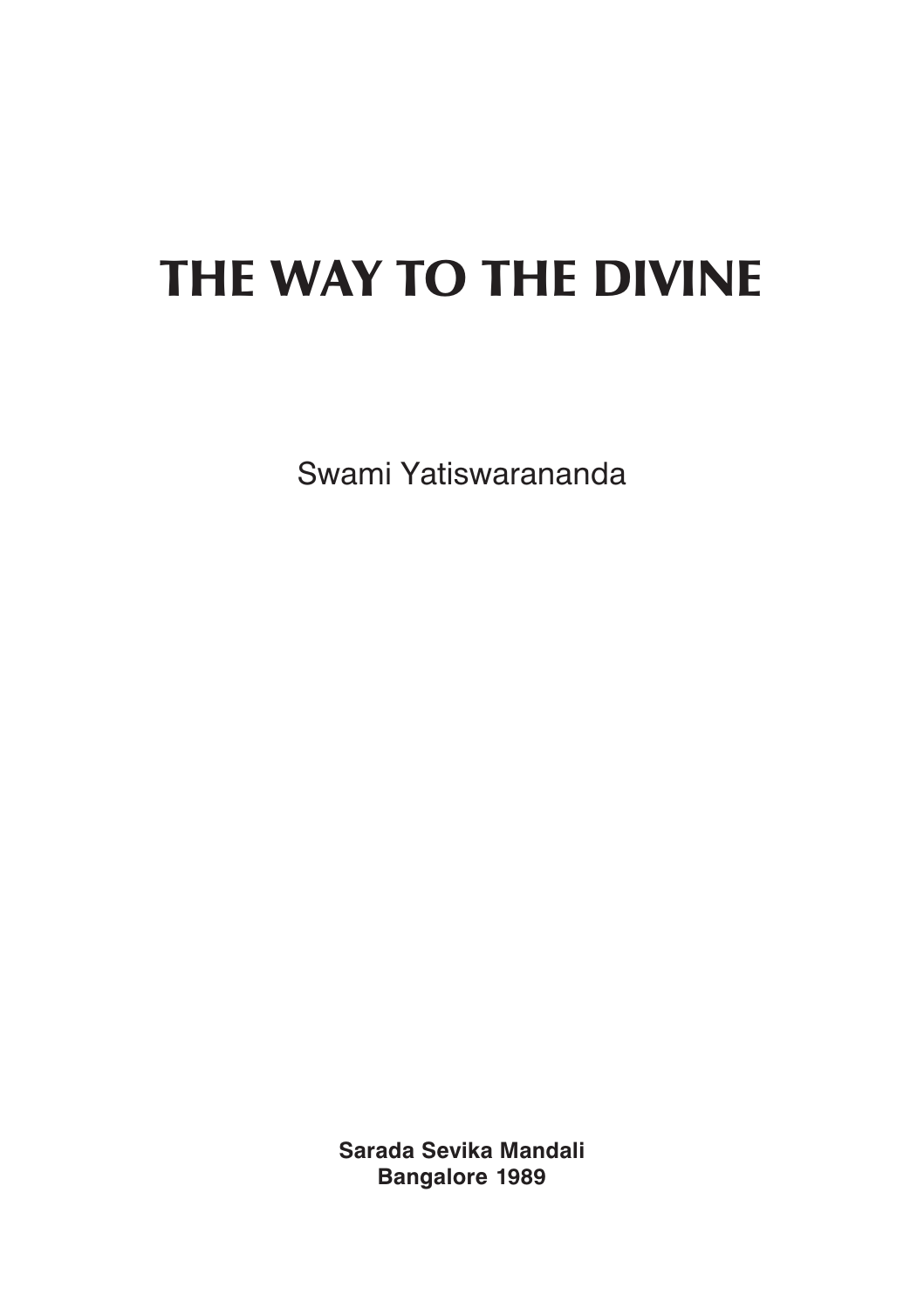*Published by*

Sri Sarada Sevika Mandali 46, Ranga Rao Road Bangalore 560004

# © PUBLISHERS First Edition 1968 Second Edition 1989

Rs 20 US \$ 5 £ 3

Phototypeset by *Deepar International, Madras-6 and* printed by *S.R. Offset,* Madras-21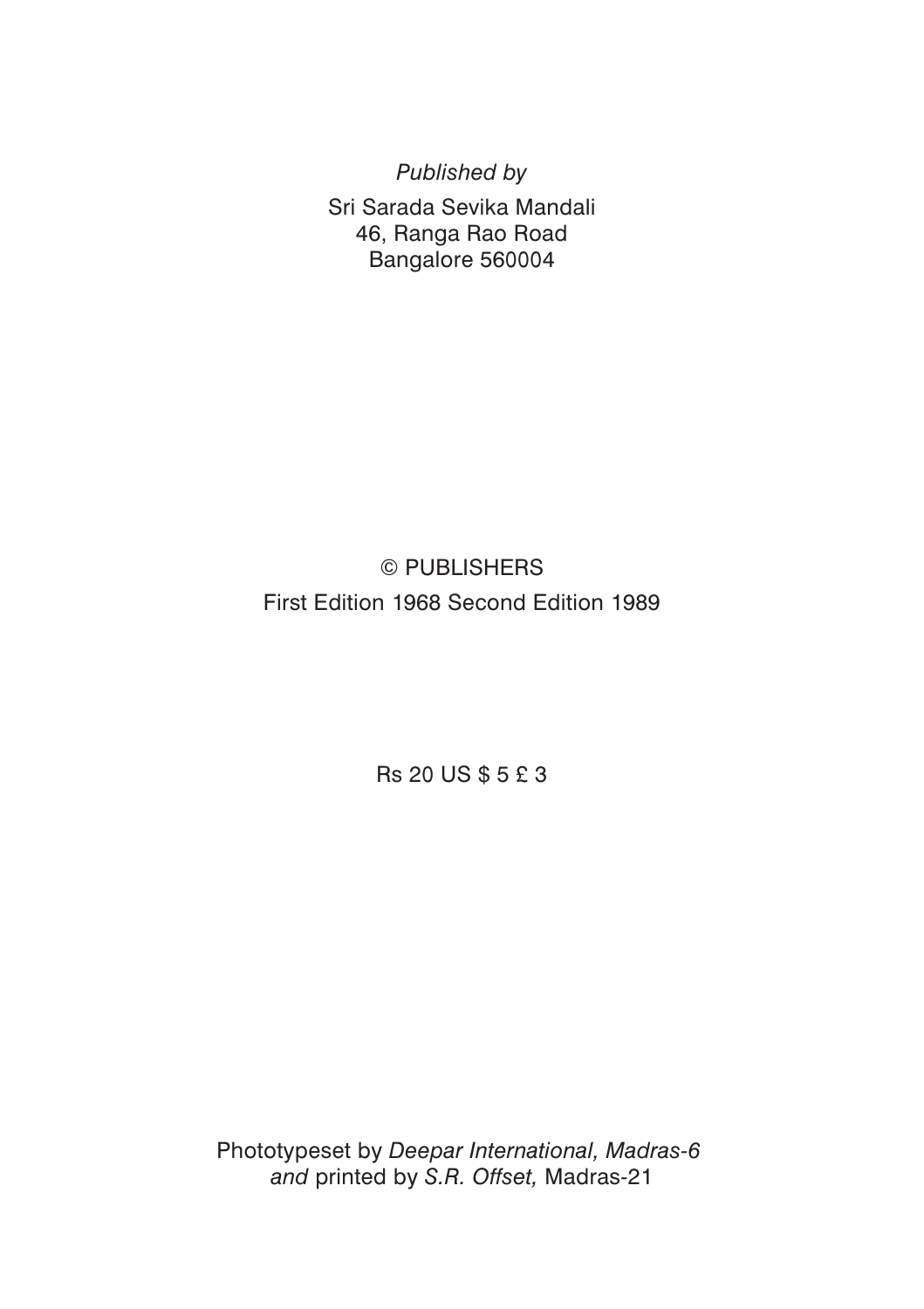#### **PUBLISHERS' NOTE**

Our beloved Gurudev, Revered Swami Yatiswaranandaji had delivered a course of lectures in Germany to a small group of earnest spiritual seekers. The typescript of these talks had been prepared by the Swami and entrusted to Dr. Prabhu Shankara in 1964 with instructions to edit and publish the same in book form.

We are happy to present this book on the occasion of the 79th Birthday of the Revered Swamiji. The book gives practical instructions for a direct approach to the Ultimate Reality.

We take this opportunity to convey our heartfelt thanks to Dr. Prabhu Shankara for editing, and also for giving us an opportunity to publish this book. We are grateful to Rev. Swami Achalanandaji for his invaluable guidance and help given to us in all possible ways. Our thanks are due to Prof. S.S. Raghavachar, Professor of Philosophy, University of Mysore for his scholarly preface. We are grateful to Dr. K.B. Ramakrishna Rao, Principal, JCBM College, Sringeri, for readily preparing the beautiful cover design. We are deeply indebted to M/S Mayura Printers and Publishers for printing the book so nicely and within a short period.

We hope and pray that this book will help the spiritual aspirants and guide them on 'The way to the Divine!'

Bangalore 15-1-68 Secretary

B.C.Indira

#### SECOND EDITION

We are particularly happy to bring out this second edition of the book during the centenary year of the Revered Swamiji. We are also happy to include in this edition a tribute paid to the Swamiji by Swami Sastrananda of Vivekananda Ashrama, Bangalore.

The book has been phototypeset afresh, and the opportunity so afforded has been availed of to eliminate a few typographical errors that had crept in, albeit inadvertently, in the first edition. Our thanks are due to Mr. N. Parthasarathy and Mr. Sreenivas Babu Koneru of Deepar International for getting the book typeset and printed so elegantly.

Bangalore March, 1989 President

Indira Krishna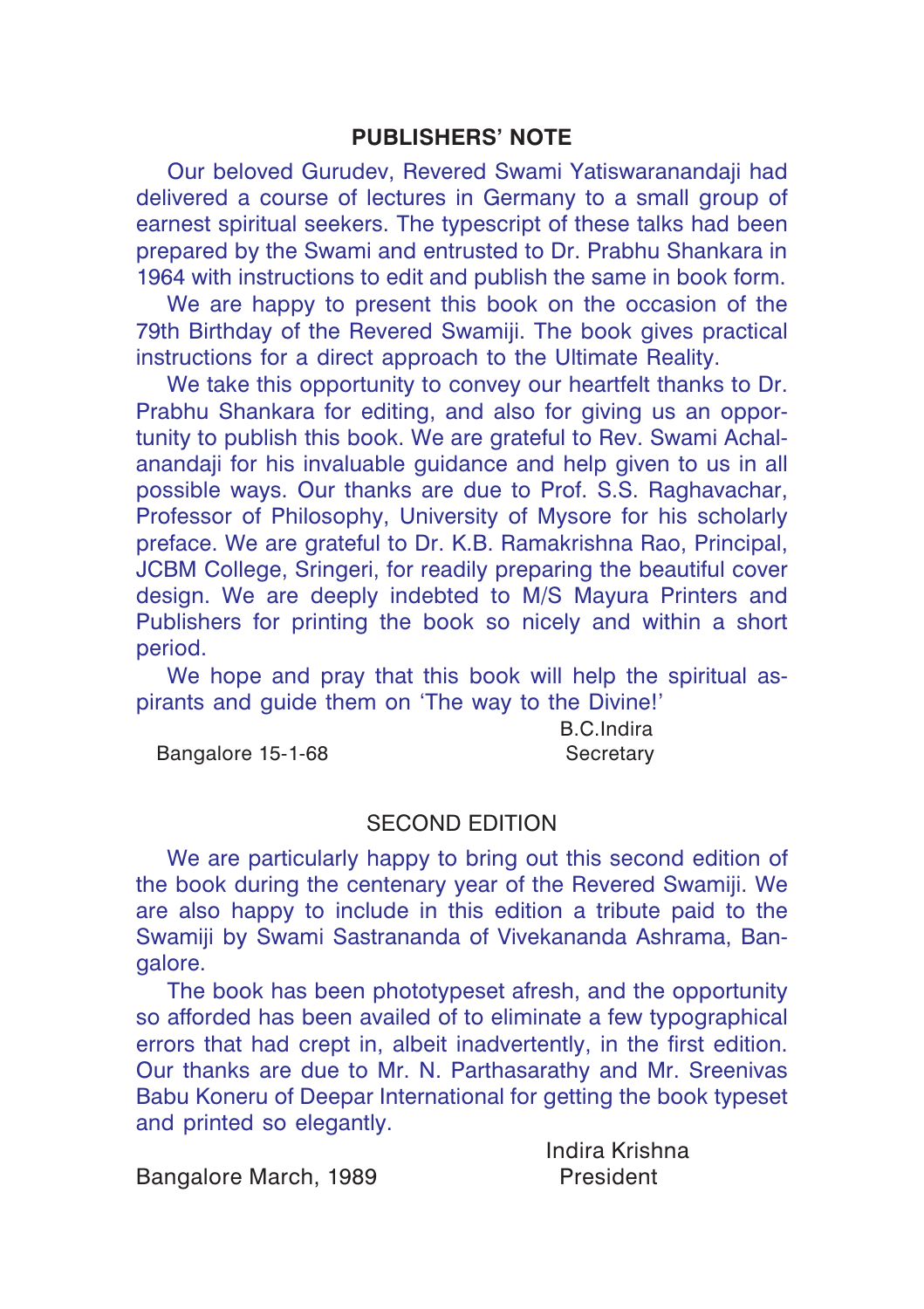# **A Note on Sri Sarada Sevika Mandali**

Founded in the year 1953, the Birth Centenary year of Sri Sarada Devi, with just five girl students, the Mandali has grown considerably over the last twenty five years. Dedicated as it is to the cause and welfare of women and children, the Mandali now runs the following institutions:

1. *Sri Sarada Balika Mandali*—a cultural and recreational centre for girls

2. S*ri Sarada Kutir*—a cultural and residential home for working women

3. *Sri Sarada Mandali Rural Development Project*—to serve the cause and welfare of rural women

4. *Sri Sarada Sishu Kendra*—a cr?che for rural children Smt Hemavati Kuvempu Library—to cater mainly to the needs of rural people.

It is extremely gratifying that the first phase of Sri Sarada Nilaya, a home for the members of Sri Sarada Sevika Mandali and aged women, is now complete.

The inauguration of this building during the Silver Jubilee year of the Sri Sarada Sevika Mandali, which coincides with the Birth Centenary year of Swami Yatiswarananda, founder of the Mandali, gives us great joy and immense satisfaction.

The Mandali has plans to start a High School for girls in the very near future. The building for housing the school is expected to be ready very soon. The school will be called 'Sri Sarada Higher Secondary School for Girls.'

Sri Sarada Sevika Mandali fondly hopes that it will continue to expand its activities to promote and serve the cause and welfare of women and children. Any suggestions to enable us to achieve our objective will be welcome. So also monetary contributions which will be accepted with thanks and gratitude, and duly acknowledged.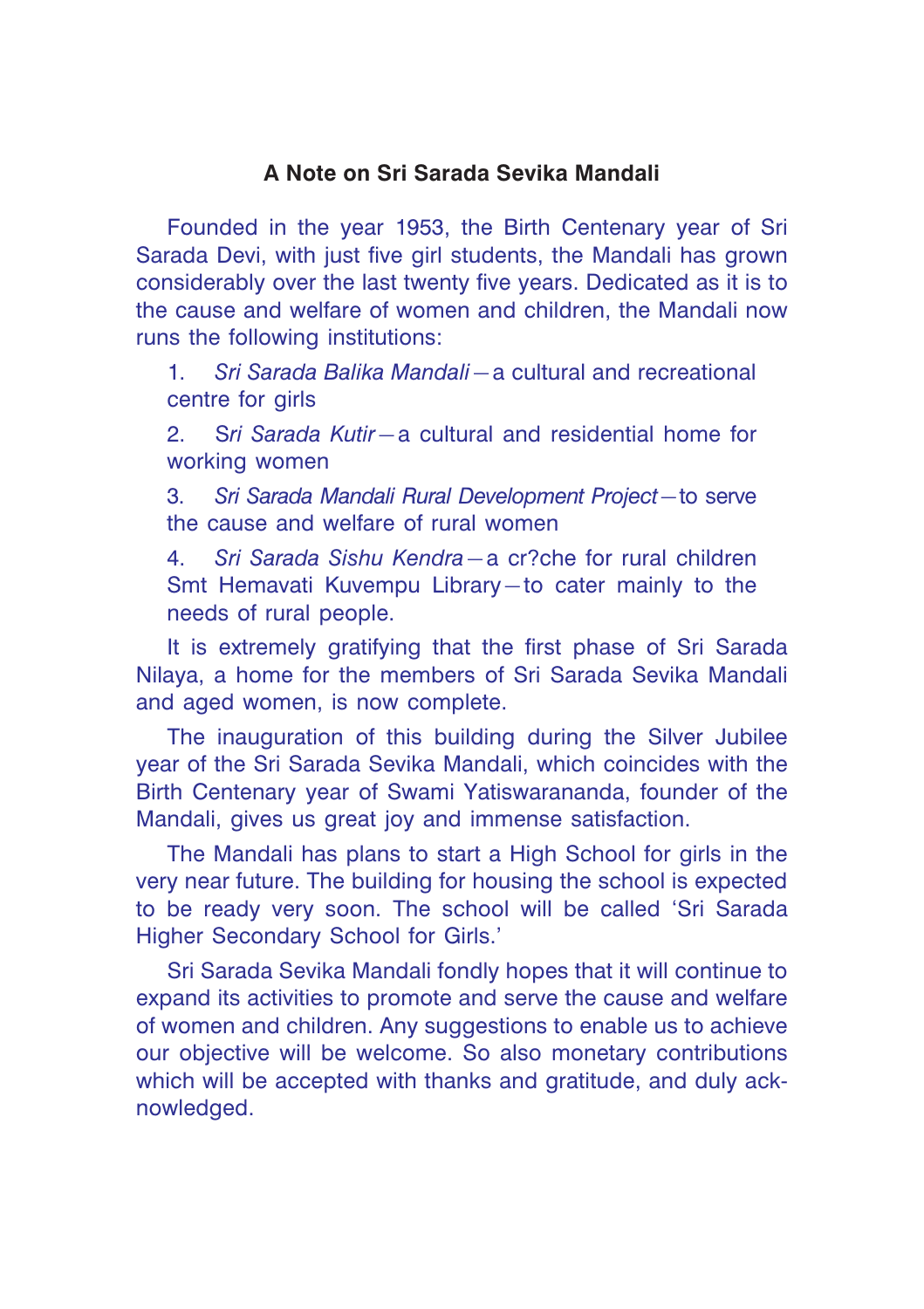# **A Tribute to Swami Yatiswarananda**

Referring to India as the 'Punya Bhumi' or the holy land, Swami Vivekananda declares that this is the land where humanity has attained its highest in its march towards 'Gentleness, Generosity, Purity, Calmness, and above all Introspection and Spirituality.'

These qualities are not just legendary ideals, to be found only in the celebrated luminaries past or present. They are, in fact, the hallmark of any truly holy man, nay of any worthy human being. And one such person was Swami Yatiswarananda (1889- 1966), who is even today remembered and honoured by many who knew him, and look back to their days of association with him with justifiable nostalgia. Those, who had the good fortune to be close to him in mind and spirit, would easily mark in him the aforesaid qualities, which, in turn, were bound to influence their own lives for the better, sooner or later.

He was indeed *gentle,* but without being soft, weak or ineffective; and he was in its true sense, a *gentleman. Generous* he certainly was, may be even to a fault, be it in extending material help or spiritual guidance and support to those who needed or sought them. An outstanding quality of his was a rare largeness of mind and heart, which one sadly misses in a world mostly filled with pettiness, pride and ill-will. His *purity* was something—both external and internal even more—which astonished sensitive observers. Ever *calm,* in spite of various adverse and obstructive factors in life, be they events or persons, he nonetheless led an intensely active life at whatever level there was a real need. *Introspection—*with its facets of inwardness, self-examination and love for meditation—revealed itself in his readiness to admit and amend mistakes, not blaming or finding fault in others, and a dignified and healthy reserve. His *spirituality* revealed itself patently in his life and actions, talks and writings, which constantly stressed the blessed presence of the Divine within and without, in oneself and in other fellow beings, resulting in an unfailing courtesy and concern for the welfare of others, a pure and pervasive love and readiness to serve unselfishly.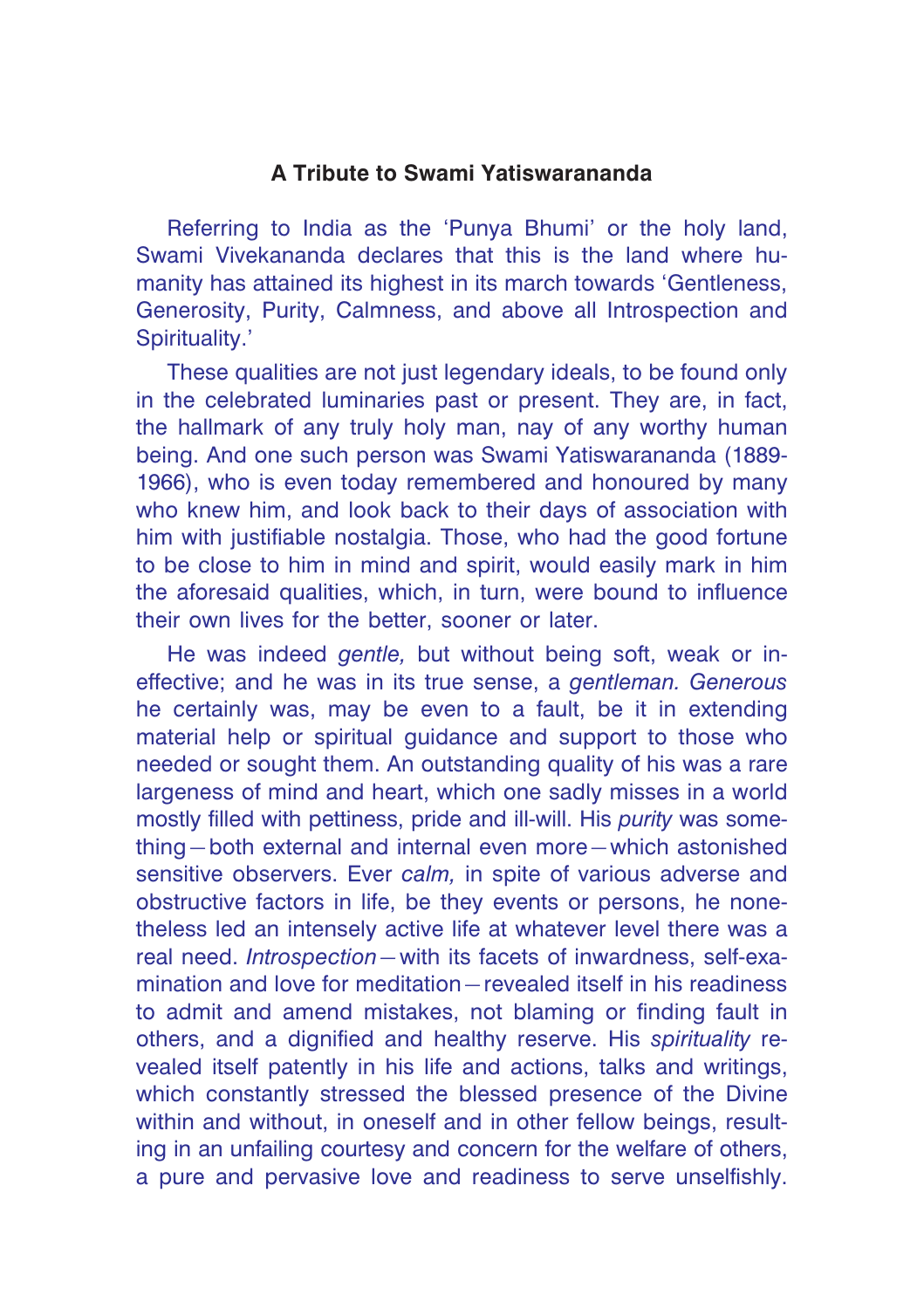The spiritual in him also expressed itself as the quality of true freedom and independence, which made him rely on the Divine alone and motivated others also to do the same.

Speaking of holy people who serve as models for human conduct, the *Taittiriya Upanisad* uses the epithets, 'of impartial judgement, mature, independent, gentle and dedicated to higher values' (1-100); and Sri Ramakrishna says, 'Common men talk of religion in plenty but there is very little of it in their life. The wise and holy man, on the other hand, speaks little and his whole life is a living expression of religion in action.'

It would be quite proper to say that these descriptions fit in with Swami Yatiswarananda's life. It would also be only fair to record that his life was a significant contribution towards the promotion of Swami Vivekananda's cherished ideals, 'man-making and character-building', and 'awakening the potential divinity' in human beings.

A good and fruitful way in which we can honour the memory of this beloved and revered holy man—be it in his 'centenary' year or at any other time—would be for ourselves to imbibe the blessed qualities cited. Even better would be to become free and self-reliant spirits, dependent on the Divine alone. As an initiating 'guru' of the Ramakrishna Order, he has left a powerful message to us, particularly those who would consider themselves as his disciples or followers: 'A true teacher is a free soul, and would very much like to see that all his disciples stand on their own feet, realise their divine nature, and solve their individual problems, developing a cosmic outlook... He will rather have *one free soul* as his disciple than a multitude of them following him blindly.'

Let us sincerely and intensely strive to become such souls and thus pay a fitting homage to this *gentle, generous,* and *free* soul!

Swami Sastrananda

January 1989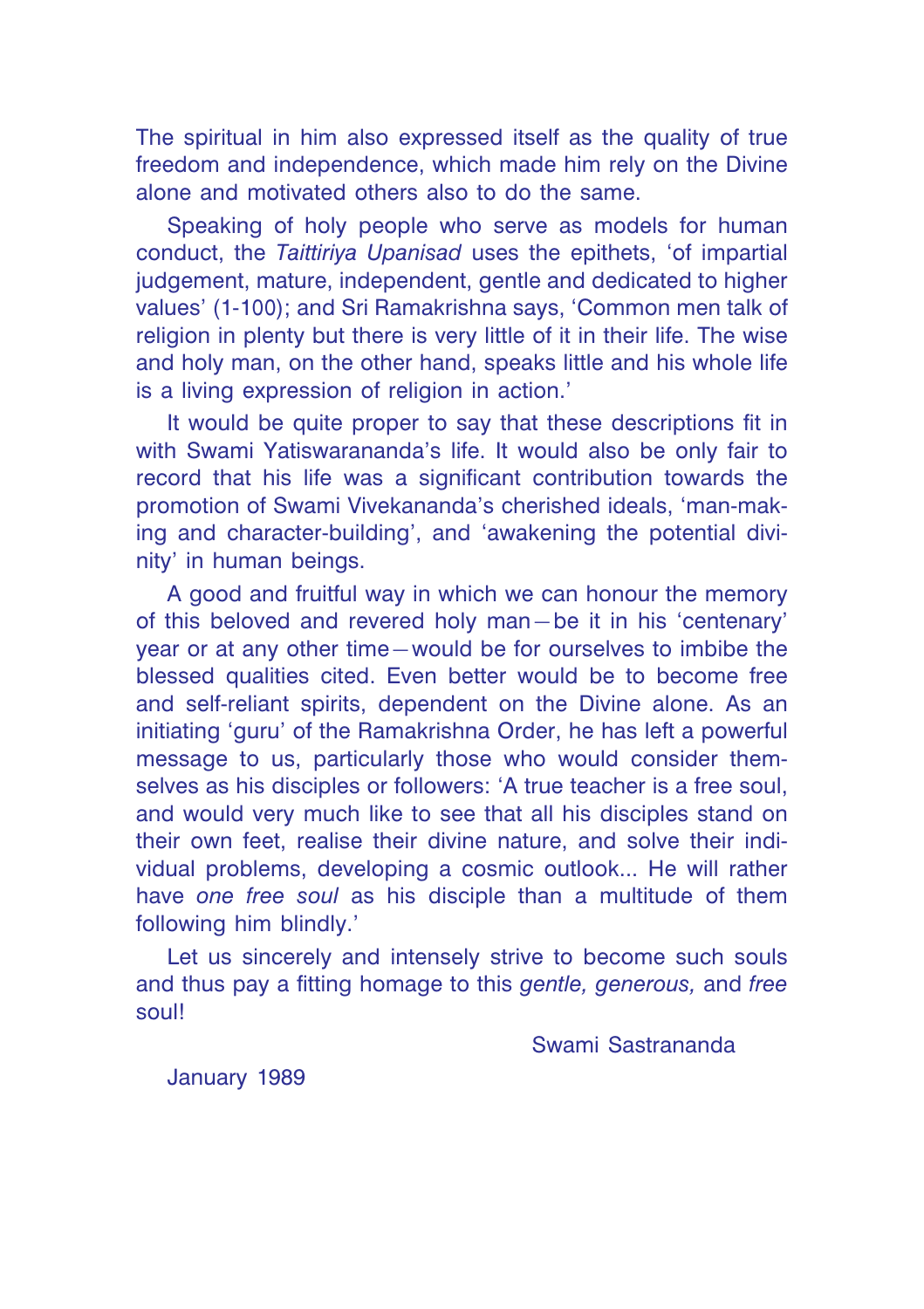# **PREFACE**

Swami Yatiswarananda, one of the greatest members of the Ramakrishna Order in recent times, functioned as a source of inspiring benediction to spiritual aspirants for about fifty years. He worked both in Europe and America, and in several centres in India. By his writings, discourses and interviews he spread the universal message of Sri Ramakrishna and thus stimulated spiritual aspiration in many, guided the striving of many groping in the dark and confirmed and perfected the self-realization of many. His life radiated illumination and peace and fulfilled the blessings that Swami Brahmananda, his spiritual preceptor, showered on him, after marking him out as the chosen soldier of God. All those who had the privilege of knowing him personally, testify to his sweetness of manners, clarity of counsel and boundless gift of love.

The main direction of the Swamiji's teaching was towards the initiating and fostering of the spiritual life, in all its inwardness of meditative devotion. This emphasis is amply borne out by his books published during his lifetime, *Divine Life, Universal Prayers* and *The Adventures in Religious Life*. The present work,<sup>1</sup> which he meant for publication, also falls into this category, perhaps, in a more pronounced way. It consists of the authentic records of his teachings mainly addressed to spiritual seekers of pre-war Germany where he was working during those difficult years. But their appeal is universal and timeless and they enter into the inner life of man, as it were, and lead him on from the first step to the last with intimate comprehension, compassion and sure guidance. The vast erudition and deep spirituality of the teacher are pressed into service in framing lines of guidance. These are no words of mere academic knowledge as they spring from the wisdom of the spirit and aim at transmitting divine life. The precious

<sup>1.</sup> Containing: 1) Class-notes published in "*VEDANTA*", the Quarterly the Swami published from Switzerland in 1937 and 1938 (units 1–6 and 8), and 2) extracts from his Wiesbaden (1933) "*Readings on the Spiritual Teachings of Swami Brahmananda*", and other notes.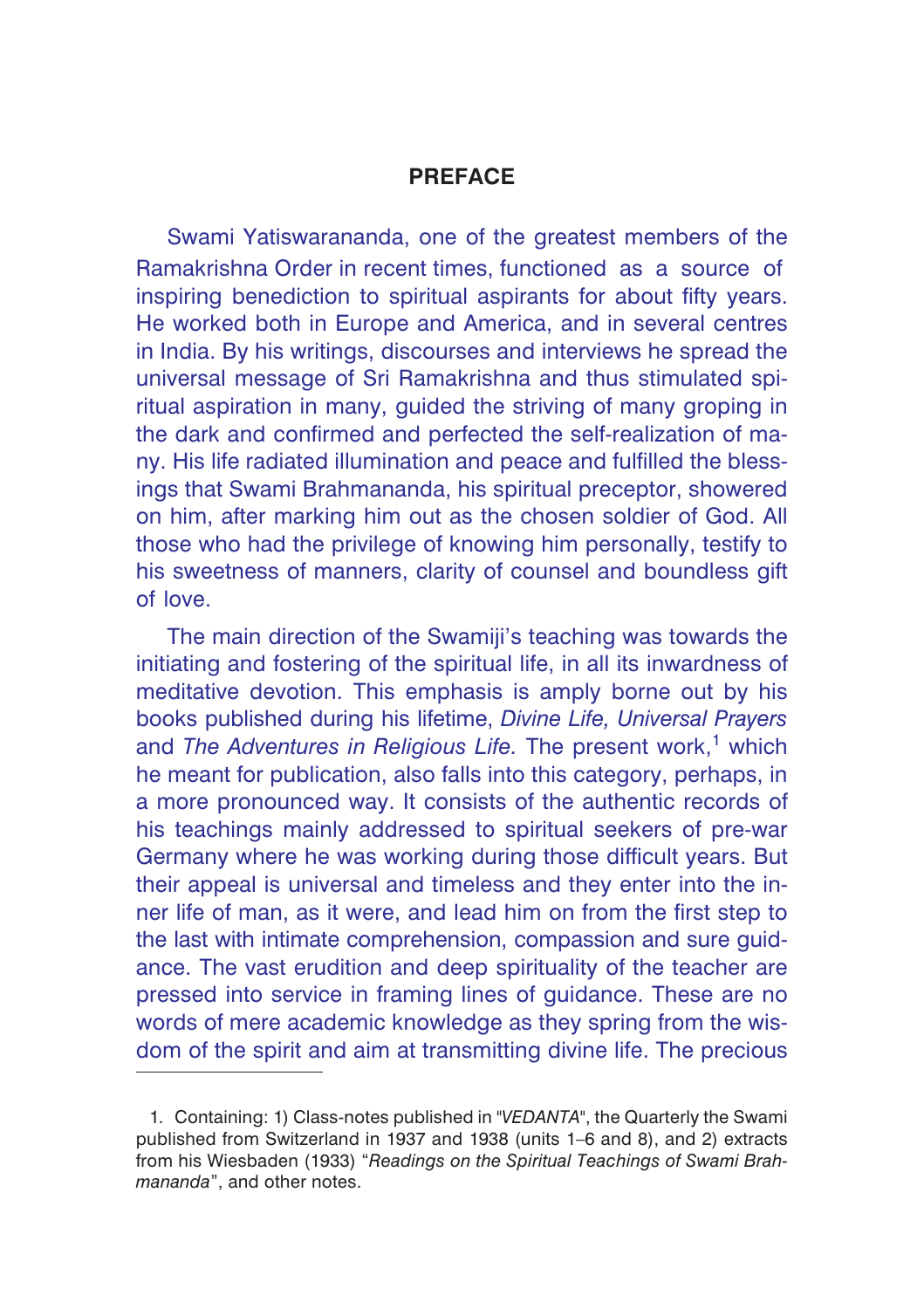document under publication contains 15 units of writing, each of which is a fairly self-contained body of instructions. While the whole gamut of religious discipline is covered by the entire set, there is considerable repetition, bringing into relief the principles that the Swamiji valued most. The effect of reading the book is an imperceptible induction into the mood of meditation and prayer. We feel the atmosphere of intimate personal communion with the revered teacher hitching our wagon, as it were, to the star of the Supreme. The reader is at once awakened and moved. Some memorable utterances, in which the compilation abounds, may be fittingly cited as furnishing the right sort of introduction:

'The Grace of Divine comes to a person in the form of self-effort.'

'Only one who has passed through strenuous self-effort can give himself up and surrender himself wholly and unconditionally at the feet of the Divine.'

'Hold the reins tight. All accidents in the path are due to carelessness.'

'First of all, a void is to be created in the heart of every aspirant, and once this is done he can fill this void with the Divine.'

'The concentrated mind, if it is not purified, becomes a veritable demon.'

'It is essential for us to have a true conception of freedom. Do we want freedom for the senses or freedom from the senses?'

'Manhood is worth the name in proportion it frees itself from the fetters and limitations of animal nature.'

'Perfect sincerity, perfect purity and dedication, that is what is needed by all of you. Then, one day, some fine work will be done.'

Yes, indeed, it will be done. This will be our endeavour.

S S Raghavachar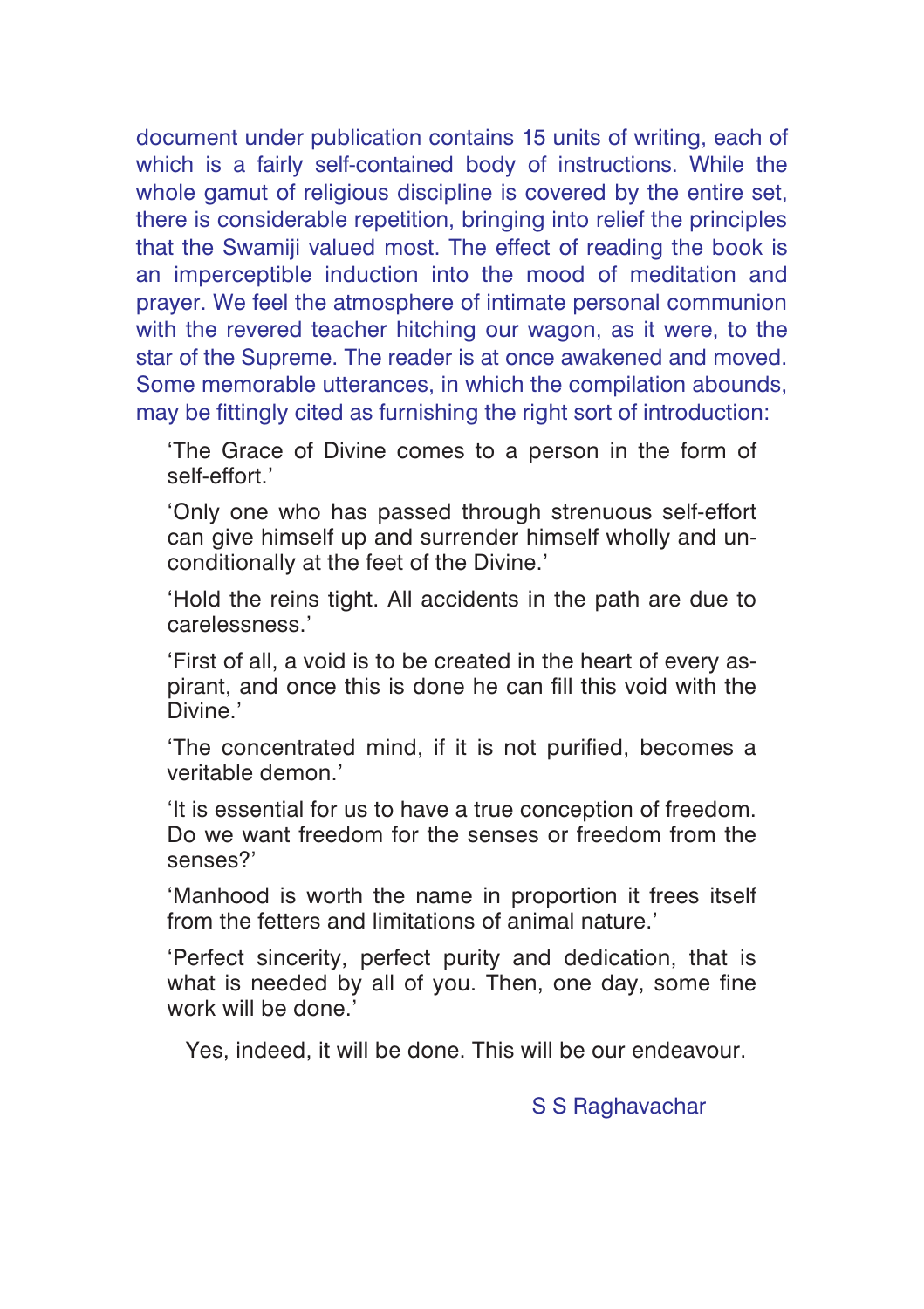| 1. | <b>HOW TO BEGIN A SPIRITUAL LIFE?</b>                       |
|----|-------------------------------------------------------------|
|    |                                                             |
|    |                                                             |
|    |                                                             |
|    |                                                             |
| 2. | THE SPIRITUAL PATH                                          |
|    |                                                             |
|    |                                                             |
|    |                                                             |
|    |                                                             |
|    |                                                             |
|    |                                                             |
|    |                                                             |
|    |                                                             |
| 3. | THE WAY TO THE DIVINE                                       |
|    |                                                             |
|    |                                                             |
|    |                                                             |
|    |                                                             |
|    |                                                             |
|    |                                                             |
|    |                                                             |
|    | 4. WARNINGS AND HINTS FOR THE SPIRITUAL ASPIRANT            |
|    |                                                             |
|    |                                                             |
|    |                                                             |
|    | Recognition of the All-Pervading Divine Principle37         |
|    | The Way to Divine Realization - The Highest Goal of Life 39 |
| 5. | <b>STEPS TO MEDITATION AND SELF-REALISATION</b>             |
|    |                                                             |
|    | Some of the Virtues to be Practised in Spiritual Life41     |
|    |                                                             |
|    |                                                             |
|    |                                                             |
|    |                                                             |
|    |                                                             |
|    | 6. SPIRITUAL STRUGGLE AND ACHIEVEMENT                       |
|    |                                                             |
|    |                                                             |
|    |                                                             |
|    | 7. THE SELF IS TO BE REALISED                               |
|    |                                                             |
|    |                                                             |

# Contents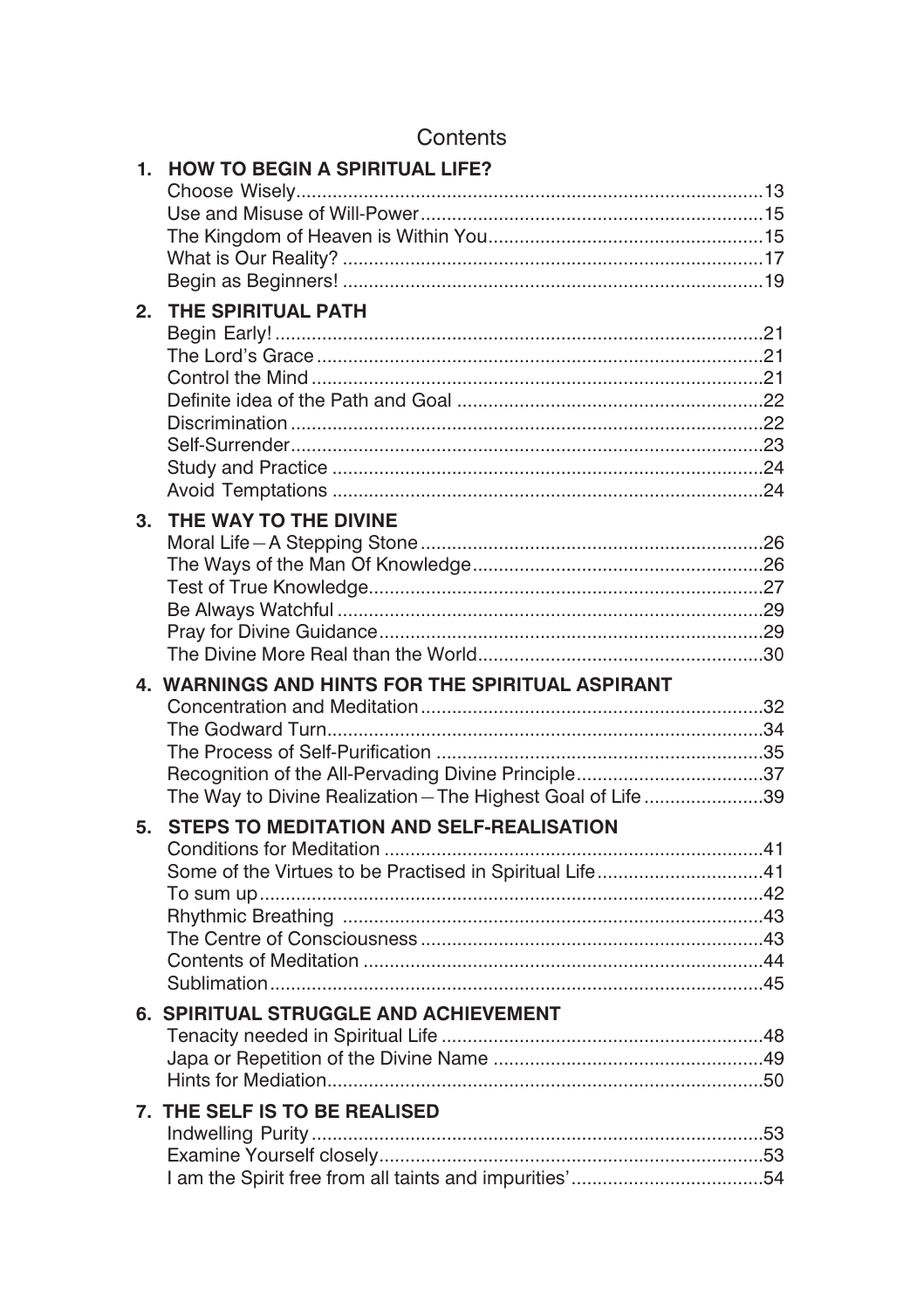| 8. HOW TO ATTAIN SELF-REALISATION?                    |  |
|-------------------------------------------------------|--|
|                                                       |  |
|                                                       |  |
|                                                       |  |
|                                                       |  |
|                                                       |  |
|                                                       |  |
| 9. HARDER THAN THE ADAMANT AND SOFTER THAN THE FLOWER |  |
|                                                       |  |
|                                                       |  |
|                                                       |  |
|                                                       |  |
|                                                       |  |
|                                                       |  |
|                                                       |  |
|                                                       |  |
|                                                       |  |
|                                                       |  |
|                                                       |  |
|                                                       |  |
|                                                       |  |
|                                                       |  |
|                                                       |  |
|                                                       |  |
|                                                       |  |
|                                                       |  |
|                                                       |  |
| <b>13. BE YE TRANSFORMED</b>                          |  |
|                                                       |  |
|                                                       |  |
|                                                       |  |
|                                                       |  |
| 14. TO SUM UP                                         |  |
|                                                       |  |
|                                                       |  |
|                                                       |  |
|                                                       |  |
|                                                       |  |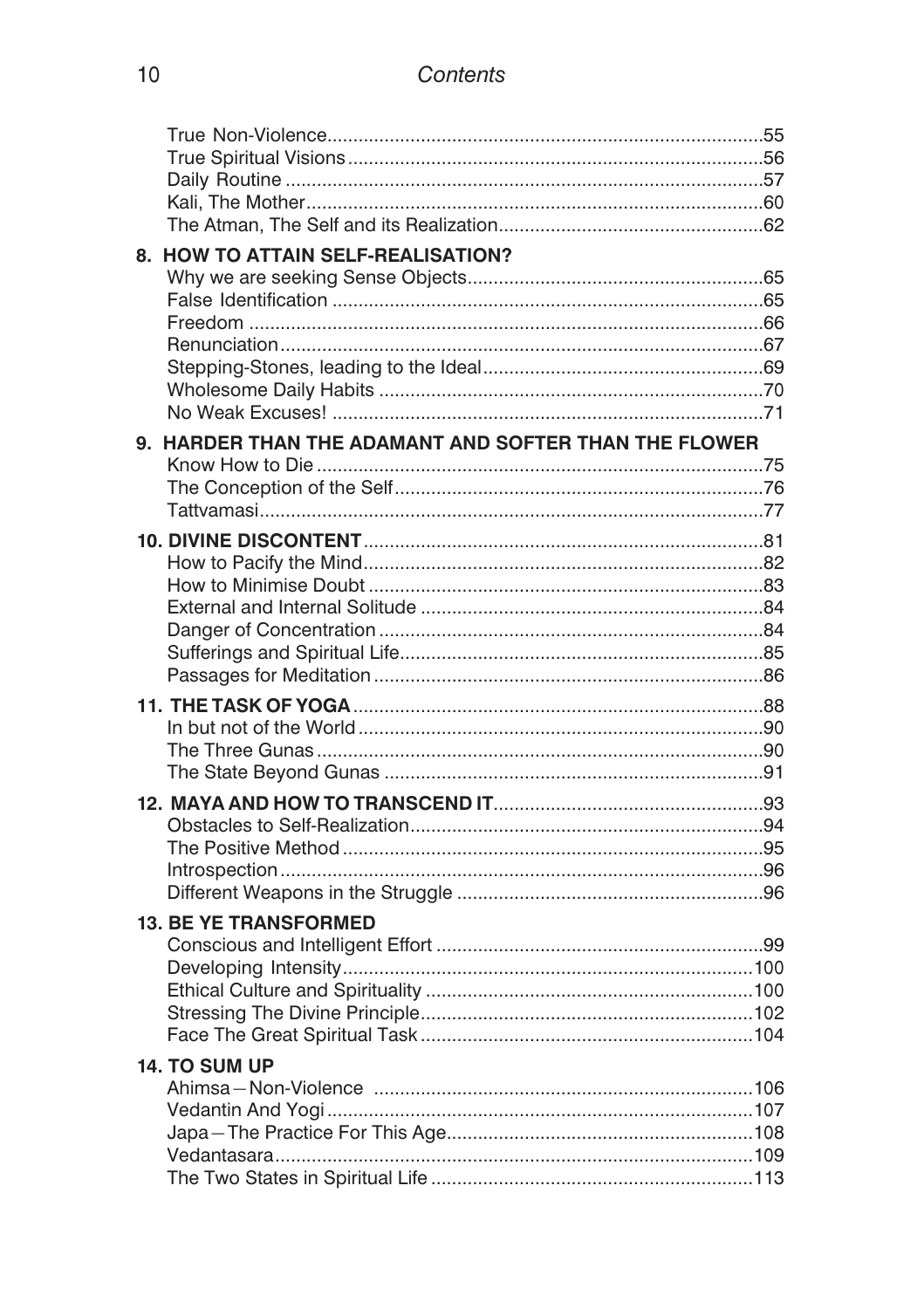| Vedanta is not sheer idealism as some people think. 121 |  |
|---------------------------------------------------------|--|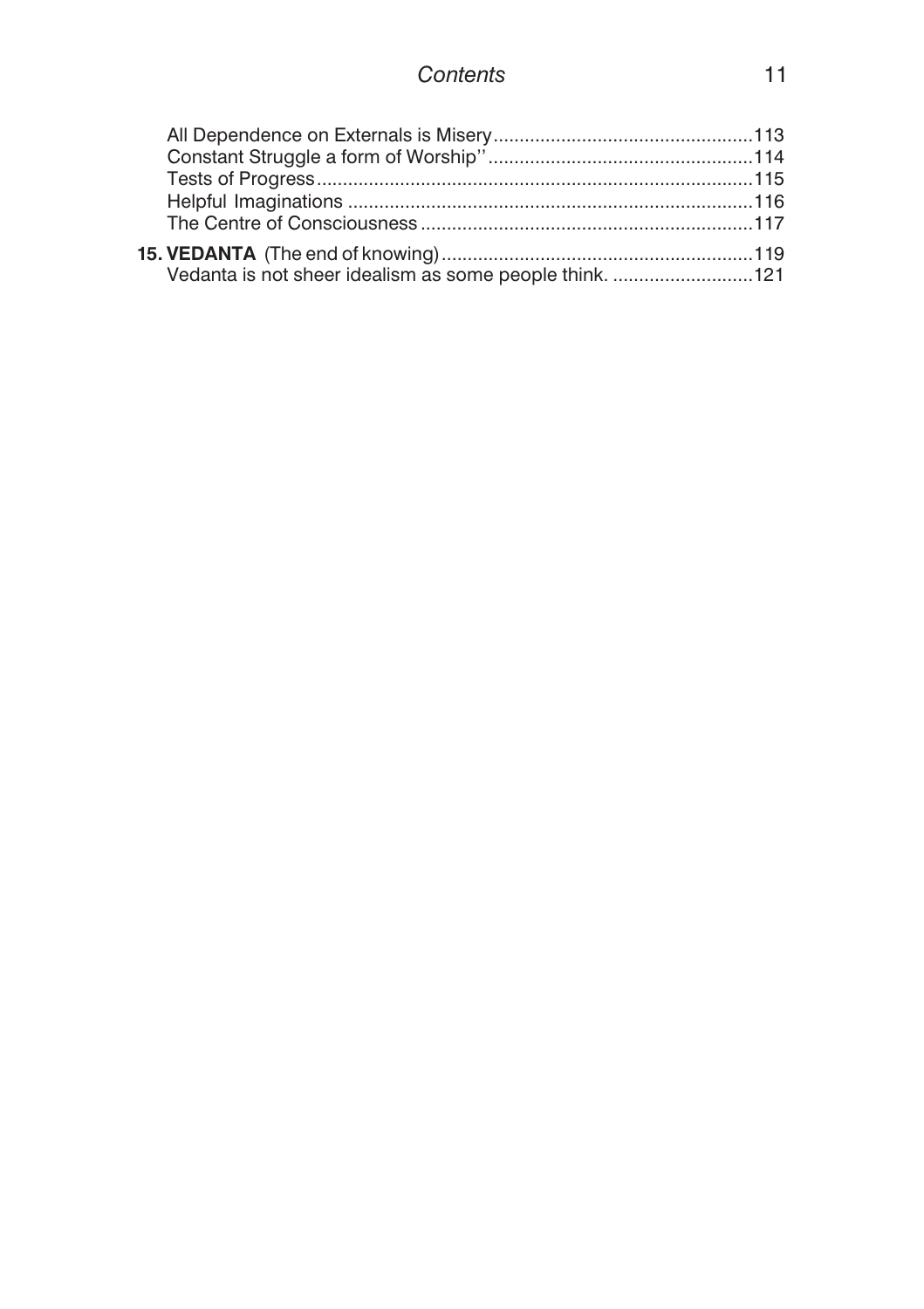

Swami Yatiswarananda (16.1.1889–27.1.1966)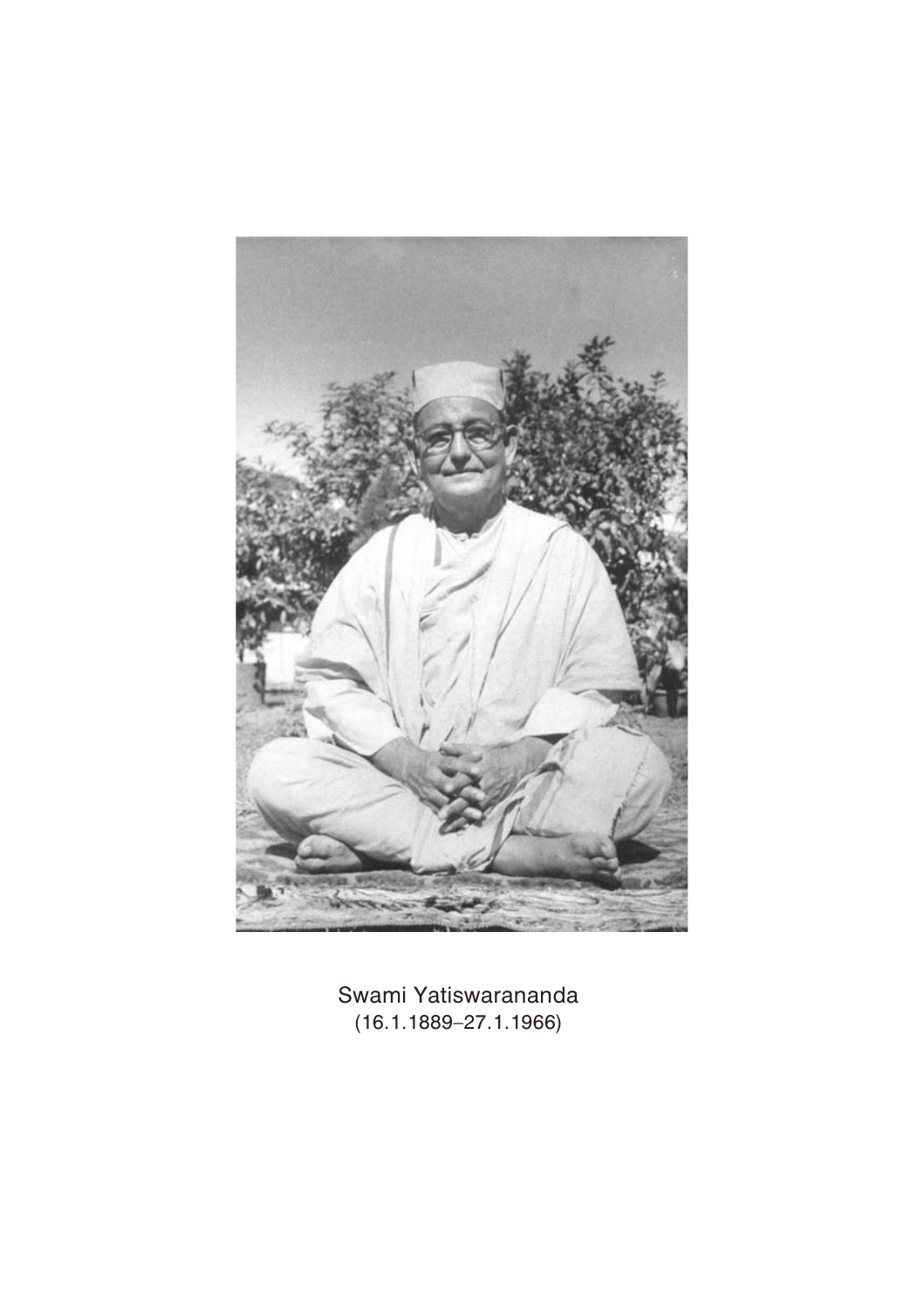# <span id="page-12-0"></span>**1. HOW TO BEGIN A SPIRITUAL LIFE?**

#### **Choose Wisely**

Sri Ramakrishna used to say, '*We should not ask God for the things of the world. Suppose He grants them. The material things may bring trouble to us*.' When we approach this great Boon-Giver, we should never ask Him for worldly things connected with personal wishes and desires. We may approach the Lord just for saving our souls from getting drowned in the ocean of worldliness and infatuation for material things. Ordinarily if we feel unhappy, we would rather adjust ourselves to our unhappiness and cling to our desires and fancies than change our ways and come to Truth and Bliss. We are so body-bound that we stress physical enjoyment more than anything else and are not prepared to renounce it. Rather we go on clinging desperately to its different forms although we get nothing but kicks and blows again and again. Such is the tremendous power of Maya or ignorance.

The Great Father or the Great Mother is witnessing the children at play. It is only when a child gets disgusted with its toys and childish occupations that the Lord really comes to it and draws it away from the play-land of illusion. Children play with sweets, with dolls, with toy-soldiers, with toy-houses, with toycars, and nothing can be done by the Lord until they get tired of these and turn from them in utter disgust. God takes it as great fun. And then, one day, the child has become a little grown-up and cries, 'What have I done with my life?'and the Lord says, 'Yes, what have you done, my child? Who asked you to do it? Who asked you to go on playing indefinitely in such a foolish way? Who asked you to get hurt and get entangled in your toys? Who? Who did it all?' And then very often it is already too late and the child sits in the ruins of its shattered life and wails.

We all have an opportunity to follow saner and better ways, but we cling to our particular toys and do not let go our hold. So we have to suffer, and shall have to suffer until we learn the great lesson life teaches us again and again, in innumerable ways, and come to act wisely. Just as most people try to achieve their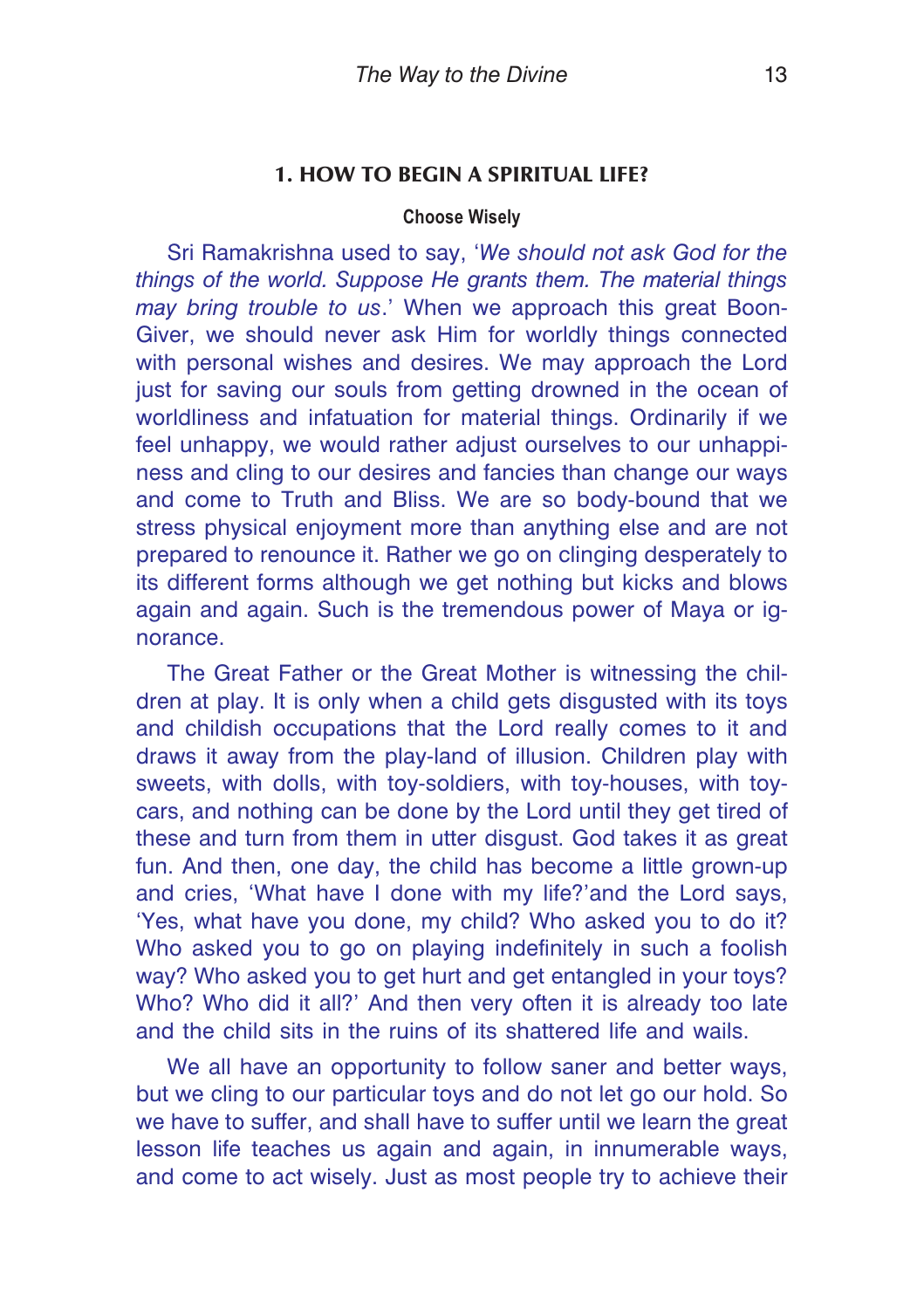worldly ambitions and ideals, we should strive for spiritual life and illumination, but this most people won't do. And it depends solely on our own choice whether we take up the worldly life or the spiritual life, whether we lead a life of slavery and fear or that of freedom and fearlessness.

We must strive to achieve something that is higher, that is not subject to change and decay. But we very often choose the path of Avidya (ignorance) wilfully and deliberately, because we cling to our phantoms of physical and emotional enjoyment which, after all, we shall have to give up sooner or later. We all, one day, must let go the hold, and if we do not do this of our own free will, the toy will be torn away from us, and this will mean great sorrow, and in many cases a broken heart. For most people, this is the only way in which they can be made to learn their lessons, but it is very painful and usually takes many lives. We should try to live a spiritual life, knowingly, consciously, deliberately, in a spirit of dedication and singleness of purpose. This will of ours may be directed towards the higher channels of life or towards the lower ones, just as we please.

We are just like cows tied to a post with a very long rope. The cows could graze and have a certain amount of freedom in their movements but the silly animals just turn round and round the post till the whole rope has coiled round them and makes it impossible for them even to reach the grass at their feet. God allows a very long rope to man, but only in rare cases does man make proper use of the rope. Mostly he entangles himself hopelessly in it till he can scarcely move one way or the other. That is not God's fault though. Learn to take the whole responsibility always on your own shoulders. It is a great mistake to hold God responsible for all that happens to you. You forget everything else for a moment's pleasure and do not care to listen to what God has been telling man through the ages.

Says Sri Krishna in the Bhagavad-Gita:<sup>2</sup>

*"The Lord dwells in the hearts of all beings. Take refuge in Him with all thy heart, by His grace shall thou attain su-*

<sup>2.</sup> *Bhagavad-Gita*, 18.61, 62, 63.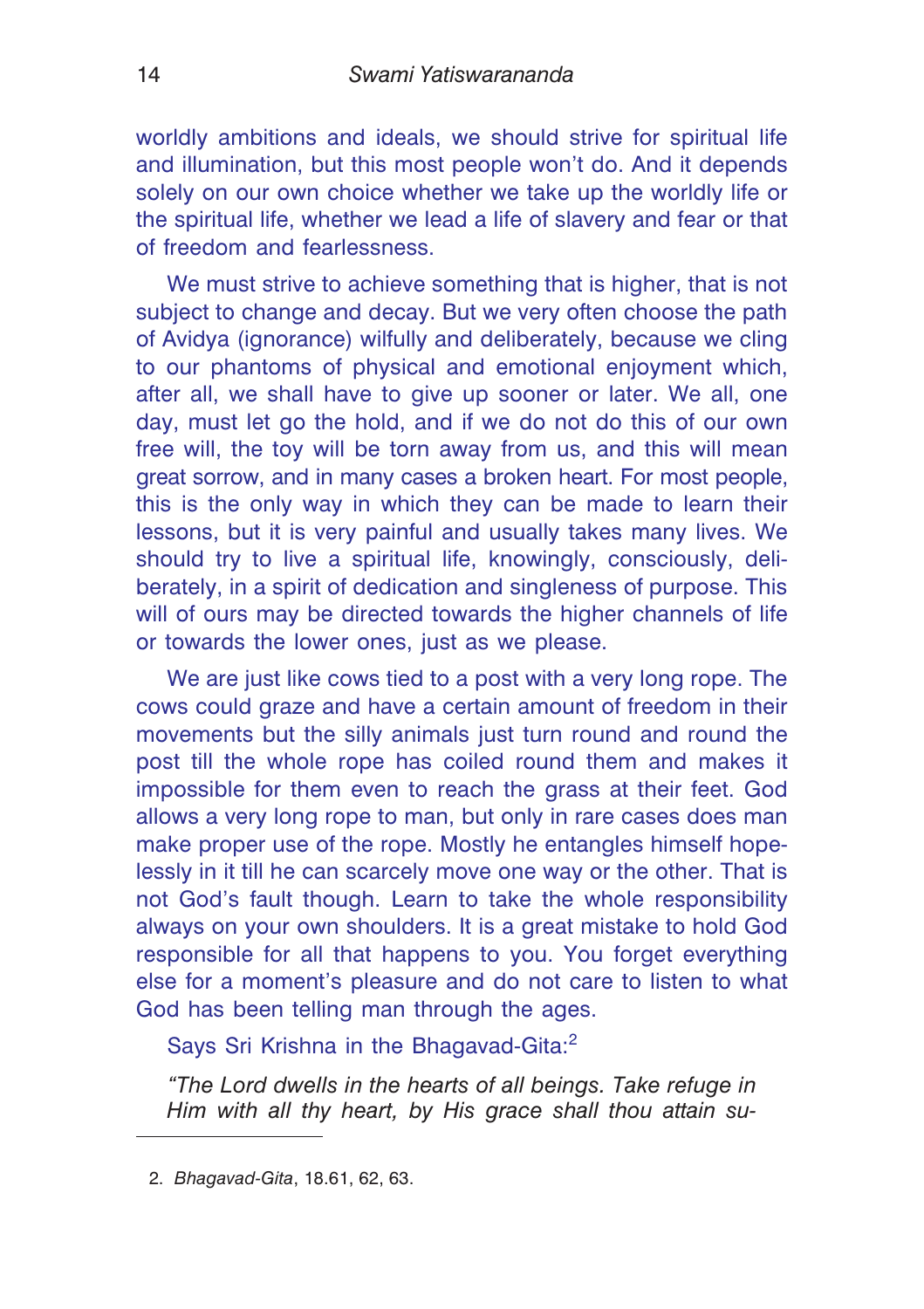<span id="page-14-0"></span>*preme peace and the eternal abode. Thus has wisdom more profound than all profundities been declared to thee by Me. Reflecting over it fully, act as thou likest."*

#### **Use and Misuse of Will-Power**

Spiritual life, if it means sublimation and purification of our feelings, means at the same time developing our will-power and forcing the mind to take to the higher path. This must be wholly directed towards the higher life. We find in the world tremendous will-power and concentration but both are given a wrong direction and thus lead man into deeper and deeper darkness and ignorance. If all the will-power you find in the world were directed along the right channels, this world of ours would immediately become a heaven.

We must set the spiritual goal very, very clearly before ourselves. If we are able to rouse tremendous enthusiasm in ourselves for the goal to be attained, then only shall we have the necessary energy to strive for it and do our utmost. In the world of the spirit you very often find people with a chaotic brain. They do not care to follow any definite system and like to drift on the boundless sea of their emotions and impulses. So they attain practically nothing, or achieve just as little as the out-and-out worldly-minded people. No person with a muddled brain can have any success in the world, and much less so in the spiritual world. Settle once for all as to what you really want. Very often we want to attain peace, but follow a path that can only end in restlessness and trouble.

#### **The Kingdom of Heaven is Within You**

God alone is the repository of all peace and blessedness. We should try to look within and find Him seated within our own hearts. This body of ours is the living temple of God. This is a conception we find stressed again and again in all the Scriptures. The best temples of the Divine are the greatest prophets and seers. That is why they exert the greatest influence. Those who have realized the Truth in their own souls can alone teach others the way to realization. The Lord is always at the back of our minds, at the back of our whole personality, and only if we can pray with a fervent heart, will the prayer be heard, and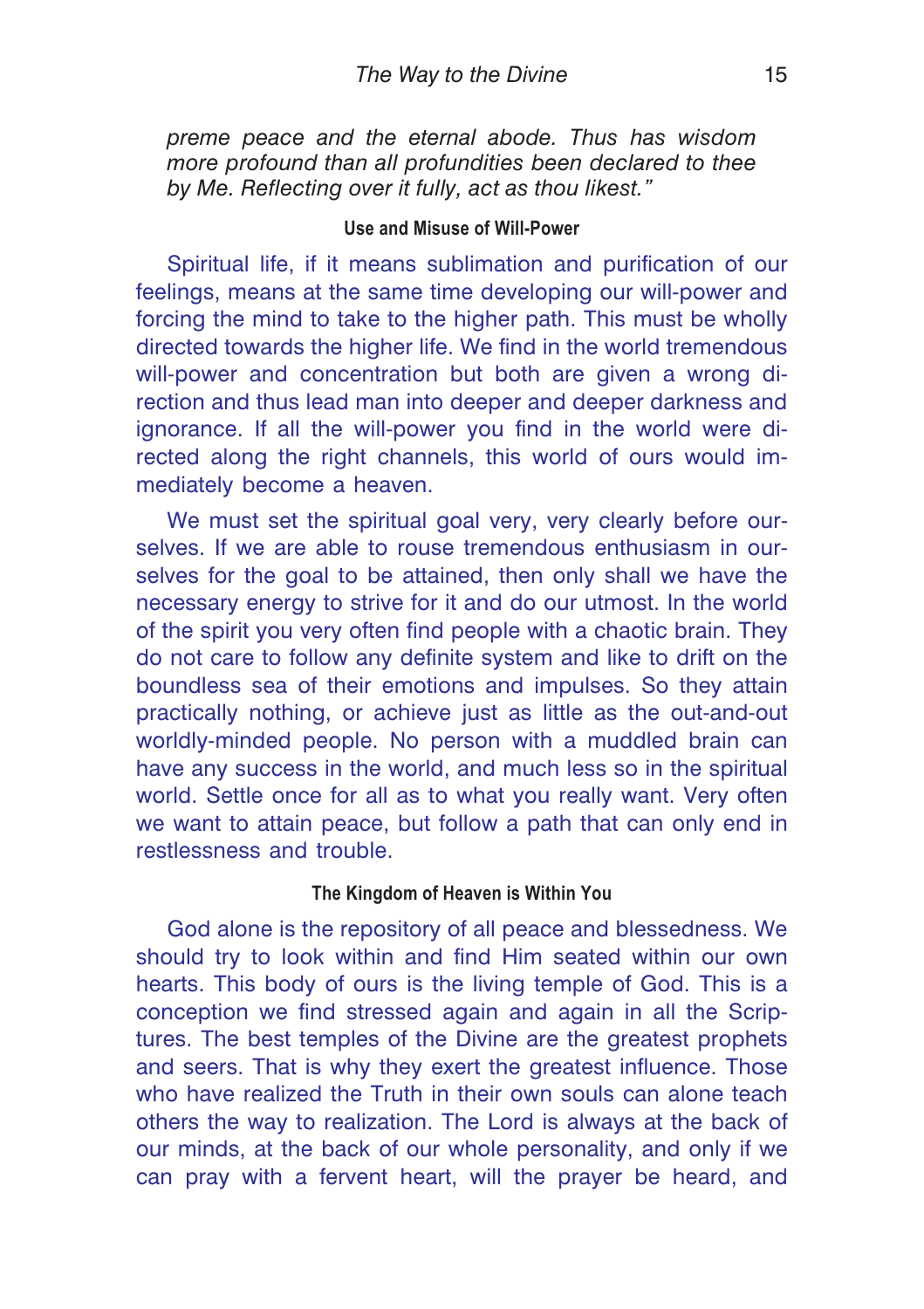otherwise not. We should never think in terms of happiness while praying. Happiness by itself is no real index for spiritual life, no proof whatever of spiritual progress or realization.

The lover, when dreaming of his beloved, imagines things that have no reality. The mad man, too imagines things that do not exist at all. All hallucinations are to be avoided in spiritual life. We must try to get a glimpse of the Truth by following a systematic course of spiritual practice. If such a glimpse comes unawares, and if we are not properly prepared for it through long and regular training, the reaction may be tremendous, and may even unsettle us for life. We must first learn how to become fit for such glimpses so that we can then make them our own for good. Spiritual evolution at first brings great pain to the aspirant, not happiness. In the intermediate stage his life becomes very difficult. Then he has no longer any real interest in what he has in the world and cannot yet obtain self-realization. It is still beyond his reach. It is just like hanging in mid-air without being able to go either up or down.

Very often when we get a thing we find that we never really wanted it. We may have been seeking it, but when we get it we may actually find that the desire has vanished, and some other desire has taken its place. Many people mistake the true nature of their yearnings and give them worldly direction, whereas in reality no human yearning can ever find satisfaction in anything that is not permanent and unchanging, however much people may try to deceive themselves on this point. The old void haunts them again and again and mostly in a more terrible and relentless form than before. People seek happiness outside, in attributes, in forms, in the phenomenon, whereas it lies in themselves from all time and for all time and can never be lost. Whatever can be lost, can never bring true happiness to us. We commit the mistake of looking at a certain span of time instead of looking at the whole. Temporary happiness there is, no doubt, in worldly things and worldly relations, in human love and human affections, but temporary happiness can never mean real happiness, rather it is the opposite of it. Let us have the desire to know our nature, to know our true Self. In Self-realization alone there lies real blessedness.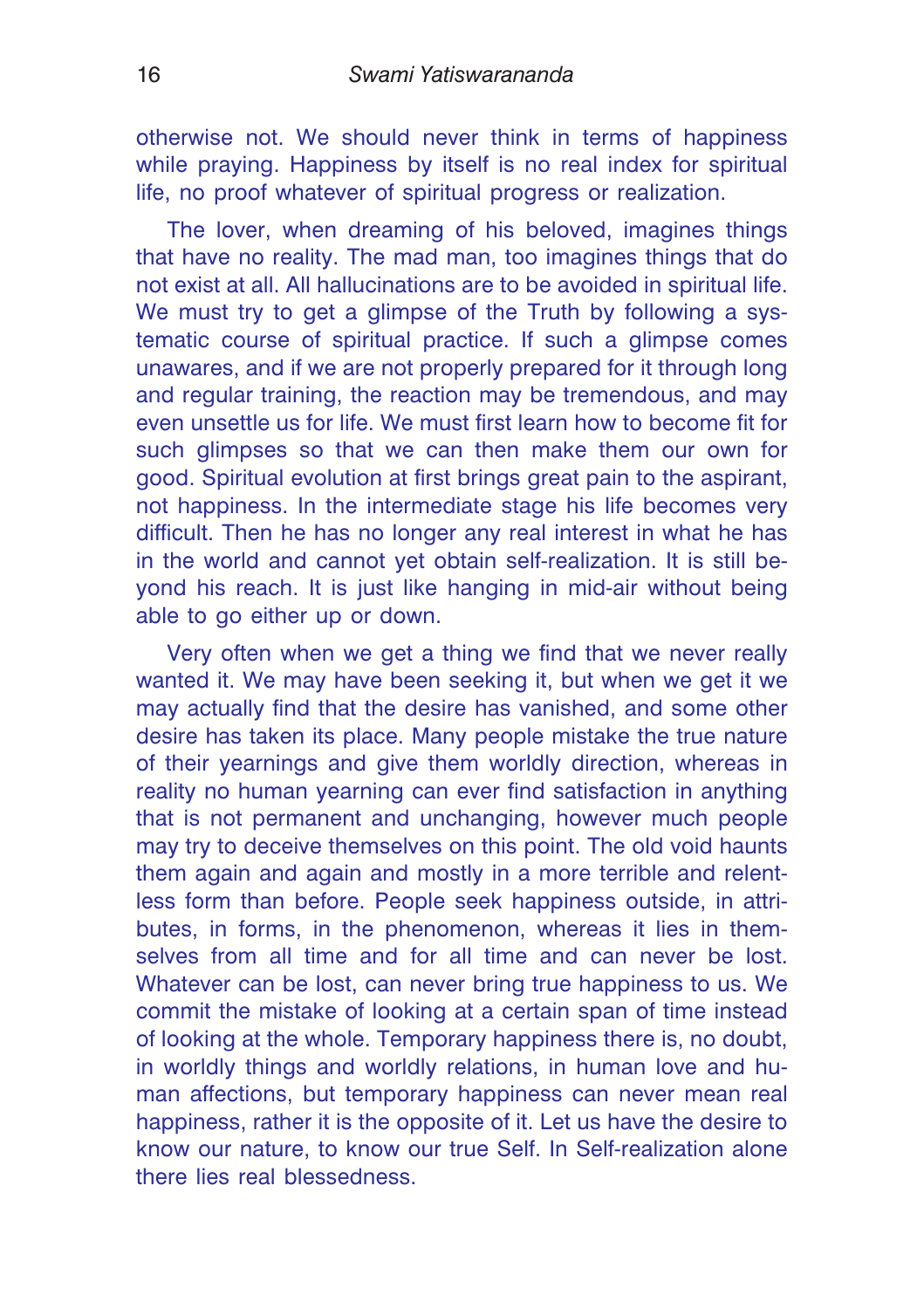<span id="page-16-0"></span>The test of Truth is this: whereas in the case of worldly things and worldly relations you can never get any ultimate satisfaction, in the case of spirituality and spiritual life you can get that perfect satisfaction which is not dependent upon anything external. So the great sage Narada says, '*Realization of That is attaining to One's heart's desire. And only thus does one become immortal. Thus only does one become full of bliss*'.<sup>3</sup>

#### **What is Our Reality?**

It is often very difficult to have a yearning heart in the beginning and the reason is that God does not seem a reality to us. With most of us, this body is our soul, and it is for the enjoyment of this body on the material plane, it need not necessarily be a very gross form of enjoyment, that we are most anxious. Religion to most of us is something highly amateurish, a kind of fashion, just like so many fashions. But if some day through our spiritual striving God comes to be a reality, we feel that our whole being responds to that reality and longs for it alone. If the world is real to us, it absorbs our entire attention. If something else is real, that, too, does the same. That which we take to be real for the time being affects us, stirs up our feelings, draws out our will; it occupies our whole intellect. In fact, our whole being responds to this reality. If we carefully study our own lives and those of the saints we find a great difference. It is the 'reality' that affects the minds of both, but the reality is something different to the saint from what it is to us ordinary people. To us this world is real; to them the spiritual world alone is real. Their whole life is busy with this one idea, how to realize the Divine, how to make Him a reality instead of an intellectual and rather vague concept. If we are able to appreciate what the saints call reality we can also appreciate why they are ever ready to lay down their lives for the sake of Self-Realization.

When we study the life of a Christ, a Sri Chaitanya, a Ramakrishna, we find that to all of them God is the highest reality. The Divine is the central object of their lives, and every thing else is subordinate to it.

<sup>3.</sup> *Narada Bhakti Sutras* 1.4.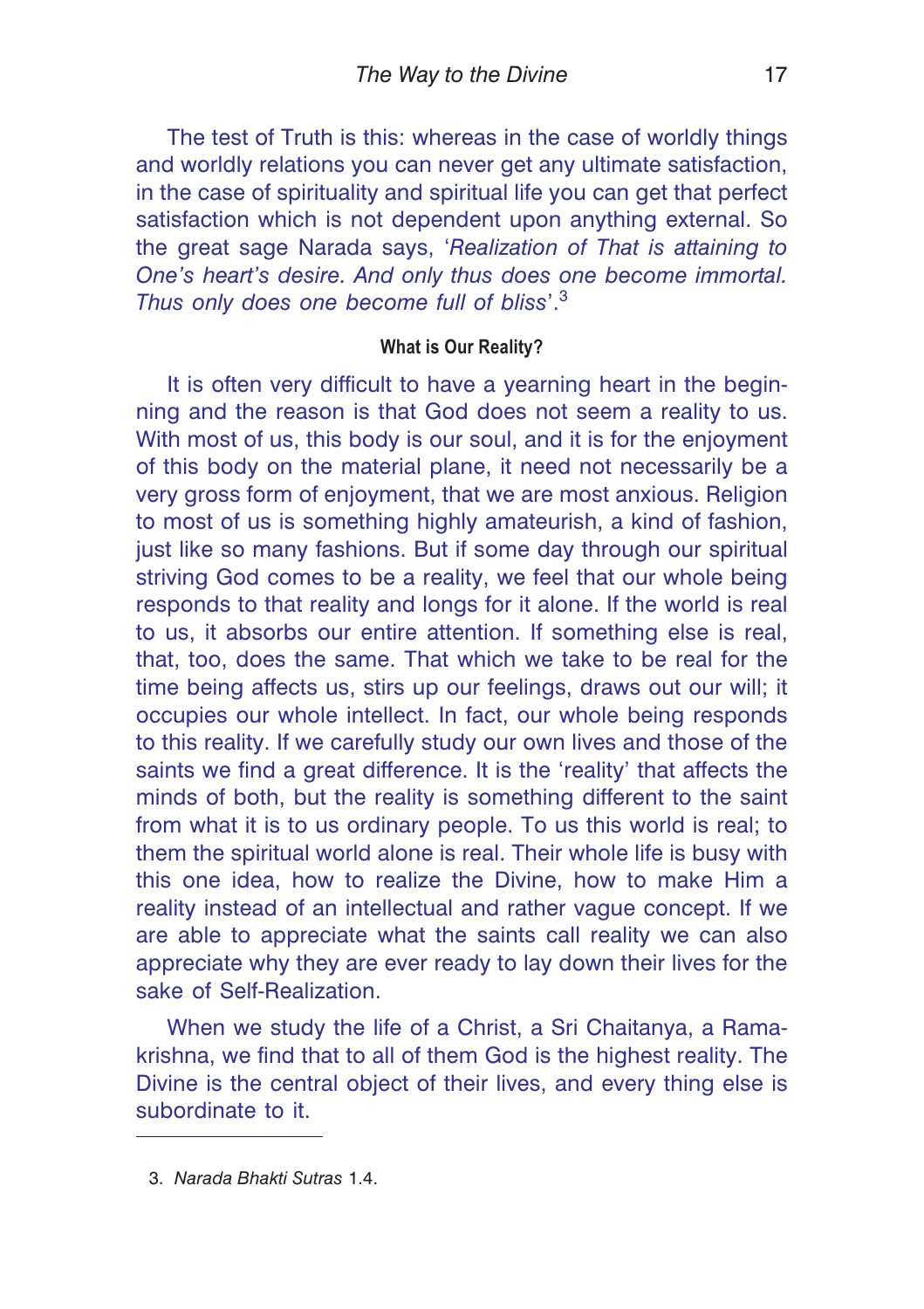You may take up any aspect of God that appeals to you most such as mother, father, child, friend, comrade, play-fellow or lover. Only make Him somehow your nearest and dearest. There is a prayer that says, '*Thou art our Mother, Thou art our Father, Thou art our Friend, Thou art our Comrade, Thou art our Knowledge, Thou art our Wealth, Thou art our All-in-All*.'<sup>4</sup>

The ideal is to establish a close relationship with the Divine. And we should clearly note that this God is not merely personal but impersonal, too.

As already explained, whatever we take to be real, whatever we call real, draws our whole being, absorbs our whole mind, attracts our whole feeling. And according to Vedanta nothing is ultimately real which does not remain unchanged under all circumstances. Real is that alone which was in the past, is in the present and will be in the future without ever undergoing any change. Everything that changes or decays, undergoes evolution or involution, belongs to the category of the unreal.

Sri Ramakrishna has said, '*When the mind becomes pure and is freed from worldly attachments and longings, one comes to have true yearning for the Divine, and then alone will one's prayers reach Him*.' '*No message can be sent if the telegraph-wire be broken or if there be any other interruption*.' With a yearning heart he used to cry to the Lord in solitude. He used to become unconscious of the world and lose himself in God. How to have connection with the Divine? Is it possible to get it if there be a break in the wire of the mind? The mind must be completely free from all worldly attachments, so that Divine communion may become an accomplished fact.

'*One comes to have the vision of God when there is this three-fold attraction: the love that a chaste wife has for her husband, the love that a mother bears for her child, the love that a rich man has for his riches*. 5

It is enough if one has sincere and single-hearted yearning, if one has true love for the Divine. He is the indwelling spirit. He

<sup>4.</sup> *Prapanna Gita*, 28.

<sup>5.</sup> *The Gospel of Sri Ramakrishna* (1957) P. 7.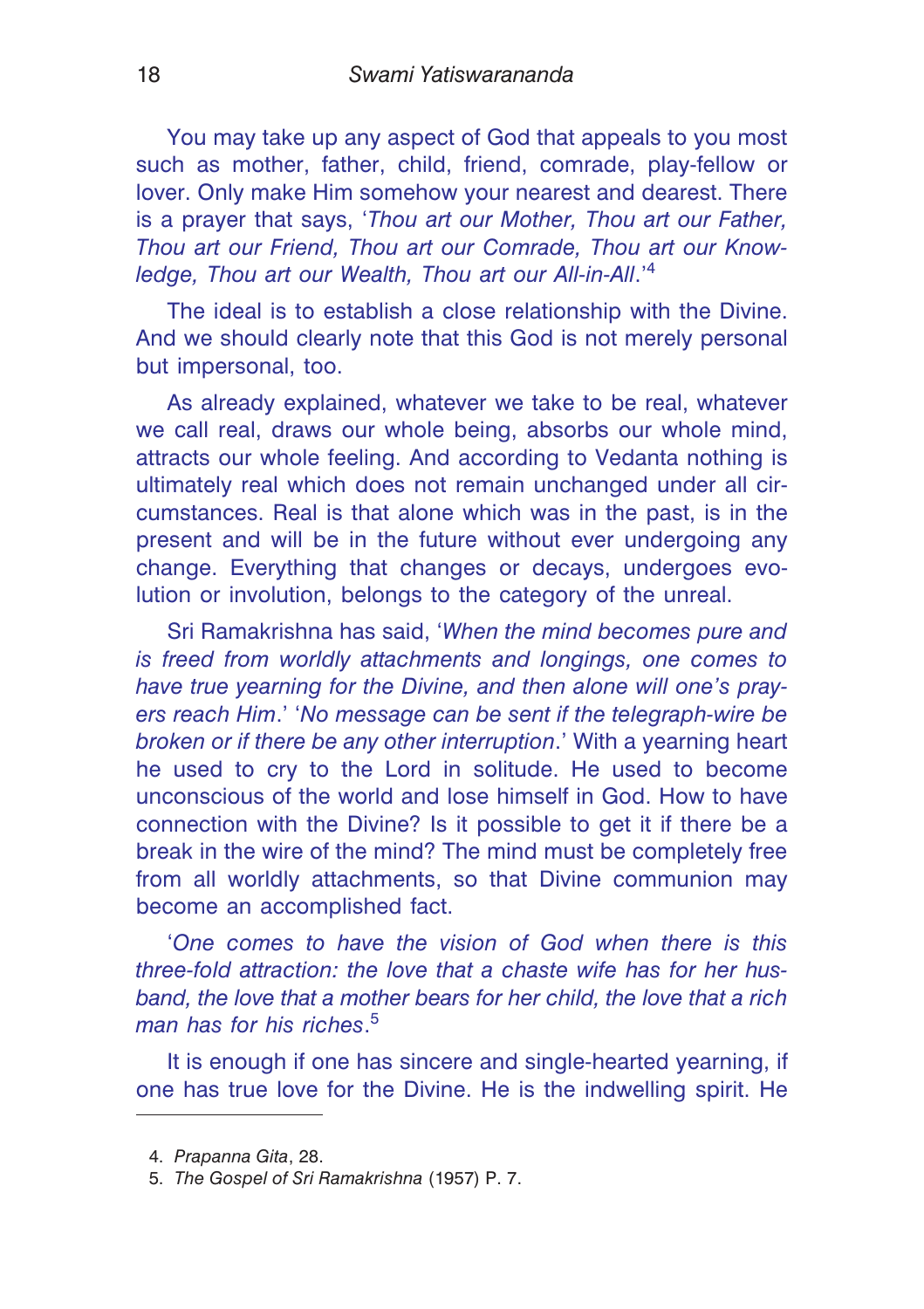<span id="page-18-0"></span>looks to the yearning of the heart.

Until the mind is perfectly pure we cannot know Him. It is only when we conquer lust, anger and greed that the Lord's mercy falls upon us, and then comes the vision.

## **Begin as Beginners!**

Many people want to begin their spiritual life from the topmost rung of the ladder, but that cannot be done. There are no short cuts to spiritual realization; neither can anything be achieved without first finding out where one really stands. High philosophical flights and wonderful metaphysical dreams, however useful and necessary they may be, do not mean actual experience. By themselves they do not lead to realization, but only to abstract and superfine speculations that have no connection at all with spiritual life. We should know where we stand and then proceed from there. We must begin as beginners and go on step by step. As an ideal, monism or rather non-dualism may be all right for us, but when we come to the practical aspects, we find that we are dualists and may have to remain so for a long time to come. It is amusing to hear people talking in high-sounding terms about the Absolute, the Principle etc., because in most cases all these are nothing but empty speculations and frothy words and do not even mean that particular person is fit for the monistic path. Nobody who stands in dualism, in whatever way it may be, is a monist, whether monism appeals to him or not.

Very often the mind of the modern man revolts at the idea of any particular discipline. It says, 'Why should we busy ourselves with that? Haven't we got enough drudgery in the world? We want the Absolute, so what is the use of Japa, repetition of the Divine name, meditation on Divine attributes and forms? Let us reach the Absolute. Let us worship the Divine 'in spirit and in Truth.' All this, no doubt, sounds very grand and highly spiritual, but as soon as we come down to the realities of life, we find it does not mean anything at all. Mostly such people are convinced dualists as far as their own actions in daily life go. To worship God, 'in spirit and in truth' is all right, but where is the beginner who can do this? This is the point. For most people it means just vagueness, hazy feelings, confused thinking and thought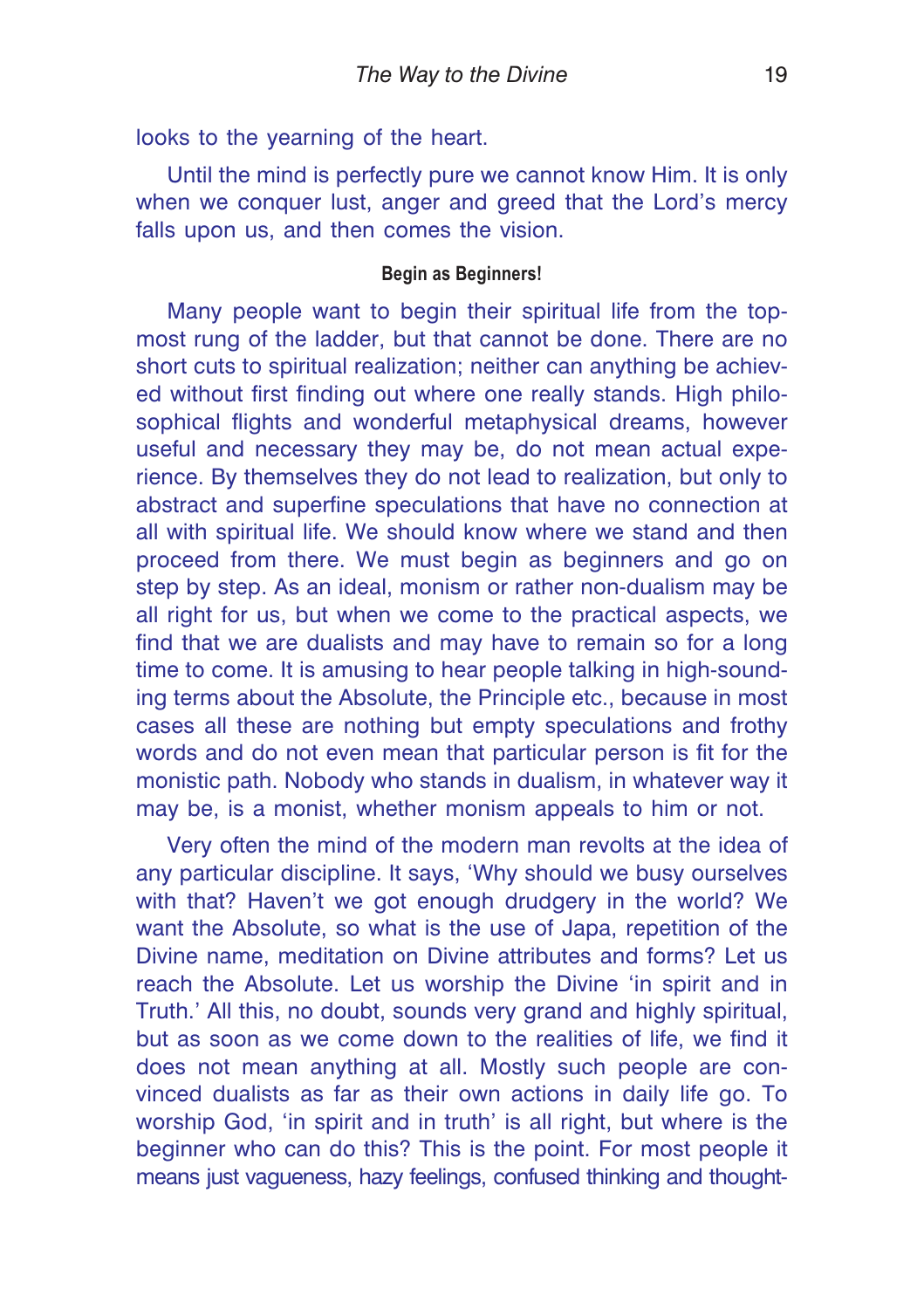less actions—all done in a way that has no connection at all with the Divine or spiritual life.

How to begin?—that is the point. How to get the necessary mental training?—that is the problem before us. Different thoughts constantly keep cropping up in our mind. When we wish to make the mind calm, it becomes more disturbed. It revolts the very moment we try to practise concentration. It suddenly takes the form of a tempestuous ocean in which we are in danger of getting lost completely. The whole mind is disturbed by mighty thought waves, and the more we try to calm them, the mightier do they become. So meditation becomes a very tiresome process in the beginning instead of bringing light and peace to our soul, as it should.

As in the case of a horse-trainer who has to take great trouble in following a systematic course for breaking in the horse, similarly, with a view to 'break in' the mind, we must follow a certain definite system of discipline from which we should not deviate, taking care at the same time not to become mechanical in any way. In our spiritual discipline there must be great definiteness regarding all points. It won't do for us to put two legs in two different boats. We must learn to follow one course definitely without vacillation and to proceed step by step consciously, intelligently and patiently. And that is the way to attain the goal of spiritual life in due course.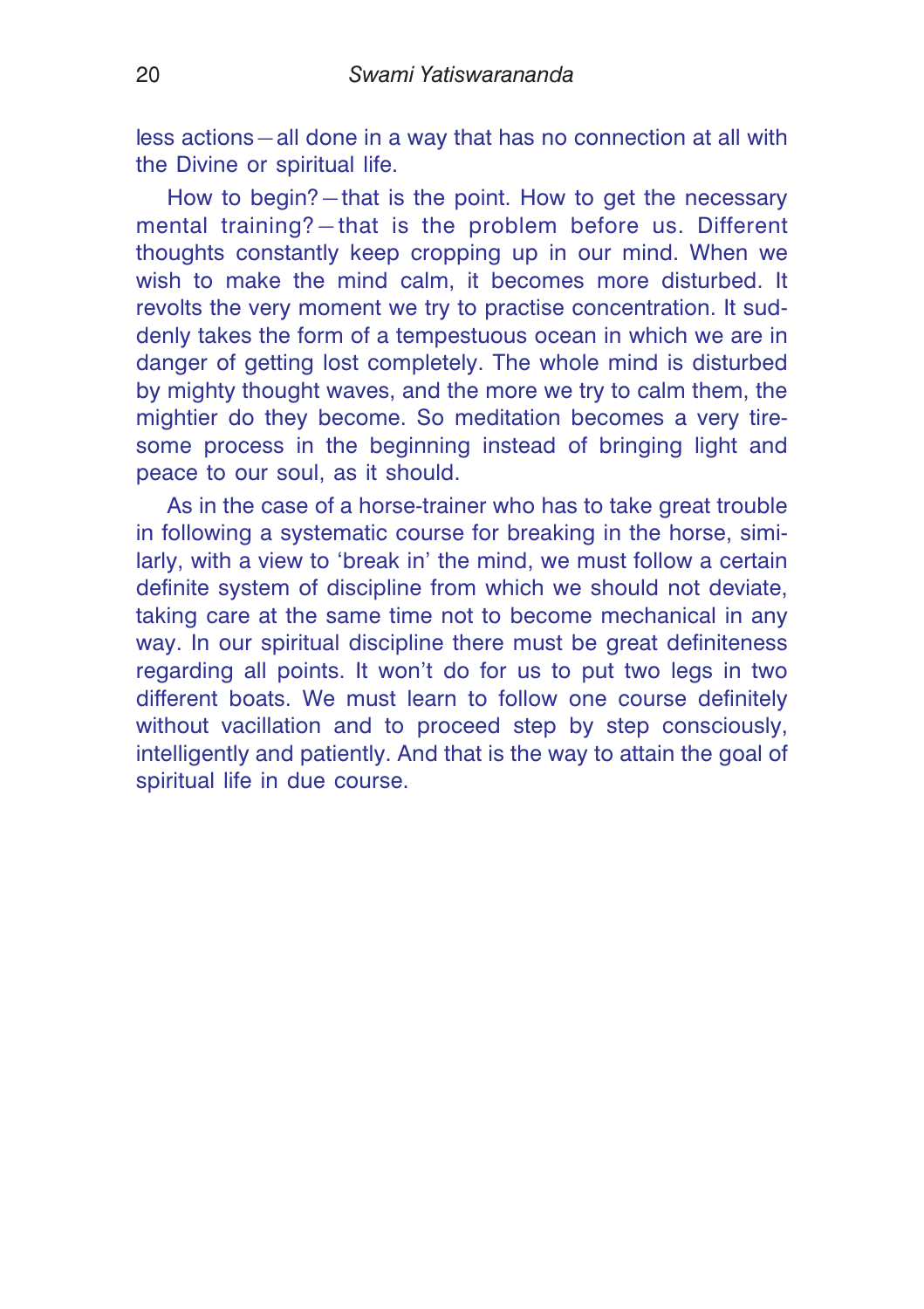#### <span id="page-20-0"></span>**2. THE SPIRITUAL PATH**

#### **Begin Early!**

ONE has to begin as early as possible with one's spiritual life. Unless we have sown the seed of spirituality in our soul early in life, there is no possibility of creating the spiritual mood in later life. Those who are not spiritually minded while they live in the world can never be spiritually minded when they retire from the world. They will find that the old impure impressions have become so deep that there is no possibility of effacing them, that they have become the slaves of their instincts and impulses, and that they can no longer act in the way they would like to, cannot take up a higher and purer life, neither mentally nor physically. Our ideal is to make a beginning of liberation in this very life and to make the best of the time that is given to us.

# **The Lord's Grace**

The Grace of the Divine comes to a person in the form of self-effort, in the form of the will to strive for something higher and more permanent than all these phenomena. Some speak of destiny, others speak of self-effort, while again others hold, "Yes, it is true that everything depends on the will of the Lord, but the Lord decides that I should strive my utmost. Self-effort comes to me as a manifestation of my 'destiny'. It is the will of the Lord that creates in me the desire for striving." But without purity and real unfeigned dispassion there can never be any spiritual life or even any deep spiritual striving. Unless we strive our very utmost and our best, the Lord's Grace will not descend upon us.

#### **Control the Mind**

What is most essential in all forms of spiritual life is to keep the greater part of the mind thinking of God, thinking of the ideal, and never to allow it to give its thoughts entirely to the world or worldly affections and relations even when occupied with some worldly duty. We must know how to divide the mind to some extent, so that we can make one part of it cling to the Lord and to the Lord alone, whatever be our occupation. Through constant practice, through unflagging patience, we may develop an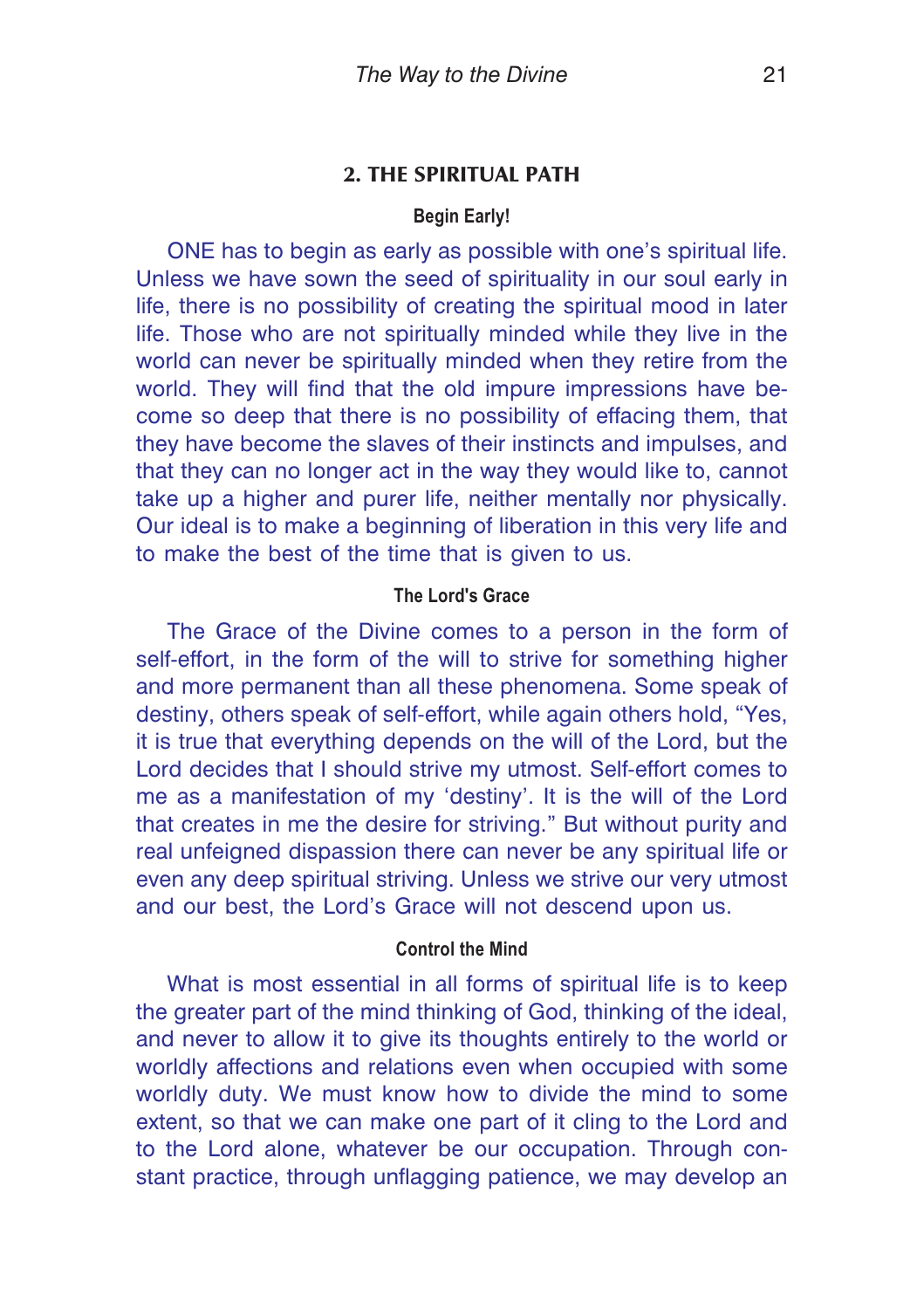<span id="page-21-0"></span>attitude of mind that enables us to think and to feel that whatever we do is a service to the Lord, and that we have no right to the fruits of any of our actions. '*O Lord, whatever work I do, I look upon it as a form of worship to Thee*.'<sup>6</sup> This service may be physical, intellectual or spiritual.

Watch the reactions in your mind brought about by certain people and things, and act accordingly. Avoid everything that is apt to rouse old, evil impressions and thoughts belonging to your former life. We cannot allow ourselves to run after worldly love and affection and have the higher Divine Love at the same time. God and worldly affection cannot live together.

#### **Definite idea of the Path and Goal**

We should have the ideal fixed that neither worldly nor heavenly pleasures are our goal, that our ultimate goal is Self-realization, neither this world nor heaven, nor any other world. Heavenly enjoyment is no better than earthly enjoyment, and so long as there is hankering after heavenly enjoyment, we can never attain the goal. We must yearn for God more than for His creation either in heaven or on earth.

Before we actually begin our spiritual life in real earnest, we must decide if we are really fully prepared to pay the price. We must fix once and for all our ideal, our conduct of life, and everything, and then stick to it whatever happens. If we wish to transcend all the unrealities, there must always be a certain amount of the dare-devil in us, a certain amount of fearlessness and true heroism. Unless we are prepared to sacrifice all our worldly desires and our sense of I-ness, we can never hope to realize the higher ideal. 'Give us discrimination, give us renunciation, give us devotion and knowledge*'*—let us pray to the Divine.

#### **Discrimination**

You must never associate too freely with people and must always use discrimination. If another person attracts you, just direct the mind into some higher channel, create in yourself some dislike of disgust for the person in question, so that that

<sup>6.</sup> Sri Sankara: *Sivamanasa Puja*.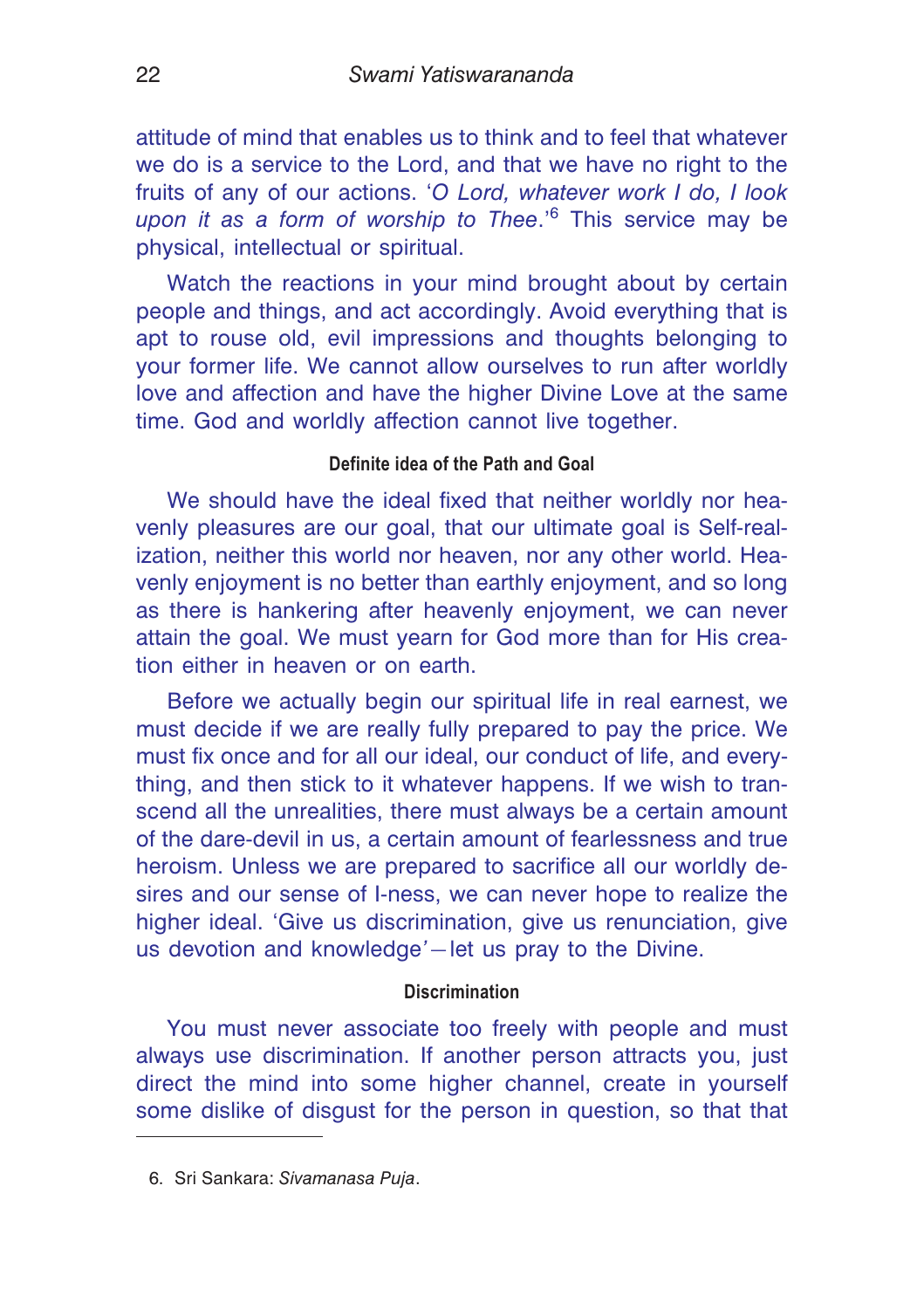<span id="page-22-0"></span>person loses all charm for you. Later on this disgust is to be effaced so that you can look at that person with the same indifference with which you would look at a stranger whom you have never known. In spiritual life, although to a great extent you cut off your personal relations with others, you come to have a wider love and sympathy for them through the medium of the Divine. When one finds something higher, the lower ideal automatically loses its attraction and is put aside.

We should also practise a certain amount of control and discrimination regarding the food we take. And so long as we are in the body, the body must be properly taken care of and nourished to keep it a fit instrument for the realization of the Divine and for the Divine's work. There is much more bodyconsciousness in the person who is ill or weak than in the perfectly healthy and normal person, and we have to see that our body-consciousness is reduced to a minimum if we want to make good progress in spiritual life.

Unless our mind is to some extent pure and non-attached and is prepared for renunciation we can never even think of realization of God. Try to purify your mind as much as possible. Then the blazing fire of spiritual realization will burn away all desires.

#### **Self-Surrender**

Only one who has really passed through strenuous self-effort can give himself up and surrender himself wholly and unconditionally at the feet of the Divine. All forms of striving make the mind pure and fit for the Divine touch. And self-surrender can only be accomplished after having gone through one's spiritual practice with great perseverance and doggedness. Self-surrender can only come when our wings are dead tired like those of the bird sitting on the ship's mast that tries in vain to reach land when the ship is on the high sea and finally returns to the mast.

Too much activity is very dangerous, because it usually becomes like the aimless activity of the monkey. This kind of activity is just restlessness and we see it in people who are terribly afraid to be left to themselves. But on the other side you find a form of so-called self-surrender, that is nothing more than inert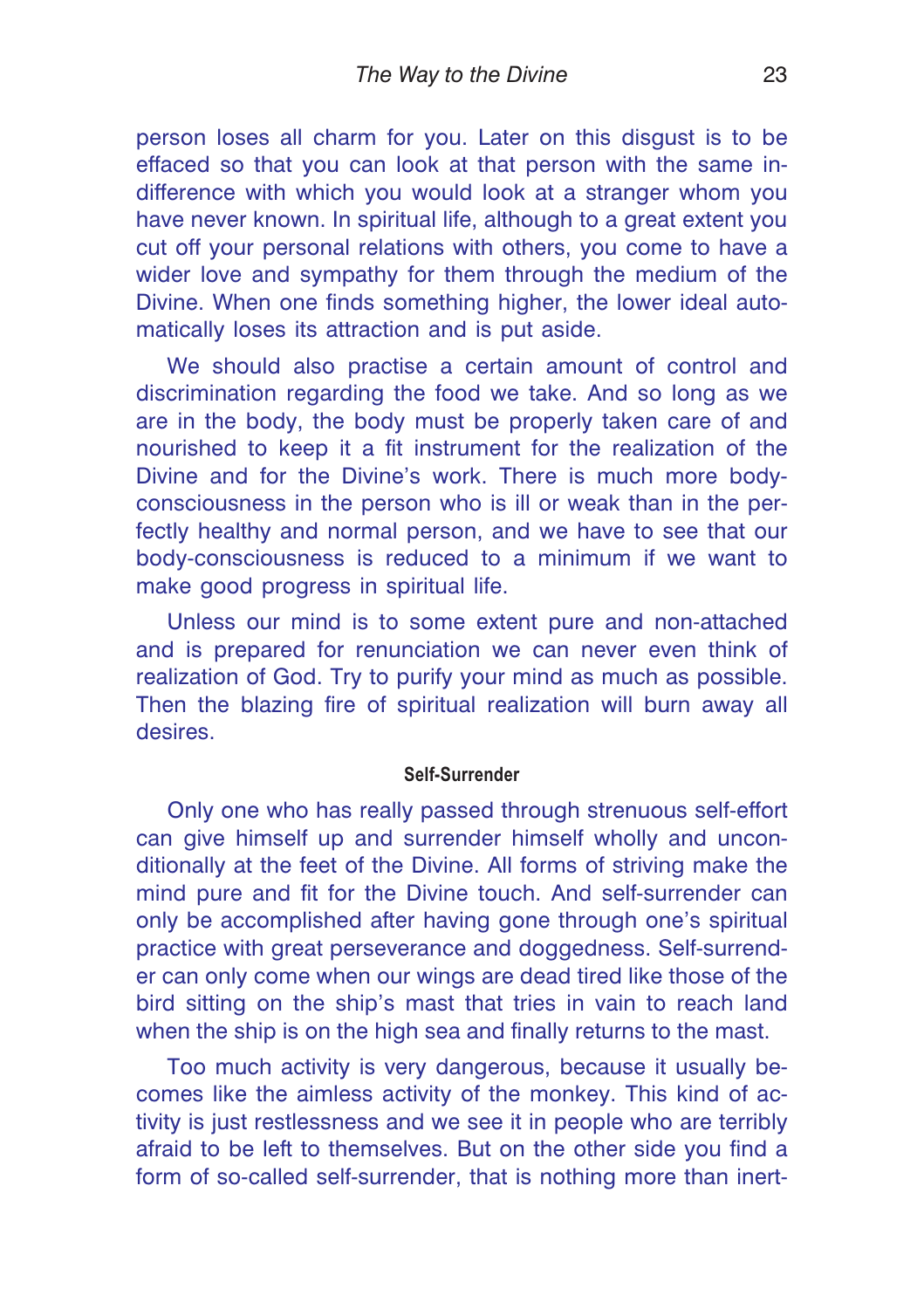<span id="page-23-0"></span>ness, indolence, lethargy. And this is just as bad as aimless activity. The true aspirant should always try to combine both, activity of the right kind and self-surrender.

#### **Study and Practice**

Religion is something different from and something more than book-knowledge. Through mere scholarship, through mere intellectual study you can never learn the Truth. When we think too much and too highly of intellectual life, we can never realize the essential truths of religion.

*'Let one study as well as he can, master the subjects, but after having become a great scholar, let him renounce desires and try to live upon the strength which comes from knowledge.'<sup>7</sup>*

One must be free from all guile, from all falsehood, all lack of uprightness, from all the perversities of the mind, and then become a man of meditation, if one wants to make real spiritual progress.

Having known the essentials of spiritual life, having formed a clear idea of the Divine, you should try to practise the disciplines. Do not read too many empty words. That creates only disturbance and trouble. Now, this does not mean that you should not study at all, but you should make it a point to study with a view to realizing the Truth, and along with your studies, there must be some real spiritual practice day after day. You must always train your intellect and have your fixed studies, thinking deeply on the studies, so that you would feel uncomfortable the day you have not studied anything deeply and, pondered over it and over the truths it contains. This daily study is to be made an important item of your spiritual practice.

#### **Avoid Temptations**

During the period of our spiritual training we must try as much as possible to avoid all temptation, both in its gross and subtle forms. We should salute anything that may become an object of temptation to us, from a safe distance. Let us not go

<sup>7.</sup> *Brihadaranyaka Upanishad* 3.5.1 and Sankara's Commentary thereon.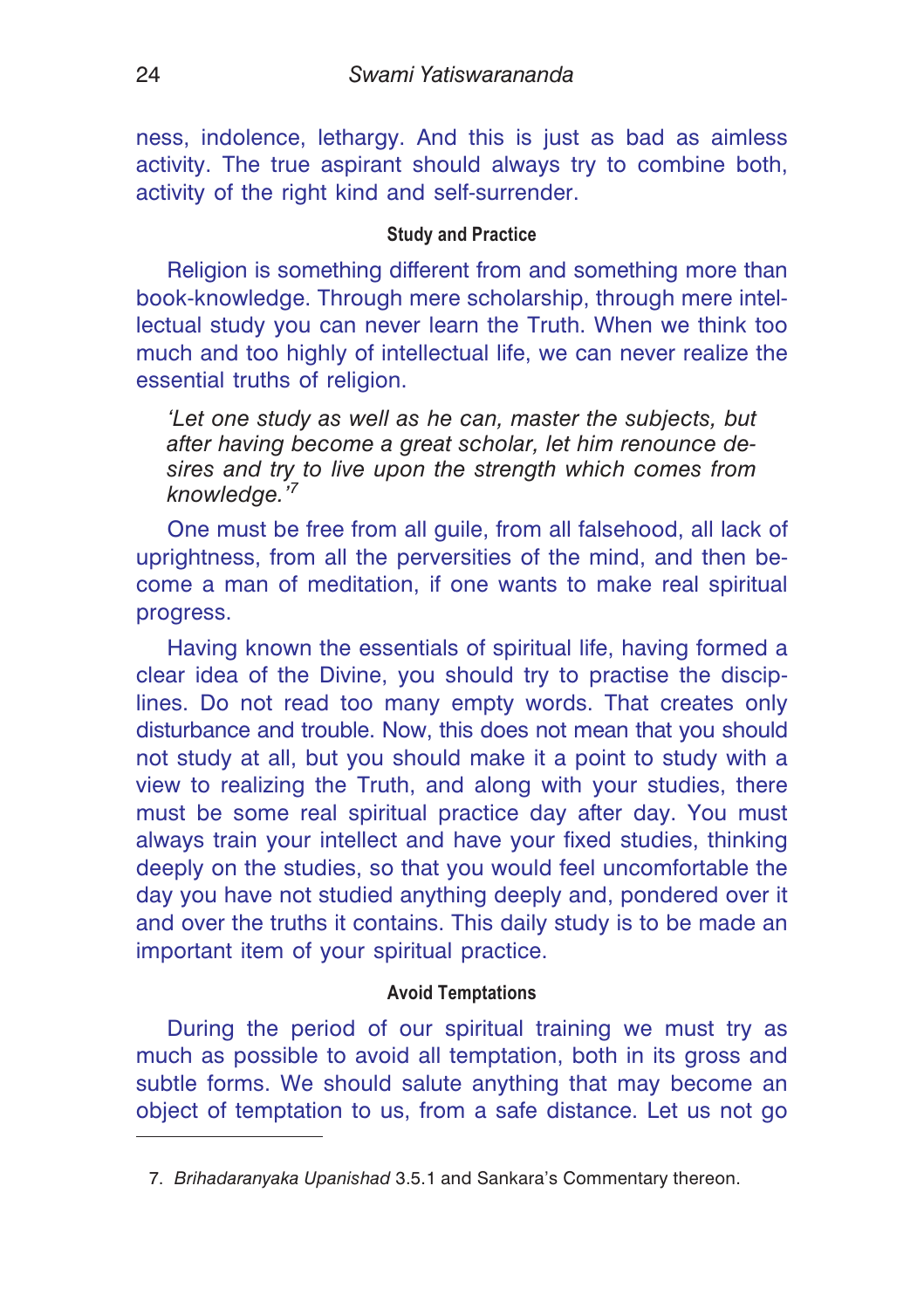near it. We must not rely too much on our own strength for a long time to come. We have such a dirty mind so full of filthy impressions that once it is really stirred up it may create no end of troubles. Lust and hatred, greed, vulgarity—all these are lying hidden in us waiting to make us their prey. And so we must be on our guard.

Always the trouble arises through our being too little aware of the danger in the form of a tiny and apparently insignificant ripple in the mind. The outer stimulus, even if it be a very subtle and scarcely perceptible one, slowly and gradually affects the mind. Sometimes even the memory of some old impure impression is enough to upset us, because the germ or the seed is always inside, never outside. Unless the seed be inside, it can never sprout.

Attachment in any form may be enough to muddle the brain and bring about the spiritual ruin in the mind of the aspirant, but when attachment and anger combine, the whole mind becomes chaotic, and all progress is stopped. All struggle for the Higher Life comes to an end when passion has its sway over a person. That is why we should carefully avoid any harmful stimulus even if it be a very subtle one, and keep our mind engaged with the higher thoughts. We should not give an opportunity to the lower propensities and impulses, and avoid as much as possible the company of persons of the other sex as well as that of those of our own sex who do not lead a strictly moral life, at least during the period of our spiritual training.

*'Fill the mind with Vedantic thoughts until you fall asleep or until this body of yours drops off.'<sup>8</sup>*

We should not give an opportunity to the passions to sway us. It is the nature of the mind to think, and if we do not give good and pure thoughts to the mind by avoiding all old impure associations, it is bound to think of bad and impure ones. So be up and doing. Always be on your guard and follow the path intelligently and assiduously.

8. *Yoga Vasishta*.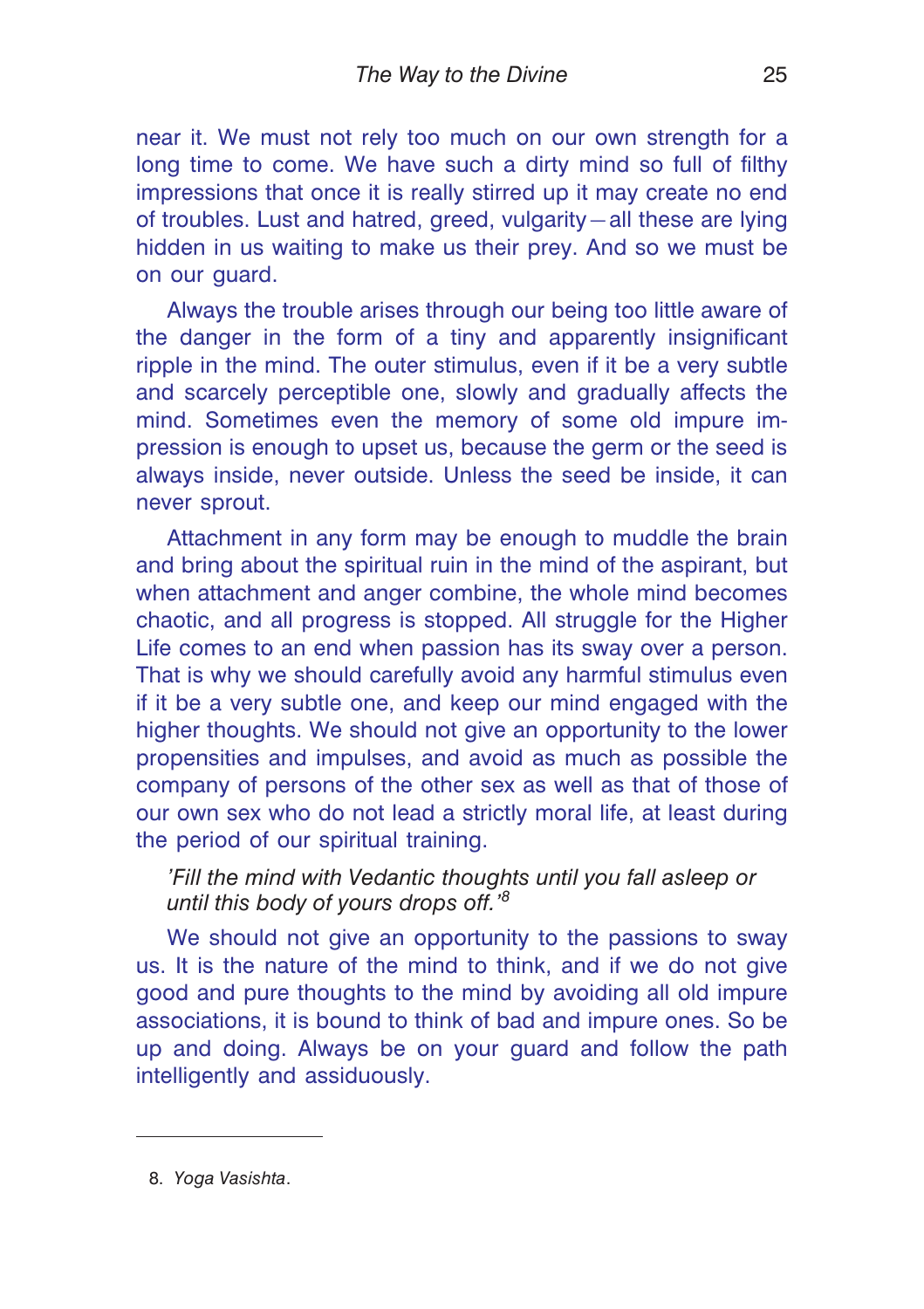# <span id="page-25-0"></span>**3. THE WAY TO THE DIVINE**

*'Like the sharp edge of a razor is the Path of Self-Realization, so the wise say, difficult to cross and hard to tread.'<sup>9</sup>*

#### **Moral Life—A Stepping Stone**

The Vedantin says, 'It is not enough if you do selfless acts and lead a moral life. It is not enough if you scrupulously perform your duties. Something more is needed. You must attain to the Highest Divine Knowledge and thereby realize the Highest Goal yourself.'

Selfless acts and moral practices are only means and stepping stones to the necessary purification of the mind and understanding, without which the Highest Knowledge cannot be attained by anybody.

Every aspirant must follow the path of Knowledge that removes all ignorance and false sense of personality and I-ness. This ultimately makes him realize the highest truth himself.

A strictly moral life and selfless acts, as well as daily studies and spiritual practices, are needed to remove all the impurities lying hidden in our minds. We should all walk in such a way that we may ultimately attain the highest illumination.

#### **The Ways of the Man Of Knowledge**

At present we identify ourselves with the body, whereas the man of knowledge knows that the body is only a temporary dwelling place, not his true Self.

It is true that he too acts and performs what we call duties, but he is ever the witness of his acts. He is at all times fully conscious of his non-identity with the body. He never believes himself to be a man or a woman, a youth or an old man. He knows himself to be different from and eternally beyond the mind even. He is the Self.

He may have the feeling that he acts, but this feeling is not

<sup>9.</sup> *Katha Upanishad* 3.14.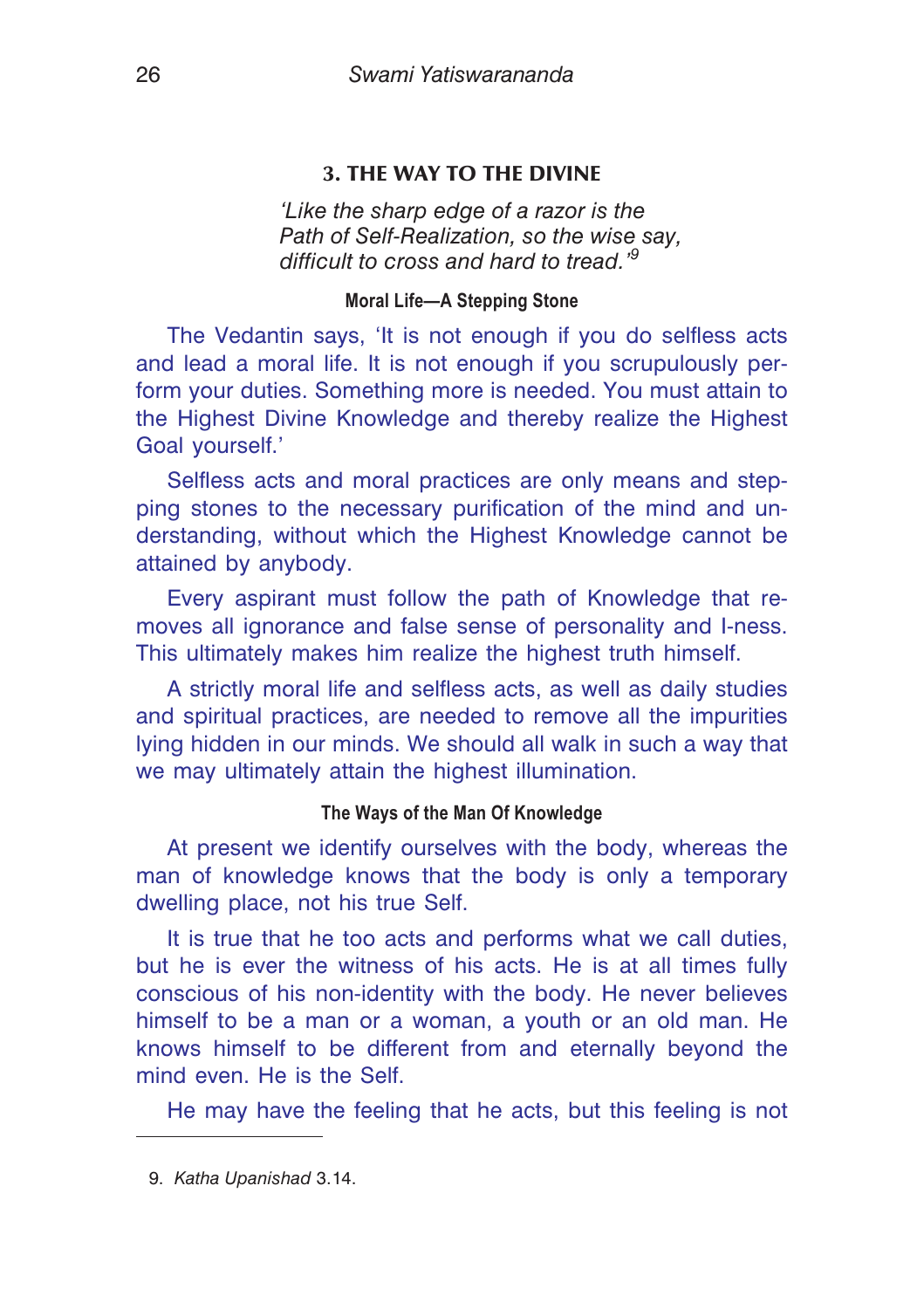<span id="page-26-0"></span>like our feeling, but is only a highly attenuated one in which there is no trace of real identification. His ego is like a shadow that cannot bind him at all.

Unless we have achieved perfect control of ourselves, it is not possible for us to understand the man of realization. First we should become perfectly non-attached to everybody and to everything and have perfect control over our bodies and minds. We must attain outer and inner purity. Then alone would the highest knowledge dawn on us, and then alone can we come to understand the ways of the man of knowledge. Not before.

#### **Test of True Knowledge**

He alone can realise the 'actionless Self—the True being—as the only Reality, who has purified his body and mind through perfect ethical culture. Otherwise any self-deluded man can pretend to be 'actionless' and thereby simply muddle his impure chaotic brain. Merely claiming to have attained same-sightedness will not do. A man must be put to the test and must be able to pass the test also.

*'With the heart concentrated by Yoga, with the eye of evenness for all things, he beholds the Self in all beings and all beings in the Self.'<sup>10</sup>*

When anybody claims to be a man of knowledge and at the same time passionately seeks different forms of sense-enjoyment, and different worldly distractions, rejoices or grieves through attachment, there is something seriously wrong with his so-called knowledge. The perfected soul does not care to run after the will-o'-the-wisp of transient human relationships and momentary enjoyment. His undimmed vision of the Truth prevents him from even turning to what is false and illusory.

Therefore the aspirant should prevent his mind from running after human attachments and the vanities of the world, even though it may take many years of intense struggle. Christ says, '*Everyone that hath forsaken houses, or brethren, or sisters, or mother, or wife, or children, or lands, for my name's sake, shall* receive a hundredfold, and shall inherit everlasting life.<sup>'11</sup> We should

<sup>10.</sup> *Bhagavad-Gita*, 6.26.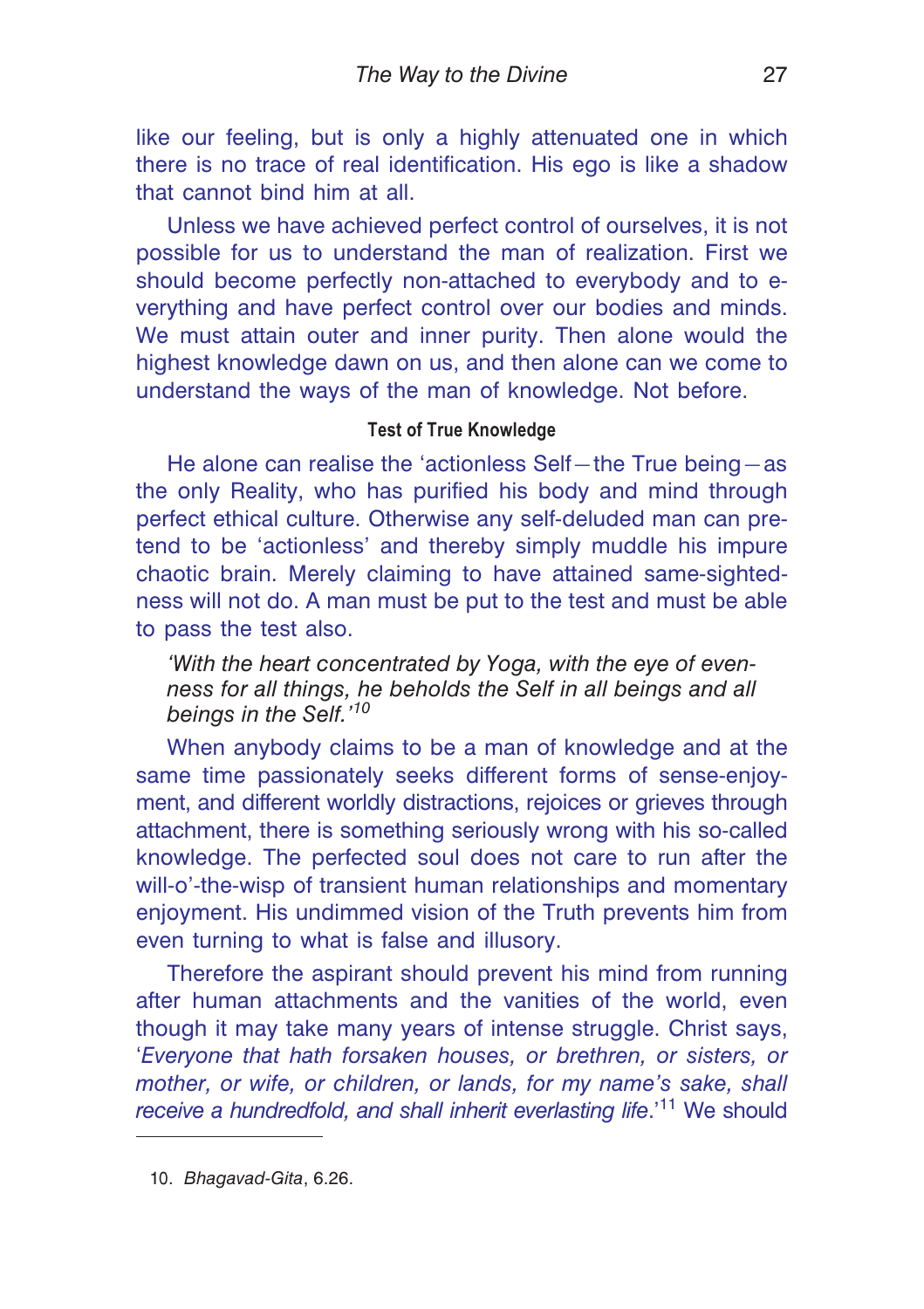never lightly and thoughtlessly pass over the teachings of the great divine personalities; rather, we should ponder over them deeply, and then put their instructions into practice.

Everything becomes simple the moment we ourselves become simple, and everything becomes difficult as long as we become or remain complex. Realization is very easily attained by one who is properly trained and qualified. The aspirant comes face to face with the truth as it is. It is directly perceived. The spiritual ideal should be made real and living, so that it ceases to be merely an ideal.

During the period of spiritual practice we should think only of God and ourselves. We should forget everything else. We should try to rid ourselves of all attachments, even the attachments to our nearest and dearest. Jesus said: '*If any man come to me, and hate not his father, and mother, and wife, and children, and brethren, and sisters, yea, and his own life also, he cannot be my disciple. And whosoever doth not bear his cross, and come after me, cannot be my disciple*.'<sup>12</sup>

Let us not worry too much about anything other than God. We should live with the divine alone. This, it is true, is not the ultimate stage to be reached, but it is a very necessary stepping stone to its attainment. Ultimately we must realize the same Divine Being in all, love all because of Him and through Him only.

First we must learn to see the Cosmic Being at the back of the personal, and then we come to see the Absolute at the back of the Cosmic. The Holy Personality, the Incarnation or the Personal God takes us, as it were, by the hand and reveals to us step by step the higher knowledge. The realization of the Absolute—the Transcendental—lies always through the realization of the Immanent Divine Principle. No one can take a long jump and reach the Absolute without the necessary preparation, however great may be its appeal to the intellect. The more we succeed in creating within ourselves a Cosmic outlook, the more we feel

<sup>11.</sup> St. Matthew 19:29.

<sup>12.</sup> St. Luke 14:26, 27.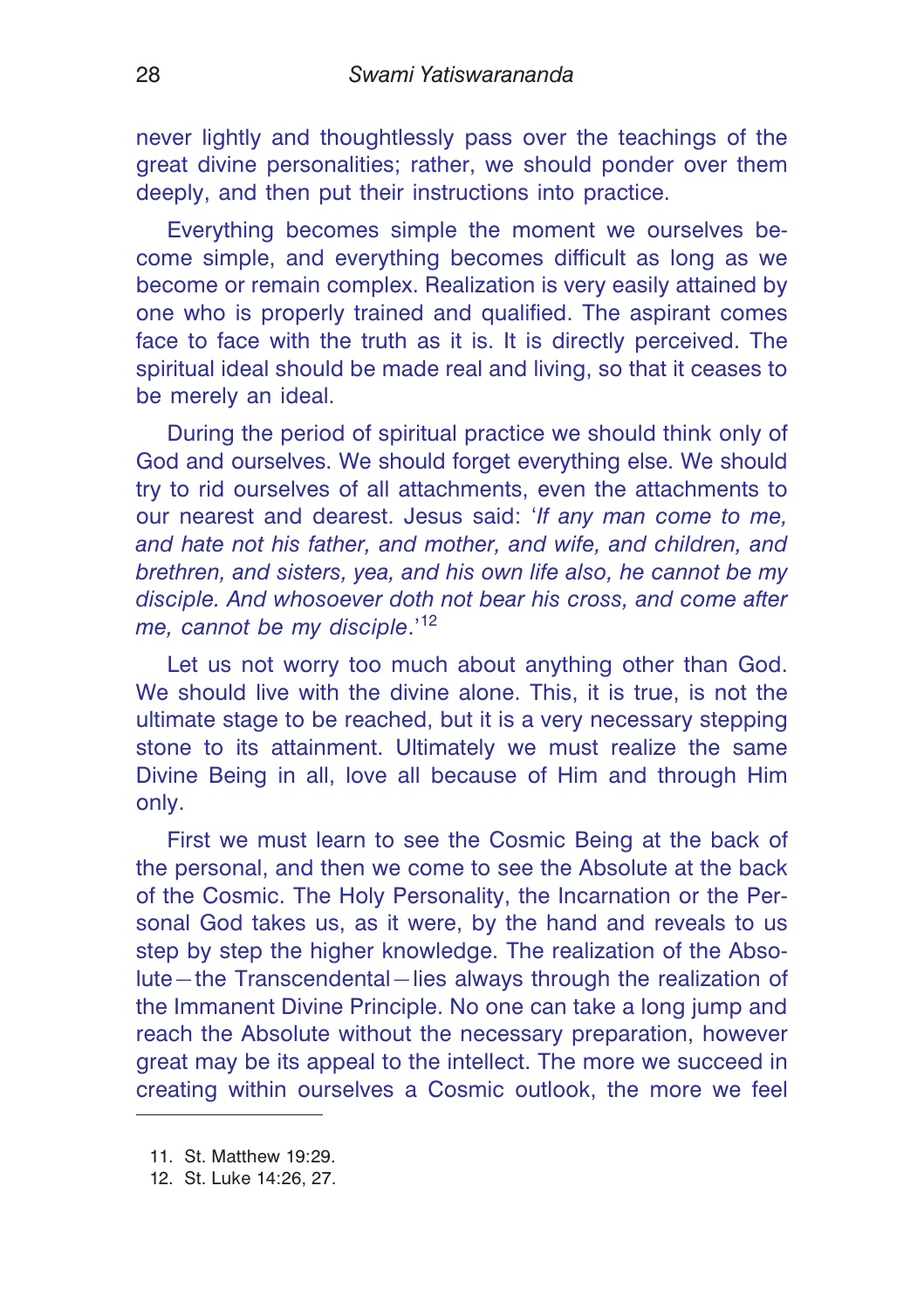<span id="page-28-0"></span>that there is neither man nor woman, neither subject nor object, but that all is the One manifesting itself through different names and forms.

We must learn to see Him alone even in all awful, terrible things, too, without ever allowing the awful, the terrible to overpower our mind. He is even in the gross, the impure, awful, but these vulgar things must never be permitted to affect our mind or to take possession of it.

To the extent in which we succeed in seeing the One alone, we forget all limitations and pairs of opposites; we forget the whole play of the phenomenal world. And we can do this if we see that everything else but God is insignificant and fleeting, of secondary importance, a mere shadowy, unsubstantial, passing show. God is the only Reality at the back of everything.

# **Be Always Watchful**

If we be really watchful and really try to lead the life of a sincere aspirant, we notice all the movements of our mind, all the thoughts and impulses that rise in it.

Ordinarily we are dull and so careless about all this that we only become aware of the perilous state we are in after the horse of our mind has thrown us into the ditch. But before reaching it, it has gone all the way to the ditch quite unperceived because of our carelessness and lack of right striving.

Hold the reins tight. All accidents on the path are due to carelessness. So be on your guard. Be always careful. Never leave your mind unwatched, not even for a single minute. This is the general rule for all aspirants, whatever be the path they may follow.

## **Pray for Divine Guidance**

#### There is a fine prayer that says:

*'O Lord, do thou take charge of the helm. My six boatmen (the passions) are very turbulent. Take my boat to the other shore. Do Thou become my ferry-man'.<sup>13</sup>*

Sri Krishna has nothing to say to the thoughtless, to the idle,

13. A Bengali Song.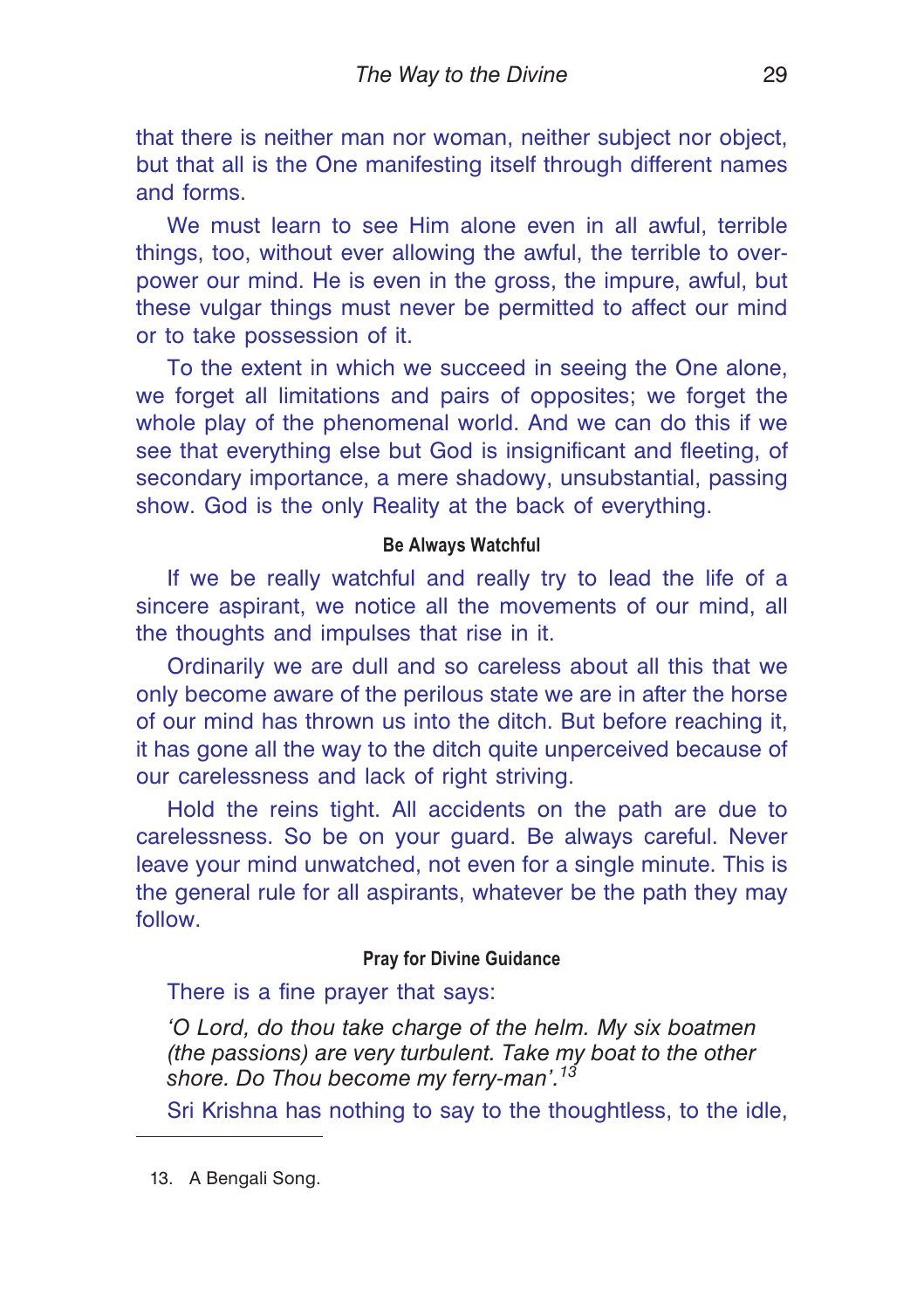<span id="page-29-0"></span>to the lukewarm and half-hearted, none of whom is willing to pay the full price for what he wants. Real spirituality is dynamic, not passive. Sri Krishna's message is full of true manliness, virility and strength. And without these coupled with strict ethical culture and steady spiritual practice, there cannot be anything that can be called religion.

There is nothing as precious as discrimination and dispassion and an intense yearning for God. So Sri Ramakrishna says, '*You must ever and ever discriminate the Real from the unreal, ever reason that He alone is Real and everything else is transient. Always pray to Him with a yearning heart*.'

In the Bhagavad-Gita the Lord does not take part in the fight, but He is the friend and counsellor of Arjuna—the fighter. Let not the Lord Himself fight, but let Him be the incentive and strength to fight, always. And let Him be our friend and charioteer as He was to Ariuna.

#### **True Freedom**

Only the perfectly non-attached and pure can be real workers, for they alone do not work like slaves driven by their personal affections and aversions, and they alone do not bring bondage, delusion and attachment to others.

Real freedom consists in freedom from love and hate, affection and aversion, and in perfect sense-control and mindcontrol. As soon as the body and mind are really controlled, we feel even physically that life is worth living, because it is then that we cease to be slaves and puppets of personal love and desires, and are able to rise to the true stature of a human being.

If the aspirant steadily tries to feel the Divine Presence within and to forget everything else but God, no great dangers will arise from people or objects. Temptations will drop off until they leave him for good.

#### **The Divine More Real than the World**

We should closely examine ourselves and find out whether we really want God. If we desire the love and affection of other persons, or the things of the world, we can do without Him. And if we feel quite happy and satisfied when these are granted to us, it is a sure sign that we do not want God. In such a case we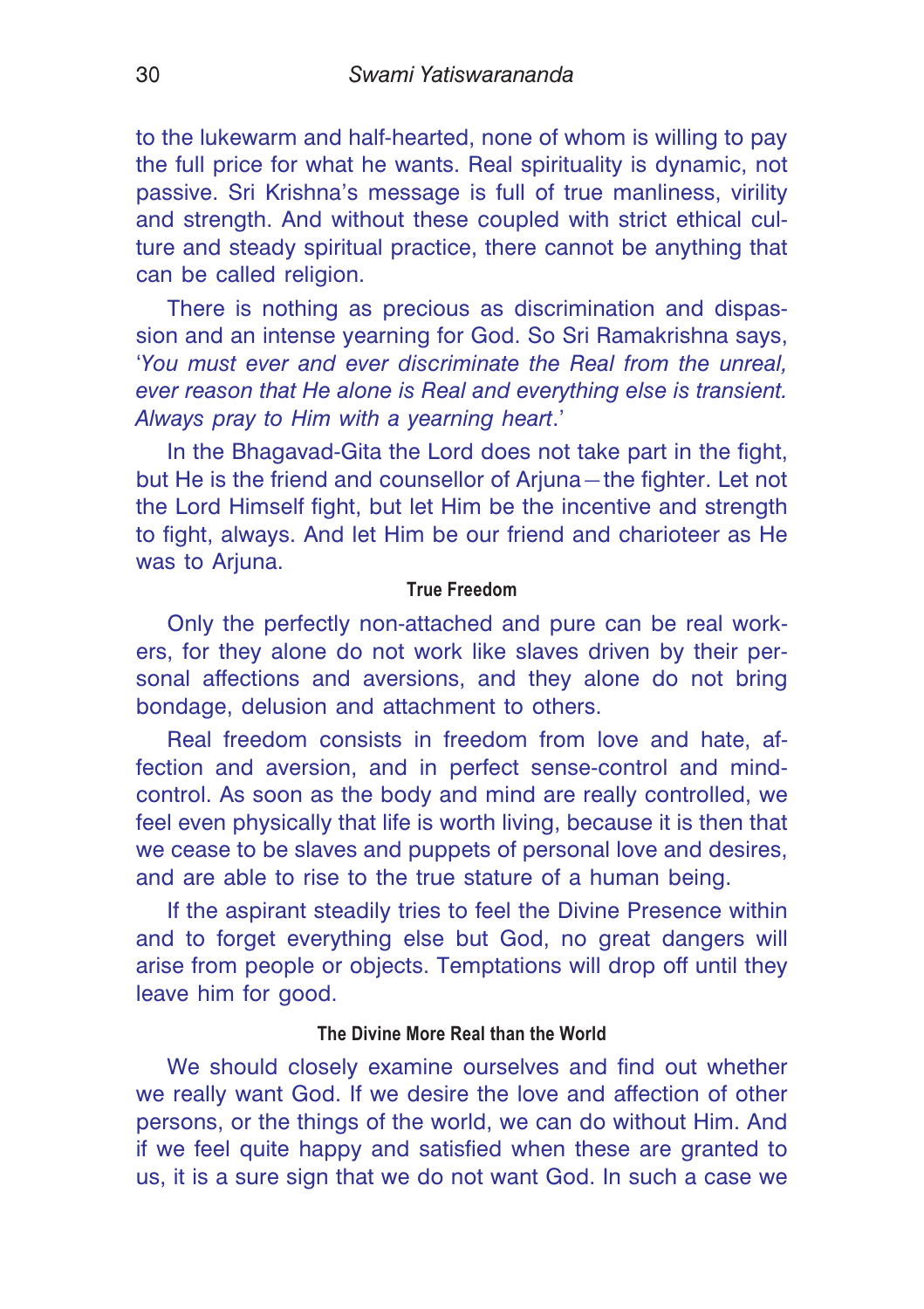only deserve it if we do not get Him. So every aspirant should ask himself now and then whether it is really God he wants and not something else. And if it is really God he can be sure that He will come to him, for God always comes to the devotee who really seeks Him alone. Says Sri Ramakrishna, '*If the devotee moves towards God one step, He comes towards him ten steps*.'

The whole point is that we cannot take all this dream of the phenomenal to be absolutely real, and, at the same time, think of God. This cinema-show we see here is not the Reality.

Christ says: '*He that taketh not up his cross and followeth me, is not worthy of me. He that findeth his life, shall lose it; and he that shall lose his life for me shall find it*.'<sup>14</sup>

The way to Divine Realization lies through self-effort and striving. Immortality can be attained only by one who becomes dead to all worldly attachments even while living in the body.

Our whole trouble is that we believe this phenomenal world and all the people we see in it to be intensely real, but two realities cannot have room in us. So, first of all, a void is to be created in the heart of every aspirant, and once this is done, he can fill this void with the Divine.

The true sages and men of knowledge do not trouble themselves about the multiplicity of the world. They see the One alone in the many and they think of and care for the One alone. They find their greatest pleasure in Him, a pleasure never to be had through personal affection or sense-enjoyment. And the cessation of all desire means the realization of Divine Consciousness. When all attachments and loves fall away and die, the soul realizes its own eternal Divine Glory.

*'With the heart concentrated by Yoga, with the eye of evenness for all things, he beholds the Self in all beings and all beings in the Self.'*

*'He who worships Me, dwelling in all beings, being established in unity, whatever his mode of life, that Yogi abides in Me.'<sup>15</sup>*

<sup>14.</sup> St. Matthew 10:38, 39.

<sup>15.</sup> *Bhagavad-Gita* 6. 29, 31.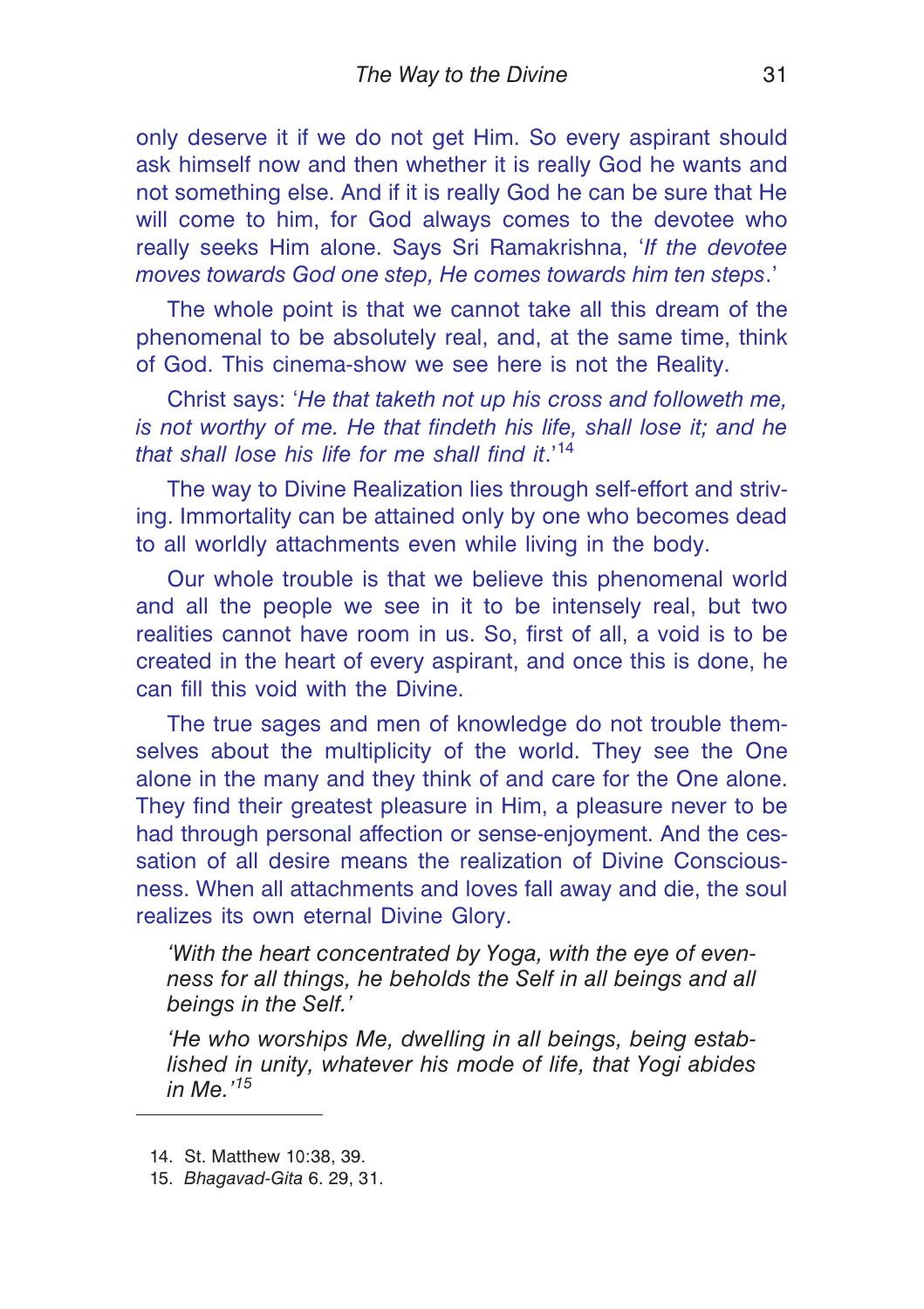## <span id="page-31-0"></span>**4. WARNINGS AND HINTS FOR THE SPIRITUAL ASPIRANT**

#### **Concentration and Meditation**

Without previously having attained a certain amount of sublimation and purification of our feelings and desires, concentration becomes very dangerous in the case of persons who have not prepared themselves properly for the higher life. It may lead to very bad effects. In a way, we all make the mind concentrated, but then we do not know how to manipulate it. This concentrated mind will run after sensual enjoyment and all kinds of worldly distractions and objects with a greater intensity for having become concentrated. So if we do not know how to handle it in the right way, it becomes a great danger. It is far better not to have concentration if one does not attain sublimation and purification at the same time. Therefore the necessity of purity, of non-injury, truthfulness, continence, etc., in thought, word and deed, has to be stressed very much. Without sublimation of all our desires and feelings we cannot progress in the spiritual path. It is after we have followed a strict code of ethics and morals that we should attempt concentration. The concentrated mind, if it is not purified, becomes a veritable demon and creates untold trouble for the spiritual aspirant.

The concentration of a worldly man on his gross material gain, profit and enjoyment; the concentration of the scientist on the experiments, for instance, on the structure of the atom or the constitution of the plant; the concentration of the Yogi with his analysis of the ego and the non-ego,—all these are but different forms of concentration, judged from the objective standpoint. But considered from the subjective point of view their contents differ very widely, and they lead to altogether different experiences and results.

The yogic seeker after Truth, having no faith in God as ordinarily understood, may begin with concentration and meditation on gross elements associated with time and space. He may next take up the subtle elements as the objects of his concentration and meditation, at first within time and space, and later beyond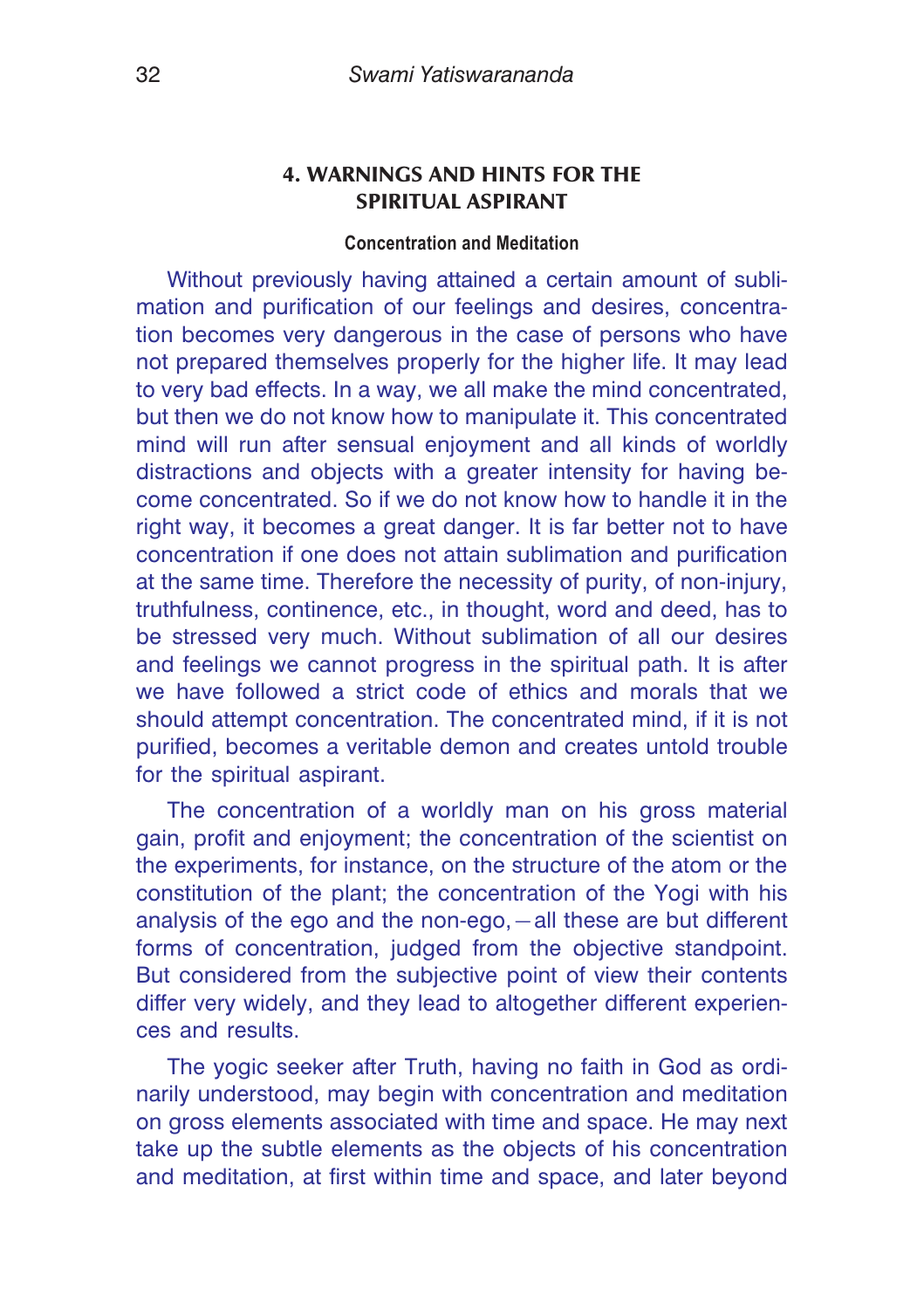their limits. Proceeding further, he may first make the mind (the inner organ), and afterwards the ego, the objects of his concentration and meditation. Knowing the true nature of these objects he ceases to identify himself with these limiting adjuncts, and having come nearer to his self he enjoys a wonderful state of bliss and illumination.

The Vedantic aspirant who believes in the existence of the Divine, may at the beginning meditate on the physical form of some great, holy personality, image or picture, symbolic representation of the Divine, first associated with time and space, and then without these limitations. Advancing further, he may meditate on the 'heart' of the holy personality or on the Divine Mind, and gradually imbibe the noble attributes associated with it. Later, he may pass on to pure consciousness, individual or cosmic, and thereby succeed in purifying and expanding his impure, limited consciousness, come in touch with the Infinite Being within his self, and even proceed to the highest Divine Realization in which the meditator, like a salt-doll coming in contact with the ocean, gets merged into the Absolute Divine Principle. Thus beginning with different forms of concentration and meditation associated with individualised consciousness, he may reach with highest Super-consciousness—the Absolute Reality, the One Undivided Principle—in which all subject-object relationship, nay, all relativity is completely transcended.

By themselves concentration and meditation may not have any spiritual value. As said earlier, they may even be dangerous if the person who practises them has not already attained a certain amount of mental purification and does not continue the process of sublimation at the same time. Concentration and meditation become spiritually effective to the extent to which the mind is purified of its dross, of all the dirt and filth and bad impressions and tendencies it has been allowed to accumulate through successive evil thoughts and actions. With the attainment of great dispassion and purity alone can the aspirant take up successfully the higher forms of concentration and meditation, ultimately leading to the highest Divine experience and freedom.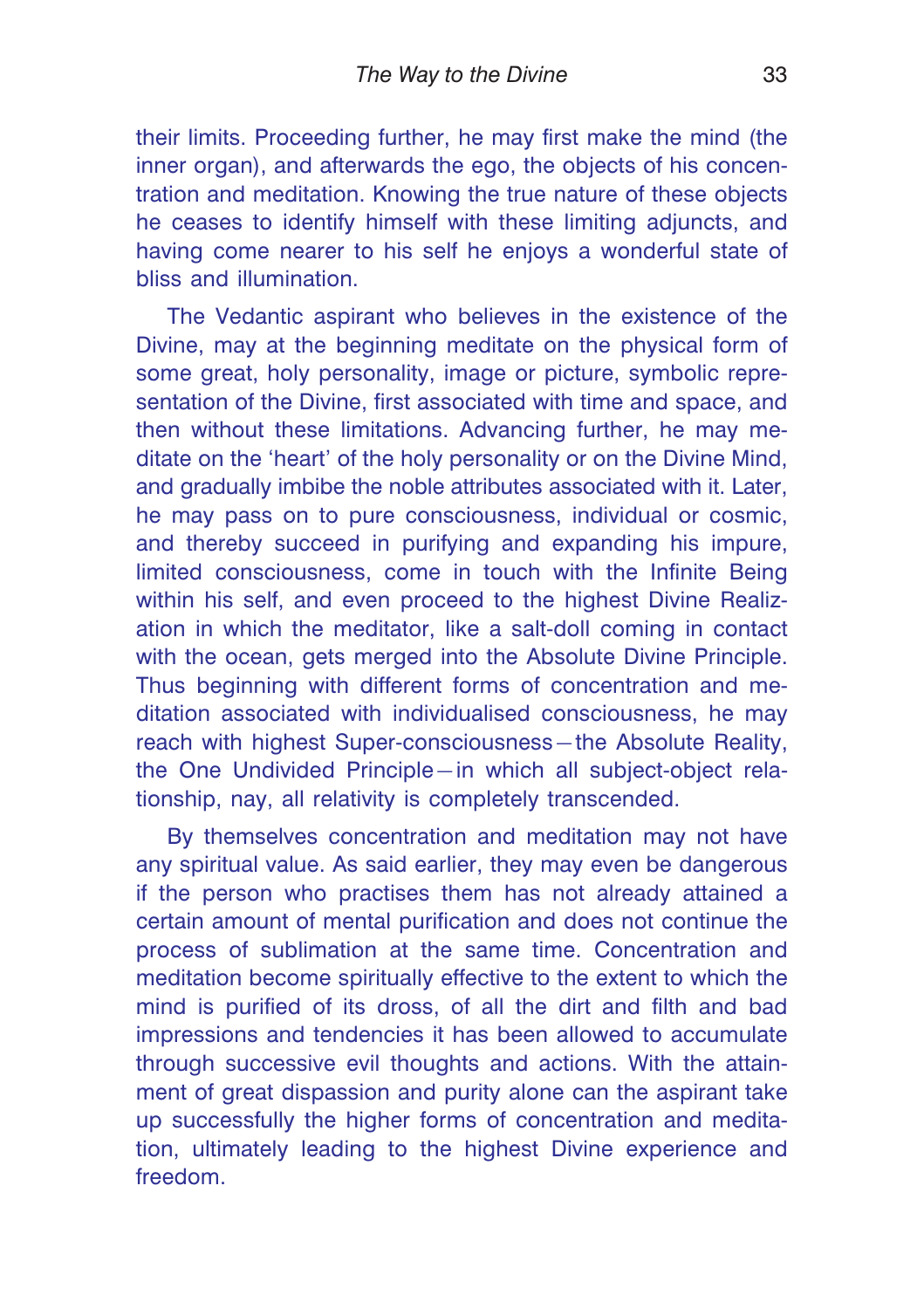#### <span id="page-33-0"></span>**The Godward Turn**

Every average person has the capacity to practise concentration and meditation, although these are usually directed towards persons or objects of gain and enjoyment presented to us by the world. In order to follow the spiritual life, no new faculties need be created all of a sudden. The old capacities and tendencies are to be given a Godward turn without diminishing their intensity, and then the worldly man is transformed into a spiritual man. So the true devotee prays: '*Lord, may I think of Thee with that strong love which the ignorant cherish for the things of the world and, may that love never cease to abide in my heart*.'<sup>16</sup>

The ego asserts itself again and again. So, says Sri Ramakrishna, make it the servant of the Lord. Desires and passions refuse to be controlled. Give a Godward turn to them, maintaining their intensity, so advises the spiritual teacher. Instead of yearning for the company of men and women, yearn for union with the Divine. See Him in all, but take care that you do not cheat yourself. He alone can satisfy the hunger of the soul. He alone can fill its void and give it permanent peace and joy.

Instead of being angry with those standing in the way of your sense-enjoyments, gross or subtle, be angry with all the obstacles lying in the path to the Divine. Learn to be angry with your lower desires, with your turbulent passions, with your very anger and avoid them all as your great and relentless enemies. Instead of wishing to possess another 'human doll' or fleeting worldly wealth, covet the Divine and His inexhaustible wealth which can never be lost and is alone able to give abiding peace. So, says the Bhagavata: '*Lust, anger, fear, affection, fellowship and friendship, when directed towards the Divine Being, lead to union with the Divine*.'<sup>17</sup>

At the touch of the philosopher's stone all the base metals of desires and passions, of greed and anger, lose their evil nature and are transmuted into pure devotion bringing Bliss and Immortality to the soul. '*Even if the very wicked worships Me,—the*

<sup>16.</sup> *Vishnupurana* I 20.19.

<sup>17.</sup> *Bhagavata* X 29.15.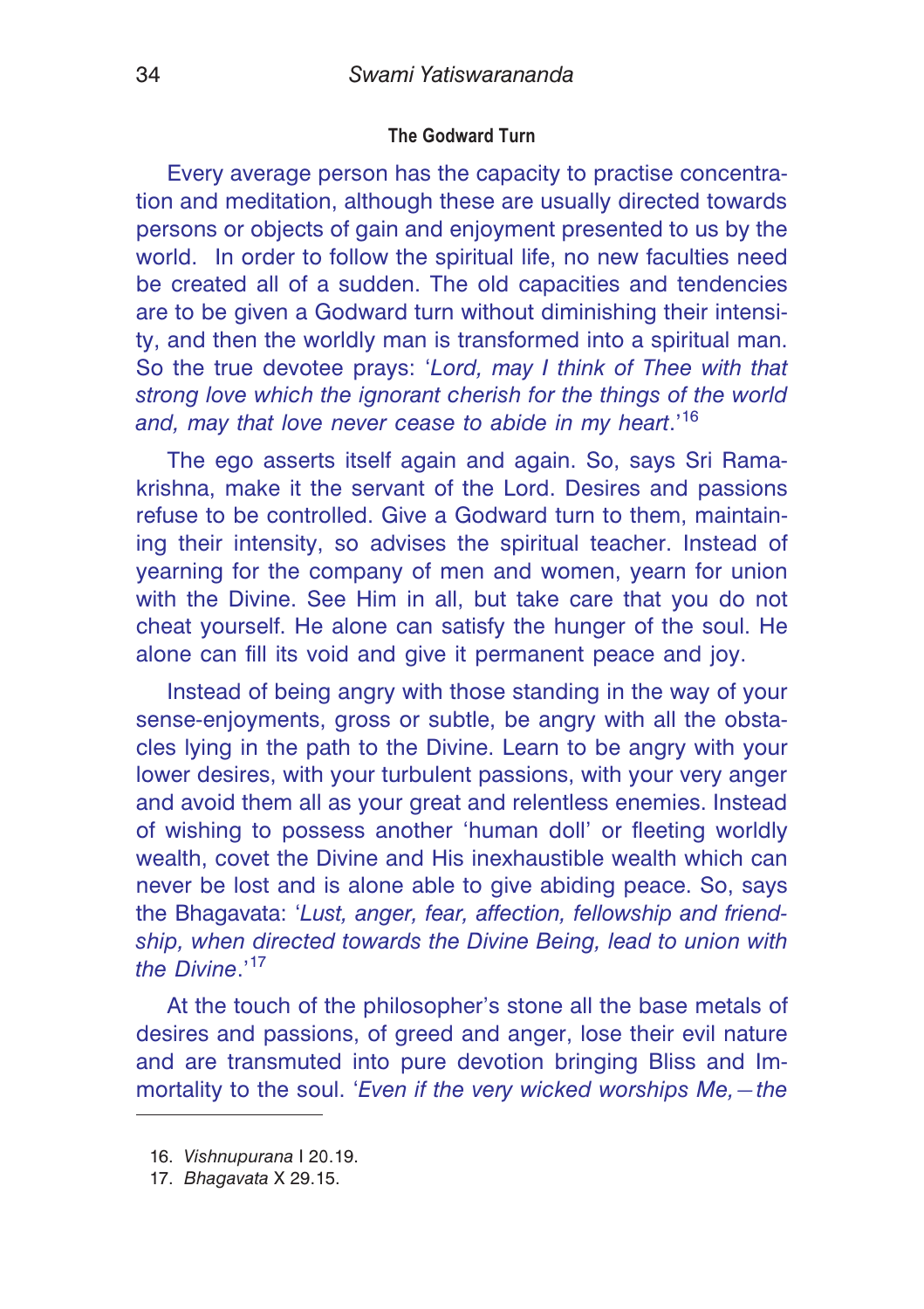<span id="page-34-0"></span>*Divine—with devotion to none else, he should be regarded as good, for he has rightly resolved. Soon does he become righteous and obtain eternal peace. Boldly canst thou proclaim that my devotee never comes to grief*' <sup>18</sup> says the Bhagavad-Gita.

Time and again, says Sri Ramakrishna, '*Give a Godward turn to all your tendencies*.' Especially in the path of devotion, all desires and passions should be consciously given a higher direction without allowing them to decrease in intensity.

# **The Process of Self-Purification**

Let us take for example the question of anger. Why are we angry? Only because someone or the other is standing in the way of what we think to be the object of our enjoyment. This is the only reason for all our anger. Always we find that anger is closely connected with the overstressed ego or a strong sense of personality and without this strong sense of the ego and an inordinate desire for enjoyment, physical and mental, anger could never even rise in our hearts. So this ego, this desire for enjoyment, is the only cause of our becoming angry. If we do not desire any enjoyment, if we do not expect anything from anybody, but just give and act without ever expecting any return, giving up all expectations, there can never be any rise of anger. So we should get angry with our desires for sense-enjoyment and not with the objects as such. This is the only practical way of uprooting anger and of eventually eliminating it. And without eliminating anger and other associated evils to a great extent, we can never make progress in spiritual life. Lust and anger are the two greatest obstacles in the spiritual path. So they should be carefully avoided by all aspirants.

Thus, whenever there is anger there is some attachment or other, some inordinate desire or affection, for, truly speaking, without attachment to some person or thing there can never rise any form of anger. It is only our thwarted will to enjoyment that brings anger. But this should be understood more in a subtle sense than in a gross one. It need not necessarily be any craving for the grosser forms of enjoyment that lies as the root-cause

<sup>18.</sup> *Bhagavad-Gita* 9.30, 31.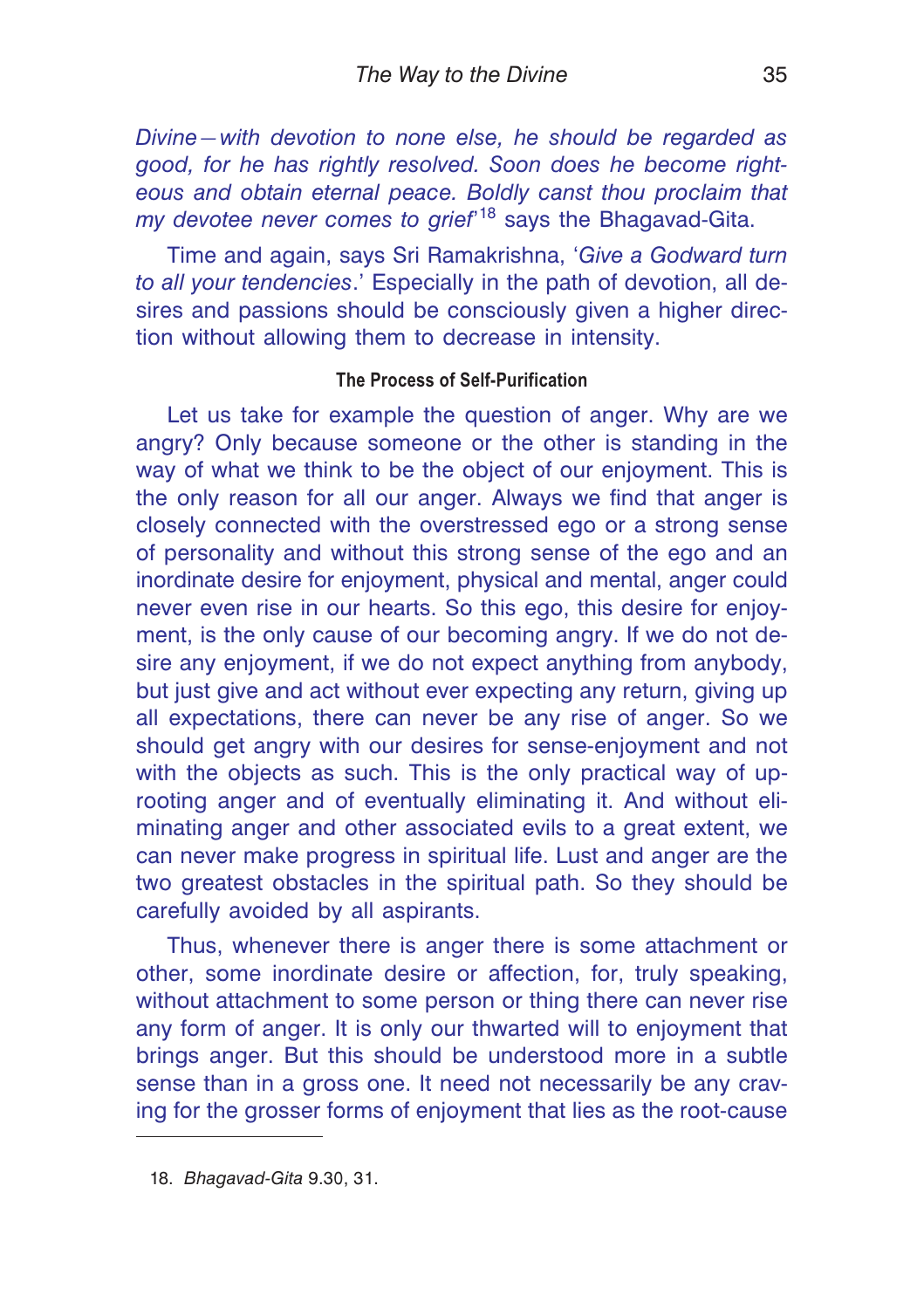of anger.

It may happen that a person is fully convinced of the evil effects of desires, but still is not able to rid himself completely of them. What is such a person to do? How can he rise above them? He can direct them all, directly or indirectly, to the Divine, give every desire, every sensual impulse, every passion a Godward turn, consciously and knowingly, with an effort of the will. If he cannot rid himself of the inordinate desire for music, let him listen to devotional, holy music, and all the time he is so doing, let him think of the Divine. If his artistic sense and his desire to enjoy are very strong, he should take up some holy form of art and make that a stepping stone for rising to the plane of the Divine. If he is very fond of the sweet fragrance and beauty of flowers and wishes to enjoy them, let him pluck the flowers, offer them to the Divine and decorate the holy altar artistically with them. If he desires to love somebody, let him love the Divine in that person and be thereby directly drawn towards the Divine. If done consciously and knowingly, all this acts as a great controlling factor, as a great regulating agency, helping us in sublimating our desires and in giving them a higher and higher turn and attaining a greater purity. But even here the ultimate goal to be attained by the aspirant is perfect control and Divine realization. Everything else serves only as a stepping-stone to that. Following the graduated steps we must be able to rise to the Highest sooner or later.

Unless all the filth and foulness which have gathered in the mind are removed from it, from all nooks and corners, our problem is not really solved. If some light just enters a room through a chink in the door and the rest of the room remains shrouded in darkness and continues to be dirty, nothing is achieved. There is no real spiritual illumination if just a tiny bit of light enters our mind and all the dirt and filth lying there are pushed away for the time being into some far-off dark corner. In such a case the man remains just what he was before he had this kind of 'glimpse'. Mere theories and philosophies do not help us in any way, however wonderful they may be. What is essential is the practical application, the sublimation, the removal of all the dirt lying hidden in the dark corners of the mind, not the so-called perfect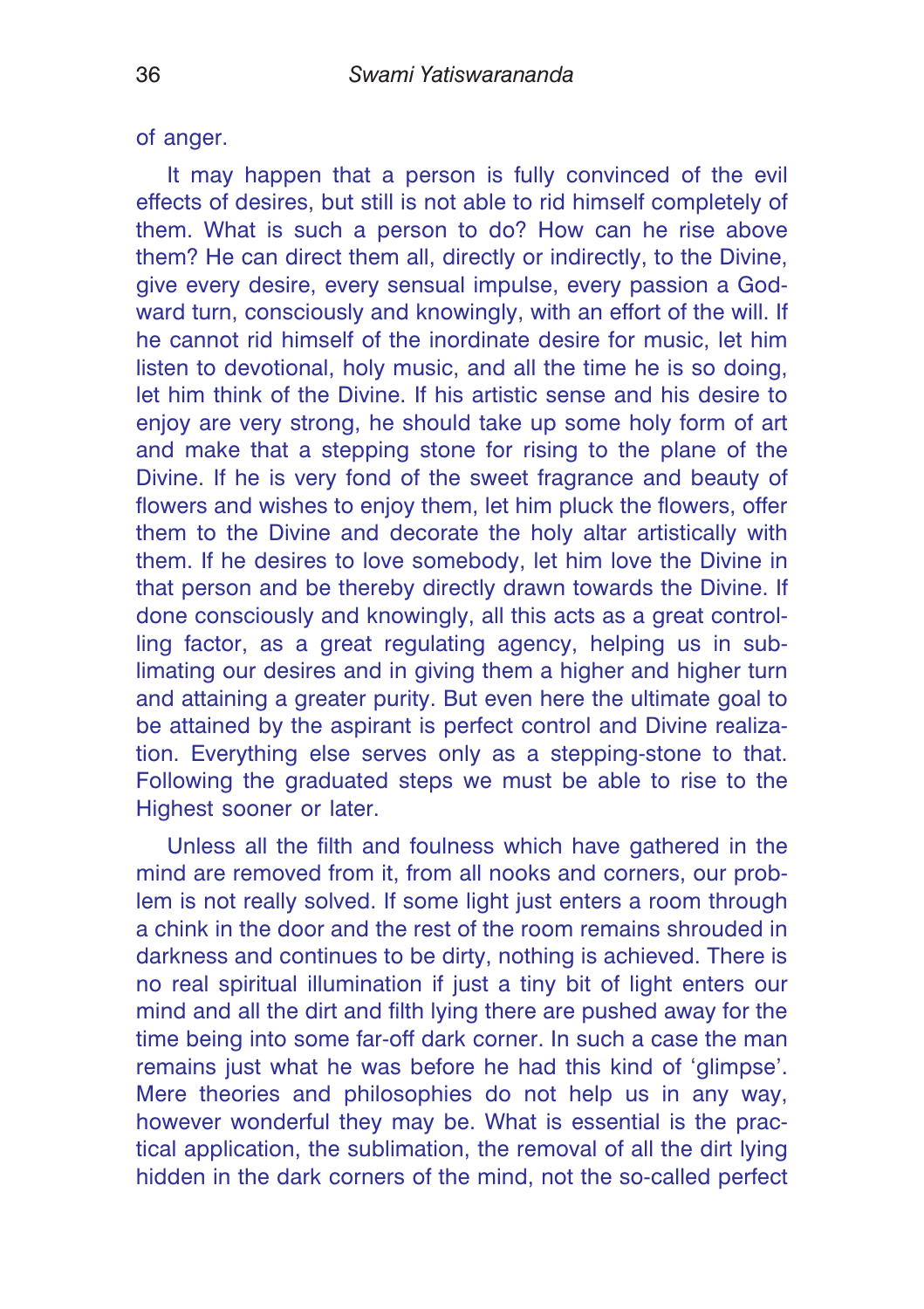control of all the mental modifications (vrittis) as some people would have it, which only leads to self-induced sleep in the beginner, but not to any form of real illumination. People talking of the complete stopping of all the mental modifications (vrittis) at the very beginning of their spiritual life do not know what they mean.

Very often there is in us a certain amount of external control, but as distinct from this there should be real internal control. If we are outwardly controlled, but are not able to stop the activity in the sense-organ or in the mind, we cannot attain higher forms of control. If the senses, so controlled, are still eager to come in touch with the sense-objects, real control has not been achieved, but only its outward form. Even then a step has been taken in the right direction.

One form of control is to draw oneself away completely from the objects of the senses. Another form is to allow the senses to come in touch with things that are pure and not likely to harm the aspirant by rousing fresh desires in him. This is the better and easier method for most people.

*'Oh, my mind, worship the Mother and repeat day and night the great Mantra (the mystic word) that you have received from your Guru. When you lie down, think that you are meditating on Her. When you eat, think that you are offering food to Her. With great joy Ramprasad proclaims: Mother dwells in all bodies. When you walk in the city think that you are going round the Mother Divine.'*

The idea of this beautiful song is this: To connect consciously every thought and every single act of our life either directly or indirectly with the Divine, to practise the presence of God at all times.

# **Recognition of the All-Pervading Divine Principle**

The Divine is everywhere and in everything, but we should learn to discriminate and act accordingly. We should learn to become more wide-awake and conscious. We should be more reflective and act less on the impulse of the senses and of our instincts, be they good or bad. We are so careless and easygoing in all this, that we follow the opposite course and bring no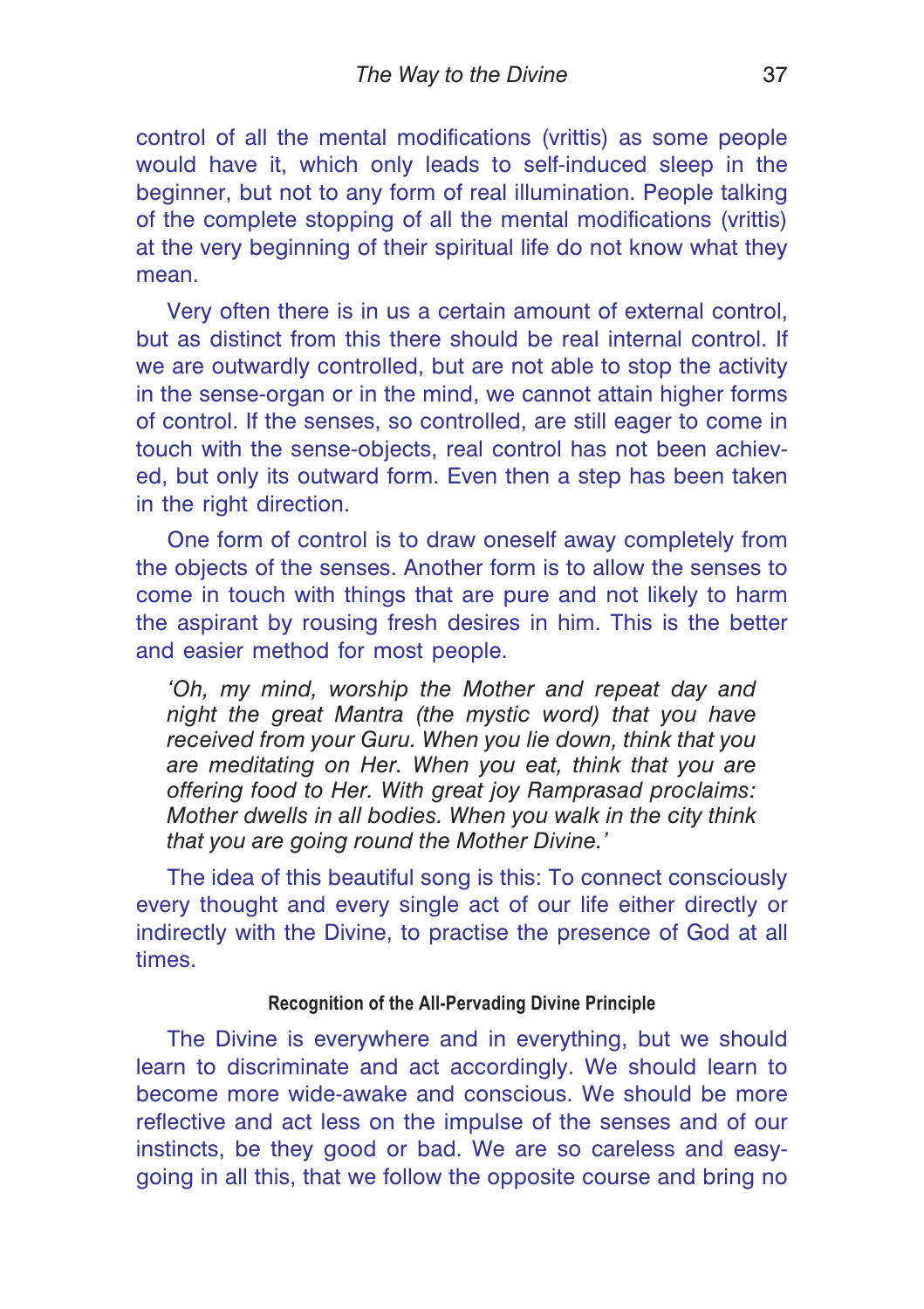end of trouble to ourselves.

We should fully recognise this idea of Unity but in the right way. At present we recognise this half-heartedly. And properly speaking, without acquiring true dispassion and detachment we cannot recognise it whole-heartedly and act up to it. If we were convinced that the One Undivided Principle exists in all, we could not have any strong hatred or any animal love for anybody, separated from the rest, but would only turn our eyes towards the Principle at the back of all. This does not mean that we are to be like fools.. No, we still should know that the tiger is a tiger, in spite of its being a manifestation of this One Undivided Principle. So we should not go and shake hands with it. We should know the Principle to be present both in man and woman, but this knowledge should not prevent us from discriminating and being careful so long as we are on this phenomenal plane. We should see the One Principle at the back of the worldly person leading an impure and immoral life, but we should not go and have intimate talks with him. This is very, very essential. And if we do not act up to this rule, our feet will slip one day, and we shall seriously come to grief. The aspirant can never be careful enough in this. To the extent that we recognise the One Undivided Principle in all, our hatred, our so-called human love, our attachment, would be diminished and lose all strength and influence. Wherever we find in an aspirant the desire to mix indiscriminately with worldly-minded people and with members of the opposite sex, there is something seriously wrong. His desires for worldly things and enjoyment have not yet lost their tenacity and no purification has been attained. So, spiritual progress and realization are altogether out of the question.

Ordinarily our attachment clouds our whole understanding. We must be able to stress the spirit more than the form, more than the personalities and sense-objects, but so long as our craving for sense-enjoyment, our clinging to this little personality of ours, continues to cloud our understanding, we can never really think of this One Undivided Principle, and thus we go on committing the same old mistakes over and over again. So dispassion should be cultivated as much as possible by all aspirants. Without it nothing positive can be achieved.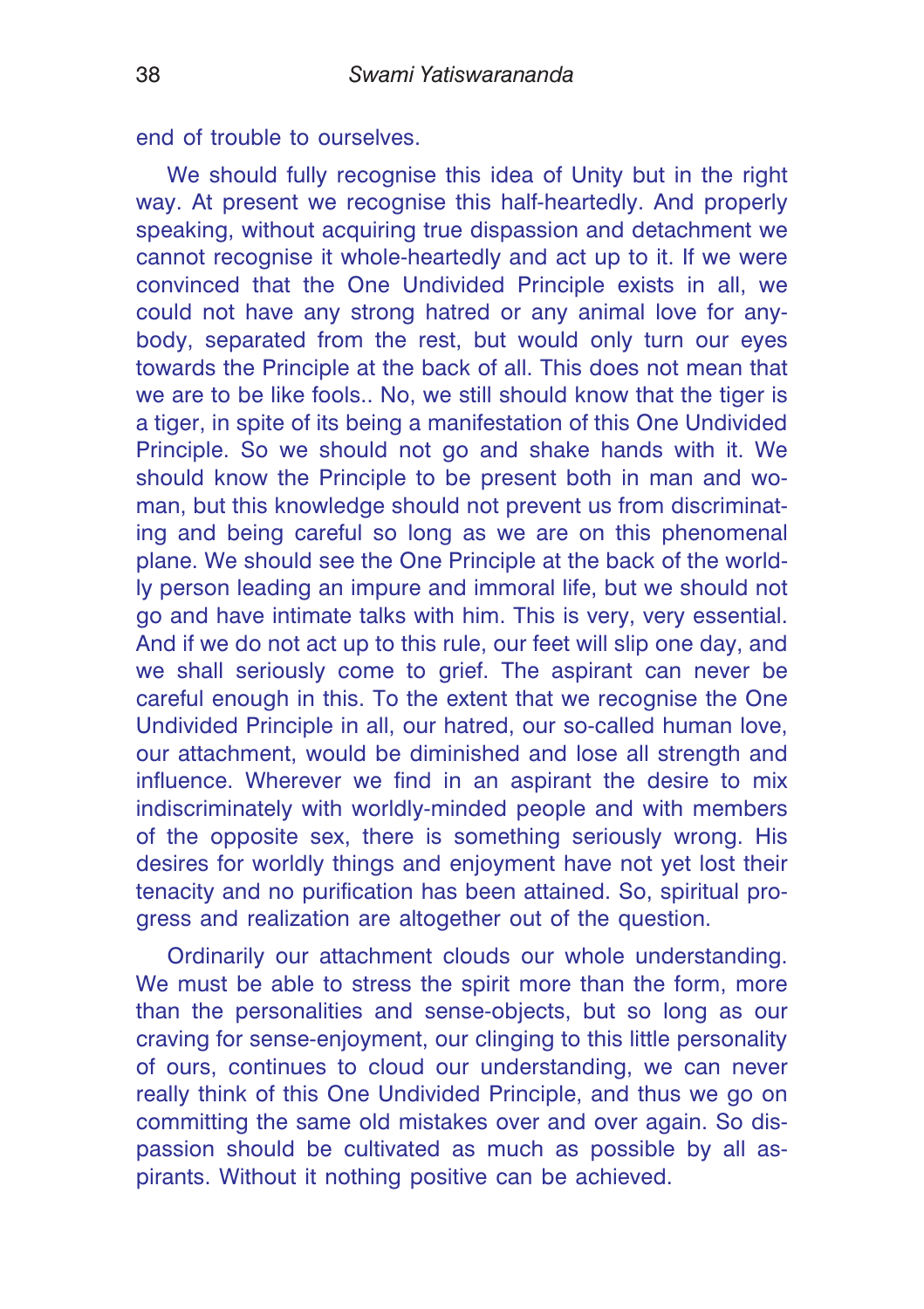#### **The Way to Divine Realization—The Highest Goal of Life**

Christ says: '*He who loves father and mother more than Me, is not worthy of Me*.' And that is perfectly true. Not only that, but also he who allows another to love him more than the Divine is not worthy of God. He who allows another to be more attracted by him than by the Divine is not worthy of God and cannot attain Him. When we make another person love us in such a way by not being sufficiently reserved, we are not worthy of God. So, in this, too, we should be very careful and be wide awake. We feel flattered, no doubt, we like being attractive to others, we like being loved by others as objects of enjoyment. But we are too impulsive and too unreflective to know that from the spiritual standpoint we create trouble both for ourselves and for others and prevent our progress. We should be dignified and well guarded. We should take such arr attitude that others do not dare approach us in a wrong way. In short, we should try to possess greater and greater discrimination.

Dispassion has both its negative and its positive aspect. We should try to disconnect ourselves from others as much as possible and then connect ourselves with the Divine, so that later on all connection with others can be established only through the Divine, but never again in a direct way. Human love connected with the Divine can be gradually transmuted, but if it is not so connected, it degenerates and always ends in disaster and misery, whatever we may think to the contrary. All our relationships, if they be direct relationships, are only born with the body and associated with others through connections of the body only. There is nothing lasting in them that could ever bring peace and real blessedness to any of us.

It is really very strange that people suffer so much and still they are not brought to their senses, but cling to all these false identifications. Very often we forget the goal and take the means to be the goal. The whole world is bound by the desire for wealth and by the desire for sex. But we should learn to develop a new attitude towards both. We make money the highest goal of our life, and then we come to grief. We make love of a man or a woman the ultimate aim of our life, and we end our life in misery. We should become introspective and know what the real goal of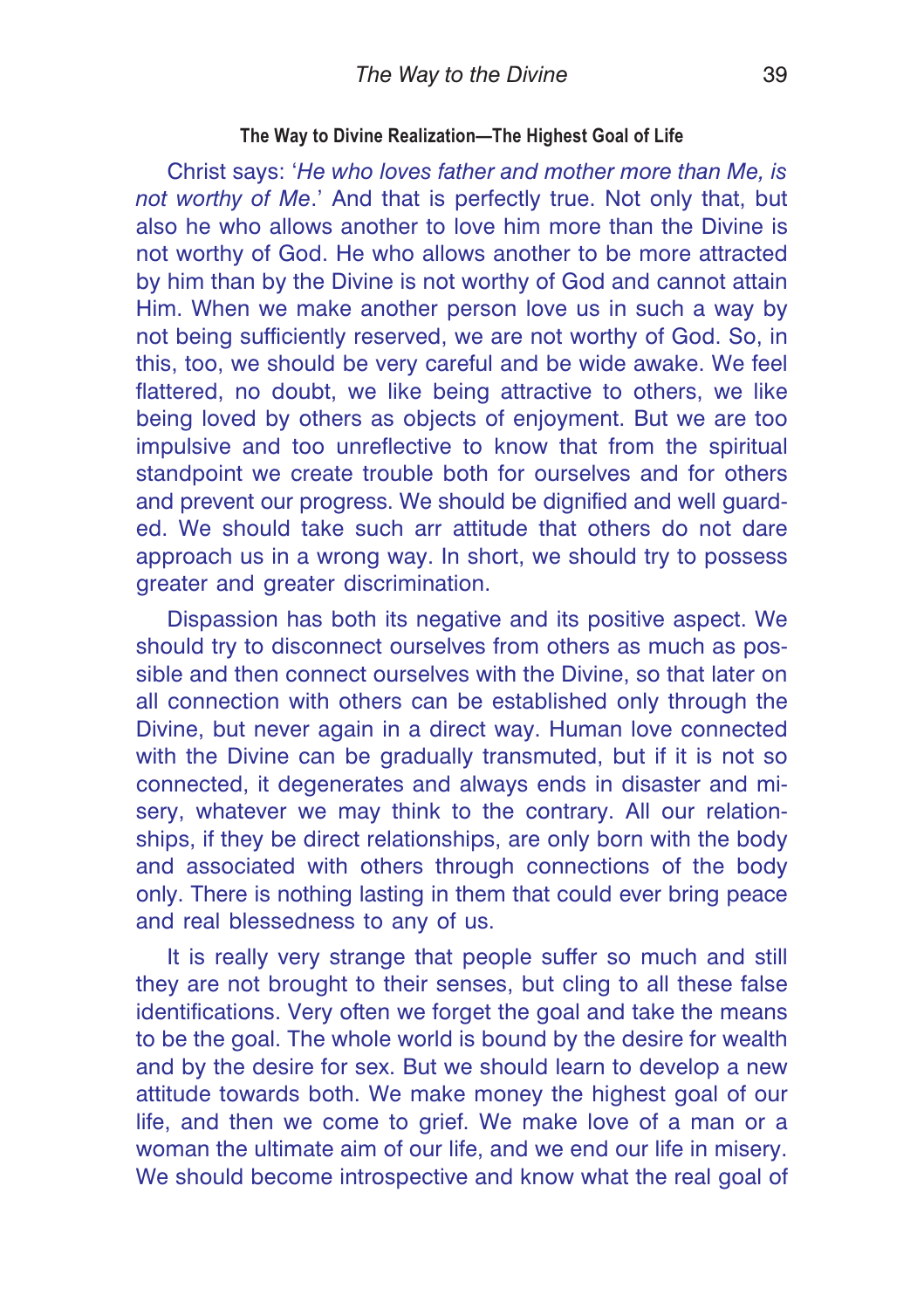life is and then try to realize it.

Ordinarily there is in us such an awful identification with our body and our senses and passions that we just brush aside God. Whenever there is skepticism with reference to the Divine, there is some inordinate clinging to the self and to the senses and their objects because of which God is pushed out. So long as the individual is full of sense-enjoyment, desire for possession, of egoism and vanity, God has no place in his life. The Divine is pushed away by our creature-consciousness. If the mind becomes perfectly free from desires and passions, one realizes the Divine then and there. So if we do not realize God, if we do not even get a glimpse of the Truth, we need not ask why it is so. We should know that in the conscious and in the subconscious mind there are still strong desires in us, and we should first rid ourselves of these obstructions. So long as we allow them to remain, the question of realizing the Divine does not even arise.

We should break the sway of our impulses over us. The very moment these impulses rise in us, we should try to expand ourselves, for then these impulses at once disappear just as the waves disappear in the ocean. The man who knows how to expand his consciousness, who knows how to attain a higher form of consciousness, is not affected by such impulses that rise in the mind. One of the most effective means to rise above one's impulses is to come in touch with the Divine Consciousness, with the Infinite Presence which is always in us. And without knowing how to rise above our instincts, without knowing how to control and curb our passions and cultivate true renunciation and dispassion, without having tried to attain the purity of mind and body, there can be no spiritual life for anyone. So we should become more reflective and more discriminating. We should not be inconsistent in our thinking and in our actions. There should never be any haziness in the Vedantic aspirant. Vagueness and indefiniteness have no place in true spiritual life. Everything should be clear. We must have definite and right emotions and feelings, definite and right actions, and then only can we proceed to the Divine Goal and realize it.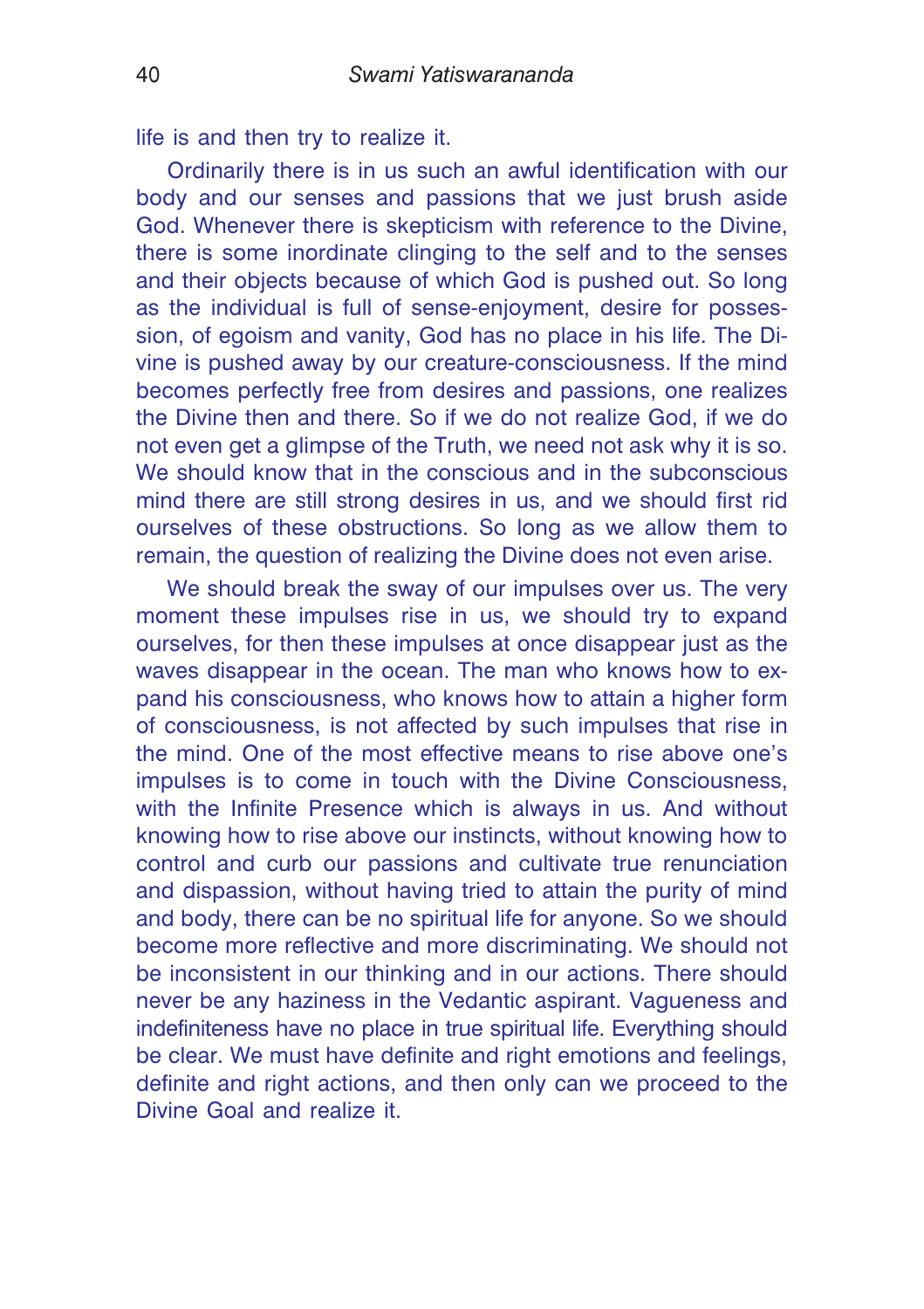# **5. STEPS TO MEDITATION AND SELF-REALISATION**

#### **Conditions for Meditation**

For meditation and for all forms of spiritual practice the first point is a steady posture (Asana), usually a sitting posture. As Patanjali says: '*Any posture that is steady and pleasant will do*.' Squatting, no doubt, is very helpful, because the weight of the body is perfectly balanced in that posture, but it must be easy; otherwise it disturbs the mind of the person trying to do spiritual practices. For us, in India, it is natural, but for many Western people, it may take quite a lot of practice, and some may not even be able to manage it at all. Anyway, for those who can, it is the best posture for spiritual practice. Those who find it hard or do not care for it, may sit in any way they like, but keeping the chest, neck and the head erect without fail.

The right mood is essential for all forms of spiritual practice and without spiritual practice there never will be anything like spiritual life. The early Christians knew this perfectly well. So did many of the great mystics of the Middle Ages. But now the whole tradition of spiritual culture almost seems to be lost and must be revived. Without ethical culture and mental purity we can never come in close touch with the Divine.

In the case of a beginner there is always the great danger of his mind falling below the threshold of consciousness. This is to be avoided under all circumstances.

### **Some of the Virtues to be Practised in Spiritual Life**

### **1. 'Ahimsa' or Non-Violence**

The spiritual seeker should not harbour any ill-feeling towards others, whether they are good or bad. Realize how these ill-feelings disturb the mind. With a disturbed mind it is not possible to have any form of concentration. It is not possible for us to have concentrated minds and at the same time to cherish evil thoughts against anybody. I am speaking of high concentration which takes one nearer and nearer to Divine Experience.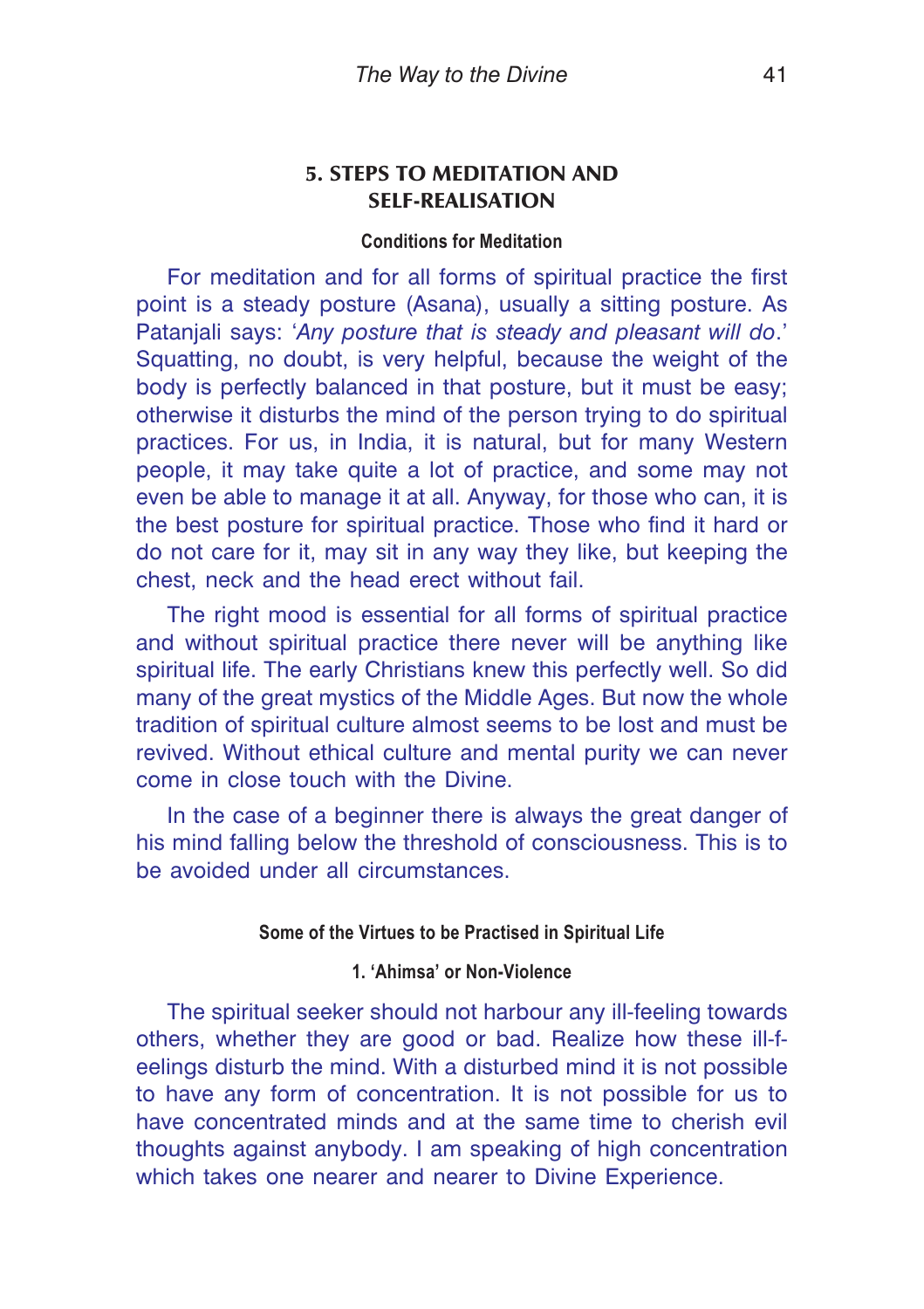#### **2. Truthfulness**

The spiritual aspirant must try to be truthful in thought, word and deed. One given to lying and hypocrisy can never succeed in spiritual practice.

#### **3. Non-Stealing**

This must never be taken in the gross sense only. Anything that we wish to possess at the cost of anybody else, anything that we get by unfair means from another, is stealing.

# **4. Purity**

Physical as well as mental purity is absolutely necessary. Sometimes we commit the mistake of stressing only physical purity, because it is so much more difficult to achieve true mental purity. There are many who satisfy themselves by taking baths or observing outward forms but do not trouble to have a pure mind. It is, however, impossible to concentrate a dirty mind on higher things.

# **5. Self-Control**

One who abandons himself to any form of sense-enjoyment cannot have any calmness or peace of mind. So he cannot practise well however hard he may try. And there is this great point to note: Before the aspirant takes up the practice of posture, he must have already gone through the whole of this ethical culture. So high do the teachers of spiritual life value purity and non-attachment.

#### **To sum up**

Now let us sum up what we have to do when we begin our spiritual practice.

We must practise a steady posture. We must calm the mind. We must make salutations to all the teachers of the world or to one particular teacher, if this appeals to us more.

It is always helpful to pray not only for our own spiritual welfare but also for that of others. Pray intensely for concentration, calmness, for singleness of purpose, and for your own spiritual welfare as well as that of other beings, so that they too may become pure, calm and concentrate on and devote to the higher life.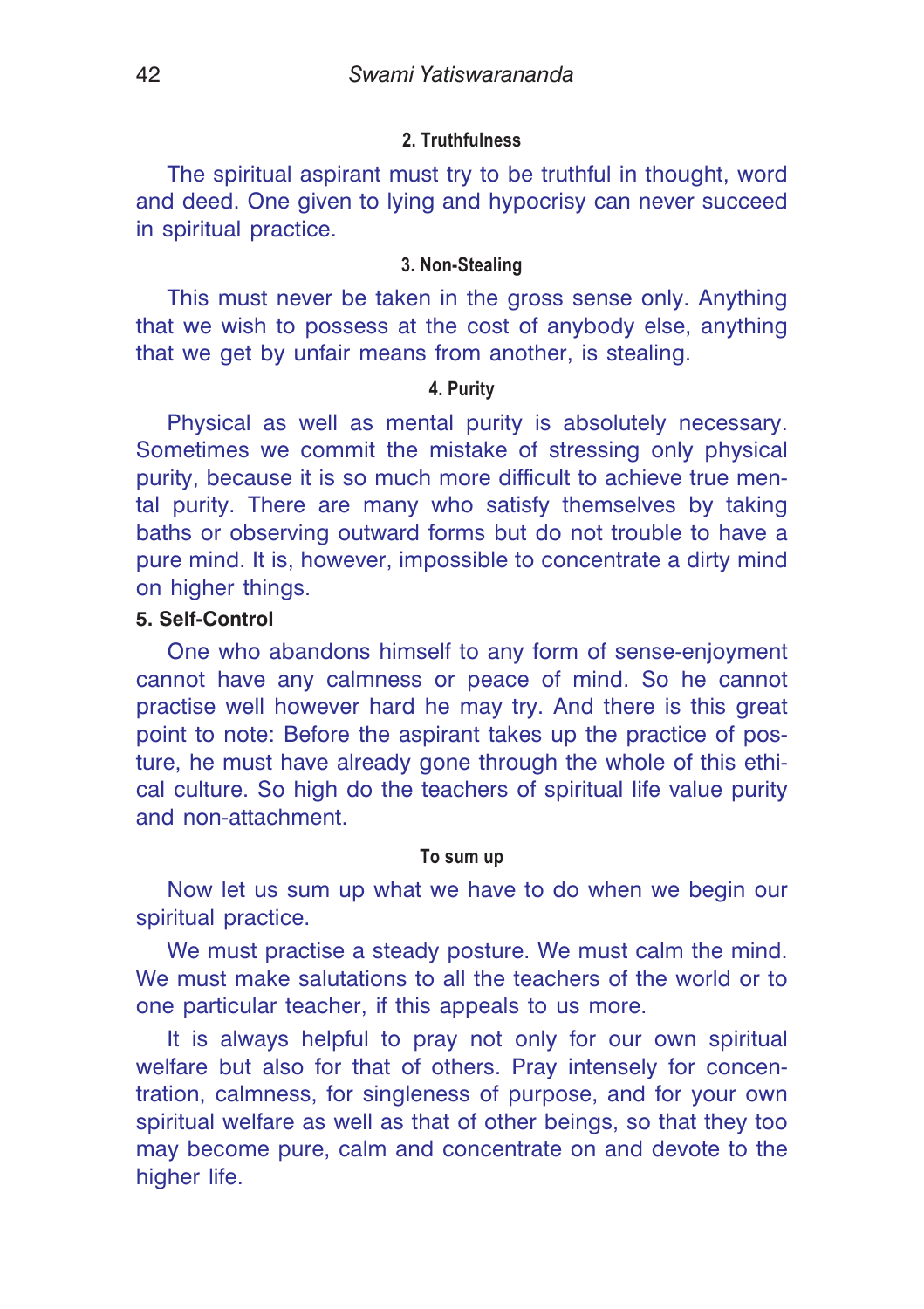#### **Rhythmic Breathing**

There are some people who find rhythmic breathing very helpful. Mind and breath are always interrelated and always act on each other. But mere breathing exercise is not enough. Along with the breath we must give strong, spiritual suggestions to the mind. Inhale purity, fill yourself with purity. Inhale calmness, fill yourself wholly with peace. Inhale dispassion and renunciation. Burn away all attachment, passion and desire. Inhale strength and destroy all weakness and fear. Go on giving these intense suggestions to the mind again and again before coming to your real practice.

### **The Centre of Consciousness**

After that, the thought of the Divine must be taken up. Where to think of the Divine? Where to have the centre of one's consciousness? Have it either in the head or in the heart. These two centres are safe, for everybody. Never should a centre below the heart be taken ordinarily. If we do not consciously raise the nerve-current at least up to the level corresponding more or less to the place of the physical heart, no spiritual meditation becomes possible. This conscious raising of one's nerve currents leads one beyond all sensual temptations and establishes one firmly in moral and ethical culture. For very dry and over-intellectual people it is advisable to take the heart. For emotional people the heart-centre may be dangerous and so the centre in the head may be advocated. But here instructions can be imparted to individuals only after having considered all their physical and psychic conditions and needs.

Think intensely of the particular centre and imagine it to be a centre of Divine Consciousness. Have the thought that Divine Consciousness that is within you is also in everyone. Individual consciousness is part and parcel of a consciousness which is undivided and indivisible.

In the beginning you may think of it as light, but really speaking what is meant is the light of intelligence, and this Divine Light which is in you pervades at the same time the whole universe and is one and eternally indivisible. This body of ours is like a temple of the Divine and, remember, each body is such a temple.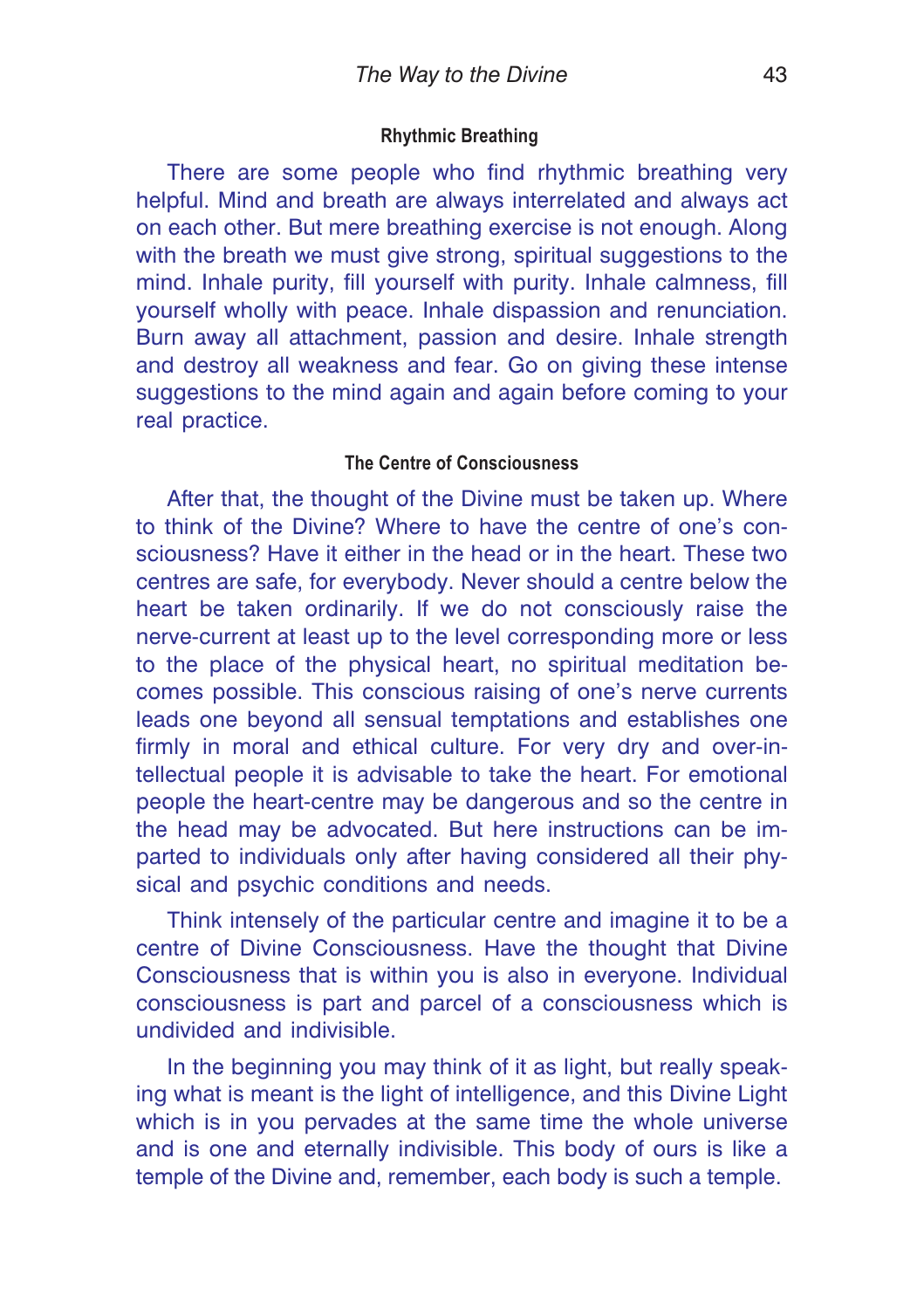Having done all this, try to merge your consciousness in the Divine Consciousness, as in the case of the 'salt-doll' getting merged in the sea. This body-consciousness stands in the way of spiritual unfoldment, and as soon as we try to merge it in Divine Conscious ness we get the idea that the soul is not the body.

#### **Contents of Meditation**

Meditation should not be focussed on the void. There should be no creating of a void in the beginner. This is very dangerous. Meditation must have some definite, positive spiritual content. Those, who find meditation on the formless too abstract, should centre their feelings on some holy personality. This is very effective in two ways; it leads them away from their too personal affections and aversions, and at the same time, intensifies their feelings in a good sense, makes them more definite, and leads them on to the light of the Spirit. If ever any picture of any person you used to love or to hate troubles you, set a picture of a holy form you have chosen as your ideal against that picture and set the feeling you have for your ideal against that which you have for that person, be it affection or aversion. Vivid pictures and memories must be counteracted by vivid pictures, worldly feelings by stronger and purer feelings.

One or the other of these different meditations on non-anthropomorphic symbols may be practised:-

1. The aspirant imagines he is like a bird flying in the infinite sky of Divine Consciousness without anything to stand in the way anywhere.

2. The aspirant imagines he is a fish swimming in the one undivided and eternal indivisible ocean of Existence, Knowledge, Bliss, without any obstruction whatever.

3. The aspirant is like a full pot immersed in water. The Divine, like water, is both inside and outside.

4. The aspirant is like an empty pot floating in ether. The Divine, like ether, is both inside and outside.

5. The aspirant imagines himself to be a point of self-conscious light immersed in the infinite and indivisible circle or sphere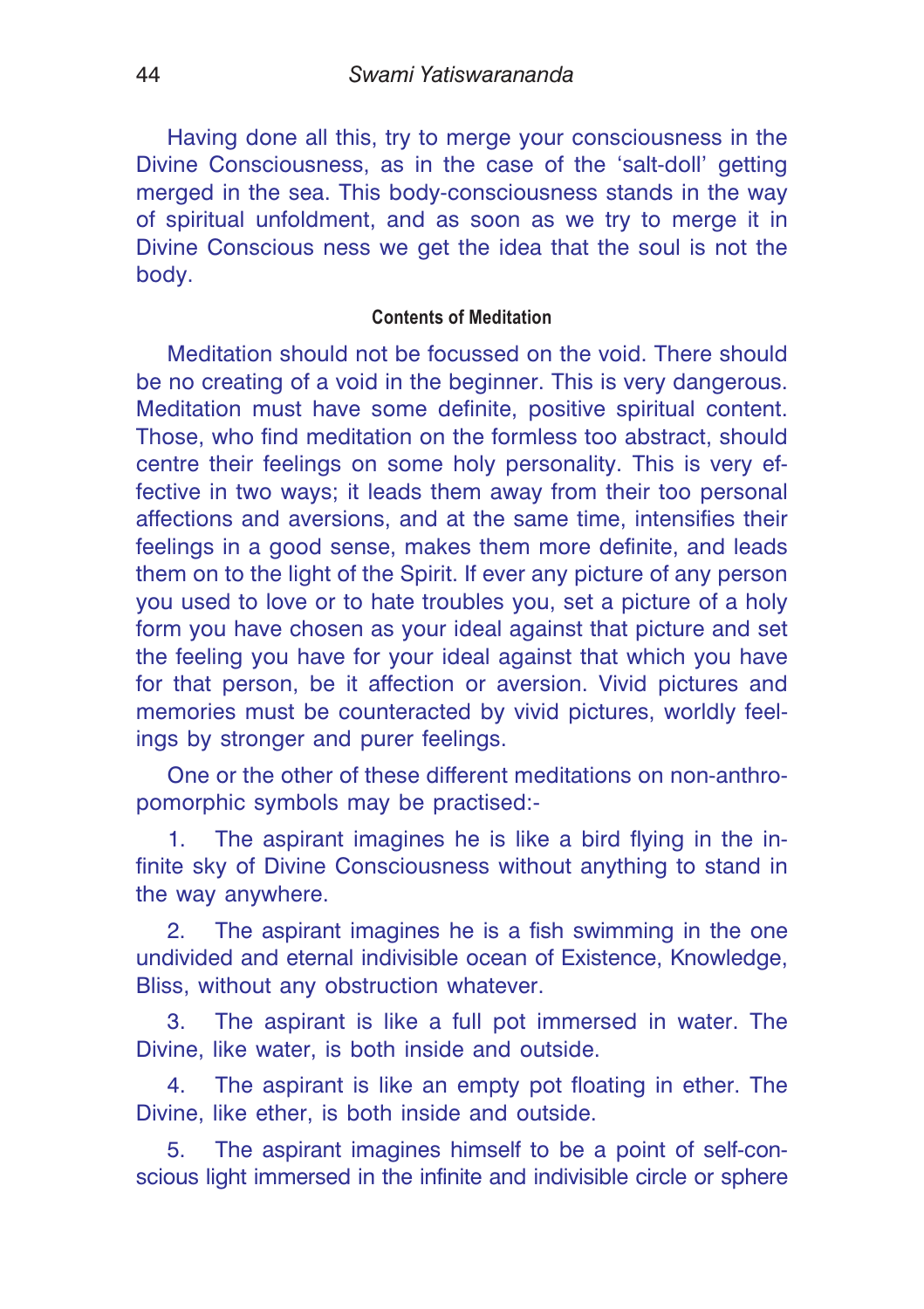of Light.

You identify yourself with the point of light, and then you feel it to be a part of an infinite sphere of light, and after that everything becomes just light, which is everywhere. Nothing but light is left. Either make this point of light expand or get it merged in the Infinite or let it move wherever it pleases, till it merges in the one infinite Light. Try to expand your consciousness during the time of your meditation. Keep your body-consciousness hanging on a peg, as it were, as least for the time being. Raise countercurrents against all your false conceptions and feelings which lie at the root of all your troubles. All such ideas as 'I am so and so, I am a husband, a wife, a child, a lover, etc.'come from this mistaken identification with the non-self.

### **Sublimation**

There is too little attempt at sublimation. We must all learn to think in terms of the Spirit. Never stress the body-aspect. Learn not to think of yourself as a man or woman. It is very necessary and helpful to rise above body-consciousness as much as possible. Sublimation is of the greatest importance. Think intensely, 'I am not a man, I am not a woman, I am not even a human being. I am the Spirit, I am the Spirit.'

Repeat all these grand passages from Sankara's works. He says,

*'I am neither a human being, nor a god; I am the Self, the Infinite Consciousness.'*

*'I am neither the mind nor the intellect, nor the ego, nor the mind-stuff. I am neither the senses of hearing, taste, smell, touch or sight, nor am I earth, fire or air. I am Existence Absolute, Knowledge Absolute, Bliss Absolute. I am the Self, I am the Self.'*

*'I am neither masculine, nor feminine, nor neuter, I am the Beneficent Being, the Light Supreme.'<sup>19</sup>*

Just blast the sense of false personality with the thoughts contained in these grand passages from Sankara. Bombard the

<sup>19.</sup> *Hastamalaka Stotra* 2, Sankara: *Nirvana Satka*, *Nirvana Manjari*.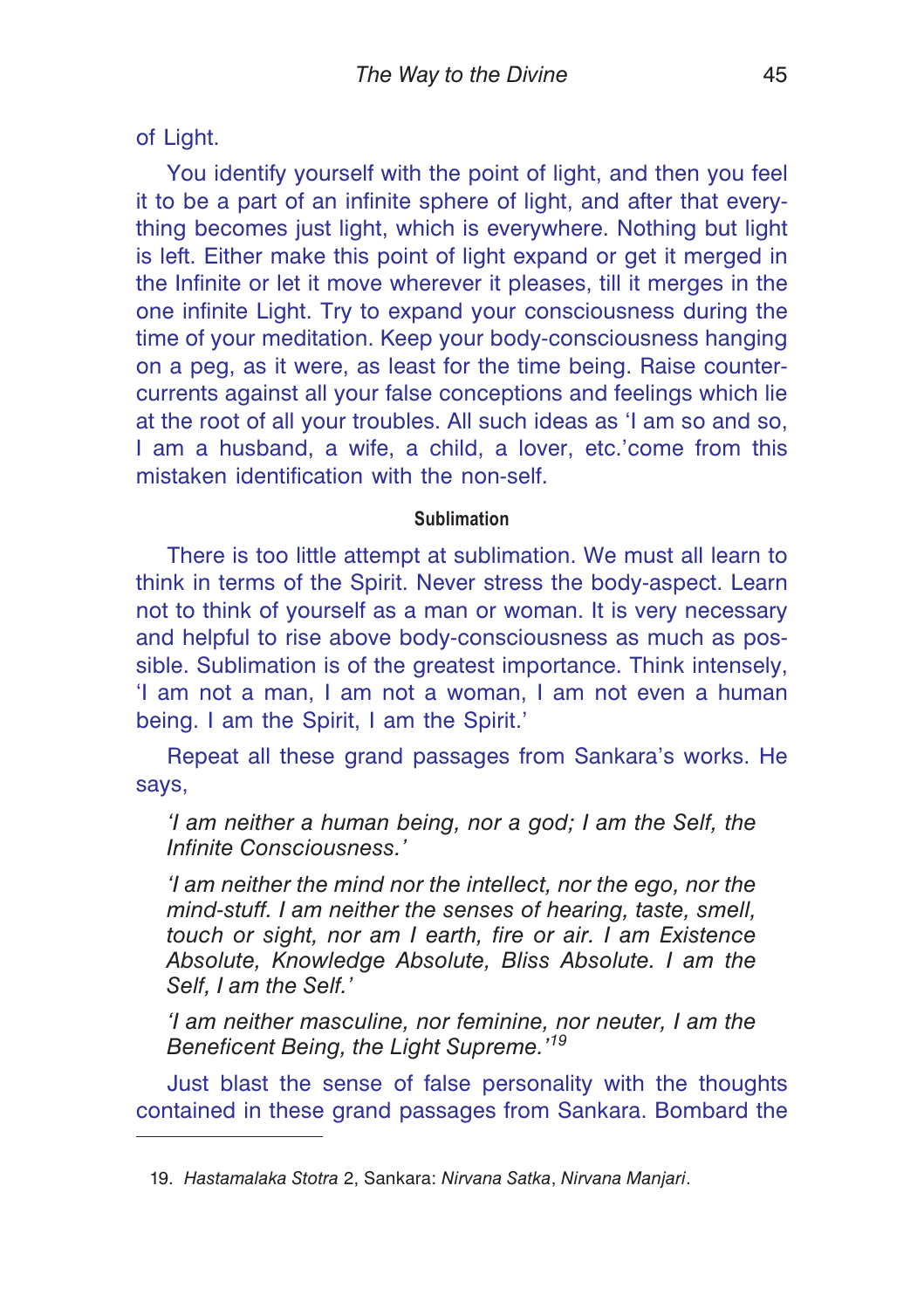false ego at the time of meditation. It must be blasted and if it does not at least become attenuated nothing can be achieved. So go on repeating:

*'I am neither the body nor the senses, neither the mind nor the ego, neither the vital energy nor the intellect. Husband, wife, child, wealth or property is away from me. I am the Witness, the Eternal Indwelling Spirit, the Being Beneficent.'*

*'I am the light of the Atman, the light that is inside, the light that is outside, the light that is the inner Self. I am the Supreme Being, the Light of light, the Light Self-Existent.'*

*'É am the Being Resplendent, and none else. I am Brahman —the Infinite-I, the Spirit. I am not subject to misery. I am Existence Absolute, Knowledge Absolute, Bliss Absolute, eternally free by nature.'<sup>20</sup>*

And then there is the beautiful prayer in the Upanishads:

*'May my body become pure. May I be free from impurity and evil. May I realize myself as the Light Divine. May my mind become pure. May I be free from impurity and evil. May I realize myself as the Light Divine. May my soul become pure. May I realize myself as the Light Divine.'<sup>21</sup>*

Ordinarily, in all our human relations, we commit the mistake that we wish to take up direct connections with others. We ourselves, as bubbles, try to come in touch with other bubbles. The two bubbles drifting in the ocean just come close to each other through the actions of the waves, but they think there should be direct connection between them, and so they cling to each other passionately, and commit the worst mistake of their life. The same action that has brought them together, will, one day, tear them apart, perhaps never to allow them to meet again. And this always means untold misery, and will always happen again so long as we human fools try to come in direct touch with other bubbles, instead of thinking of the ocean and being in touch with all through the ocean. All bubbles are bound to burst sooner or later. So there can be no stability in any bubble-relation. We should do away with vague romance and childish dreams and

<sup>20.</sup> Sankara: *Advaita Pancharatna*, *Brahmanandavalimala Brahmanuchintanam.*

<sup>21.</sup> *Mahanarayana Upanishad*, 66.6-8.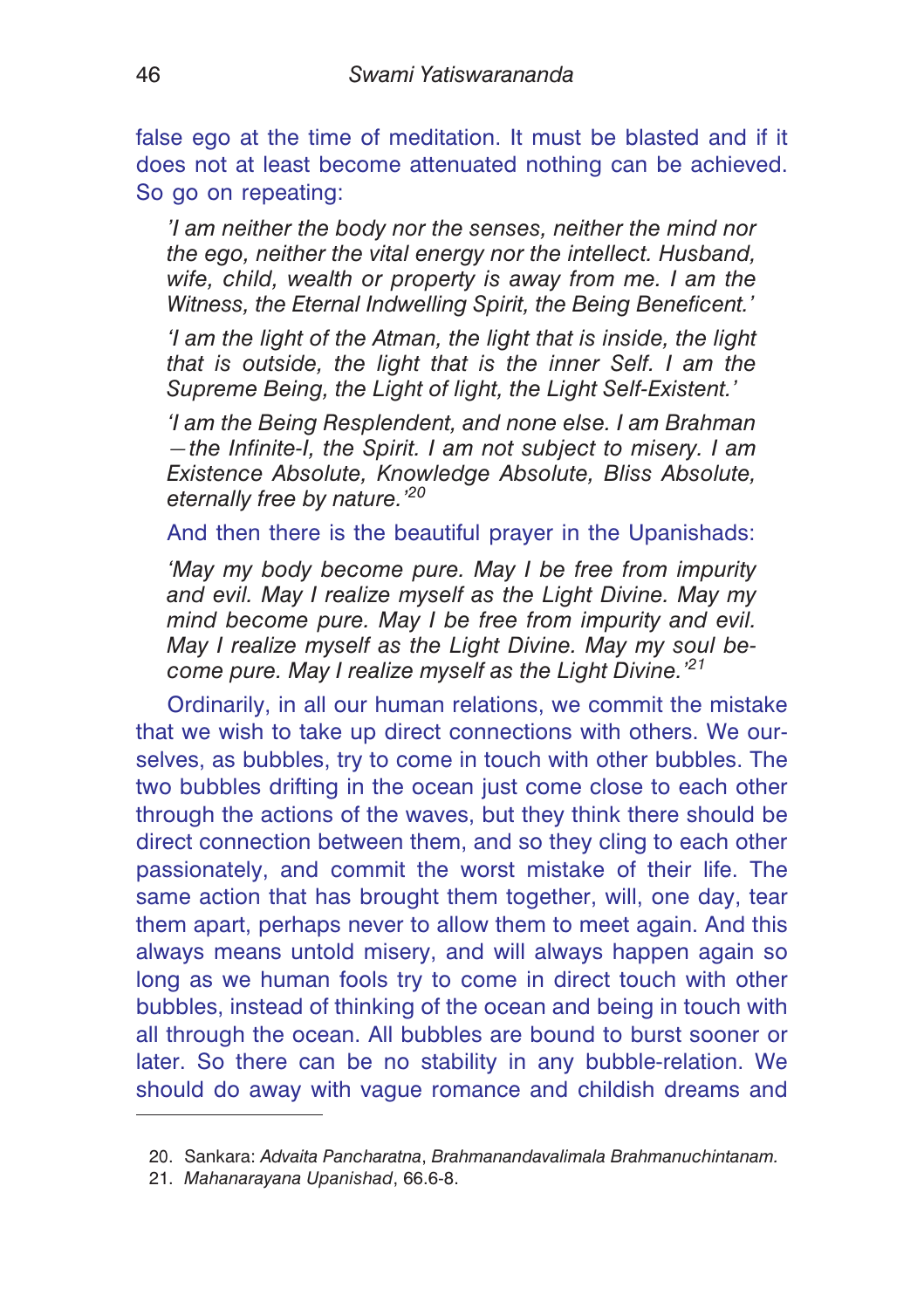see things as they are. We must only have relationship with others through the Divine and it is only because we want to have direct relations with others, that all this misery conies again and again.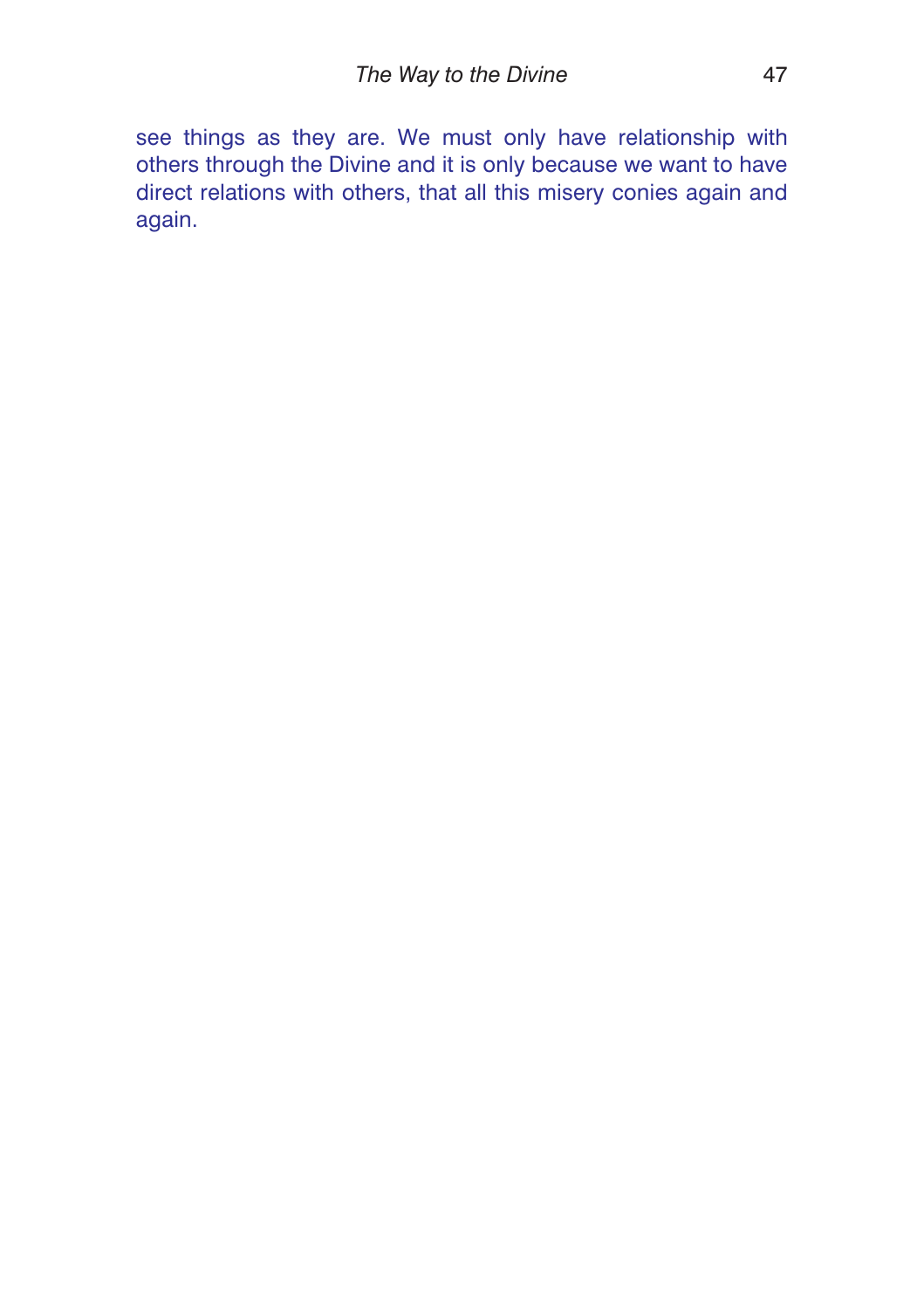# **6. SPIRITUAL STRUGGLE AND ACHIEVEMENT**

### **Tenacity needed in Spiritual Life**

True religion is only for the chosen few. We should look upon it as a great fortune that for some reason or other our mind possesses an attraction for the higher and eternal things. And so we should see that we gradually and steadily proceed along the higher path, never flagging till we reach the goal. Our spiritual fervour is to be maintained with great care. But very often we run the risk of becoming slack. This, to many, means the end of spiritual striving after they have taken to the Spiritual Life for a certain time. Their minds are too restless and too outgoing to keep up the spiritual fervour and intensity for a long time, and to go on steadily and persistently with their practices, daily readings and studies. So we should be on our guard.

*'He is the only One that is stainless, sinless, changeless and unnameable, and is pure and Divine. There is no second. Whoever knows Him becomes He Himself.'<sup>22</sup>*

To Know Him, that is the point. He cannot be known in a day, just after a little spiritual practice done in a haphazard, slovenly way.

To the true and steady devotee the Lord reveals His Glory. And the devotee's task is to be in tune with the Divine, with the Infinite, to attune his heart and soul to the Truth. Truth cannot be seen with these physical, human eyes. We cannot know the highest Truth without the help of a pure heart and of a purified mind. The highest Truth can be realized only by those who have the vision to see the subtle, whose mind is calm and one-pointed, whose heart is purified. The spiritual man finds the ultimate solution of the problems of life by diving into the very depths of his own being, by coming in touch with Truth, by coming face to face with Truth, not by simply arguing about it. There is within us something that is the eternal witness of whatever takes place outside and inside our mind. And unless we realize this per-

22. *Narayana Upanishad*.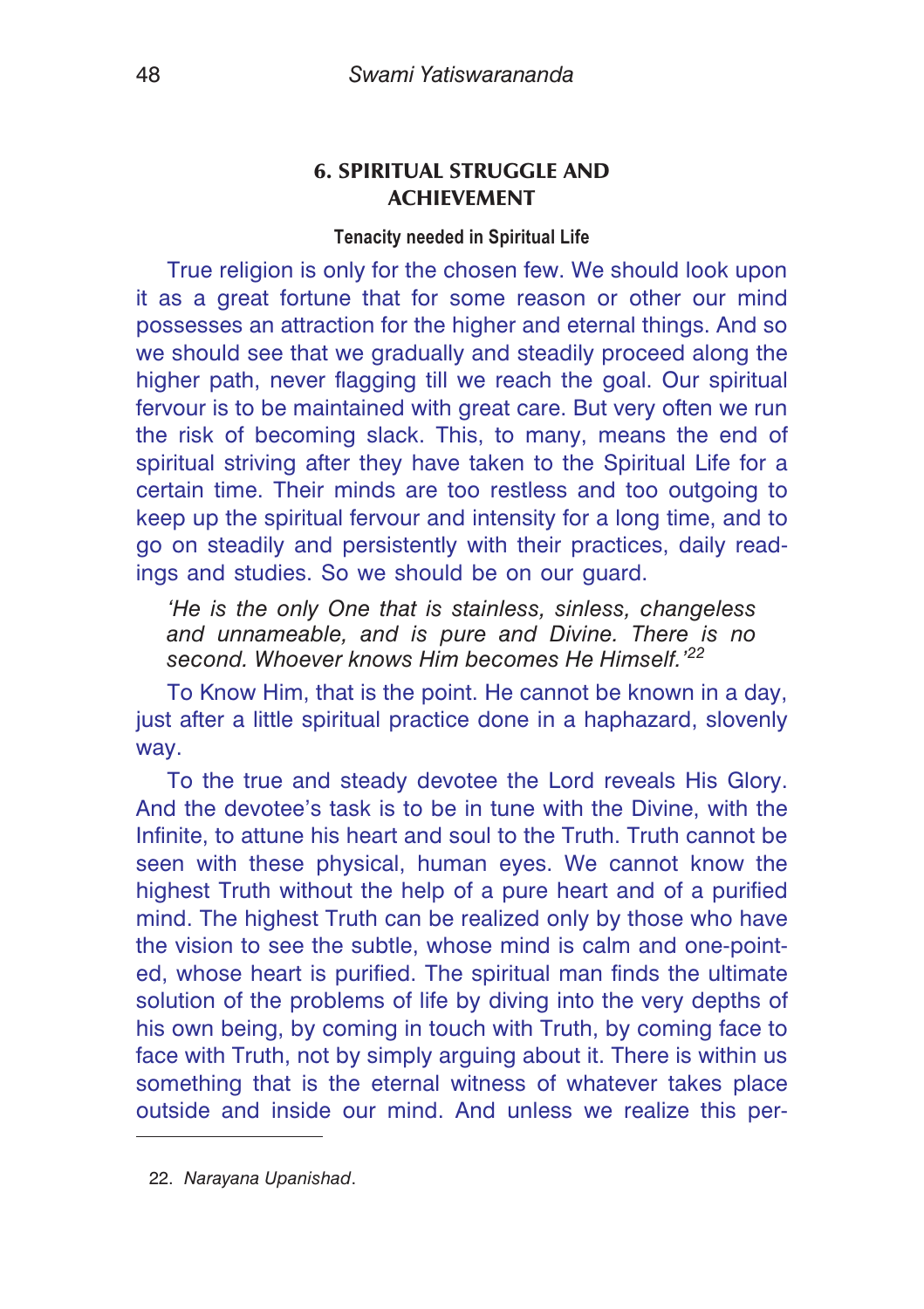manent element within ourselves, it is not possible for us to have even a glimpse of the permanent element outside ourselves.

# **Japa or Repetition of the Divine Name**

The great task is: How to know the knower? How can that be known by which everything else is known? This is the great question of the Upanishad. In order to be in touch with the perennial source of all waters we must begin digging in our own ground, not in the ground of our neighbour. And we need not dig up the whole earth; it is enough if we bore a deep channel in ourselves.

Faith is most essential before taking up Japa. It does not matter if, at first, it becomes mechanical to some extent. The beginner finds that his centre of consciousness is continually shifting, going up, coming down and so on. This is most difficult for every aspirant. With infinite patience he should go on with his Japa at regular hours whatever be the result at the beginning. This is the only way to attain success in due course.

You must never allow yourself to get into a drowsy state during your attempts at meditation or your Japa. This is most dangerous. Sleep, drowsiness and meditation should never be connected in any way. If you feel very drowsy, while you are doing your Japa, just get up and walk to and fro in the room, till this drowsiness leaves you. When the mind is awfully restless and outgoing, we should tenaciously persist in our Japa, even do it mechanically, without giving in to this restlessness. In that way a part of our mind at least, would be engaged in Japa. Thus the whole mind cannot become or remain restless.

Imagine that along with each repetition of the name of your Ishta (the chosen object of meditation) or of your Mantra (mystic sound symbol of the Divine) your whole body, mind and senses are becoming purified. This faith must be made very firm because in a way this is the idea underlying Japa. The Ishta's name soothes one's nerves, calms the mind and brings about helpful changes in the body. When the mind is in a state of great tension or depression, begin at once humming the name and thinking of the Divine. Imagine that this is bringing about a balanced state, a new rhythm in the body and in the mind. Actually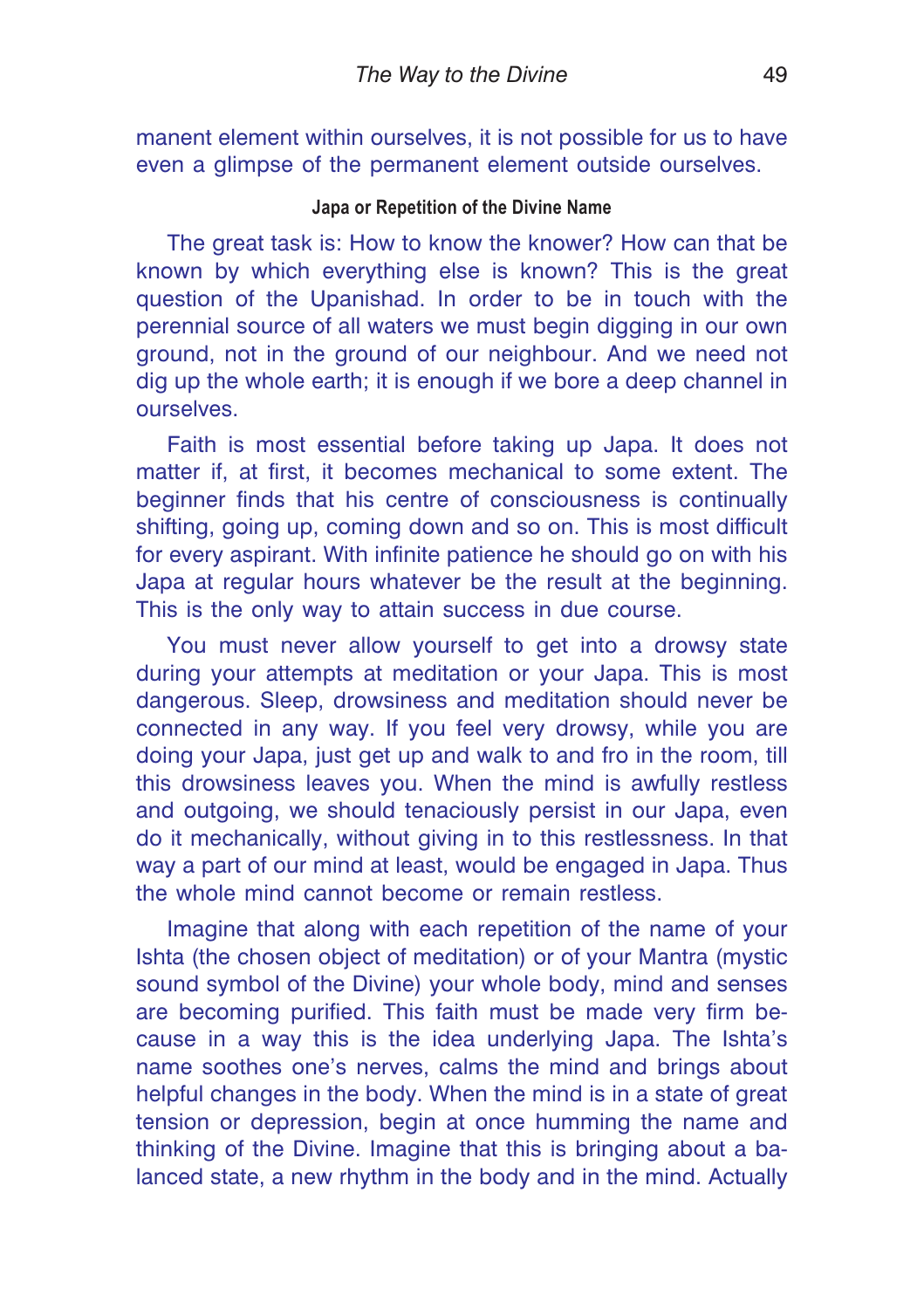you will feel how it soothes the whole nervous system, how it stops the outgoing tendency of the mind more and more. Rhythmic, regular breathing brings about calmness, a certain balance in the nervous system, and this again facilitates your spiritual practices. The holy thought also brings about a certain harmony in the body and the mind. Think that with each repetition of the Name of your Ishta or your Mantra you are becoming purer and purer. You cannot perceive the effects at once, but if you go on for some time, steadily and persistently, you will feel it, and then after some years you will be astonished to find what a great change has come over you. There is a great scope for experiment. This body is to be polarised and made rhythmic, at least to some extent, and the nerves, too, are to be polarised and made rhythmic. Through practice we must make the body, the mind, the breath, all of them, rhythmic. Then only can we come to have a proper mood for spiritual practices and meditation, and can do them in right earnest and in the proper way. Everything else belongs to the preliminary steps.

While doing your breathing exercises, try to give strong suggestions to your mind:- I am breathing in purity, breathing out all impurity. I am breathing in strength, breathing out all weakness. I am breathing in calmness, breathing out all restlessness. I am breathing in freedom, breathing out all bondage. These suggestions may be given while even doing your Japa. They are very helpful in preparing the ground for the real practices.

### **Hints for Mediation**

Everything is difficult in this path. Visualization is difficult, control of the mind is difficult and meditation is difficult. Japa, too, is difficult, if done properly, but a little less so. So, new strength must be gained. And for this the suggestions mentioned are very helpful. Make use of the great power of sound and sound-symbols. You must try to feel that the Holy Name, the Holy Mantra, is purifying and elevating you. In due course you yourself will see that the rhythmic repetition of the Name to be the most essential part of practices in the life of the beginner.

Given here are certain hints for meditation. Immediately after having sat down for meditation, let the devotee say, with folded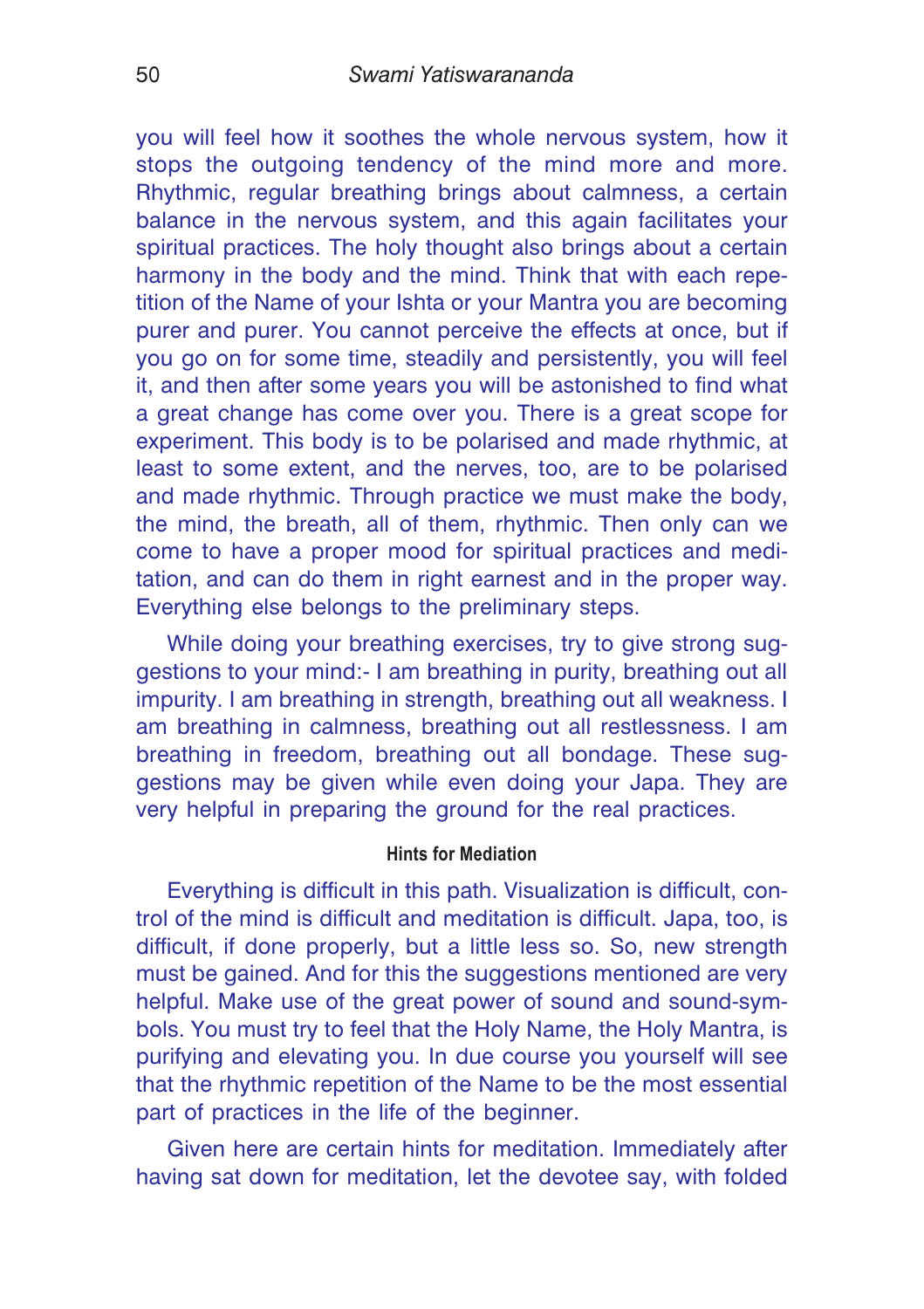hands, 'whether impure or pure, under all conditions whoever remembers the Lord, becomes purified inwardly and outwardly', and he will feel purity in body and mind. He may next imagine the individualised soul rising from the lower centres of the body to the centre in the head and becoming united with the Universal Spirit there. Let him further think that both the gross and subtle bodies and all things physical and mental have become merged into the Absolute, and he has become one with it. Next let him come down to the centre of consciousness in the heart and think that there has emerged out of the One ocean of Light, the effulgent Divine Form, the object of worship and meditation—and also the worshipper's own spiritualised form, freed of all impurities. Let the aspirant now worship and meditate on the Divine and also do Japa for some time, thinking of the Formless which permeates both the Holy Form and his own. Finally let him feel the Divine Presence both inside and outside. Let him pray:-

'Being subject to the impulses of the vital energy, intellect and the body, whatever sin has been committed by me in the state of waking, dream and deep sleep, in thought, word and deed, by means of the different organs of sense, may all that be offered to Brahman. I surrender myself with all that is mine at the Feet of the Lord.'

The right kind of prayer should have great intensity, concentration and one-pointedness. Without these, no prayer will be of any great avail.

Always take the help of the sound-symbol, for sound and thought are interrelated. Thoughts manifest themselves in different sounds. Now we find that the Divine Idea finds Its expression in different Holy names, and there is an inseparable connection between the Holy Idea and the sound. That is why we make use of the sound in our spiritual practice. It becomes easier for us to call up the Holy thought with the help of the sound. We should see that we pass from the sound-symbol to the thought-plane; otherwise the sound does not help us. First comes external worship, and the next spiritual practice to be taken up by every aspirant is Japa and meditation, and finally the experience of the Divine Being everywhere, with or even without closing one's eyes. This is the highest stage, and one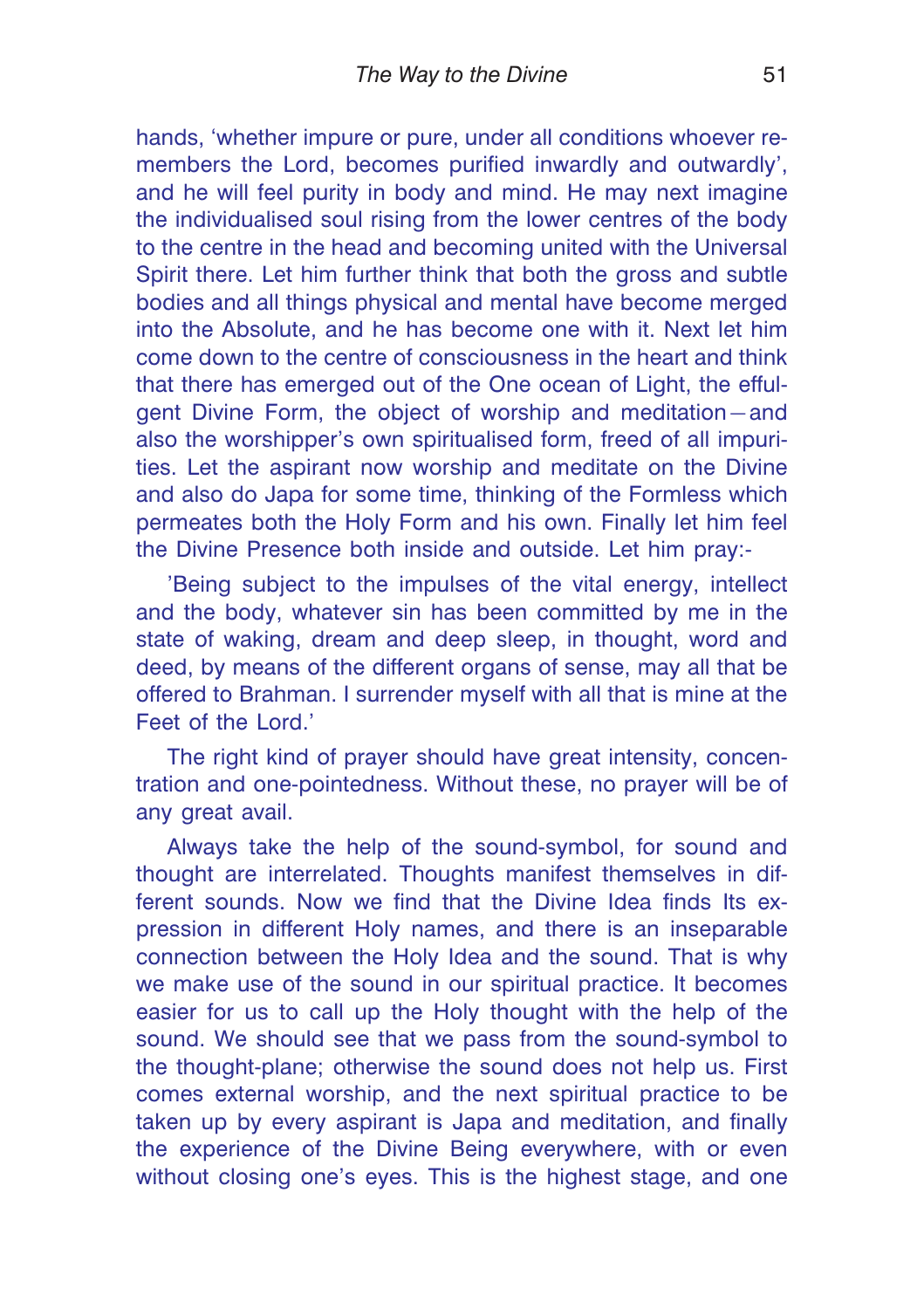can only attain it after having passed through all the previous ones step by step.

Even if a great tempest is about to rise in your mind and sweep you off your feet, go on with your Japa. If need be repeat the Holy Name aloud or at least audibly to you. Very often in a very disturbed state, silent, mental repetition is not enough. Try to establish a definite relationship between the sound-symbol and the Holy thought, so that the thought comes up the very moment you touch the key of the sound-symbol. The same thing h you touch a key, the corresponding letter is printed on the sheet.

So the moment you touch your sound-symbol the corresponding thought should arise in you and come to your help. But for this, a very definite association between the two must be established through systematic daily practice.

Sri Ramakrishna used to say: 'Japa is just like a chain. From one link we pass on to the next, and finally we pass on to God.' Japa is stressed in all paths of spiritual practice. And you should see that your Japa becomes better and better in quality. You should do your Japa consciously, intelligently, and have more and more of it as days pass. Always think of the chain and try to get hold of the next link. Thus you approach the Divine more and more and prepare yourself for meditation.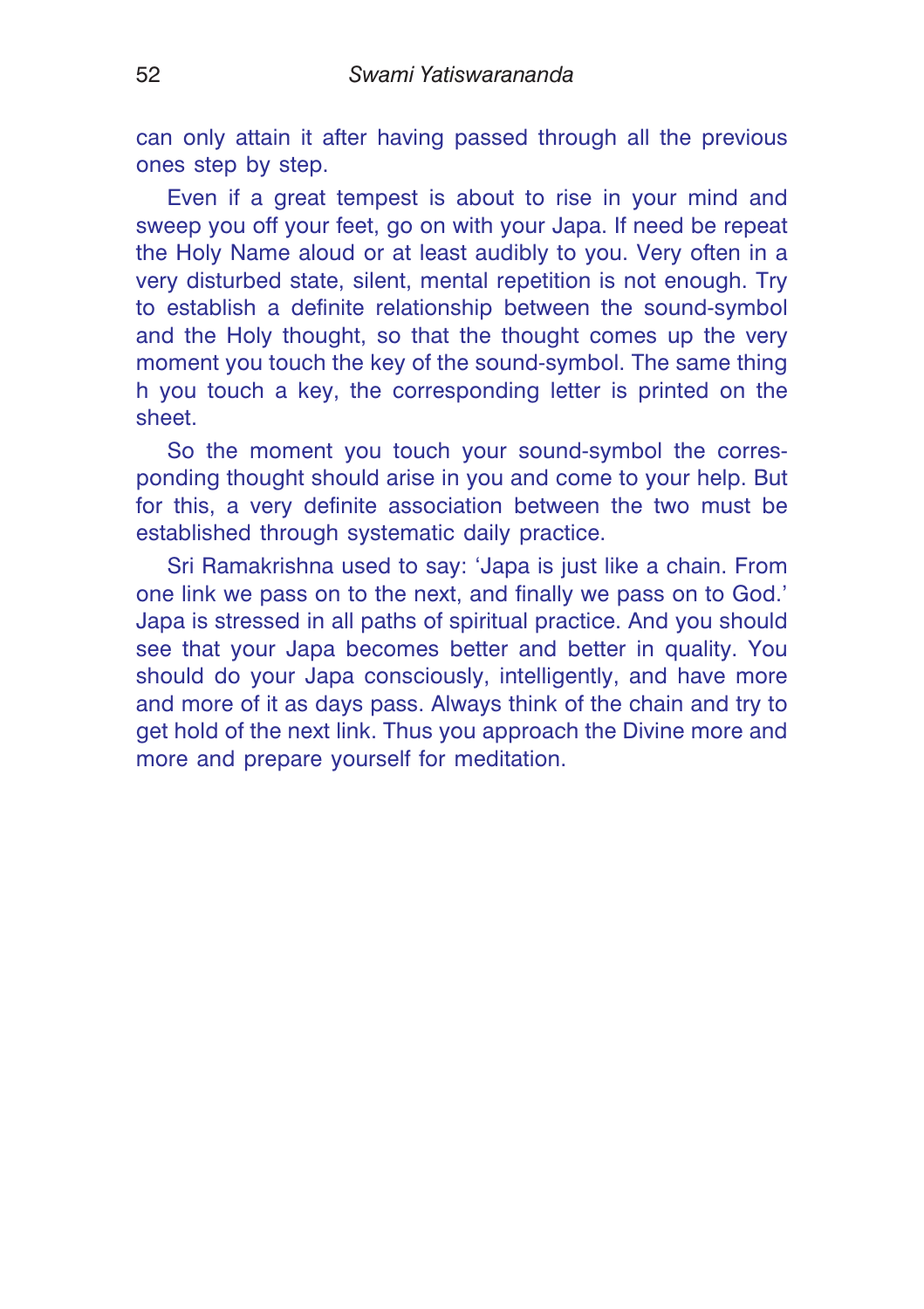# **7. THE SELF IS TO BE REALISED**

### **Indwelling Purity**

*'The Self is to be realised. It should be heard of from the teacher and the scriptures, then reflected on with the help of reasoning, and then steadfastly meditated upon.'<sup>23</sup>*

The best way of attaining real purity is to think we are pure by nature, and never to think of sin, of impurity, of weakness, of imperfection. No. We are all perfect by nature, but we have forgotten our eternal perfection and thereby go on committing no end of mistakes. But as soon as we regain the memory of our true essence, impurity, sin, and imperfection become nothing more than so many dreams.

This purity wells up from within, because it is ours and has been ours from times immemorial. It never comes from outside. It is not super-added to our nature, nor is it newly created. Spiritual life means this growth from within, though really speaking it is not even a growth, but only an unfoldment, for unless perfection and purity were inside and belonged to our essence, we could never be saved. The Divine is in us and works in us, as the light is in the air, as fire is in the red-hot iron ball; and as soon as we come to feel this, as soon as we get a glimpse of our real nature, of the Indwelling Principle in all, all weakness, falsehood, wrong thinking and wrong actions gradually begin to disappear in our life. Good thoughts, deeds and words are great aids, but they alone, without steady spiritual practice and awakening are not enough, and they can never transform us into something which we are not.

### **Examine Yourself closely**

We should think of ourselves as souls, never as men or women, never in terms of relations of sex. We must dig up the wrong foundations and destroy them and build new right ones. Only after having done so can we begin to raise the new structure of spiritual life.

<sup>23.</sup> *Brihadaranyaka Upanishad*, 2.4.5.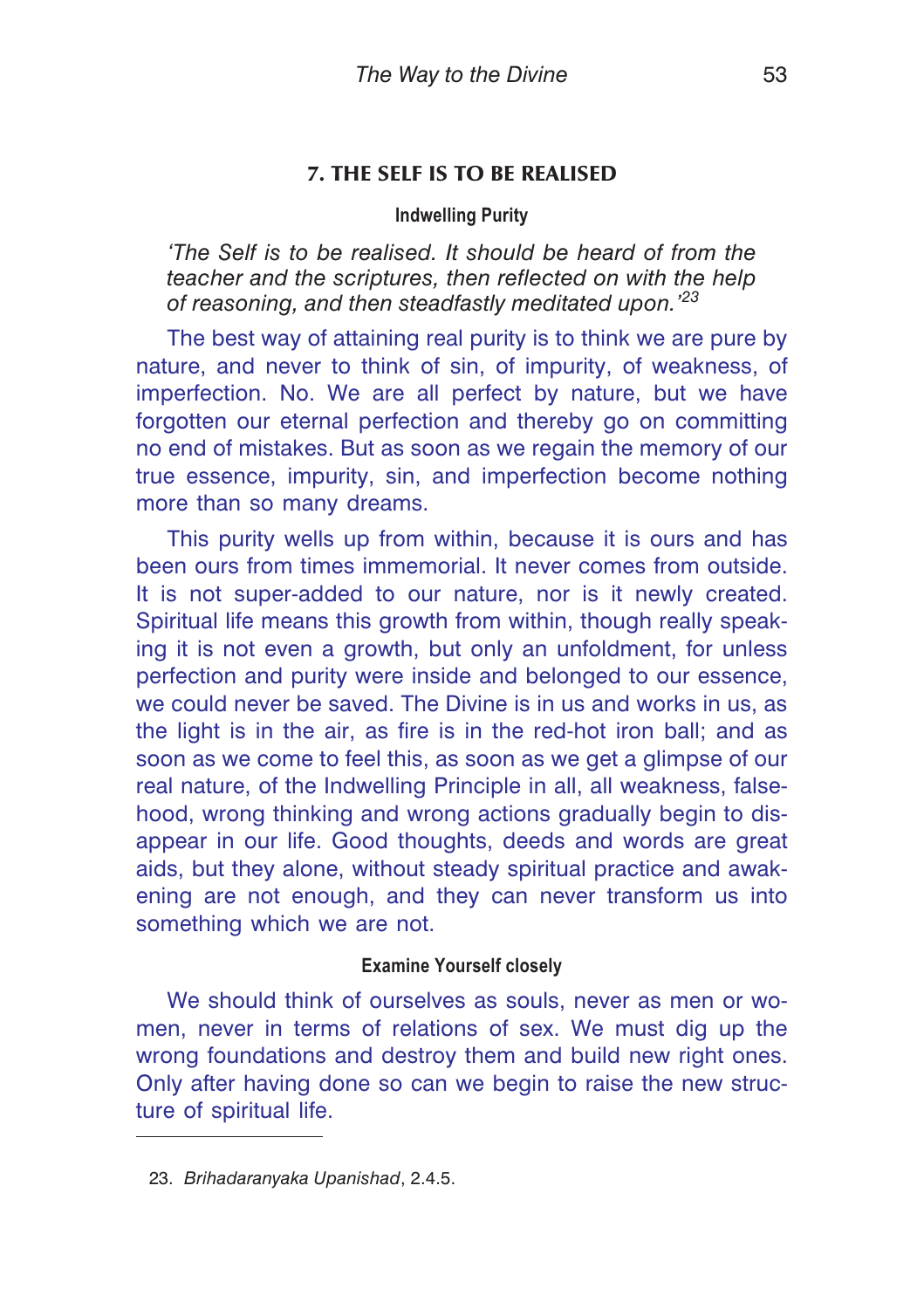Strong nerves are absolutely necessary for spiritual life. Both strong nerves and the storing up of energy are necessary conditions for success. There are many storms on the spiritual path of which you have no inkling now. Every aspirant should carefully study his own mind when left to himself. He should find out what persons, desires and tendencies occupy his mind when there are no outward stimuli. Smuggle in the Divine in some way or other when the mind is trying to deceive you, as it always does. This mind is to be watched constantly. When you find that it is careless in small daily things of life it is sure to be careless in meditation and the other practices as well. That alone which conforms to the Spiritual life is beneficial and is to be done by you.

There must be a completely new attitude towards ourselves, towards all men and women in the outside world, towards all mental pictures and memories in our mind. We should feel sorry when an unclean thought wells up in our mind, but this should spur us on all the more and make us more determined than ever. We should be thankful that we have come to know that such unclean things exist in our mind. If we had not known this, we could never fight them successfully. The greater the troubles, the more manly should be the fight, the greater our determination to remove them, the greater our relentless tenacity.

If really there is dirt and filth in our mind, let us know this fact, and know how bad it is. To know an evil as it is, is to win half the battle. It is always good for us to know the possibilities of our mind to do great mischief, so that we may be on our guard and become fully aware of its wily attempts at deception. What a terrible amount of misery man creates for himself and others by giving in to these impulses of lust, anger, greed, violence etc., etc. And all these impulses continue to lie deeply hidden in our mind, too, if we do not come to know them and annihilate them. Unless we turn our mind consciously to the higher life, it will always remain full of these impurities and troubles.

# **I am the Spirit free from all taints and impurities'**

Never lose sight of the fact that the purificatory stages and disciplines are but phases leading to spiritual life but are not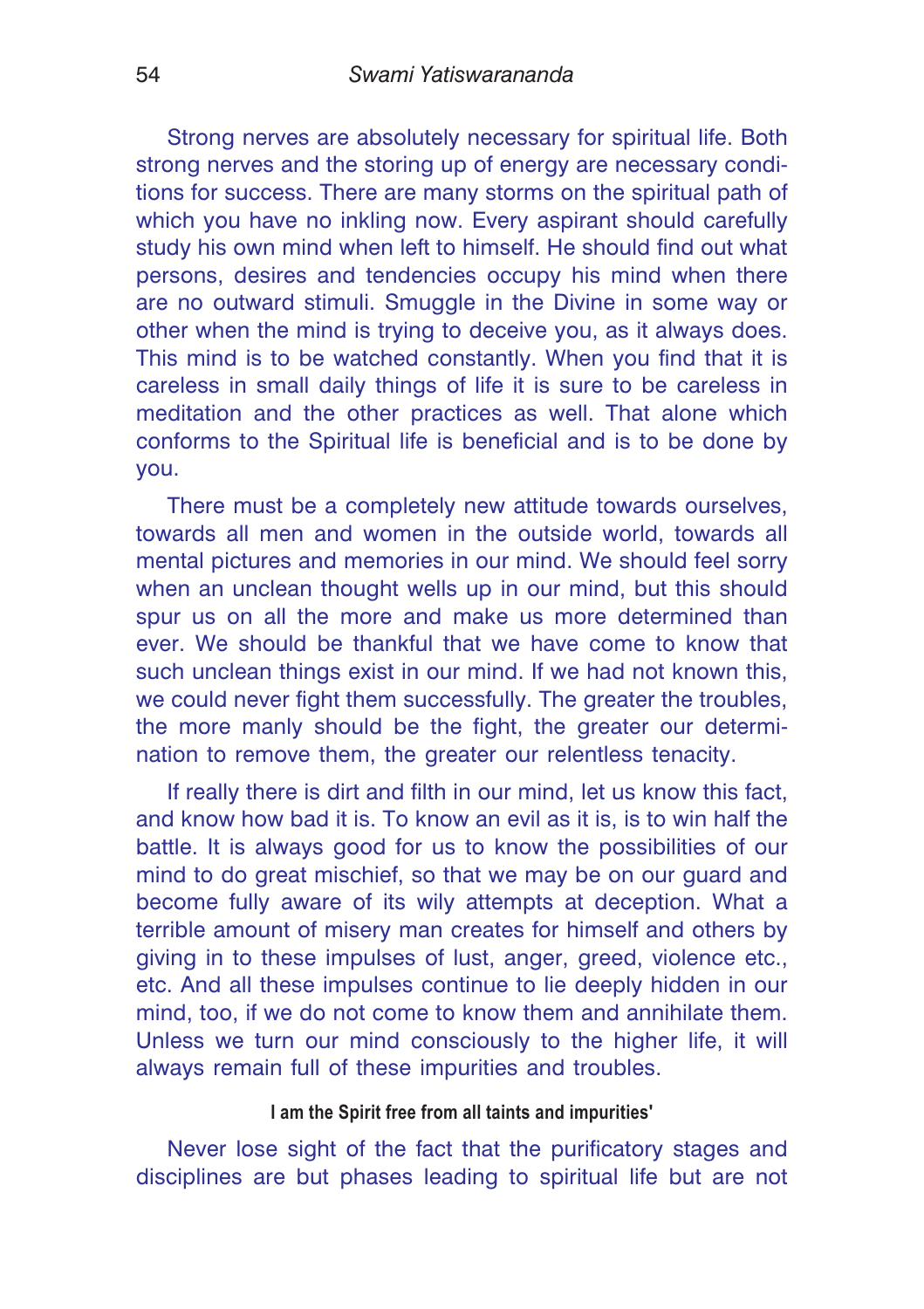spiritual life itself and that true spiritual life is not a negation, but the greatest and most fearless affirmation possible. It is the affirmation of our very own Self, the Divine Principle and Being in us not subject to any limiting adjuncts, not subject to sin or ignorance, not bound to anything, not fettered by anything, devoid of all forms of desires and wants, eternally free, eternally untainted by impurity and all the pairs of opposites, and eternally full of the highest Bliss and knowledge. 'I am He' is the greatest affirmation of Truth ever taught and ever realised in the process of evolution.

### **True Non-Violence**

Let us try to be as hard as possible against ourselves, without any unnecessary or destructive self-condemnation. We should always use our discrimination even with regard to non-violence. The scorpion, no doubt, follows its own law of being when it stings, but we, too, should follow our own law and protect others from its sting if we can do so.

Buddha taught: 'Hatred cannot be conquered by hatred. It is by love that hatred can be conquered.' Christ taught: 'Love your enemies, bless them that curse you, do good to them that hate you, and pray for them who despitefully use you and persecute you.' Evil can never be conquered by violence. The only weapon that conquers all is love and loving kindness to all creatures.

And what an amount of strength and undauntedness true nonviolence requires! We should not be weak, we should not be cowards, but we should at the same time be kind. The person who does not retaliate, however much he may be hurt, however much he may be offended by others, is a person of invincible strength, and he alone is a real man. All others are miserable cowards hiding their abject fear and cowardice under a cloak of braggartism, physical and mental, and never rising to the stature of real men.

Much depends on the regularity of our daily spiritual practices. Very often we are so careless in this. Without steady daily practice nothing can be attained in spiritual life. Spiritual life must be a life of dedication to the highest, a life of consecration, sacrifice and one-pointedness. So we should be more wide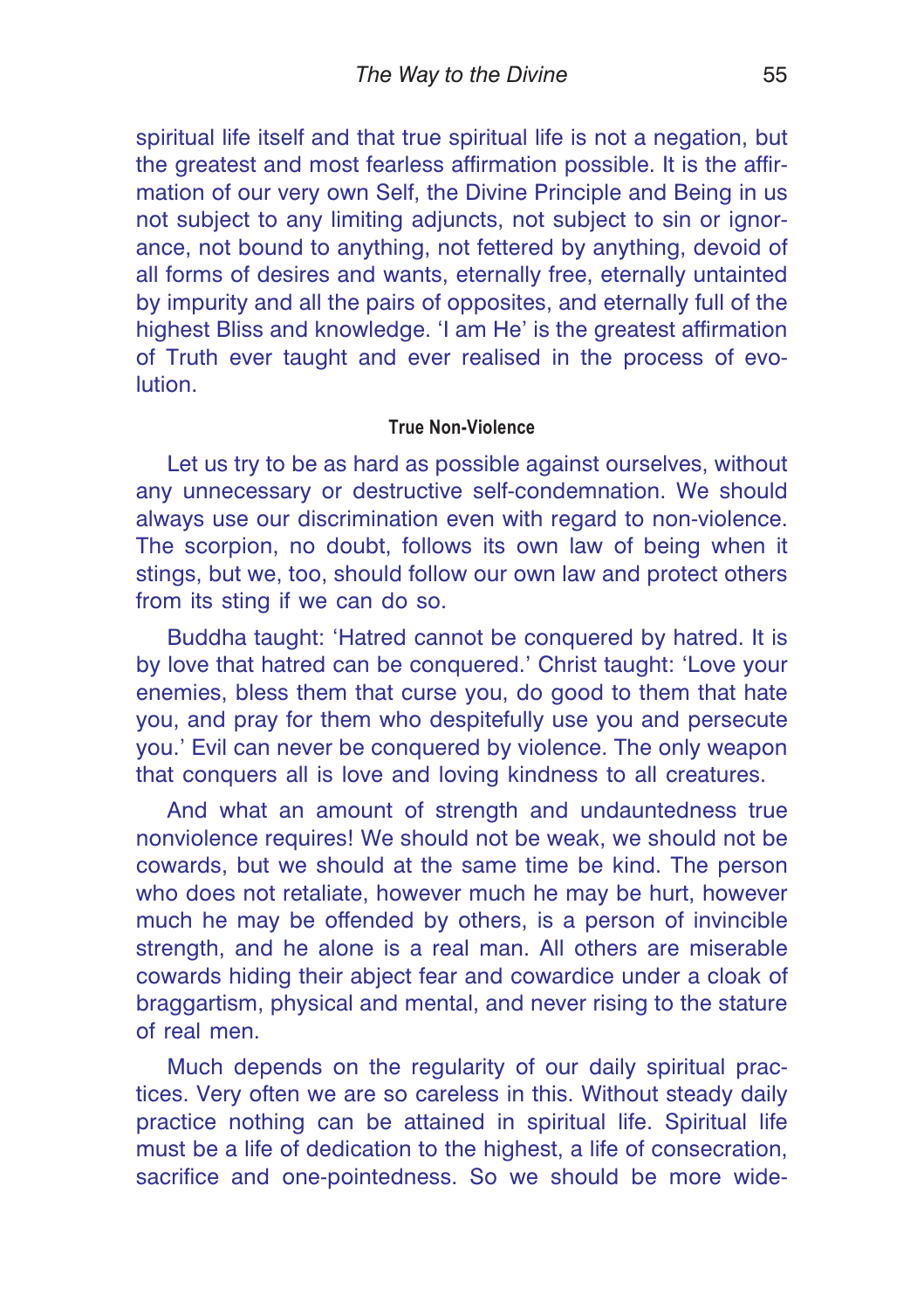awake and more careful about our own thoughts for our own benefit and for the benefit of others to whom our thoughts, if they be thoughts of lust or greed or violence, are worse than poison gas, and the havoc our impure thoughts we contaminate people whom we do not even know. By our good thoughts we help others in their own struggle after purity.

It is essential for us to create the right mood before sitting for meditation. There must be steady regular practice. Let us rather die in the spiritual struggle than give it up. What does it matter if die? What really matters is that we realize the Truth, that we attain our full stature, our true being. If we struggle our utmost, if we do our utmost, we have fulfilled our duty. Then the rest must be left to the Divine. Here true self-surrender and resignation to the Lord must have their place.

# **True Spiritual Visions**

In the beginning of our spiritual practice we do not get any spiritual experience, because that is only the 'scavenging' period when loads and loads of dirt and impurities have to be removed. Evil thoughts arise even if the mind has already been made strong to a certain extent, but then they no longer harm it and can easily be conquered. If a boat has a good and experienced helmsman it can face the storm without the fear of being lost. Unless this phenomenal world has been effaced completely, desires and passions, attraction and aversion, can never be annihilated in their subtlest form.

*'When he realizes the Atman as dwelling in all things and finds all things dwelling in his own self, the sage ceases to hate.'<sup>24</sup>*

Until then the passions may still rise in the mind, but if we have strengthened our moral fibre through spiritual culture we are able to withstand them and drive them away. Until we feel the coming of grace, we must strive. Self-effort is indispensable in spiritual life. We can never attain real self-surrender unless we have really strived our utmost.

We can have a vision of the right kind only when we possess

<sup>24.</sup> *Isavasya Upanishad*, 6.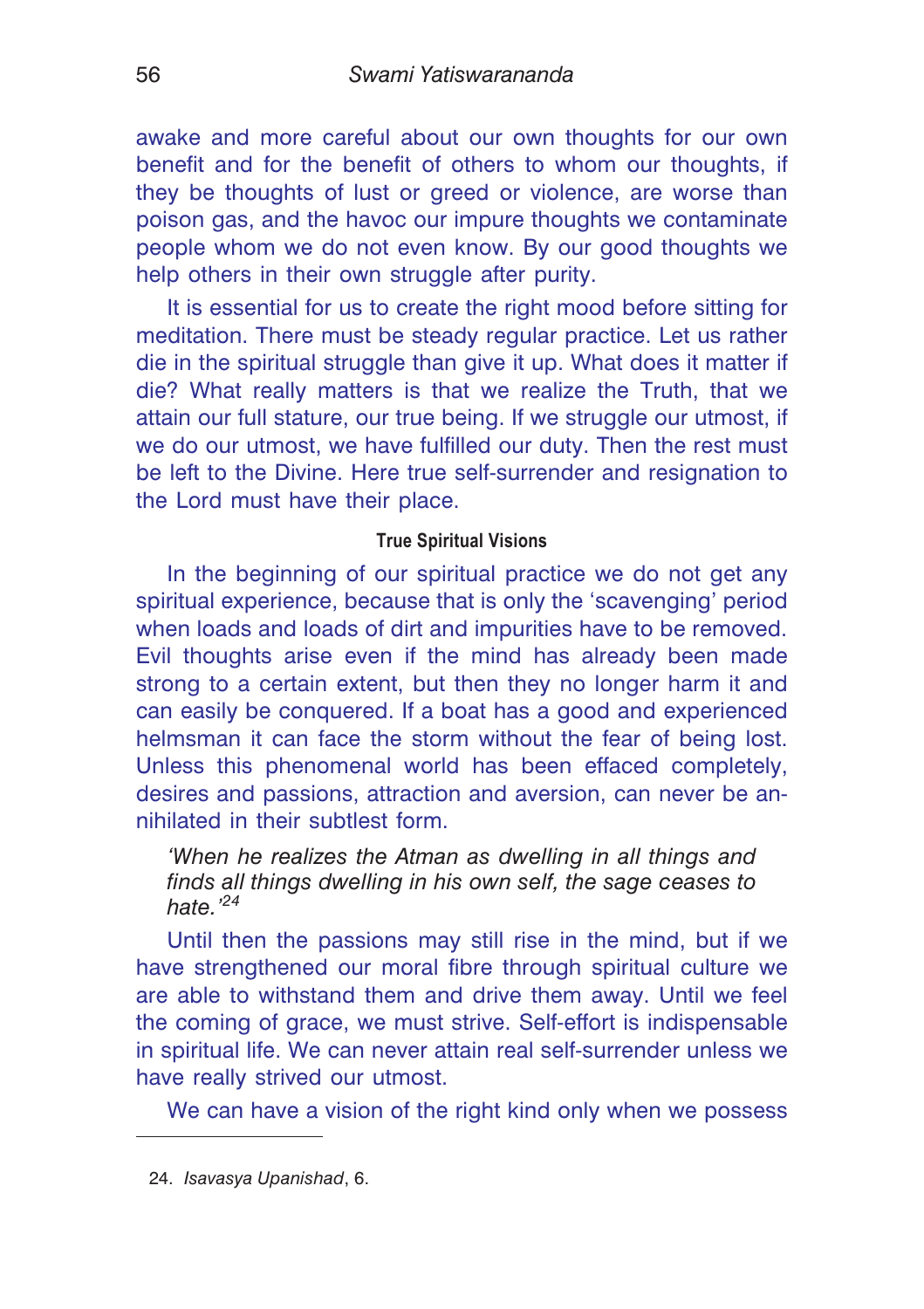a very strong, healthy, chaste, pure body that is really able to stand all the reactions consequent upon such a vision, and when we possess a wholly purified and dispassionate mind and true spiritual insight that makes us feel we are neither the body nor the mind, nor men or women, but spiritual entities distinct from all these.

True vision, even with form, always contains the spiritual element and reflects the glory of Brahman, the Ultimate Reality. And remember, it is always better to be a dualist with realization than a monist without realization. True vision with form is a step leading to higher and higher stages of spirituality, but theoretical monism without any realization leaves *you* nowhere. The Absolute is very far off, and what we are concerned with is qualified non-dualism at best that we are all parts of the Infinite Whole. If all the senses are stilled and controlled, in perfect condition, and if the mind, too, is in that state, then alone true vision becomes possible, not otherwise. There is a very marked difference between the hallucination of an overheated brain and the gaining of true vision. One test is that we attain more and more purity and greater and greater dispassion, holiness and concentration as the result of true spiritual experience.

When the devotee has caught a glimpse of the Transcendental, he no longer troubles and bothers about the right breeze, whether it is a hot breeze or a cold breeze or no breeze at all. He need not unfurl his sails any longer. Two other tests of vision are, bliss and certitude. Then the mind knows the experience is real. Then something in us knows it is true and it carries with it its own unmistakable light and conviction.

#### **Daily Routine**

There must be a fixed daily routine. Do Japa, repetition of the Holy Name with meditation on the Divine—1000 to 2000 times. You must have such a minimum, and that minimum is to be done and finished under all circumstances. In the morning never touch food before having done this minimum of your spiritual practice. On no plea whatever should we stop doing it. Our mind is now more or less like an untrained horse. It must be broken mercilessly and tactfully as a young horse is broken. Always be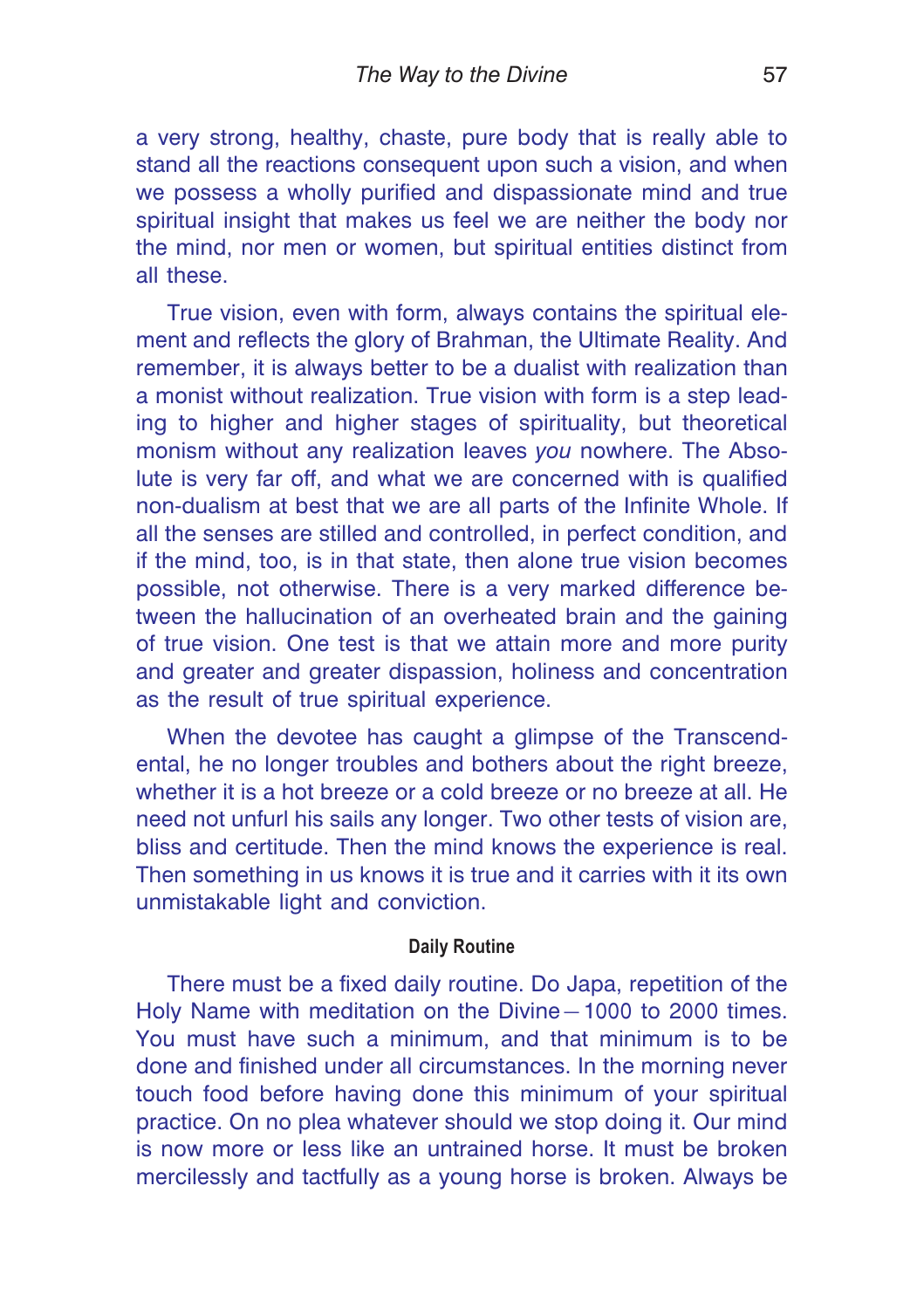on your guard against all dirty vibrations of greed and sensuality around you.

"Think of Me and fight, carry on your fight, and through My grace you will be able to vanquish the enemy and find peace," says Sri Krishna. <sup>25</sup> And this fight takes subtler and subtler forms as we progress, and thereby becomes all the more difficult and relentless. The battle must be fought till the very end. Our struggle must become more and more intense. The subtler the world, the subtler and greater the struggle. Even if a bad thought rises in a dream, you must find no excuse for yourselves. Have some holy picture and some holy thought as the first thing and the last thing, directly before working and directly before falling asleep. Never think of other people or objects before having had this holy picture and holy thought before you and fill your mind with them. This is very necessary for the beginner.

Ramprasad, the great mystical poet of Bengal, sings: 'O My Mind, why do you not put up a fence round the tree with the Mother's Name?'

At the beginning we take it to be just a name and nothing more, but this name has its subtler aspect and takes us to the Divine. We cannot recognize its infinite potentiality in the beginning. When we do our practices steadily and regularly for some time, this mind of ours becomes tutored, trained, but even then, at times, (just like a trained horse) it tries to revolt. We are not yet sensitive enough. We do not clearly recognize our own motives. Sometimes our mind is allowed to find nice plausible explanations for our unspiritual doings and thoughts, no end of them, just to deceive us as is always the case in the untrained person. Tell your mind. 'Let me see that you break down, if it complains against the great strain of the practices.'If we try to lead the higher life, we should not mind our dying even if we really are to die in the attempt. And the mind will go on revolting and complaining for a long time. It says: 'Look here, today you have had very little sleep. This may be bad for your nerves. Take care that you do not get a nervous breakdown. Stop your practices for a

<sup>25.</sup> *Bhagavad-Gita*, 8.7, 59, 56.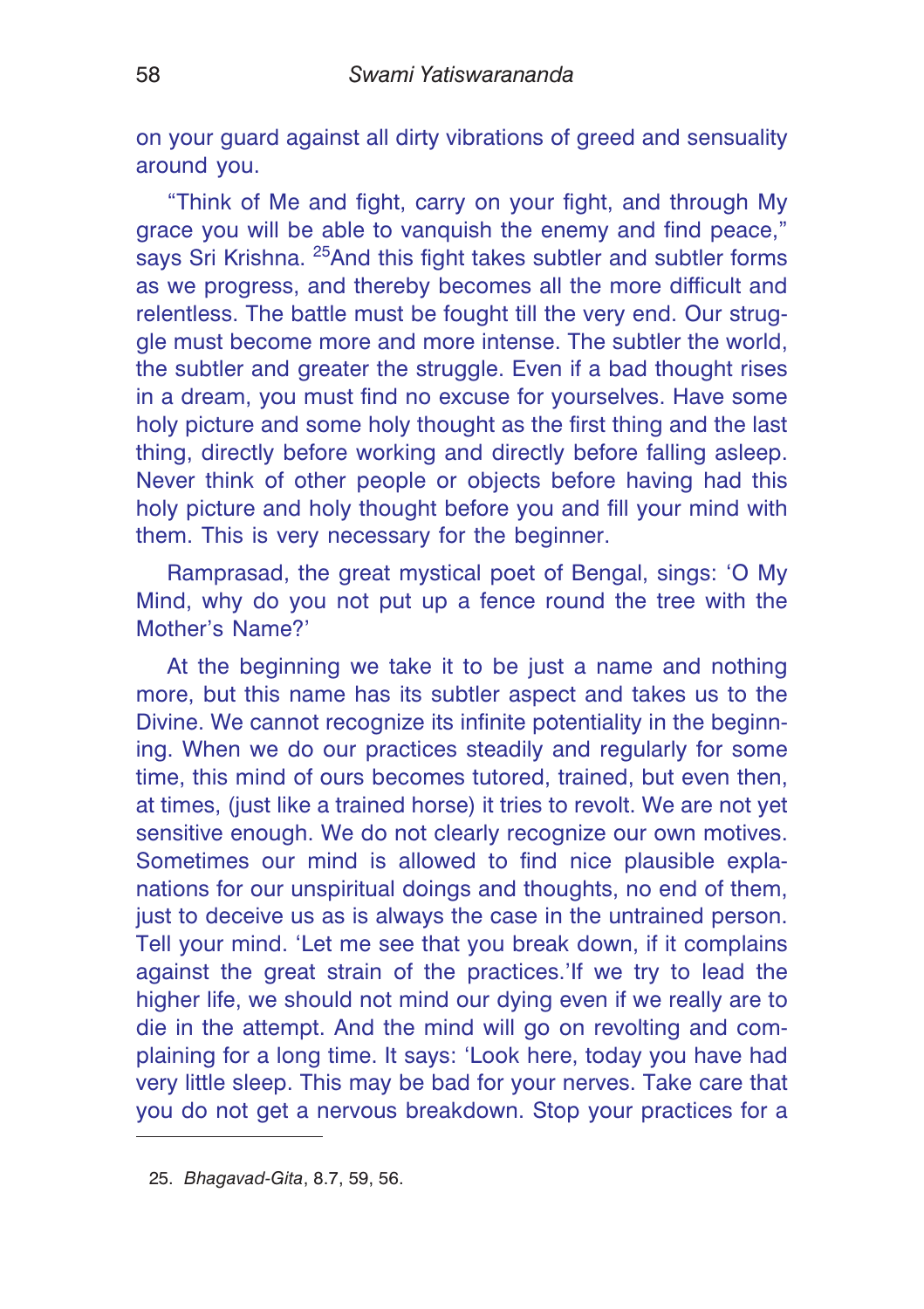day or two.'Just give it some good kicks in such a case, whip it nicely, be very hard with this bad mind. Just as a horse gets whipped when it lies down with the rider, so you must give your mind a good thrashing if it revolts.

Regarding Asana (posture) you better have two different ones, one besides the principal one, so that you can have a change as soon as your body begins to hurt you. The central theme of spiritual practice is meditation and everything else is but a preparation for the mind to have the right mood. When the right mood comes, meditation becomes very easy. In India there is now a revival of practising different asanas, and they are said to be eighty-two in number. But it is not at all necessary for spiritual life to practise all those eighty-two asanas. The ease of an asana can only be realized after sufficient practice. Real asana is the posture in which the body feels steady and restful.

Some six hours of good sleep is enough for the ordinary spiritual aspirant. Eight hours is generally too much. Sleep, as such, is not so necessary as the conscious minimizing of our nervous and mental tension at all times of the day. In order to be able to meditate, we must be able to relax. We should first learn how to decrease the tension of our nerves. Very nervous people can never meditate. After that we should get control over our sentiments and feelings, even if they be good and pure, or elevated ones. By developing the spirit of self-surrender we should make the mind calm, attuned to the Infinite, and thereby free from all unnecessary anxiety and nervous and mental tension. If we are able to do this, we feel a sort of peace even long before being able really to meditate, a kind of rest and relaxation, physical as well as mental. We should make it a point to relax our nerves and mental tension as much as possible before our attempts at meditation. It is only with relaxed body and mind that real meditation can be practised.

Everything must be definite, clear. You must know how to sleep and what to do with your waking time. Learn how to awake, how to fall asleep, what thoughts to have just before falling asleep. The life of the spiritual aspirant must be conscious and regulated in all its phases and aspects without becoming mechanical in any way. Before sleep make your mind calm by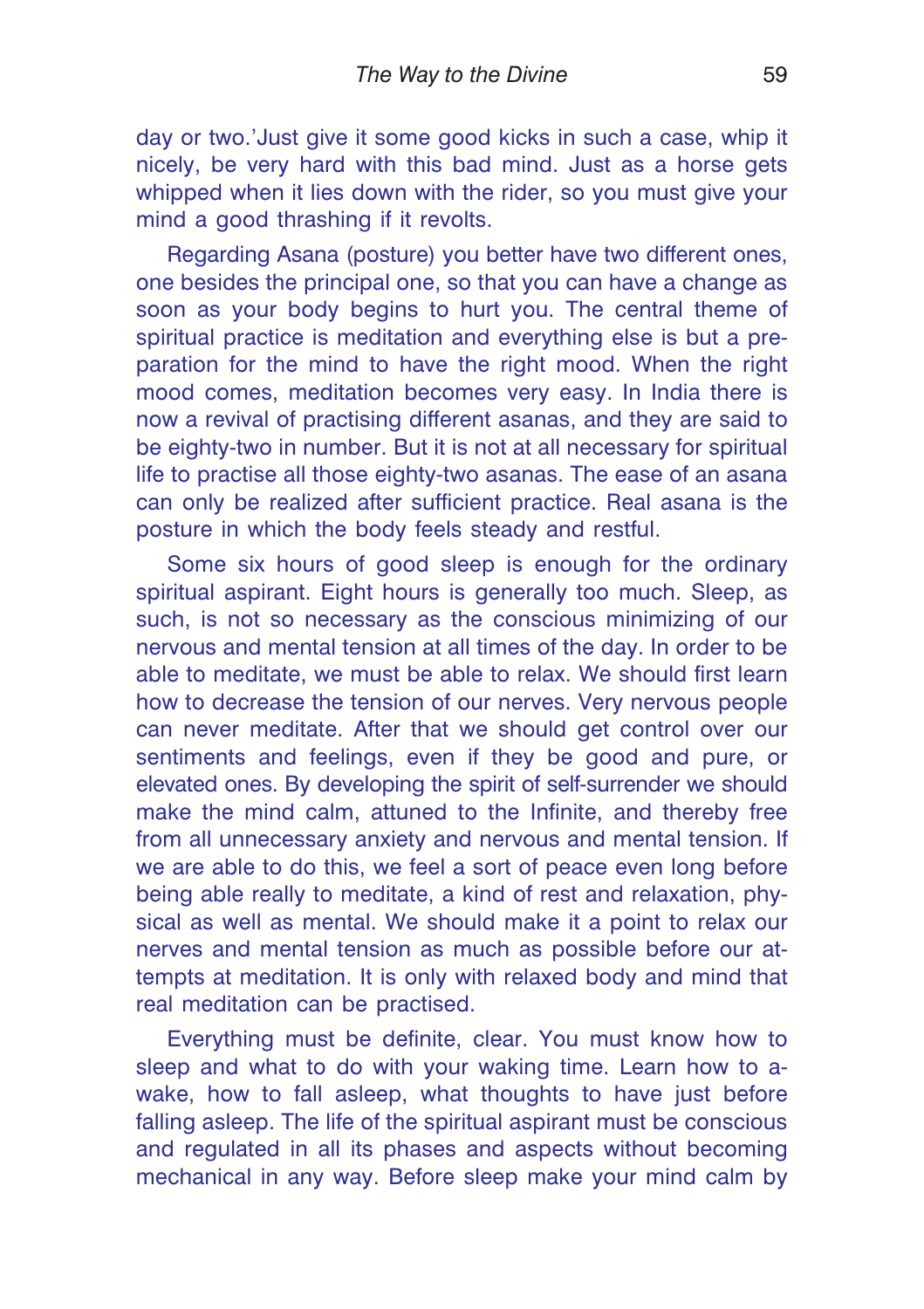filling it with some very holy and pure thoughts of the Divine or of a great Spiritual Personality, in a dispassionate and unstrained way.

Everything depends on the purity of the body and chastity of thought, and unless this is brought about, our tension can never be reduced. Our sleep is undisturbed only if we know how to think and feel properly in the waking state. The unconscious is to be influenced through the conscious, through conscious effort.

#### **Kali, The Mother**

Hideous as some aspects of Kali are, do you find Nature pleasant? Do you find all the manifestations of life pleasant? Is Nature not very often hideous too? Be consistent in your thinking, and do not cover the festering evil-smelling sores with fragrant flowers. Kali is represented with four hands, one boongiving, one protecting, one destroying holding the sword, and one holding the decapitated head. And destruction is nothing more than going back to the cause. Thus Kali is the most perfect and the most significant symbol of the whole cosmic process ever conceived.

Everybody wants to worship the pleasant aspect of the Divine, but the terrible aspect has its place, too, and you see it everywhere in nature if you only dare to open your eyes and look at things without prejudice and passion. But what Mother really likes most of all is the 'cremation ground', the heart in which all the dross of life has been burnt to ashes.

The Tantrikas wanted to take an undaunted and synthetic view of the totality of life. Why only worship life? Why do you not worship death? Is there any reason in worshipping life only? Be consistent. The Truth is to go beyond all life and death. And this idea the best of the Tantrikas tried to perfect in every way. The symbol of Kali may be hideous to look at, although it has got its pleasant aspect also, but it is the greatest symbol that can be used.

Is our modern civilization all pleasant? Does it not imply death also? Is poison gas pleasant? Are guns pleasant? Are lust and greed conducive to peace? And do you not find unpleasantness,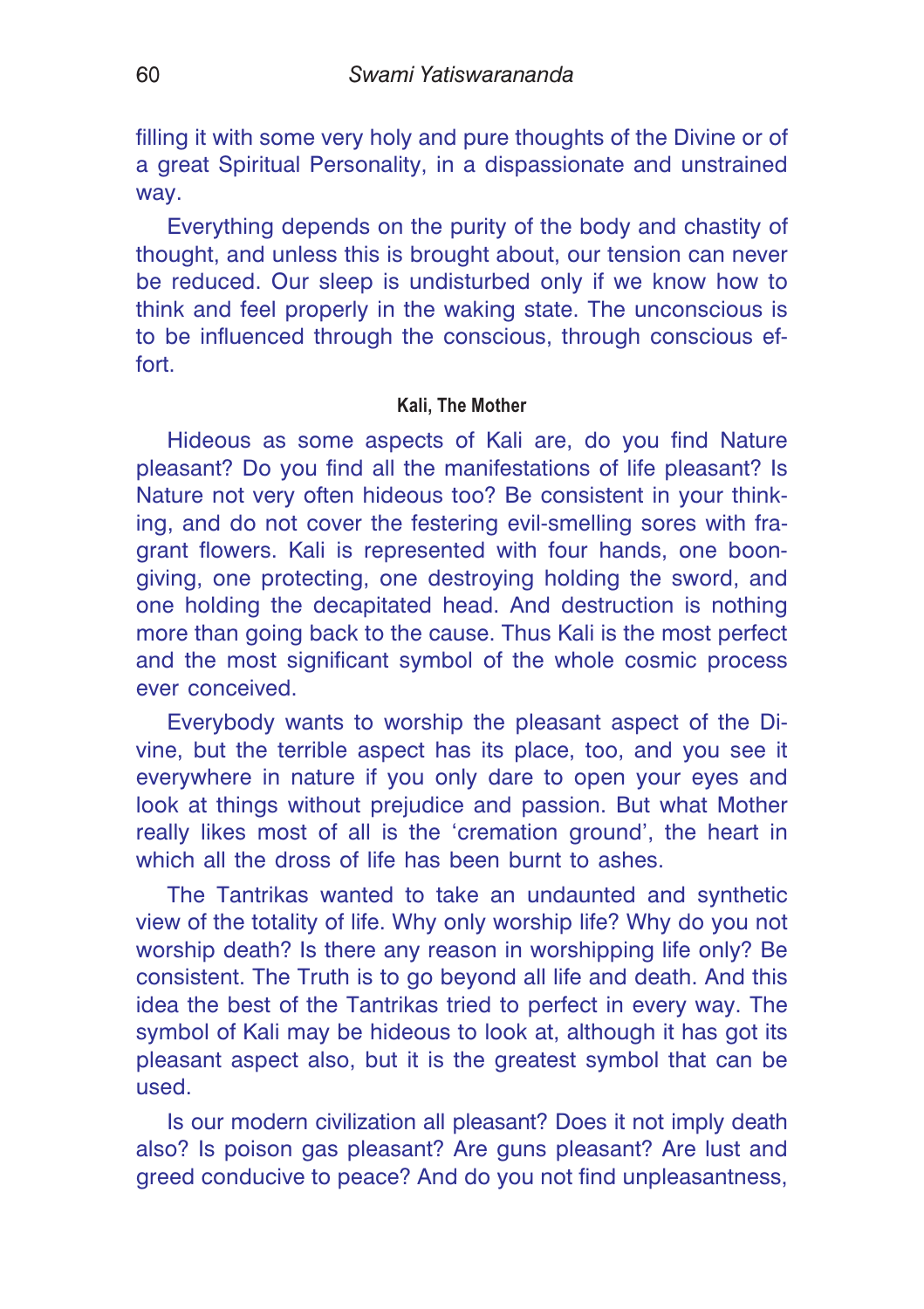ugliness and destruction in nature? Are not some of our thoughts hideous? Swami Vivekananda says:

*"He who misery loves, And hugs the form of Death, Enjoys destruction's dance, To him the Mother comes."*

Our heart is to be made consciously a cremation ground, the cremation ground of all our attachments, of all our impurities, of our selfish personality, of all wrong identifications with a manform or a woman-form. This eternal struggle is the worship of the Lord, the only true worship there is, and should never unnerve you. Our trouble is that we worship only a God who would give us pleasure, sense-satisfaction and material blessing. But is not also misery His? Everywhere we worship the God who is full of boons and the giver of boons. And as soon as we think of a Thunder we are afraid. Siva as giver of boons is all right. Siva dancing the mad dance of destruction is horrible. Why? There is no rhyme or reason in our attitude!

In the name of a good and kind God the 'faithful' have brought so many people under the banner of Christ by bloodshed and unheard of cruelty, through force, through torture, through bribery, and are condemning three-fourths of the human race to eternal perdition. Whatever it be, in all popular forms of religion, God is God only when there is creation, when there is preservation; but when there is destruction, God has no hand in it. No, God is God only when He is God in all aspects, when He is the God of creation, preservation and destruction, and above all the God who is beyond all these.

So the present day reaction against the religion of a merely good God is to be welcomed. When you give the modern mind a good and kind God, it will throw Him overboard, but when you give it the whole, it will, in many cases, accept Him.

God in His aspect of Creator, Preserver and Destroyer is Mother and Mother again in her absolute aspect, beyond all these is Siva. Thus the relative aspect of God, as it were, is Mother, the absolute aspect of God, i.e., the same Mother in Her state beyond Creation, Preservation and Destruction, is Siva. Mother is dancing Her mad play of creation, preservation and destruction standing on Siva, who is lying motionless and out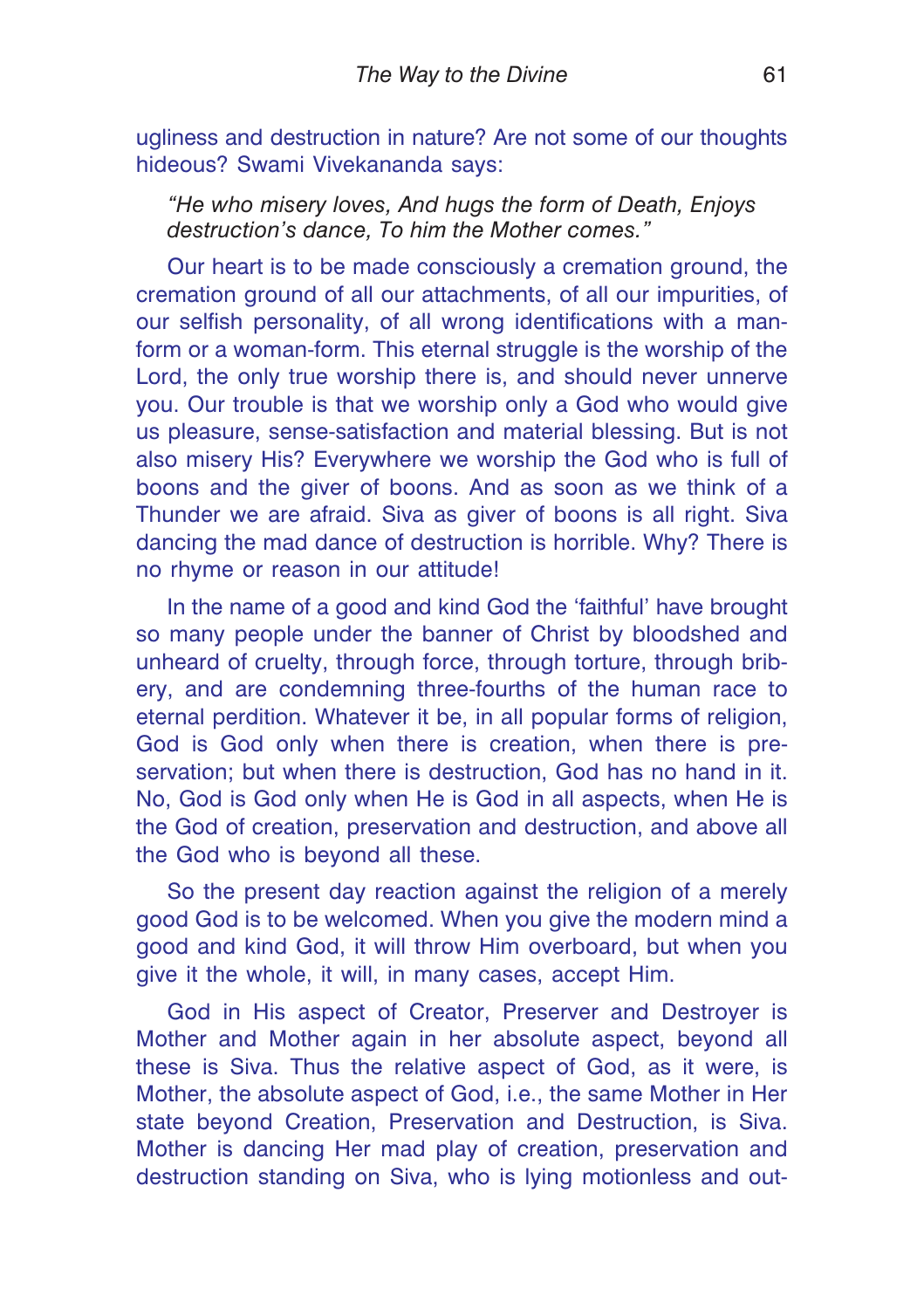wardly unconcerned under Her feet, appearing to be dead, but full of Pure, Unmixed, Transcendental Consciousness inwardly. What infinitely wonderful symbols of Truth all these are!

Why be afraid of death? Death can be glorious. Where do we find the greatest play of Mother? Only in the cremation ground. It is as real and true as the nursery. In life and in death the aspirant should cling to the Mother, and the Mother alone, giving up both.

'Mother, even if Thou wouldst tear me to pieces. I will not leave Thee!' This should be the determination of the devotee.

It always so happens that he who has a great clinging for pleasant things gets misery. Physical distress is nothing compared with the mental suffering we all have to pass through in life. So, we should always know that Truth is beyond happiness and misery, and can only be attained by transcending them both.

# Ramprasad sings:

*'Oh, my fickle mind, never stop taking the name of the Mother at all times, come what may. You pass through misery. You may have more. What does it matter?'*

No physical suffering can be compared with the havocs of the terrible tempests raging in the human mind, and all these tempests can never be transcended so long as we cling to life in its pleasant aspect only. We must be fully prepared to transcend both the good and the terrible aspects of Nature if we really wish to reach the Divine and attain real peace and blessedness.

# **The Atman, The Self and its Realization**

Faith in oneself is absolutely necessary in spiritual life. But in the case of the truly spiritual man faith in himself means at the same time faith in God, because he has realized that his essence is the Divine and nothing but the Divine.

'By thinking that we are the Atman—the Pure Self—we gain infinite strength. Then through the highest knowledge we attain Immortality.'

Since the advent of Sri Ramakrishna in this world a new current has started, a new tide has come, and if we dare to throw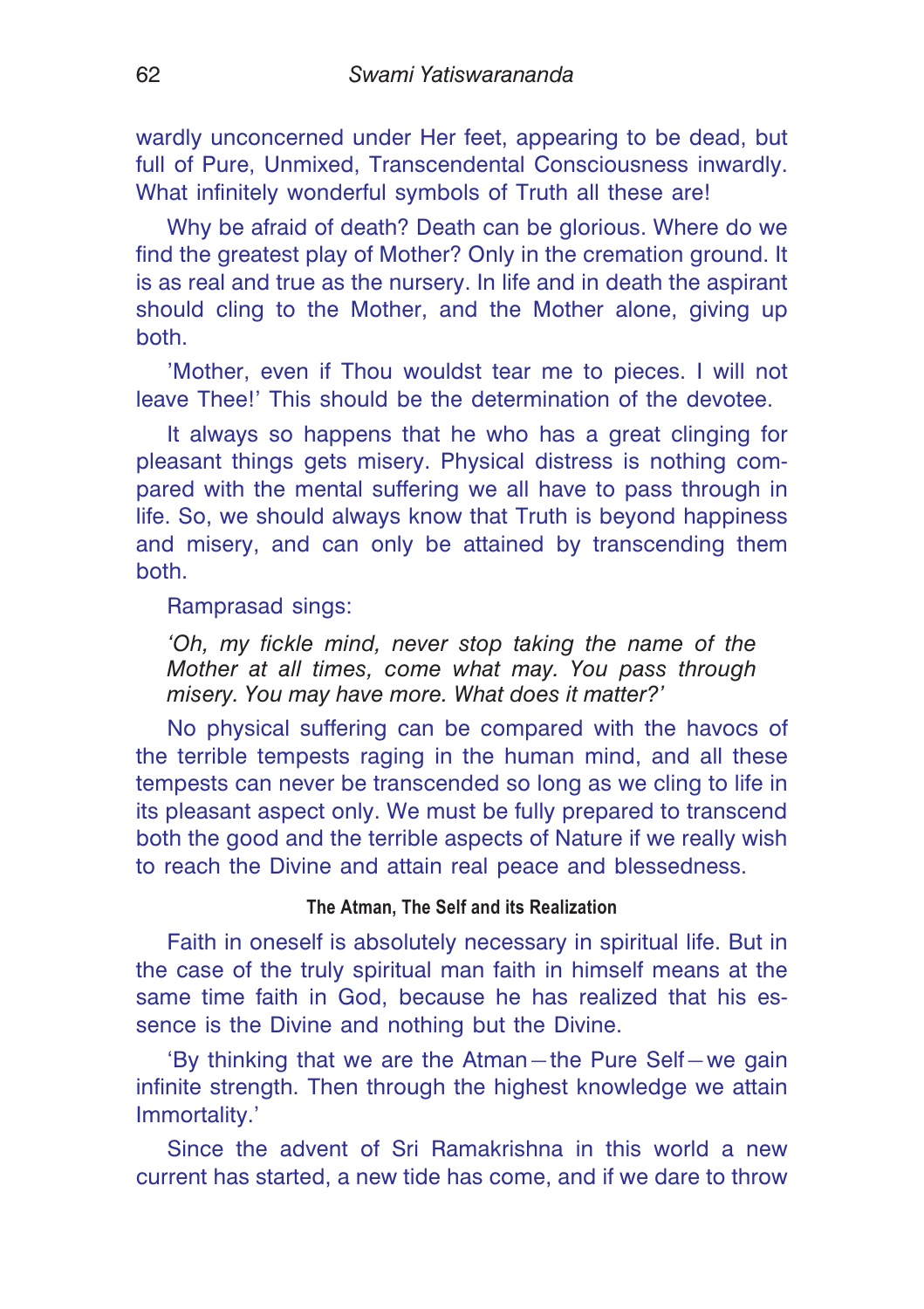ourselves into this tide, the current itself will bear us along to the right goal. Only we must let go the worldly anchor, we must not be afraid, we must allow ourselves to be carried away by the swell of the tide. And if we then do a little swimming ourselves, we shall reach the ocean all the more quickly.

Sri Ramakrishna has, as it were, made a tunnel for us to protect us from the world. Get into it, then you will be safe. But before being able to do this, the ore must be completely melted down, and very often we have not the patience to do this.

The Atman is ever pure and sexless. All our troubles arise through our clinging to a false personality. Spiritual life is to blast false personality, pulverise the ego and make an end of all our littleness and limitations. And the thought of the Atman shakes the very foundations of this false personality and of all our false relations with others.

Real silence is the silence of the mind. It is stilling the mind and freeing it from all unwelcome thoughts. First attain the thought of the Divine, and then try to eliminate all other thoughts that cannot be directly connected with the Divine thought.

Mere external solitude will not make one forget the world, and that alone is real solitude in which one merges oneself in Brahman<sup>1</sup>

We do not enter into solitude by merely getting into the forest or the monastery. We must know how to annihilate the world in our own mind. When you sit for meditation, erase all ideas of the world in your mind and think of the Lord alone, the Divine Immanent and Transcendent at the same time.

Think deeply on this conception of the Atman before beginning your meditation. Think that you are a spiritual being freed from the body, mind, passions, desires and all the rest. If there be such a thing as sin at all, it is this clinging to creation and to the personality.

Renunciation is the central theme of all spiritual life and of all those who have really followed it. Renunciation of wealth, and greed, renunciation of all forms and aspects of sex and lust, renunciation of the false ego. If we possess anything, we must possess it as trustees, not as owners, administrating it on behalf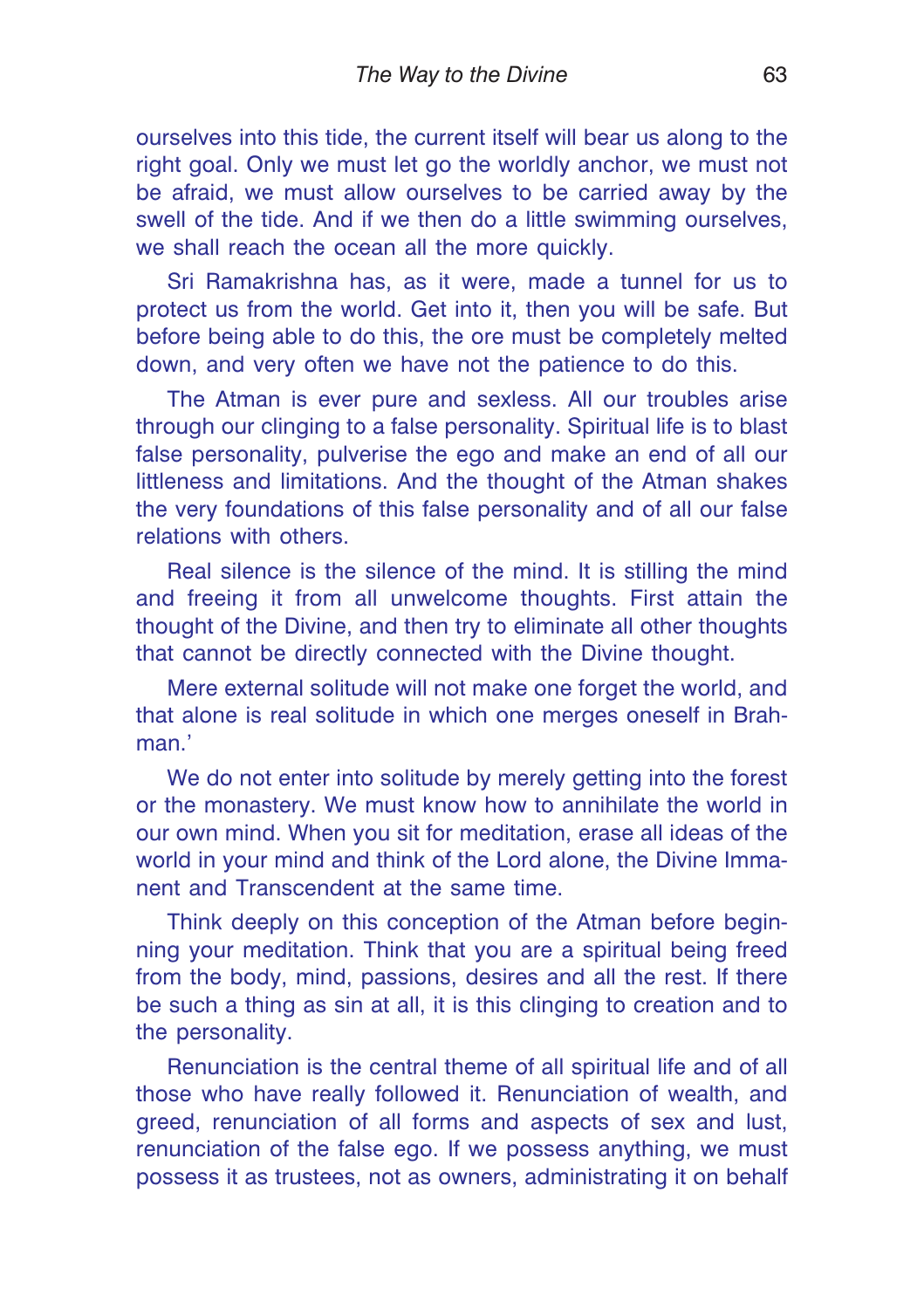of the Divine alone. There must never be any sense of personal possession, however much one may happen to possess. When these conditions are achieved, spiritual life becomes natural and unstrained, and then God-vision or Self-realization is attained as a matter of course.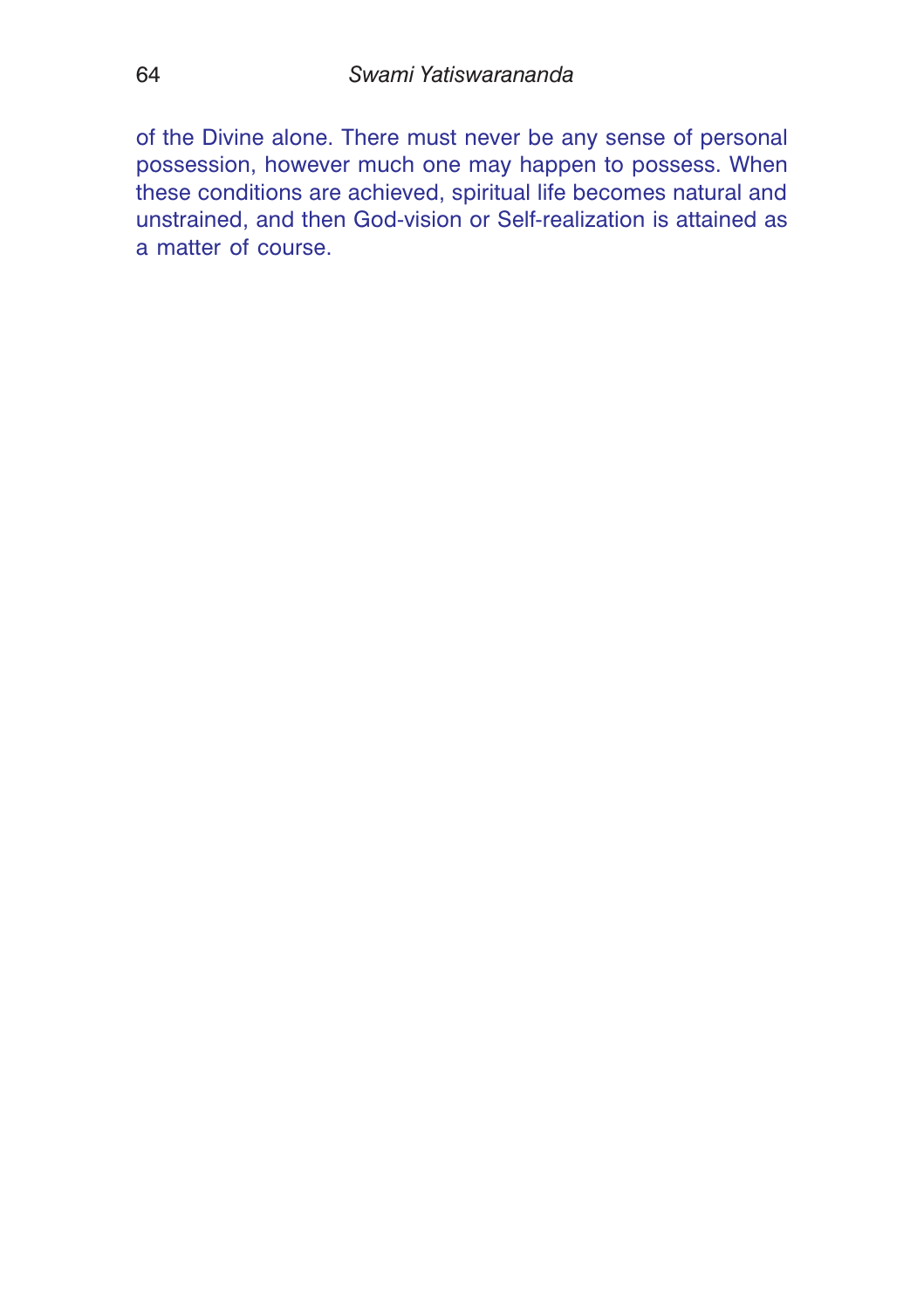### **8. HOW TO ATTAIN SELF-REALISATION?**

#### **Why we are seeking Sense Objects**

In every one of us there is a yearning for life, for knowledge, for happiness. All of us want to live and that consciously and happily. These—Existence, Knowledge and Bliss Absolute—are the very essence of our souls, our true natures. And when we analyse the outside world too, we find the same thing standing at the back of all phenomena. Everything, living and non-living, stands before us as an object that exists, something that is. And everything has the capacity to force itself on our consciousness, possesses a sort of luminosity that shines in both the sentient and the insentient. There is no difference of kind but of degree. So in the inside world and in the outside world we find this abiding sense of existence and consciousness. Thus not merely in ourselves, but also in all outside objects, we get a glimpse of the Reality. All things more or less fulfil the want of every individual. We all run after the sense-objects, the outside things, in search of some particular sense-pleasure which we think we shall derive from the possession of that thing, whatever its nature may be. The desire for happiness is always there. Sense-objects only draw our mind because of the idea that we are going to derive some enjoyment from them. It is because of this that we feel tempted, not because of the intrinsic value of that particular object. Name and form hide the face of Truth in ourselves and in the outside objects, but all names and forms reflect dimly the glory of the Reality at their back. In us there is always a subconscious feeling with regard to this Reality. It may be very vague, very indefinite, but it is there. The task of all spiritual life is to make the indefinite consciousness definite. If we really want to come face to face with Truth, first we should begin with ourselves; find out that which exists in ourselves at the back of our ego.

### **False Identification**

So long as there is a false identification and a false sense of personality, Brahman—the Truth can never be realized. There is this false identification in us, and during the time of this identification we see that we are shifting the centre of our consci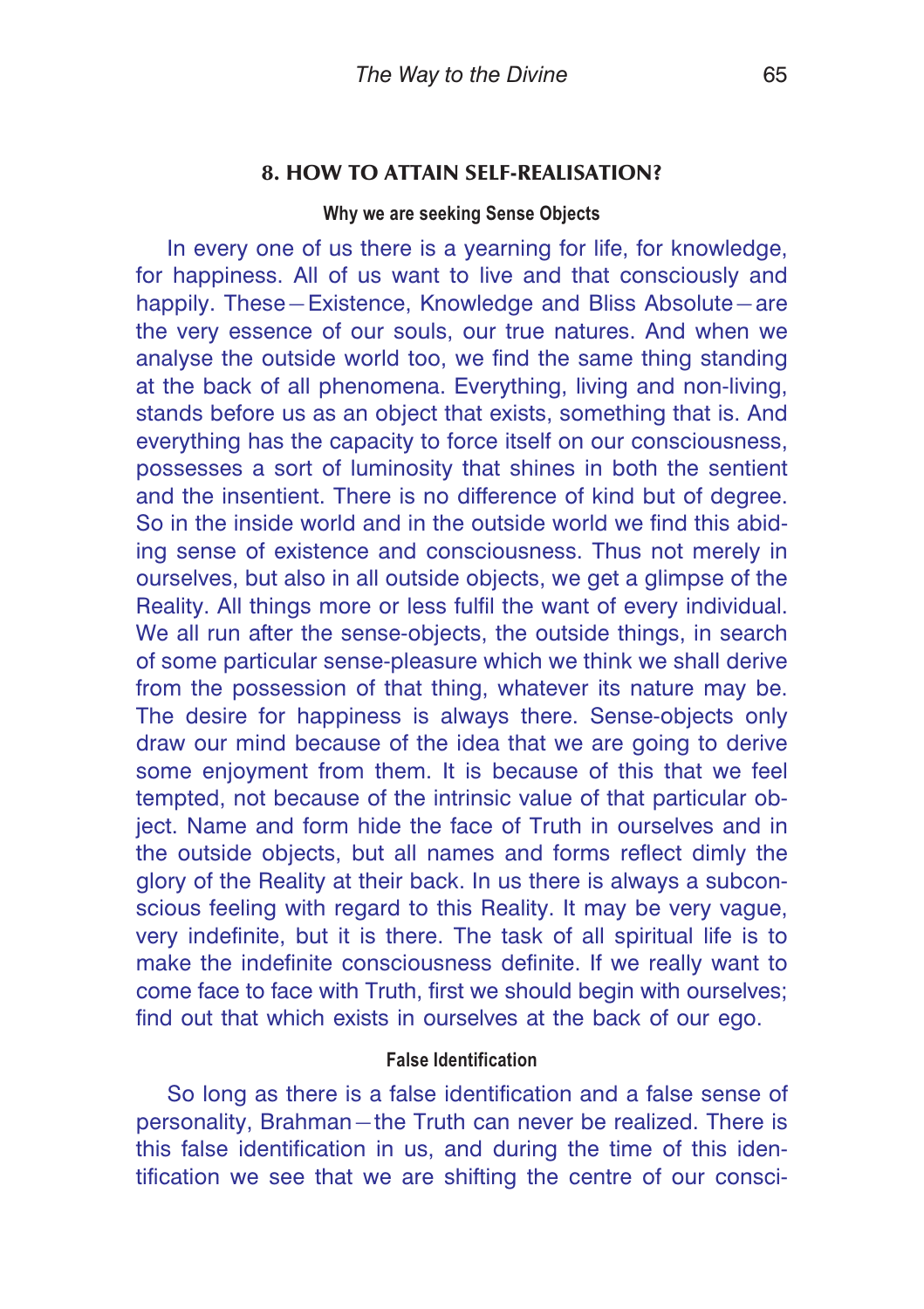ousness continually. There is such a thing as having one's consciousness rooted in the Transcendental, even while working or living on the phenomenal plane, but this can never be done so long as all this wrong identification with our body and mind lasts. Sometimes we identify ourselves with the body: O, I am hurt, I feel such physical pain. Sometimes again there is identification with the mind: O, so-and-so was awfully rude to me, I feel so worried, I feel so sorry. All this is wrong identification, but the common factor in this identification- "I, I, I" always this "I" that comes in different forms. And so long as this "I" lasts, we cannot even get a glimpse of Brahman. But there is one point to note. Even at the time of this wrong identification, we have the consciousness of something that does not change. And it is the task of the spiritual man to find out what that abiding and unchanging something is. What is this "I"? No thought of the finite is ever possible without the thought of the Infinite, however indefinite it may be. Positing one we posit the other, too. We cannot formulate the Infinite, Pure Consciousness, Atman; but although It can never be formulated, It can be realized.

'*The Truth can be realized by him whom It chooses and to* whom It reveals Itself.<sup>'26</sup> From the monistic standpoint, you are your own chooser, because this Self, this Truth, is not something distinct from you, and if you choose yourself to be the knower of this Truth and really strive for it, you become It. Spiritual realization is Self-Realization.

Be bold and face the Truth. There must be merciless selfanalysis. First of all try to find and regain your own soul. Your soul is practically lost to you, and only after you have found it again, the question of this higher Realization will arise.

Spiritual life begins with the recognition of the fact that we are neither bodies nor masses of emotions, neither men nor women; we are spiritual entities. And it is necessary to have this ideal as the very basis of all our striving.

#### **Freedom**

It is essential for us to have a true conception of freedom. Do

26. *Katha Upanishad*, 2.23.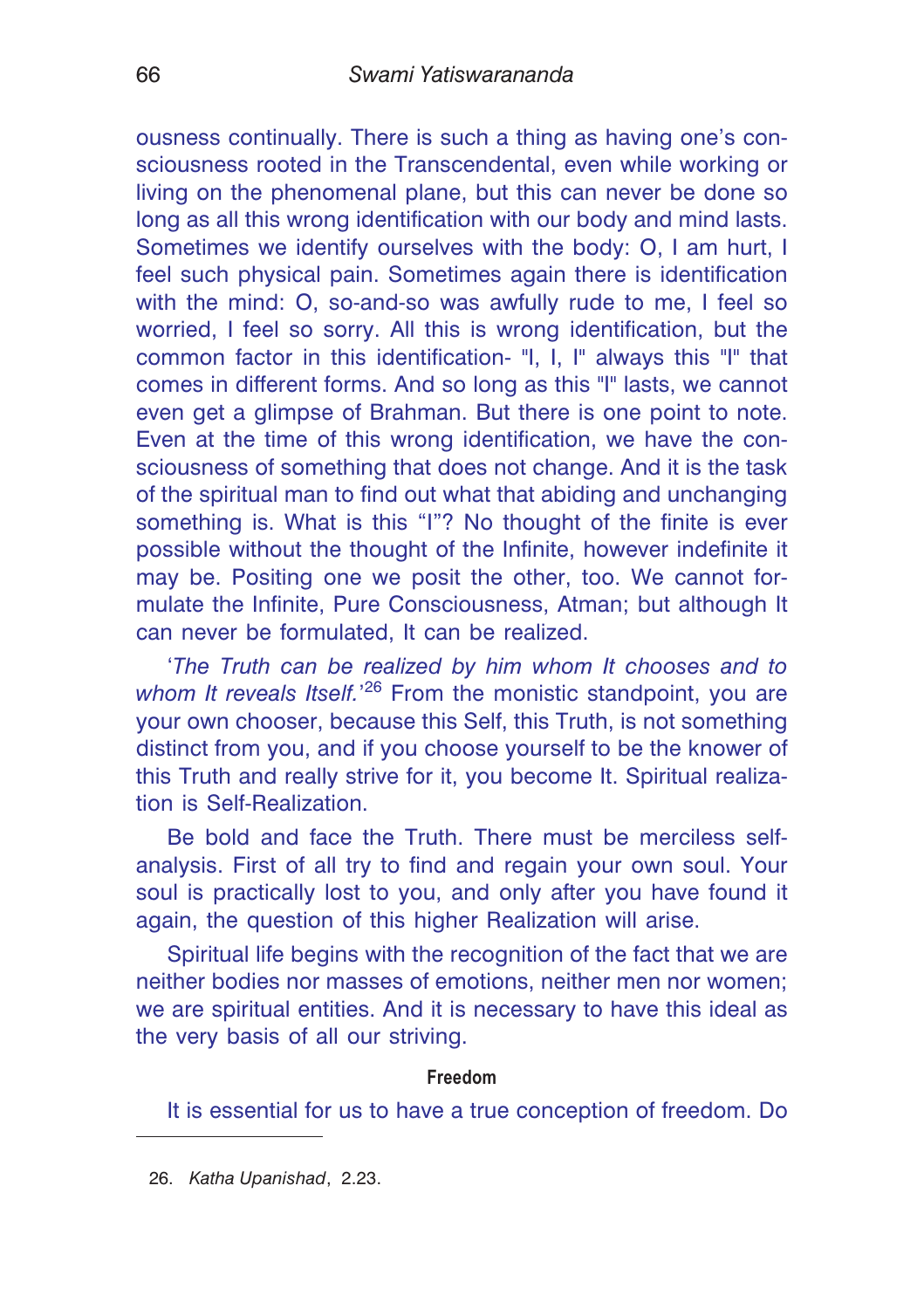we want freedom for the senses, do we want license, or do we want freedom from the senses? Is it freedom to allow the mind to run after enjoyment, to be the slave of the senses? Is it freedom thus to dig our own graves? Or is it freedom to control all desires, to master all desires and become free from the senses and their cravings? This alone is what is called attaining to the Freedom of the Atman, and the freedom of license is no freedom at all.

As long as we cling to our slave mentality and allow ourselves to be driven like slaves by our senses, we cannot progress. Only the life of sense-control and purity leads to real freedom. There is no romance and no place for romance in spiritual life, neither materially nor mentally. It is a hard life, a life of struggle and strain. We want freedom and fearlessness. We want to break the limitations of the body and the mind and be free. And this we can never attain, as long as we cling to our different cravings. Self-Realization cannot be obtained without the renunciation of all our clinging to our own bodies and minds as well as to those of others.

Our great sage Sankaracharya says: '*A human birth, desire for emancipation and contact with great, holy men,—these three are very rare and are attained only through the grace of the* Lord.<sup>'27</sup> But then even these three advantages do not suffice. We must be eager to profit by them and willing to sacrifice everything for the higher life. Without paying the full price we cannot become free and fearless. And without freedom and fearlessness there is no happiness for us, either in this or in any other life. We must be eager to realize the Truth. We must be prepared to sacrifice all our petty sentiments and personal desires for the Highest. Then alone, one day, the Highest will be ours. Struggle, struggle, struggle. This alone is the only way. Let us bear in mind that salvation is to be attained in this very human birth.

# **Renunciation**

Spiritual practice can never be successfully performed without true renunciation and dispassion, without giving up all old

<sup>27.</sup> Sankara: *Viveka Chudamani*, 3.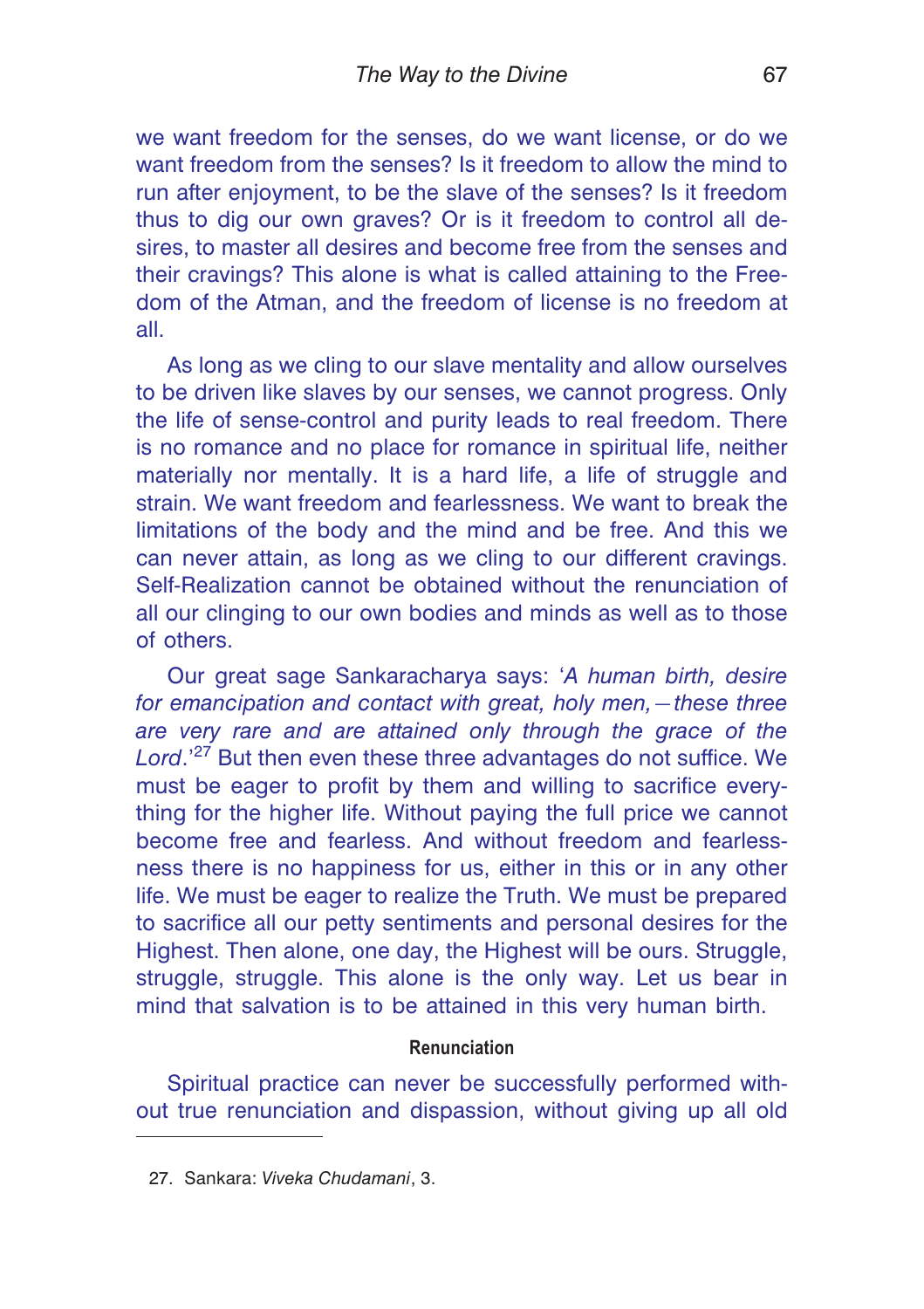associations with reference to things and people. Only to the extent to which we are prepared to renounce our desires and passions and our clinging to others through attachment or through aversion, can spiritual practices be performed with profit and can any progress be made. Let us never allow our mind to delude us on this point. The mind always tries to bring forward some plausible reason or other—why we cannot renounce this or that thing, why we should be in the company of such and such person, why it is our duty to talk to him or her, etc. Never believe your mind in such cases. It is always out to deceive you and to be the spokesman of your sub-conscious or half-conscious desires. So we need not only Japa, prayer, meditation and other spiritual practices, but also renunciation and nonattachment. Only to the extent to which we succeed in having more and more of true renunciation, and non-attachment, can all our striving have any real, appreciable effect. When these two are combined, the practices and renunciation, it becomes possible for us to control the mind and begin with the cleansing of all its dirty nooks and crannies where we have allowed all kinds of filth to accumulate for ages and ages, through countless births. Things or persons, whom we love passionately, affect the mind; bring attachment, hatred and aversion. Attachment and aversion are only the obverse and reverse of the self-same coin. Never make any mistake as to this. They come under the same category. Hatred or aversion is love or attachment turned upside down. It is not something essentially different. We must get rid of all forms of attachment and of all forms of fear by becoming dispassionate and free from personal likes and dislikes. We must be kind without ever becoming too personal and there should never be any personal or selfish claim on anybody's love, nor should we under any circumstances ever allow anybody to have any personal claim on us or on our affection. Christ says: 'He who loves father and mother more than Me is not worthy of Me.' And there is nothing truer than this. But he who allows any other person to love him more than the Divine, is not worthy of the Divine, either, and will never attain the Divine, however hard he may try. We only get what we sow, and so long as we go on sowing all these petty affections and hatreds, these likes and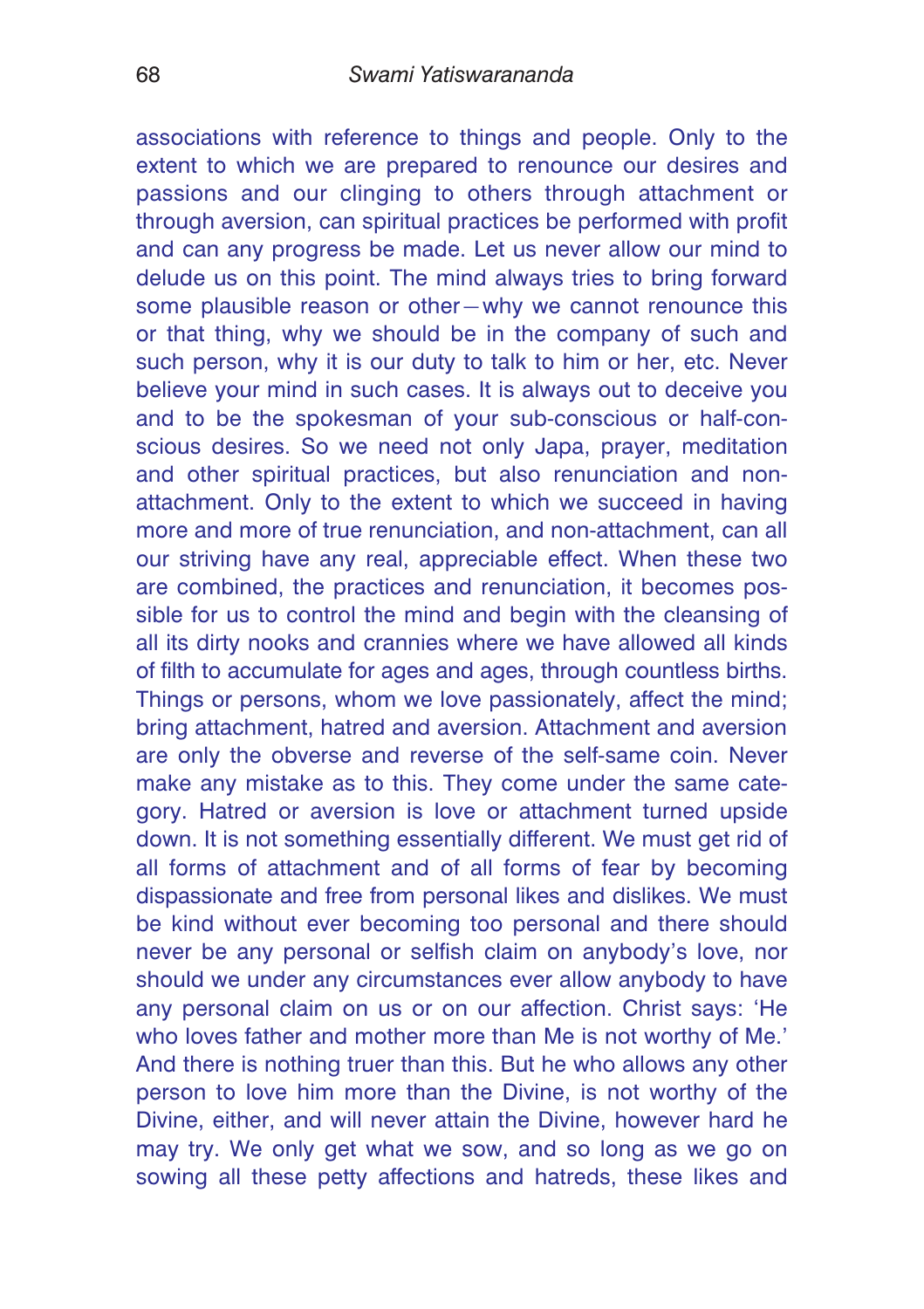dislikes, fettering ourselves and others with chains of so-called love, etc. etc., we shall remain bond-slaves eternally, bringing misery on ourselves and on others. Misery will always come. In some cases it comes soon, in others late, but all have to pay for their folly.

And this is the secret which all who desire to lead a spiritual life should know. There is both love and hatred, and we cannot get rid of them all at once. So what to do? We may keep our love and our hatred, but we should consciously direct our love to the Highest, to the Divine, never primarily to any person or thing. Our hatred should be directed towards everything that prevents us from realizing our true nature, towards all obstacles, everything that stands in the way of our progress.

# **Stepping-Stones, leading to the Ideal**

Without a working ideal spiritual life cannot begin at all. If we put this working ideal too high nothing can be achieved, but, at the same time, we should never lower the ideal as such, but rise to it step by step taking higher and higher working ideals. There should be faith in the words of the seers, teachers and prophets, faith in one's own potentiality and strength and purity. But mere faith is not enough. We must strive our utmost. Ethical culture means, chastity, continence, purity in thought, word and deed, purity in food, purity in one's company and associations, purity in what one hears. And chastity and purity are more important than the external forms of religion.

First comes physical purity. Then the mind must be tackled and controlled. The control of speech too is most essential. We should never listen to anything that is not perfectly pure and should behave in such a manner that others will not dare to discuss anything impure in our presence. We ought to maintain the steady flow of the under-current of pure thought, to keep our mind fixed on the goal. The under-current of pure thought will protect us and create around us an atmosphere of purity and morality. Bad thoughts vitiate the air and we must purify ourselves by good thoughts and purify each other also by good thoughts.

After that a new attitude has to be developed with regard to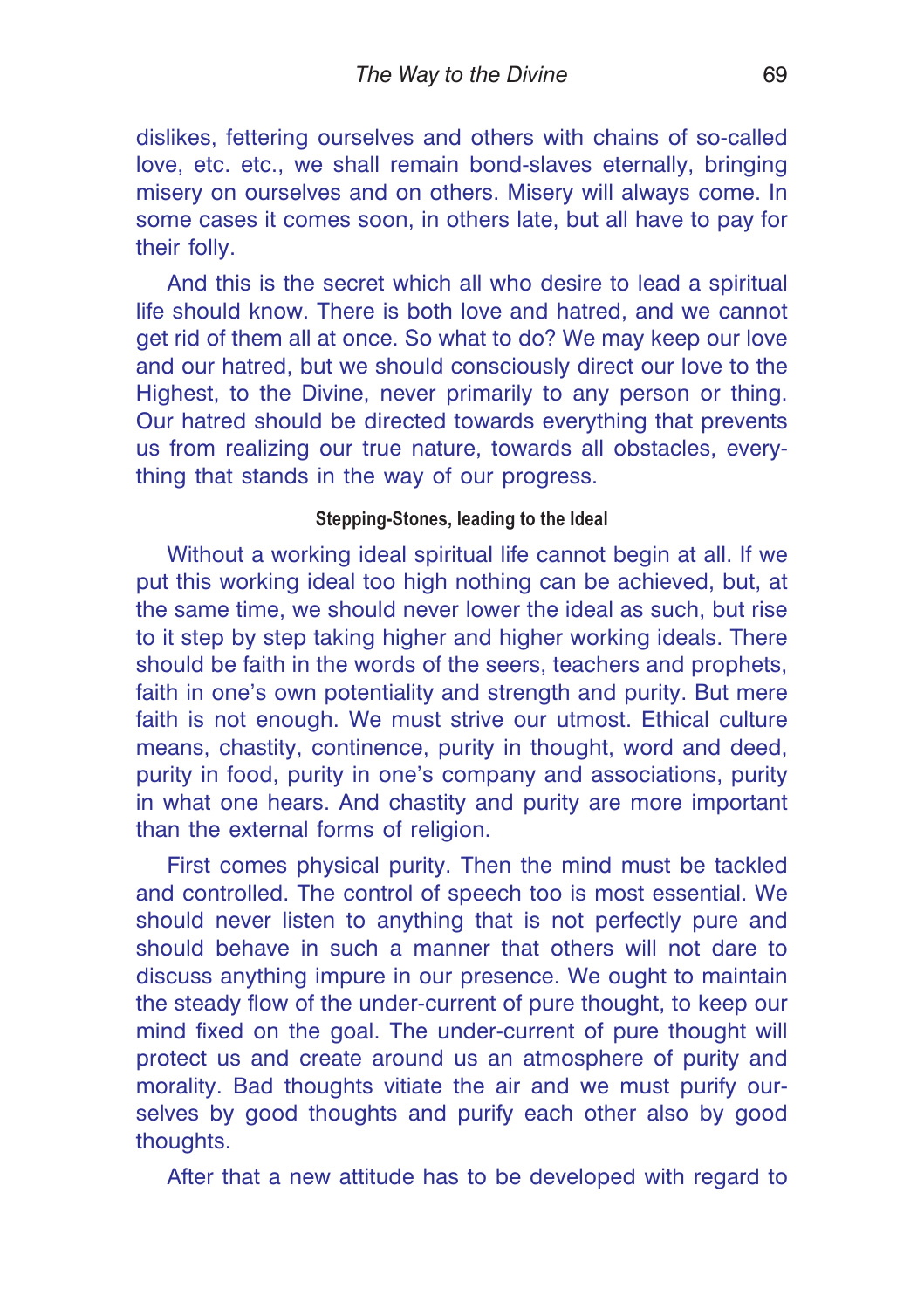all objects and persons that tempt us in any way, till perfect indifference with reference to them all is reached. We should keep strict watch over all the movements of our mind so as to become more and more conscious, more and more definite in everything. There should not be any unconscious movement in our life as long as we remain awake.

This is very essential, because in the first period of spiritual life—and the first period may extend over many, many years body-consciousness becomes stronger, and the mind tends to wander more than it used to do before any practices were taken up. At the same time, affection and aversion become more prominent and dangerous if we do not scrupulously avoid coming in touch with their objects, mentally or physically.

For a time the body becomes the centre of consciousness for the beginner. So we should not allow ourselves to be hoodwinked by the subtle desires that may crop up and try to drag us away to their particular objects. The aspirant can never be careful enough in his associations and in the company he keeps during the first years of his training for the higher life. Many do not realize this and come to grief. So we should learn to be conscious, to be aware of our motives, stop all forms of drifting, prevent all expressions of a merely instinctive life.

#### **Wholesome Daily Habits**

There is one point which is very essential in the course of one's spiritual striving. All of us must learn how to take rest after strenuous work. It is very good to have a short break in our activity, after dinner, i.e., in the middle of the day if we can afford it. This is very efficacious, but very difficult for many to practise. For many it is so hard to have just a little nap or break of consciousness or even just a little break in the hectic and feverish activities of the mind, filling it again with the Divine Name and Thought, and harmonising vibrations of the holy sound.

We should also make it a point never to read anything worldly, worldly novels, fiction or stories, before going to bed or falling asleep, but to have some holy thought and some holy sound to dwell upon, to think with great intensity that we are going to sleep in the lap of God or some such idea, to fill our whole being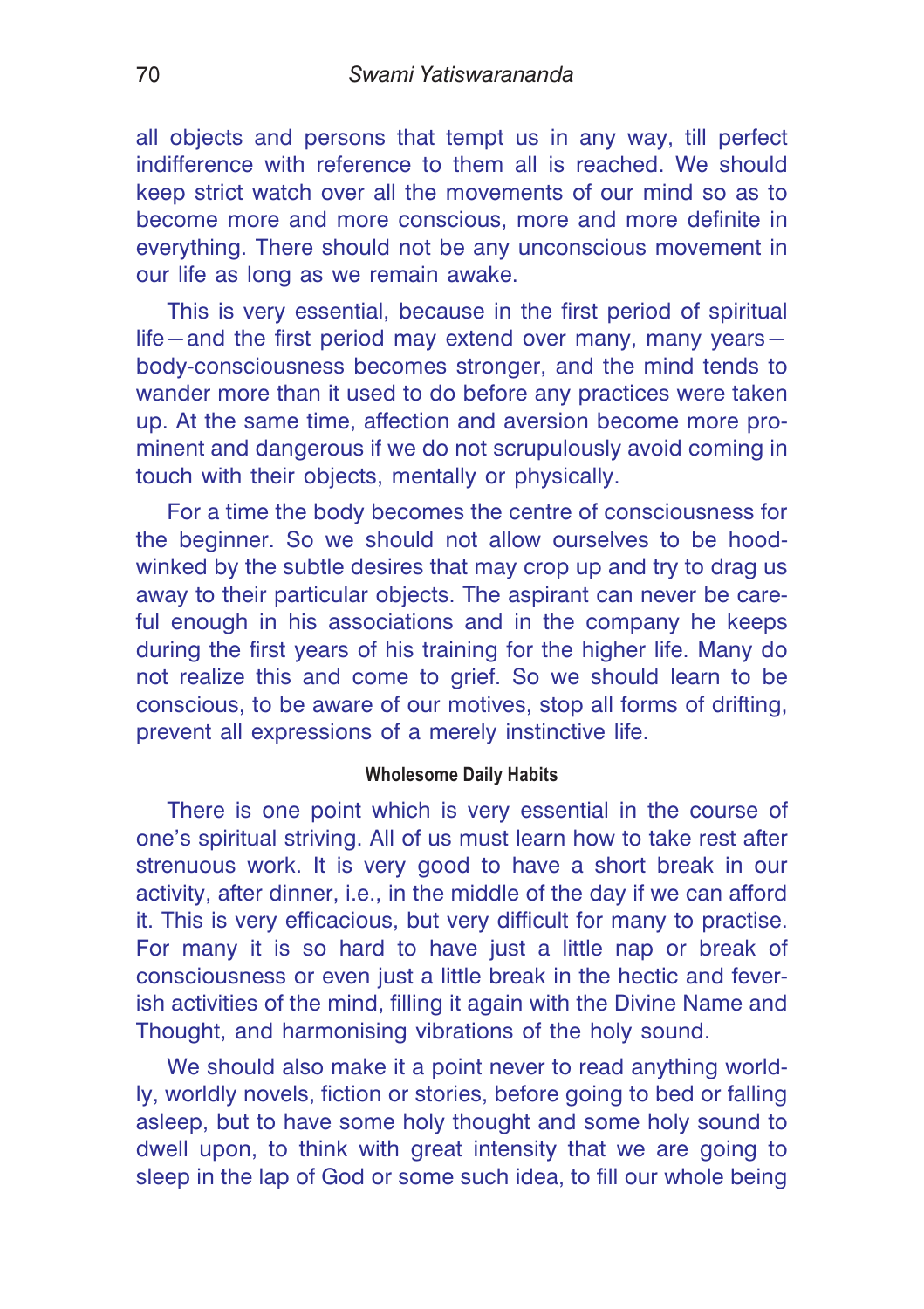before falling asleep, with the Divine Idea and the feeling of the Divine. If we permit ourselves to read something worldly, this goes on working in our subconscious mind. As already said, it is very harmful to read worldly books before falling asleep, but we generally do not realize the extent of the harm we do to ourselves by being careless in this. The workings of the subconscious during the time of our sleep are very important and should not be lost sight of.

There is one more point which should be mentioned. If you awake at night, at once begin doing your Japa, in a quiet way, without any unnecessary strain. Let this bring relaxation to your body and mind. Then go to sleep again if there is time. Again during the time of your practices, Japa and sleep should never become connected. This is very bad. Before going to bed, do Japa a certain number of times, fill yourself with the Holy Sound and Thought and make it a point never to stop doing Japa before having reached the number you intended to do as a form of discipline.

Good habits are to be formed and strengthened. Then spiritual life becomes easier and loses much of its initial strain. Strictly preserve your fixed hours. Then meditation slowly becomes possible even when the mind tends to be very restless. There should be perfect regularity in the hours of your spiritual practices, because, only thus does the mind grow accustomed to them. And under all circumstances certain minimum is to be kept up in one's daily practices. The time of practices should be slowly and steadily increased in the case of the beginner and also in the case of the advanced student, and only later on can one make use of the undercurrent in one's mind, which enables one to keep part of the mind busy with the practices at all times, whatever one happens to do outwardly. Before that state is reached, the greatest regularity concerning the hours and the minimum amount of spiritual practices which are to be done is absolutely necessary in the case of all aspirants.

# **No Weak Excuses!**

Because our mind is so full of tension and disturbance, of unsteadiness and different desires and impulses, we need spiritual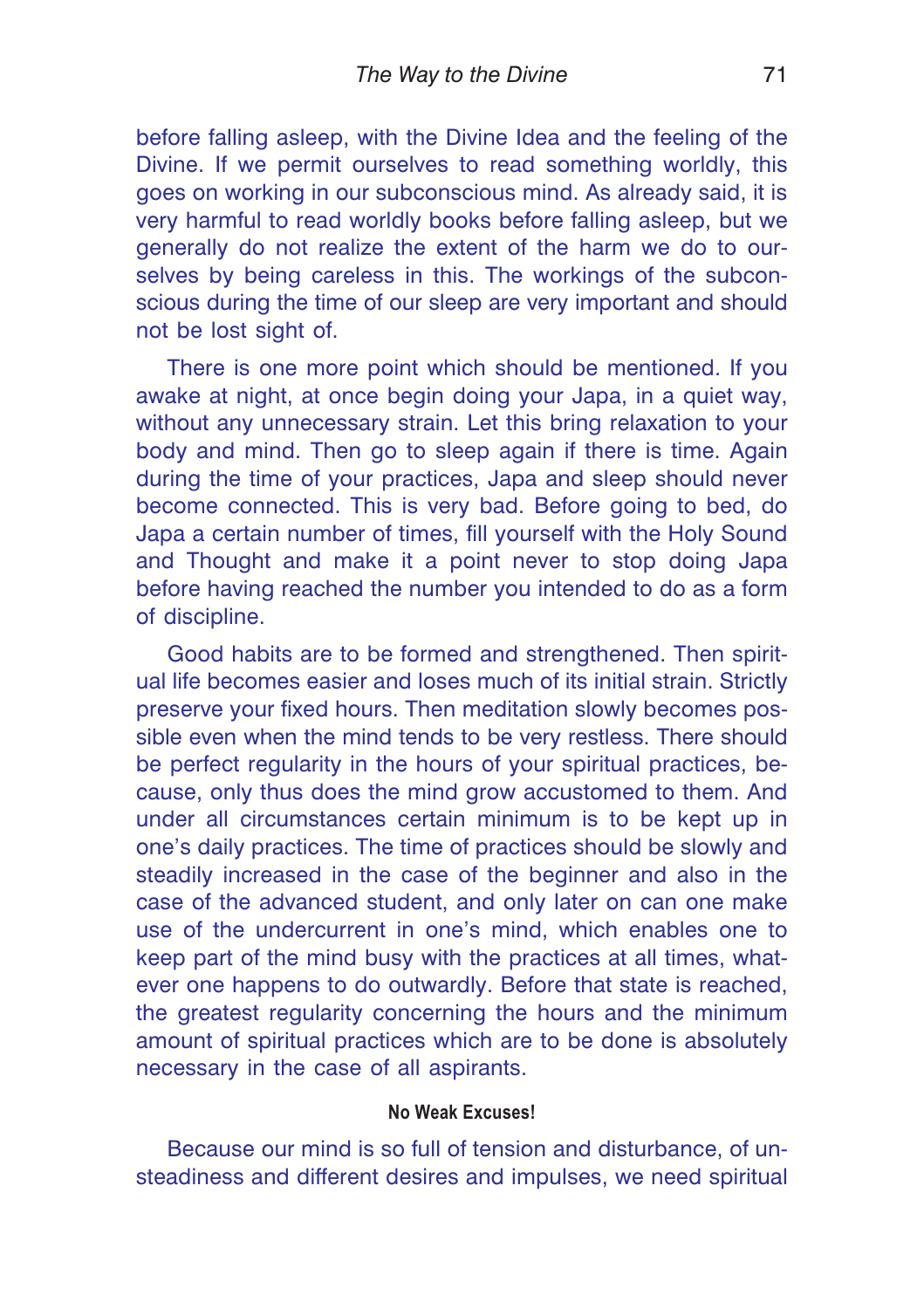practice more than anything else. Never say 'O, today my mind is so terribly disturbed; today I cannot do my spiritual practice, I shall have to wait until my mind grows a little calmer, or until there is less disturbance outside.' Such an idea is a fallacy, because if you wait for the day on which there won't be any disturbance for you, you might just as well wait for the day on which there will be no waves on the whole ocean.

Our meditations will in due course soothe the nerves, calm the mind and give us steadiness and joy in all we do. Then only shall we begin really to enjoy the spiritual food we get through our practices. Until then everything is just drudgery, but we must pass through this drudgery first. Only when we feel a real craving for spiritual food should we know that spiritual life has really begun for us. So long as there is not this strong yearning for spiritual things, it has not yet begun, even if there be a certain liking for it, even if we feel attracted by the spiritual ideal during some of our saner and less sense-bound moments. And once this yearning has really begun, as its result, someday we shall get a glimpse of the Truth and this again would create in us a real and lasting taste for spiritual life, so that meditation would become a source of real pleasure to us. Our ideal is to attain to God-Realization and then to work with this God-Realization for the welfare of our fellow-beings. Work becomes perfect only then and does not bring with it any danger for ourselves or others. We must first of all fix our ideal, and then in connection with that we shall have to lead a spiritual life in practice, not only in theory. Devote some time to spiritual practices everyday. What the perfected soul does is always done in a perfect and spontaneous way, but we, at present, have to imitate it, doing all this in a more or less strained, artificial way in the beginning. This naturally means great tension and strain for us for a time. We should not place the cart before the horse. The perfect man is able to help others and to work without attachment, but we must first eliminate attachment before we may risk doing this.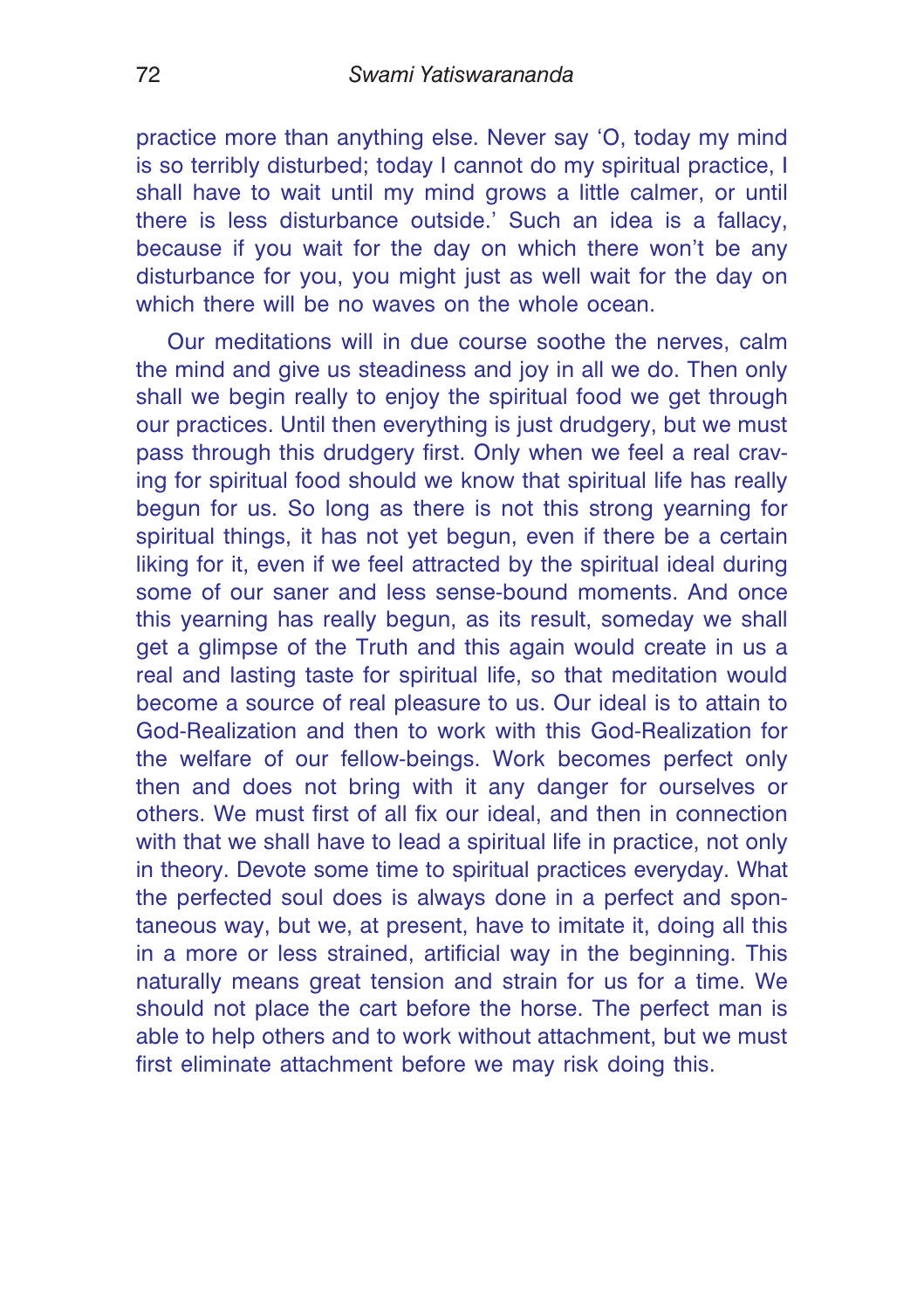# **9. HARDER THAN THE ADAMANT AND SOFTER THAN THE FLOWER**

So long as we cling to the false puppets and idols we cherish in our hearts, it is not possible for us to have at the same time a sincere, deep yearning for the Divine, whatever we may pretend to have. It becomes all empty make-believe. But for everybody there would come a time, when these puppets, these human dolls, lose all their charm, and then only comes a true and deep yearning for the spiritual life; when the world and all things worldly become 'salt less' and insipid.

The whole world is drunk with the wine of ignorance, the wine of 'Sex and Gold', and has become mad. So it does not know what it should do. Here and there you just find one who wants a better wine, some different drink that counteracts the effects of this hateful worldly wine. But you will always find that such a person is persecuted because he dares to think for himself, dares to act for himself boldly and freely, dares to mould his life according to standards higher than those followed by the multitude.

At the beginning of one's spiritual life the love of God seems to be more destructive than constructive. It destroys all the dross and attachments, but though it seems to be destructive, it only fulfils the higher laws of life. The only true, eternal unchangeable love is that which fills the heart with the eternal rhythm and dispassion of true spirituality, loving nobody with clinging passion, and at the same time loving all with wonderful sympathy and same-sightedness. True love, breathing perfect purity, nonattachment and great intensity is always spiritual. But no love in which there is any form of attachment can ever be really spiritual, whatever else it may be, and however beautiful it may seem to our blinded eyes for the time being.

Only see how terribly restless people have become. They run restlessly and thoughtlessly to cinema-shows, to the opera, to the theatre, to the temple or to the church, to lectures of all kinds, to concerts, to anything and everything, sublime or ridiculous, because their centre of gravity is wholly outside them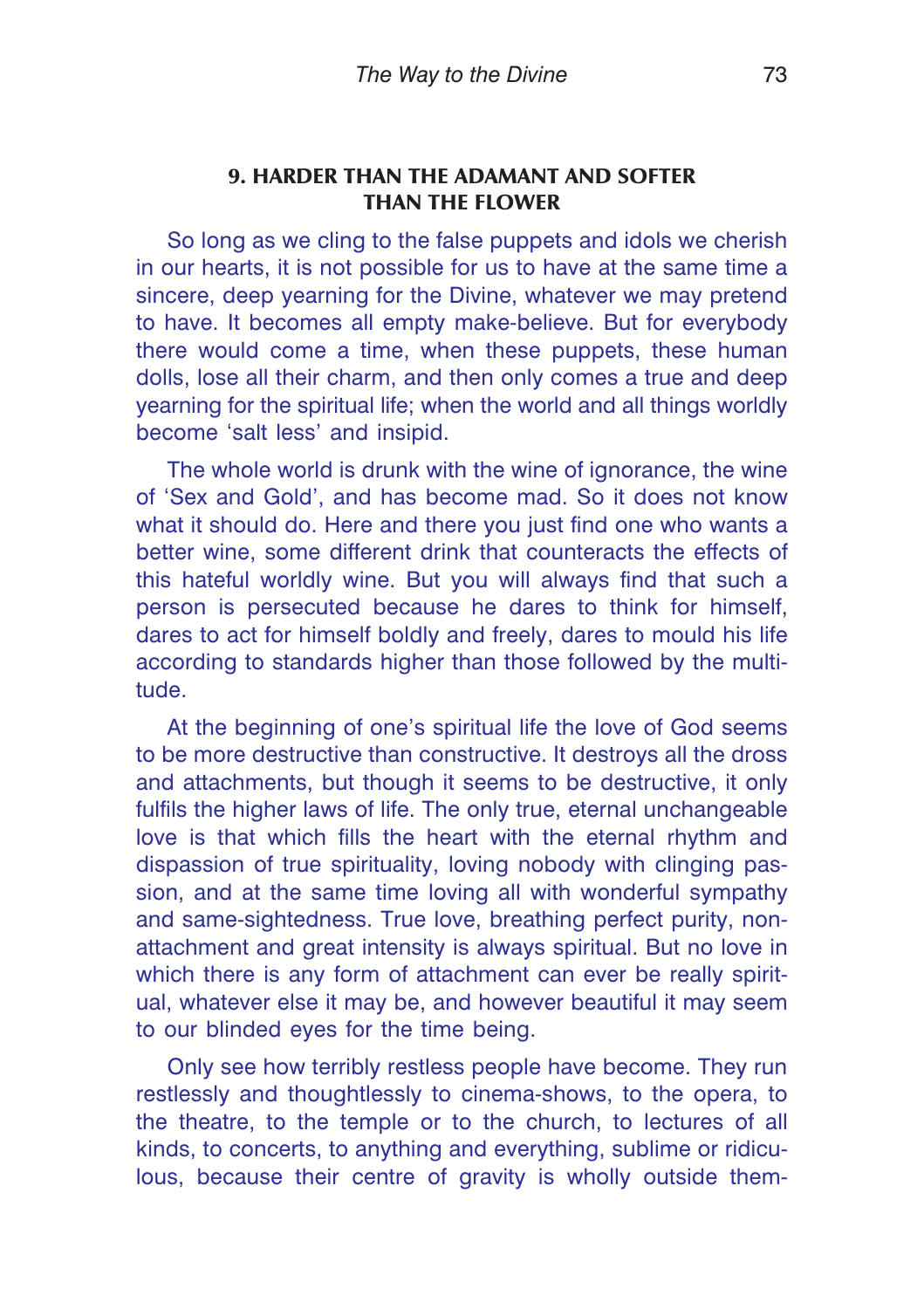selves, if there is any centre of gravity left at all. Why just take the trouble of thinking, why fatigue the mind? This is their attitude; and thus they become more and more slaves to this outgoing tendency of their mind and get more and more entangled in the meshes of ignorance. There are some who may be sincere, but all their sincerity is of no avail, because they have no backbone because they are too soft.

We must cut off the very roots of all meaningless emotionalism and false love, all persona) clinging to some man or some woman 'meant for us eternally.' Nonsense. All this may be beautiful romance, but never, never the reality. We must become merciless in this. There is no place at all for this kind of softness in spiritual life. The spiritual man must be harder than the adamant and softer than the flower. Some people may call this cruel, but is there anything more egoistic, more cruel and more enslaving than this so-called love of the worldly-minded, clinging to each other, enslaving each other, just for the sake of the satisfaction of some personal craving of theirs? They do not love the other person; they are really in love with themselves, with their own emotions and desires and their satisfaction. They want to make use of the other person for their personal selfish enjoyment, and nothing more. We must mercilessly strike at the very roots of all such forms of false love and have done with them once for all. Let the heart break, if it breaks. Sometimes such hearts must be broken, so that new light may come in; otherwise, for them, there will never be any progress.

So long as there is any desire for enjoyment, there can be no true spiritual life. Enjoyment, be it gross or subtle, and spiritual life can never go together. So long as there is any clinging to life or death or to some doll or other, there can be no spiritual life. This is one of the facts and eternal laws to be faced by every sincere aspirant. There is no shirking this question, and we must know whether we are really prepared to pay the full price for spiritual attainment or not. There should be clear thinking. No use muddling up things and just going on drifting or entertaining false hopes. First fix the goal and the means, mercilessly. Without shirking the issue you must do this, and then relentlessly stick to your chosen path, whatever happens, whether you live or die.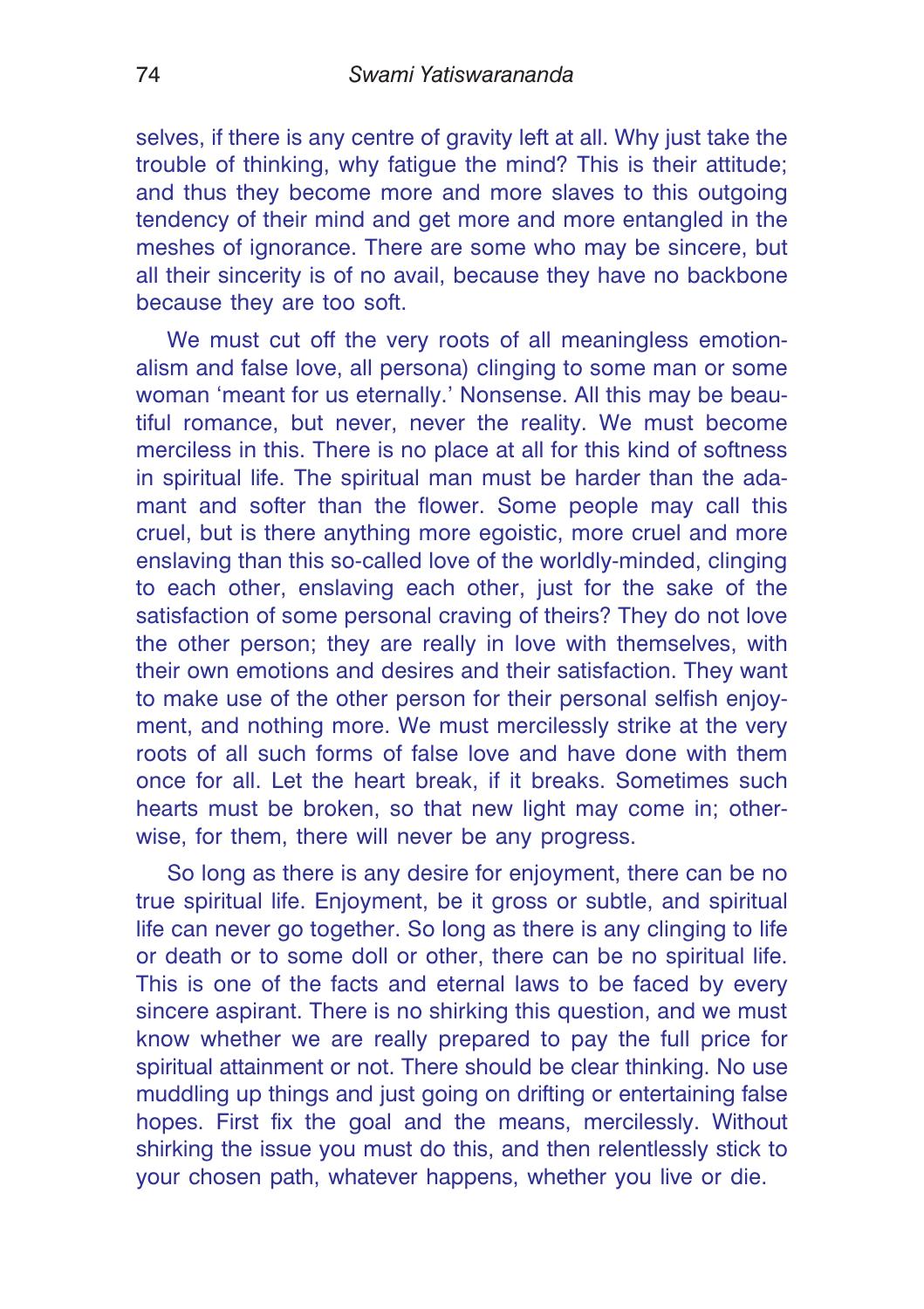#### **Know How to Die**

We should always act in such a way that we may equip ourselves fully to be able to meet death with a smile. It should become the gateway to Immortality, to be welcomed, never to be feared. This life is nothing but a passing show, a phase, a life in a world of unrealities and shadows. Our future depends on what we think in this life, on what we are, never on what we appear or pretend to be.

Bear in mind: Whatever be the Truth, let us face it undauntedly! An unpleasant truth is always infinitely better than a pleasant falsehood, even if this truth breaks our hearts, even if it shatters once and for all our fondest hopes and illusions. Let the true light come to us under all circumstances, no matter whether the heart breaks or not. Do not care so much for the shattering of hopes and the breaking of hearts as for the coming of Truth and Light. Nothing is truer then the fact that some day the body will fall off. And we should so conduct ourselves that we have no occasion to repent for having wasted our precious time, our precious human birth and Divine possibilities.

The great poet Tulsidas sings: 'When I was born, I cried and others laughed. Let me act in such a way that when I die, I laugh and others cry.' This is the real task of our life. So we have a proverb in Bengal that says, 'Do whatever spiritual practices you like, but you must know how to die.'

Death is always of the body, never of the Spirit or the Self. So why fear death? Death should neither be courted nor be feared, neither should life be so. The bier is quite as real as the cradle, the burning-ground as real as the nursery, but we rejoice at the one and recoil from the other. Why? We should neither cling to life nor be afraid of death, because the Self is something, infinitely greater than this shadow of life, the phenomenal existence. We cling to our bodies and to those of others and think we have hold of life. We have hold of the mirage, the reflection of the reflection of the reflection, and nothing more than that, and go on hugging it to our breast. What an inordinate attachment to all that is not life! The true aspirant, he who has true spiritual yearning, neither clings to life, nor does he ever yearn for death, because to him, neither of them has any true reality. The world is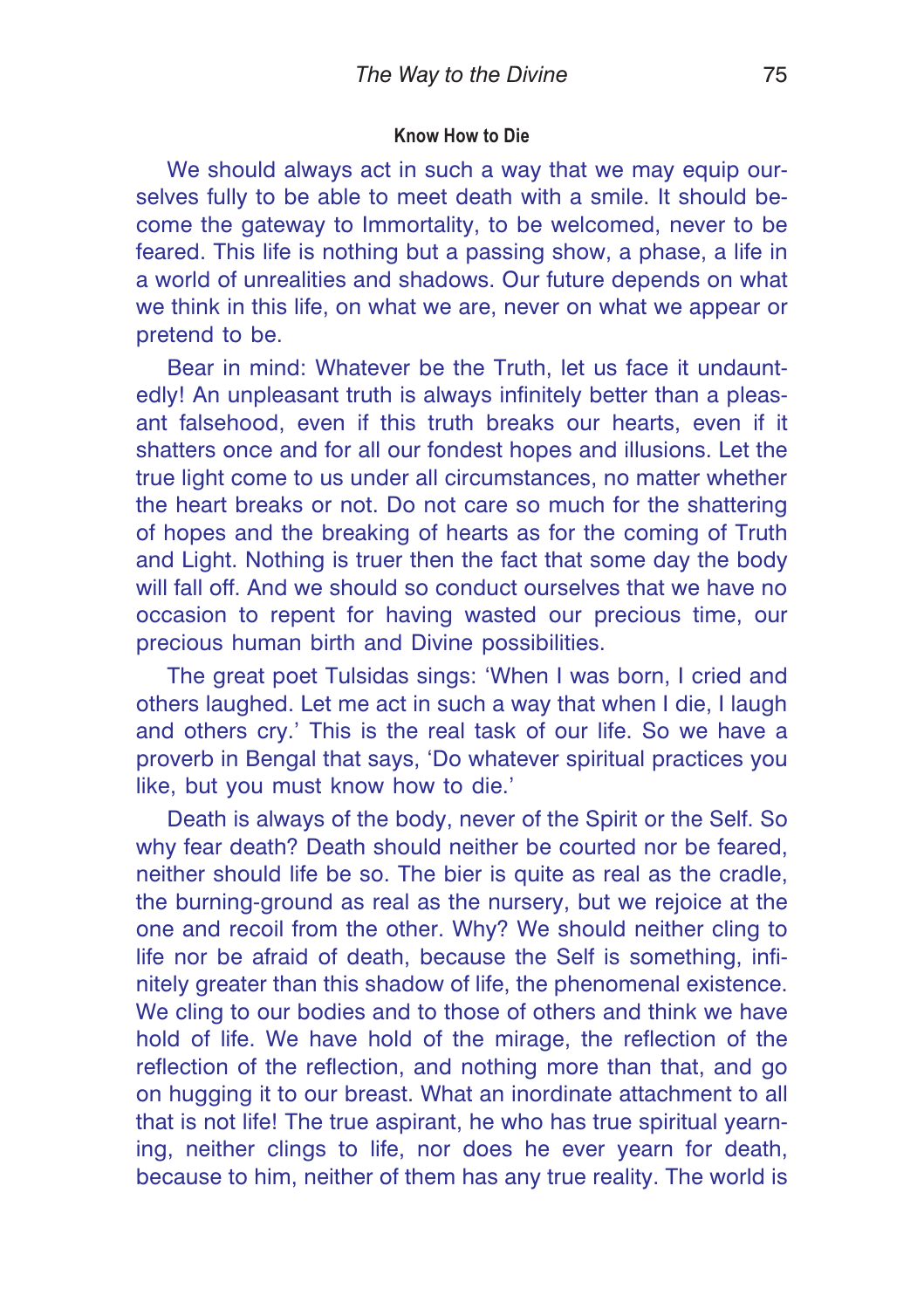the training ground. We should act in the right way, so as to make the very best use of the short span of life given to us. We need not be afraid of death, neither of our own nor that of anybody else, if we just minimise the attachments of life and our personal relationships with the phantoms of others, with the menphantoms and women-phantoms, of which none has any reality. Relationships based on the mirage always prove to be nothing but a mirage in the end. You cannot have real relationship with what is unreal and which has no ultimate being.

The death of our Great Ones has taught us great lessons. How wonderful was that of Swamis Ramakrishnananda, Premananda, Brahmananda, Turiyananda—the great disciples of Sri Ramakrishna. 'The worldly-minded and those who cling to their personal attachments alone are afraid of death. It is the body that dies, not the Self. We must be prepared to die for a righteous cause without any hesitation, and we must be fully prepared to see others too die for it. So our motto is: 'To work for our own salvation as well as for the salvation of others.' This is what Swami Vivekananda wanted us to do, and this is the guiding motto of the Order.

All these glorious lives are before us; show us how to live and how to die. We have only to mould ourselves according to the pattern they have placed before us again and again. Even if we fall in this battle of life, through newer lives we shall work with renewed vigour. Step by step, and stage by stage we shall move onward until we attain to the only goal of our life.

## **The Conception of the Self**

Generally we ourselves create all the obstacles that stand in the way of our spiritual progress or Self-Realization. We think of ourselves in terms of the body and of the mind and do the same with reference to others. Then we go and take up direct relations with them as men and women, and then all the rest naturally follows in due course. On what does this whole life of the body and of the mind depend? On consciousness and not on any man-form or any woman-form or child-form, etc. etc. The moment the self leaves the body, the body becomes lifeless. All its charm vanishes. Nobody feels attracted by a dead form, be it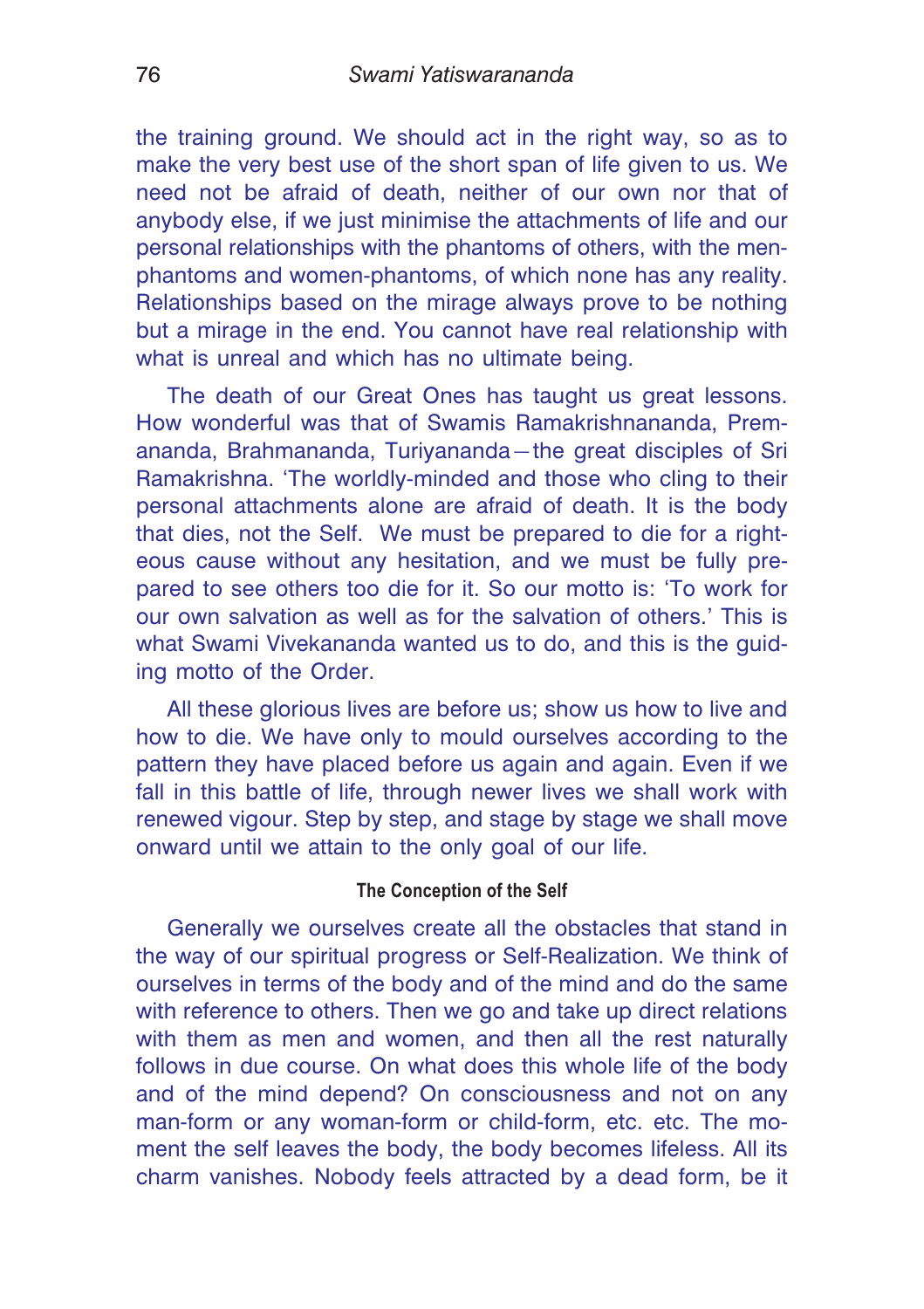ever so beautiful, but what really attracts us in the man-form or in the woman-form is consciousness which we mistakenly identify with that particular body or mind. There is such a lot of blind infatuation in the world owing, to this superimposition on the Reality. Without undermining all these wrong notions and conceptions all over our body-bound and mind-bound likes and dislikes, attractions and repulsions, we shall never be able to make any spiritual progress. If I love the life so greatly, why do I not look to that on which it depends for its very existence? We should learn to love the Self all the more, because only owing to Its presence is there any life in the body and in the mind at all. The cause is greater than the effect, and the cause of the life of my body and mind and that of all others is the Self alone, not any name and form. If I want life and love, permanent and unchanging, I must look to the Self and never to any of the limiting adjuncts. But it takes people many, many, lives to see this and realize their Himalayan mistake.

Our task is to go somehow or other beyond this Maya, this phenomenal world, and reach the Reality. And this can never be done without chastity in thought, word, and deed. Unity, ultimate oneness, cannot be reached so long as one remains physically and mentally tied to duality. There are some spiritual aspirants who say:—Lord, I am Thine, and others who say:—Lord, I am Thyself. There is a difference in expression but the ultimate goal is one and the same, when we clearly understand the standpoint from which both are viewed. In both the cases only the Lord remains as the sole actor and agent. The ego disappears. And this should be our aim and should be attained by us all.

Reincarnation is in no way the most vital point. What is of great importance is to try to get full illumination in this very life. None is forced to follow the spiritual path, but all those who have decided to do so, should do it with great enthusiasm and perseverance, never swerving from their paths, not even an inch. We should learn to be tremendously sincere and one-pointed and not allow ourselves to be swayed by indecision and doubt.

#### **Tattvamasi**

This great Vedantic dictum, really speaking, means that which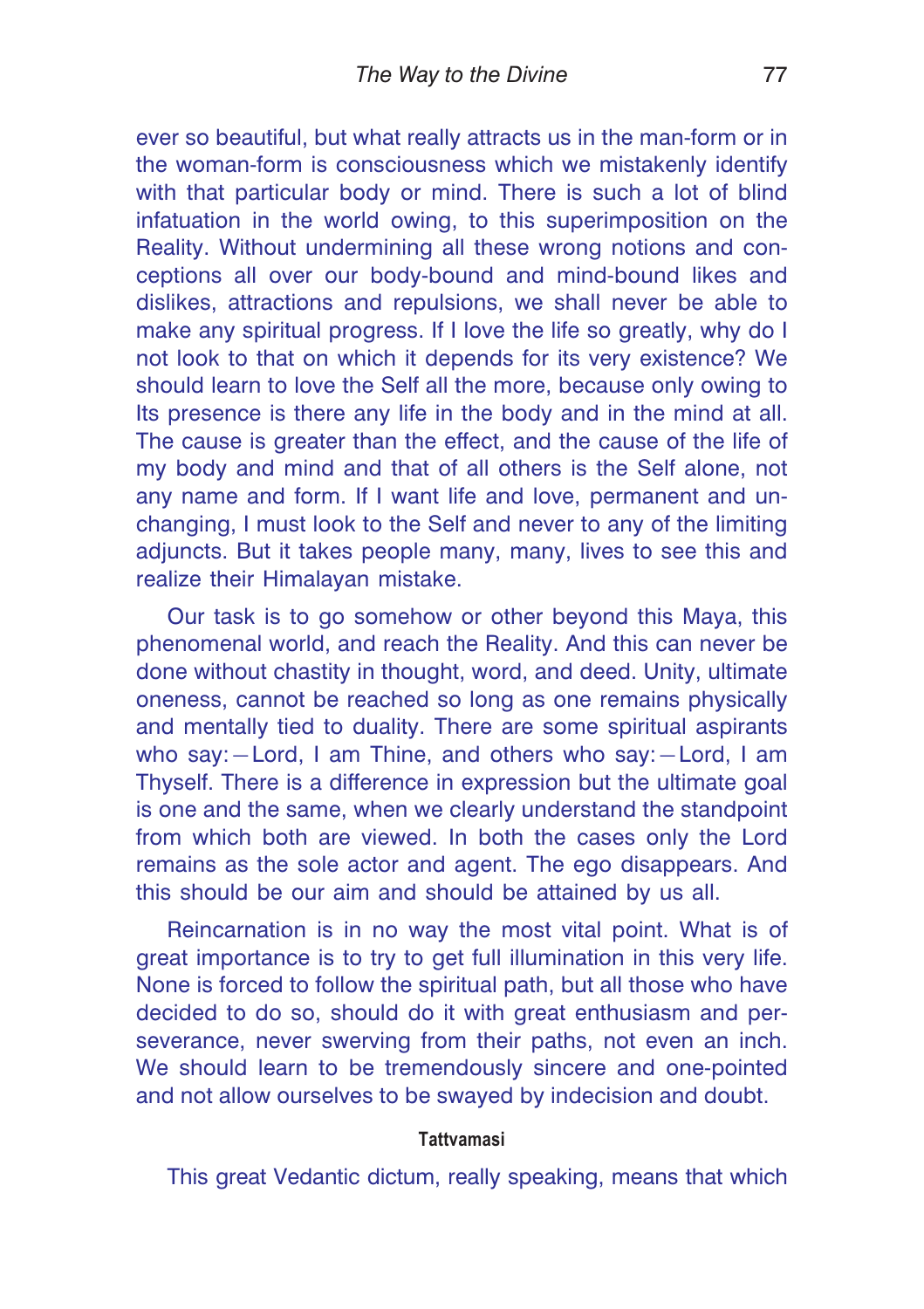is at the back of the outside world and that which is at the back of myself is one and the same, the One Indivisible, Eternally Undivided, Existence-Knowledge-Bliss Absolute. The individualised soul in its real nature, and the outside world in its real nature are eternally one and the same.

Even our mind which creates all differentiation is Maya and nothing but Maya, —a part of the phenomena. And there comes a time for all sincere aspirants when this mind ceases to be, and there remains only the Thing-in-Itself, the Pure Being. But what this Maya is, none has ever been able to express in words. Sankara says: 'We cannot say it is Sat or Asat, existence or non-existence, or even a combination of both.'

Maya or phenomenal existence is to be understood as something that exists during ignorance, but that ceases to be on the dawn of true knowledge. But till then, it is a fact of our consciousness. It is not nothing. Personal Maya is related to Cosmic Maya as a tree to a forest, as a wave to the ocean. Maya, Avidya, is not merely negative. It is not merely ignorance in the negative sense, but something positive, the nature of which cannot be described. Maya is a statement of fact, as Swami Vivekananda put it. At one time it exists, at another time it ceases to be, but while we are in Maya, we can never ask the question what Maya is. And when we are out of it, the question does not arise. We have to take Maya as a fact at a certain time, and find ways and means to get out of it. Neither existence nor non-existence can be predicated of it. It is all beyond human comprehension and can never be grasped by the intellect.

But although we cannot know the nature of the Maya, we can, however, transcend it, and attain to the Self-the Reality. May we be able to say with Swami Vivekananda:

*"There is but One — the Free — the Knower — Self, Without a name, without a form or stain; In Him is Maya, dreaming all this dream. The Witness, He appears as nature, soul. Know thou art That, Sannyasin bold, say — 'Om Tat Sat Om'."*

There is such a thing as evolution of matter, but there is absolutely no such thing as evolution of Spirit.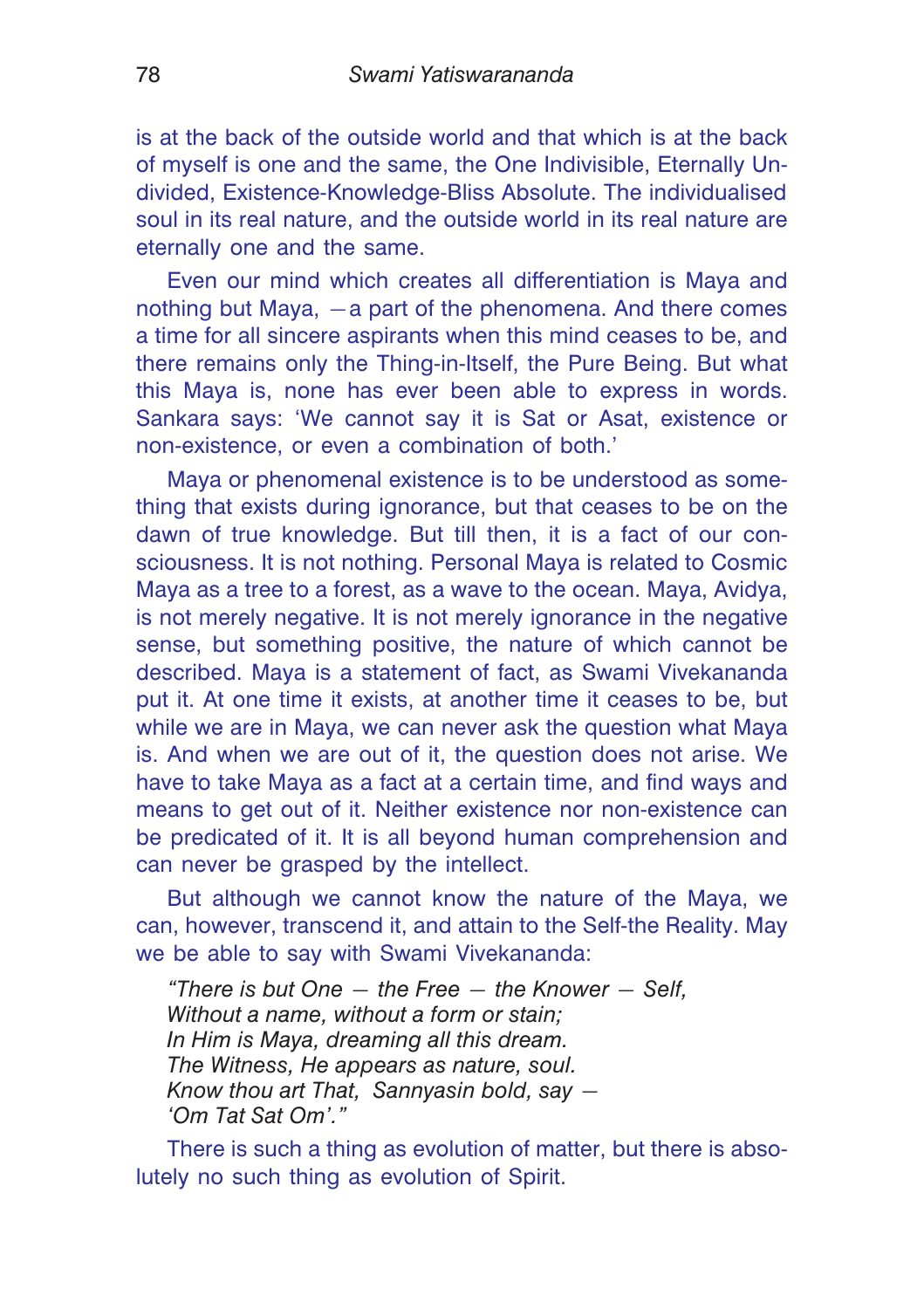*'Of that being which is ever born, birth is predicated by some, but it is impossible that the unborn and the immortal could ever partake of the mortal. The immortal does not become mortal, or vice versa; for in no way is it possible that a thing can be changed into something quite the opposite.'<sup>28</sup>*

There is no such thing as evolution seen from the standpoint of the Self. Evolution belongs to the relative plane of Maya or of the phenomenon alone. It neither undergoes evolution nor involution. It imagines itself to do this, but it never actually does. You are always the witness of your own actions and of your own meditation.

The body has to be made rhythmic, the mind has to be made rhythmic, and the building up of a purer mind is the most difficult task in spiritual life. We must make this body and mind very subtle and sensitive instruments of the Self, make them cleaner, so that they can give better reflections of the Truth. Your whole nerve-current must change. It must be made to flow upward. Your body must change. Your mind must change. It is not an easy task at all.

If we depend wholly on the Divine, It comes to our aid, but if we do what we please, we come to grief. Real self-surrender is a very hard thing and cannot be attained without great struggle and perseverance. The inner voice becomes still as soon as we turn deaf ears to it. Many people talk of this 'inner' voice, but in most cases what they hear is nothing more than the prompting of their own moral sense. The voice of the Divine cannot be heard so easily as people imagine.

First we must shake off our mental lethargy. We must so train the mind that, at least to some extent, we shall be able to have the thought of the Divine. One current should constantly be flowing God-ward, while the other part of the mind may busy itself with the affairs of the world. Always keep a part of your mind dwelling on the Divine.

The mind is soiled, has become dirty. There is no doubt

<sup>28.</sup> *Mandukya Karika*, 4.6–7.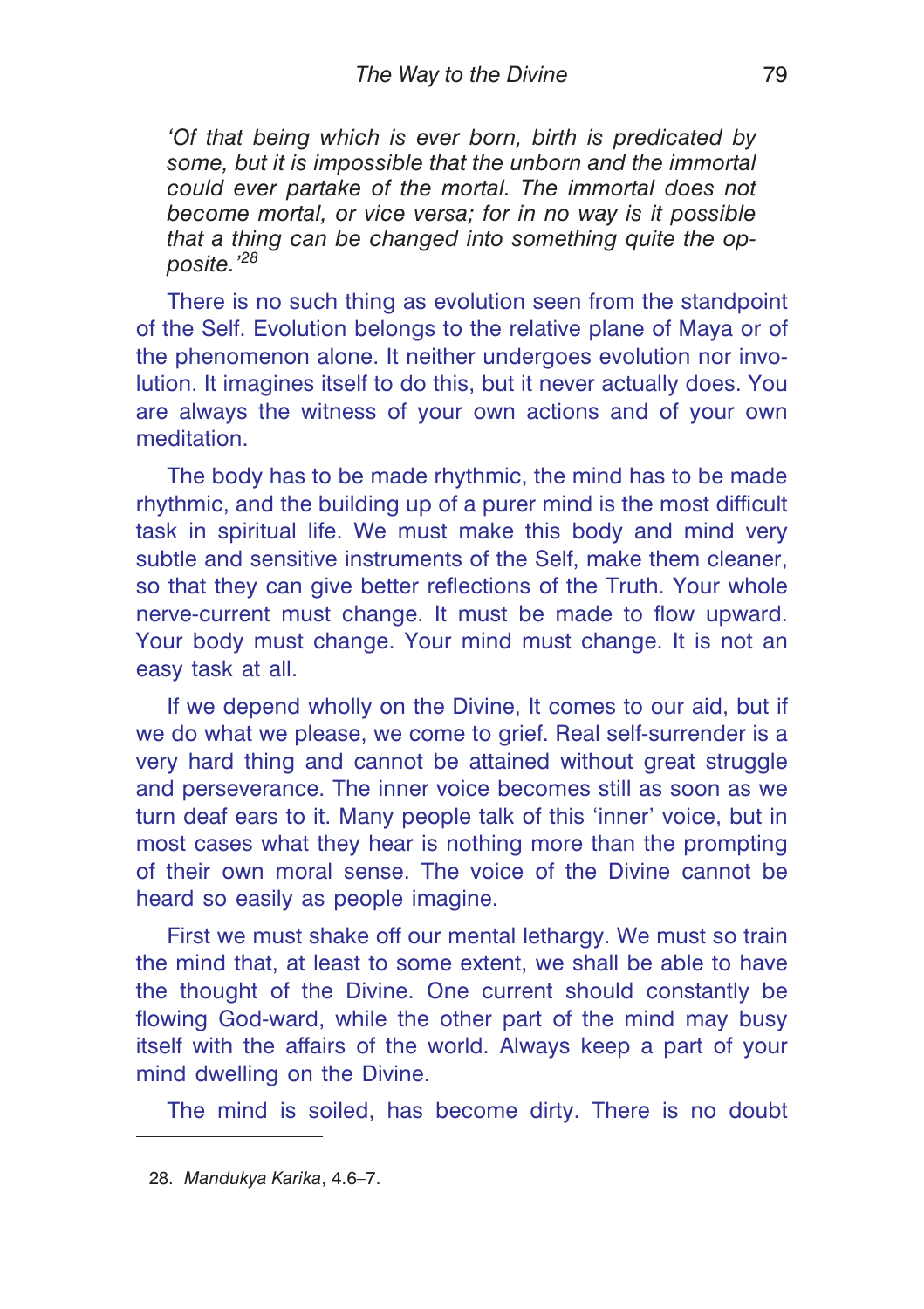about that. There is no doubt about our having led careless, impulsive lives. So, now, the mind can no longer take the colour of the Divine. Try to dye the dirty linen. It is impossible. First you must wash it, then alone can you dye it. Set fire to all your worldly desires and then cleanse the mind with the ashes that are formed. It must be a good, perfect cleaning.

The Holy Name and the Holy Thought, as it were, revive the heart that has become soiled and deadened by all the dirt of your worldly desire and inordinate affections which have accumulated there. They bring new hopes in place of the old deceptions that are shattered and lost. They bring real love in place of the old, impure affections that have become ashes and are gone forever. They bring real peace in place of the old shadow we wanted to clutch at before, but which always slipped out of our fingers. In place of falsehood, they bring truth. In place of uncertainty and desire they bring dispassion, because there is no want in the Divine, and he who has realized It does not lack anything and is satisfied, 'in the Self attained by the Self.'

Let us all struggle day and night that we do not accumulate any your carelessness. Let us strictly follow the instructions given to us for only then can the cleansing process be attained, our mind be given the Divine hue and spiritual life be made a reality, an accomplished fact.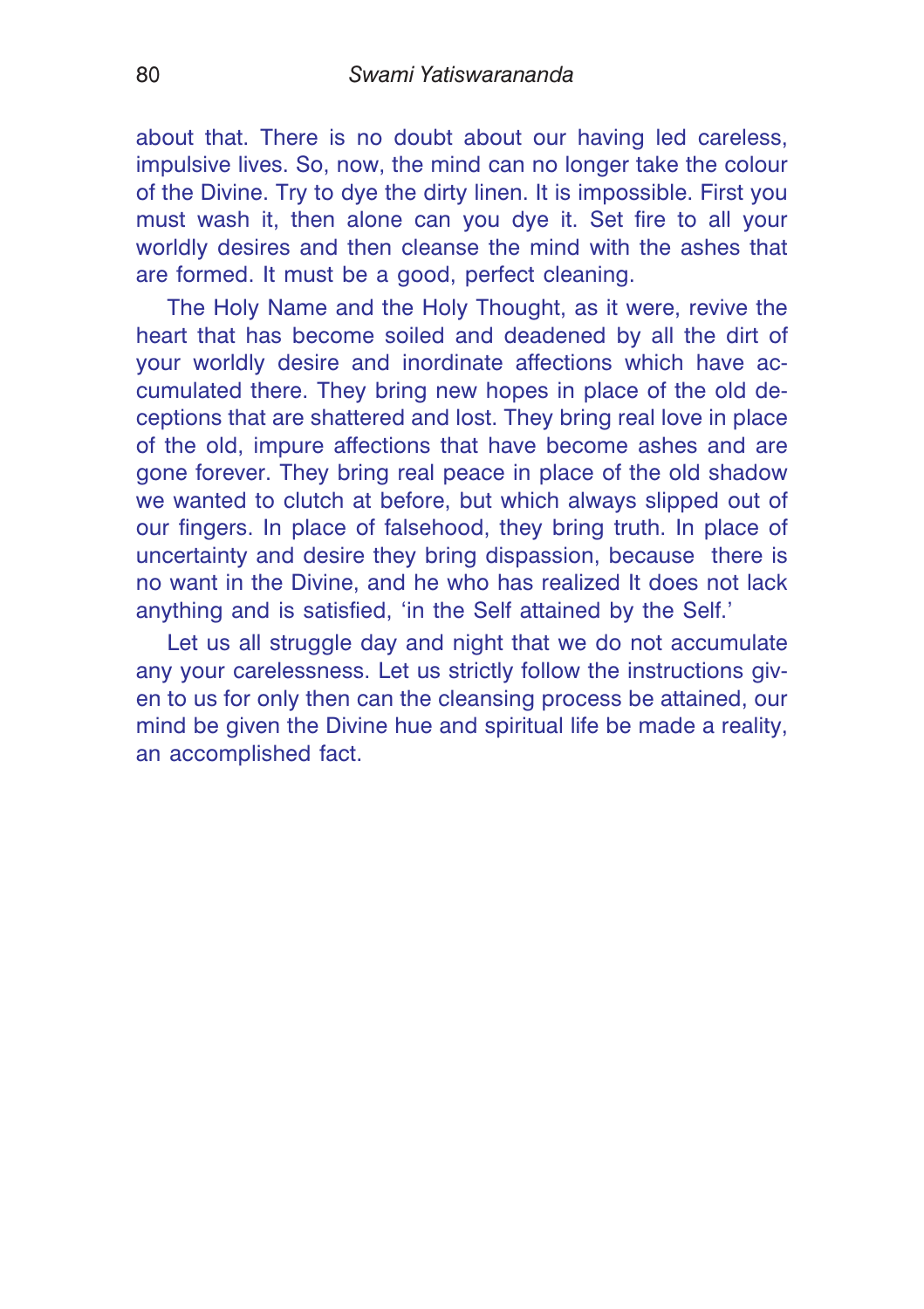## **10. DIVINE DISCONTENT**

We must rouse a tremendous divine discontent, the discontent the mystics of all ages speak of. Unless we are able to rouse in the soul this Divine discontent which can destroy all our attachments to worldly things and desires, we will not be able to get real yearning for the spiritual realisation. There can never be any real peace in the world, though we must play our part in it as well as we can. There must never be any kind of slackness in our striving or any kind of satisfaction with our state of bondage. Such forms of satisfaction are very dangerous for all spiritual aspirants. We must consciously keep the fire of hankering and yearning for the Higher Life. We must never waste our energies for anything lower. We must never prefer the peace of lethargy to this restlessness for spiritual achievement.

There can be no security unless we have already proceeded very far towards the ultimate goal. Any devotee may come to grief or have a nasty fall at any moment before he has attained to self-realization. So we should never risk too much relying on our own strength before having advanced considerably.

Spiritual practice and prayer are needed. Constant prayer, day and night, constant meditation, constant thinking of higher thoughts would do us immense good. The mind of the beginner must be kept constantly busy with the Divine idea as to create habit. After having created the right habit, the path becomes smoother, and there is less strain in the life of the spiritual aspirant.

The only ultimate proof for everything is direct perception. If there be a God at all, He must be seen. He must be felt. Mere theorizing will never do. We have to believe in the words of those who have seen Him, we have to follow in their footsteps and then verify their experience in our own lives. Mere faith won't do, although it is necessary in the beginning. And, as Swami Vivekananda used to say, if anybody tells you, 'I have seen God, but you cannot do so', never believe such a person. All can see Him, although it may take years, and years, lives after lives, till we get the vision of God.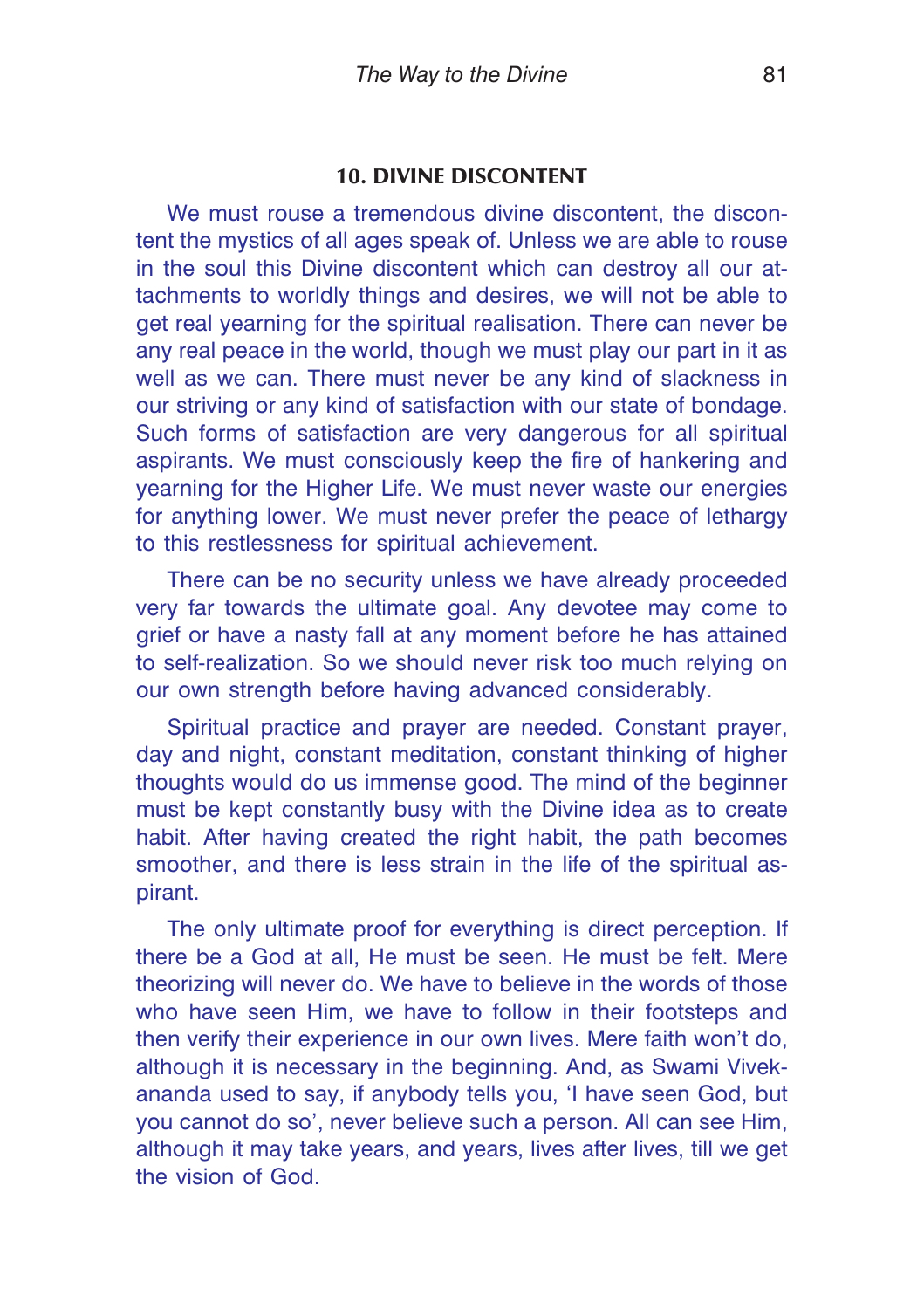*'O Lord, when will Thy Name cause streams of tears to flow from my eyes, and my voice be choked with Thy Divine Love?'*

*'One moment to me is like an age, my eyes are flooded with tears, the whole world is a void to me, all this because of the separation from Thee.'*

## **How to Pacify the Mind**

Filling the brain with all sorts of useless and impure thoughts. making the mind a chaos instead of making it pure and systematic, by doing all these we have lost all capacity to think in a dispassionate and consistent manner without considering our own selfish interests. We have very many ideas, even good ideas, but we have not the capacity of thinking them in a definite order and in a detached and dispassionate way. Very often we go on thinking and thinking the same thought, time and again in a mechanical way, but all this is useless. If you want the mind to be pacified, you must go through a series of meditations in a definite way. At the beginning, have fixed hours and manage to have some quiet time everyday. Do not mix with worldly people too much. First rid yourself of the too many different thought-currents which are warring against one another in your mind. Otherwise you can never maintain a balanced and dispassionate mood. Dispassion, true dispassion, is so very necessary for all spiritual progress, for facing problems of life as they are, not as we would wish them to be, and for finding solutions for them. The whole thought-structure must be overhauled and reformed. We have been living on empty dreams, created by our desires and when the whole edifice comes toppling down, we are left standing in the road without any help.

Through meditation the mind becomes stronger and clearer. It comes to regard the Spirit as more real than the world and slowly develops a kind of very strong non-attachment to everything. The will is also to be strengthened systematically. Intelligence is to be developed, the mind must be purified and our sentiments and feelings must be chastened. We must have a definite system of spiritual culture, whereas most people have nothing of the kind to follow. They just drift through life on their emotions and impulses. In spiritual life everything has to be sys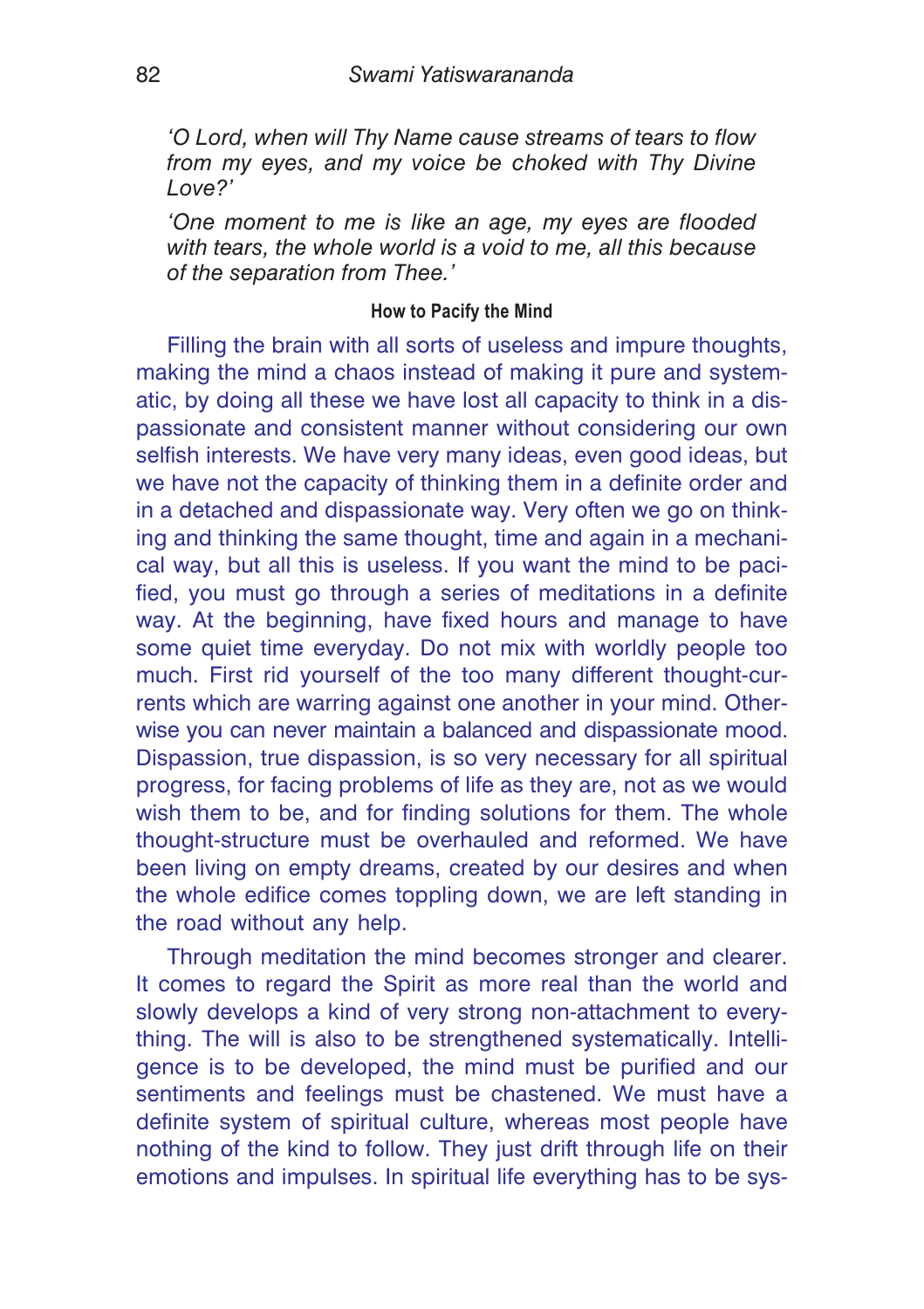tematized. One must maintain the true spirit without becoming mechanical.

'Gurus may be had by hundreds of thousands, but it is very hard to find a disciple.' Very few really care to follow the Path. Fewer are really sincere. Scarcely any one wishes to be on his guard and to avoid contact with impure people which is harmful. We find pleasure in such contact, instead of avoiding it. So for most of us there can be no real spiritual life. Out of thousands of people there may be one or two who really care to lead the higher life. It does not matter whether we attain to the goal in this life or not, the principal thing is to struggle, to fight, to become a man, to sacrifice everything if need be for the sake of realizing our goal.

*'Without doubt, the mind is restless and difficult to control, but through practice and renunciation it may be brought under restraint. Yoga is hard to be attained by one of uncontrolled self. Such is My conviction but the self controlled man, striving by right means, obtains it.'<sup>29</sup>*

# **How to Minimise Doubt**

If we really desire to live the higher life we should take the help of those who are leading it, not of moth-eaten books merely. Hence we are asked time and again to follow in their footsteps. '*This Atman cannot be realized through the study of the Scriptures, neither through the intellect nor through mere talks'*, 30 proclaim the Upanishads.

Doubt is a very great danger and can obstruct all progress in spiritual life, because doubt comes to all beginners at certain times. Doubt means a lack of faith in the Divine Being but we cannot rid ourselves completely of doubt before having attained to realization. Doubt will crop up again and again, but it should never be allowed to overpower us nor to make us waver in our decision to live the spiritual life. And here too, as in the case of doubt, holy company is very essential. By seeing the way such people live and by seeing their actions, doubt becomes mini-

<sup>29.</sup> *Bhagavad-Gita*, 6.35.

<sup>30.</sup> *Katha Upanishad.*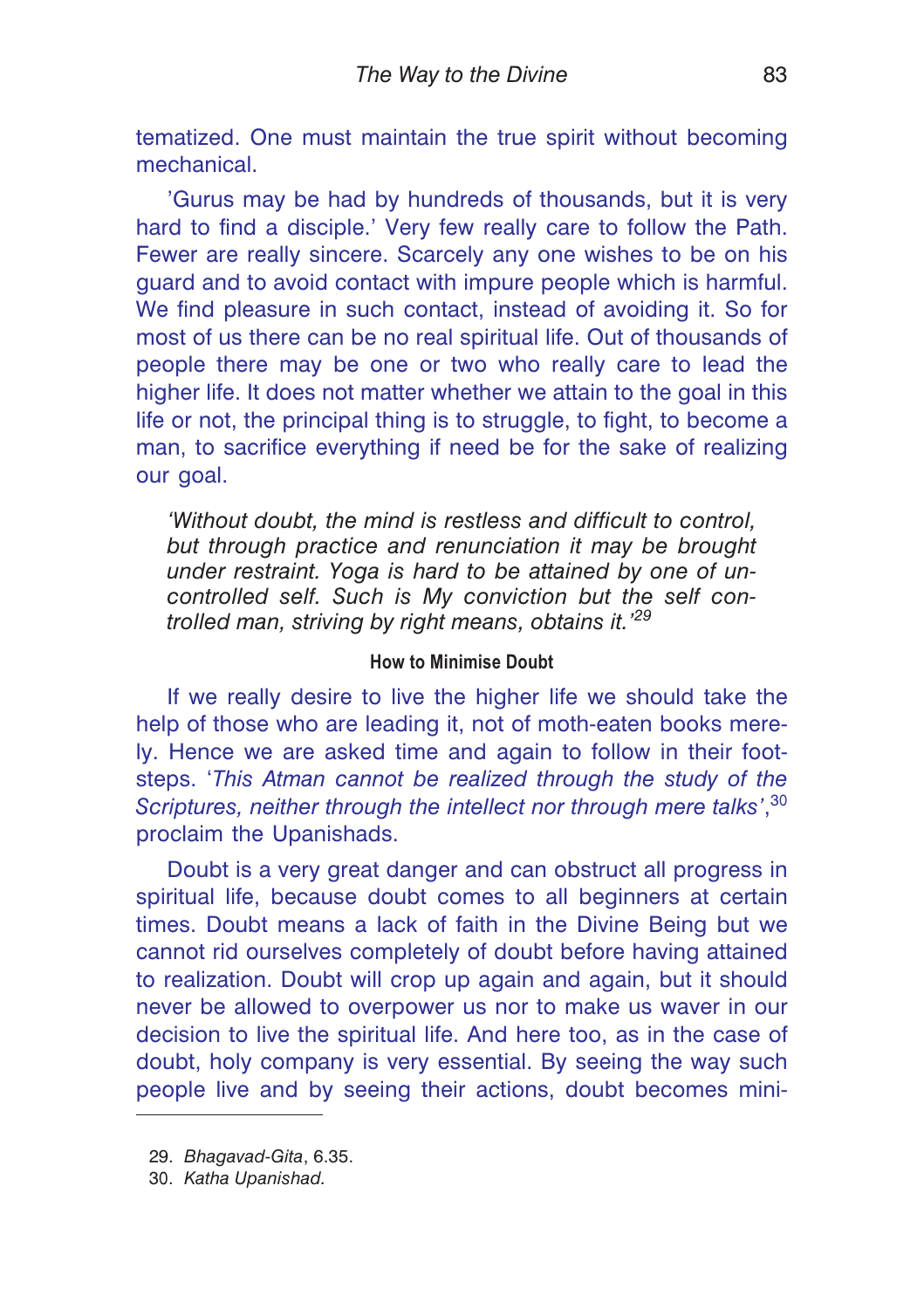mised.

How is this Atman to be realized? '*You must hear of it, you must think deeply upon It, and then you must meditate upon It'*, 31 says Brihadaranyaka-Upanishad.

'*This Atman is to be realized by following the Path of Truth, by leading a greatly disciplined life, through right knowledge and perfect chastity',*<sup>32</sup> *says Mundaka Upanishad.*

## **External and Internal Solitude**

Our ideal should be not so much external solitude, but the inward solitude that we must be able to create in our minds wherever we may be. This inward solitude is of great importance in spiritual life. Make the mind more and more indrawn, give it a glimpse of the real solitude and make it practise that at all times, at least to some extent.

Prepare the mind through great purity of thought, word and deed, then begin to lead an intense spiritual life. Solitude is not negative, neither is dispassion nor renunciation. We want to be in the company of God and not with anybody else. We wish to be not in the company of other beings, but in the company of the Divine at the time of meditation and spiritual practice. Merge yourself in God, and then there will be only one, wherever you be.

#### **Danger of Concentration**

In a way we make the mind concentrated, but then, we do not know how to manipulate it. This concentrated mind may run after sensual enjoyment and all sorts of worldly distractions and objects with all the greater intensity for having become concentrated. So if we do not know how to manipulate it in the right way, it becomes a great danger. It is better not to have concentration if one does not attain an amount of mental purification at the same time. Therefore, the ideal of purity, of non-attachment and chastity in thought, word and deed has to be stressed so much. There should not be any misunderstanding as to this fact. Without sublimation of all our desires and feelings we cannot

<sup>31.</sup> *Brihadaranyaka Upanishad*, 2.4.5.

<sup>32.</sup> *Mundakopanishad*, 3.1.5.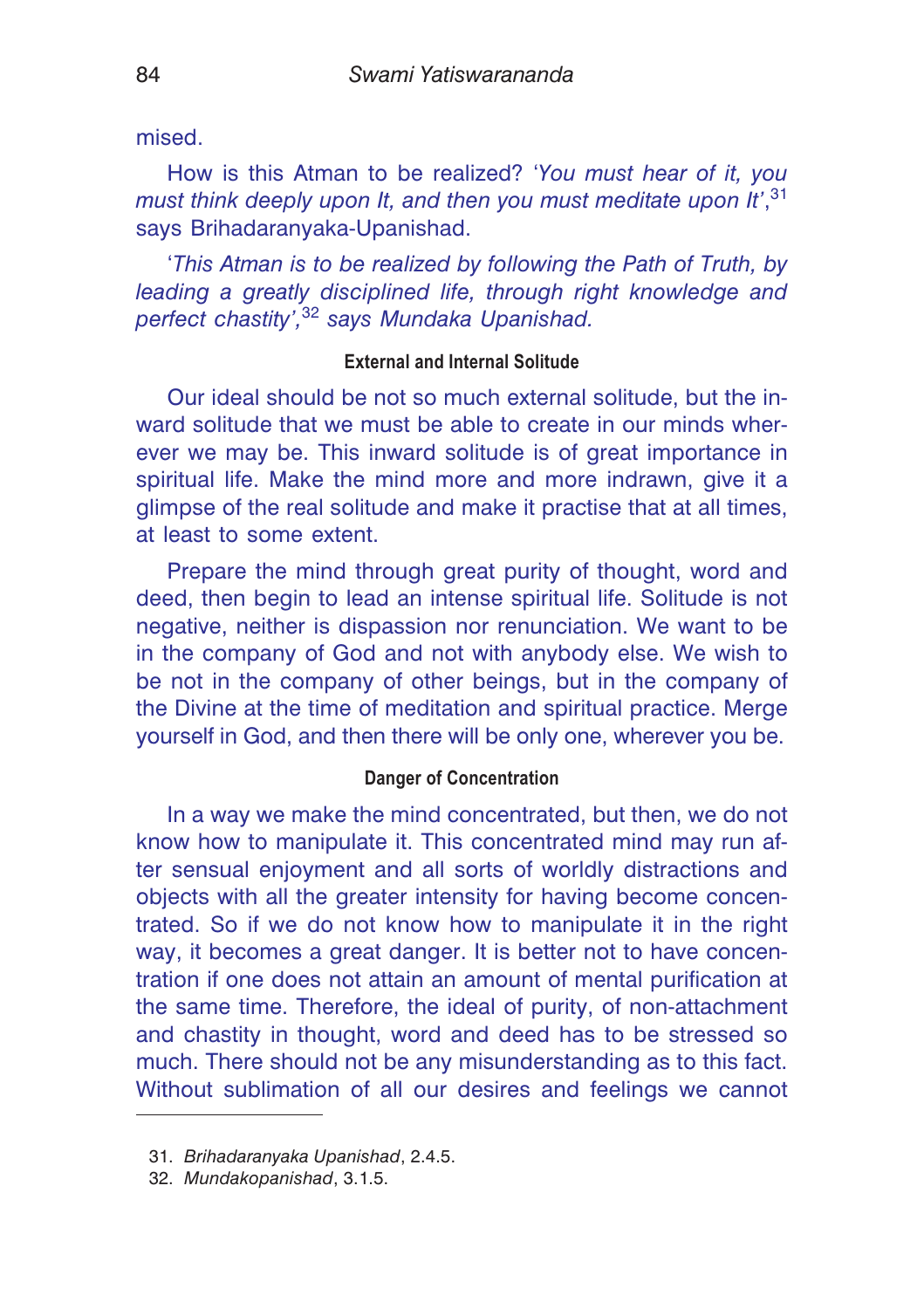progress in the spiritual path, and if we do not follow a strict code of ethics and morals we should never even make an attempt at concentration. The concentrated mind that is not purified becomes a veritable demon. The fulfilment of all these ethical and moral conditions is absolutely necessary, and. without it all forms of spiritual practice become extremely dangerous and may lead to a nervous collapse. If you do not follow this code strictly and observe spiritual practices you may go mad. Therefore, never underrate the danger. If certain attachments and associations are not resolutely given up once for all with an effort of the will, no spiritual practice can bring any illumination worth the name.

The general rule is: If you have some worldly desire to fulfil, never pray for its fulfilment after you have begun your spiritual practices and meditation. First the desire must be renounced through discrimination. Then only spiritual practice can be begun. It is very troublesome to have a concentrated mind and not to be able to make proper use of it. It is good to have a devil's strength and will-power but it is not good to use these as a devil. We must know how to manipulate the concentrated mind. I do not even wish people to practise concentration before they have already attained a certain purification of the body and mind. It is so very dangerous, and very often people just play with fire. They turn deaf ears to what they are told and then suffer the consequences

## **Sufferings and Spiritual Life**

There is a very fine Bengali song by one of the greatest poets, which purports to say:-

*'O Lord, grant me the strength to bear Thy standard, since Thou hast been pleased to give it to me. Give me the devotion to bear the great pain that is unavoidable in Thy service.'*

*'I do not want even to get rid of this gift of suffering that Thou art giving me with Thine own hands. This misery will be my crest-jewel if with it Thou givest me also devotion to Thee. Give me work as much as Thou likest if Thou dost not allow me to forget Thee, nor, allow my heart to get itself caught in the entanglements of the world?*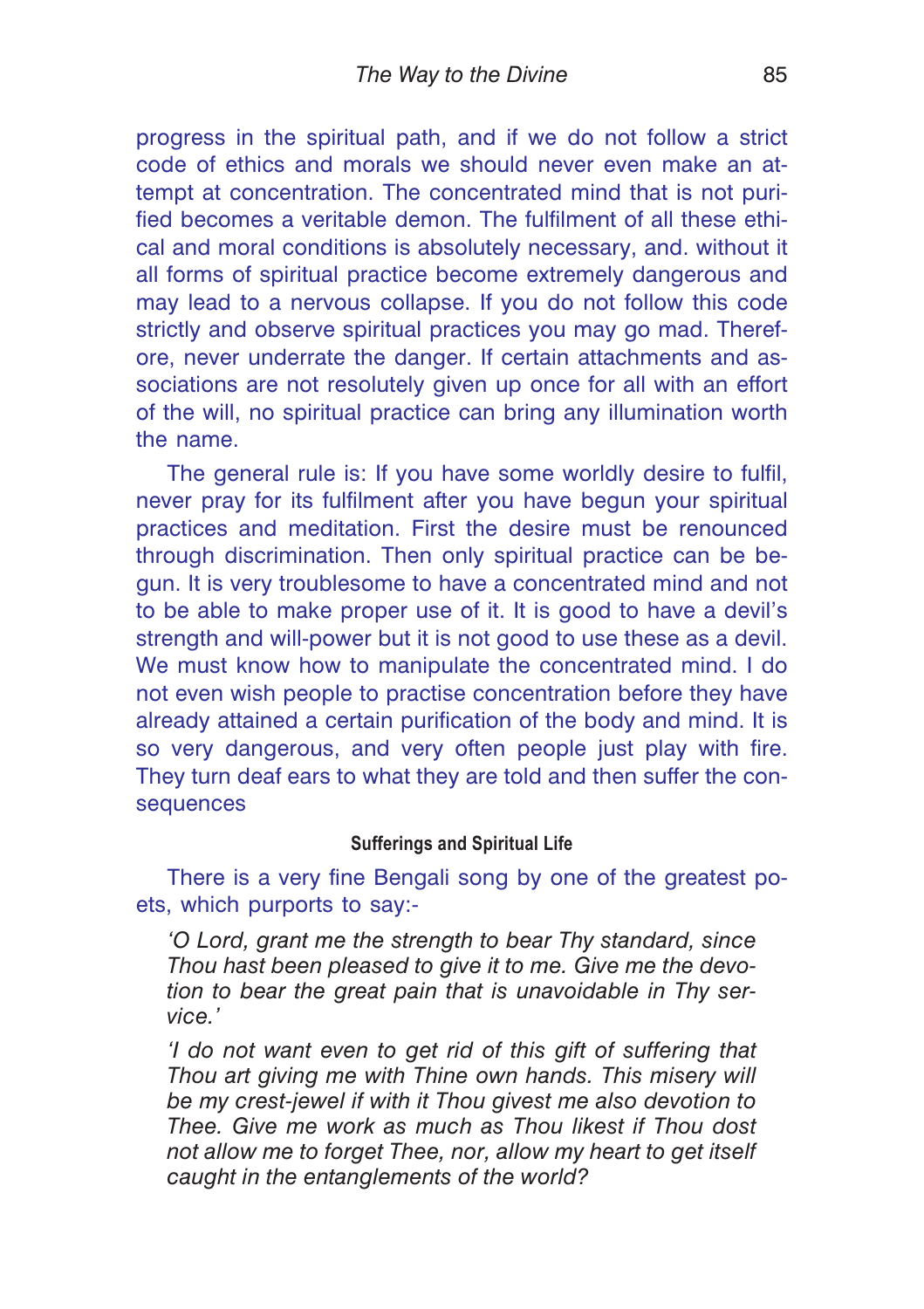*'If Thou wishest so bind me as much as Thou likest but keep my heart open to Thee. Do Thou not allow me to forget Thee on any account.'*

Everyone has to pass through the fire of suffering. It is necessary as a training. The will is to be subjugated, to be controlled, to be burnt, as it were, in the furnace. If you are prepared to do this, then take to spiritual life. If you cannot, if there is the very least idea of bargaining in you, if you do not wish to make any sacrifice for the sake of ideal, do not go even near it, but do and live as you please. There is no half-way course in higher spiritual life. For a time you will have to be between the anvil and the hammer. When the iron has become crooked, it is to be softened in the furnace and then hammered on the anvil. Only then can it take the right shape. The general rule is: Let us be bold and never cowardly. Let us have unspeakable sufferings, but let us face all these boldly, remain unaffected and move towards the goal.

There is another beautiful song speaking in the following strain:

*'O Lord, if the door of my heart be kept closed to Thee, do Thou break it open and come to me. Pray do not go away from me.*

*'If any day the strings of my heart do not vibrate with Thy sweet Name, pray wait standing, but do not go away from me.*

*'If any day I place some one else on Thy seat in my heart, Thou, my eternal King, do not go away from me.*

*'If any day my sleep does not break at Thy call, do Thou awake me with the blast and pain of the thunderbolt, but pray, do not go away from me.'*

# **Passages for Meditation**

*'The Atman is one. It is absolutely motionless, yet swifter than the mind in its movements. It transcends all and hence the senses cannot reach it. It is perfectly steady and still. It outstrips all that run. In it does the vital energy sustain all the activity of living beings. It is ever moving and yet immutable. It is far and It is at the same time near. It dwells within all and yet it exists also outside everything. The wise*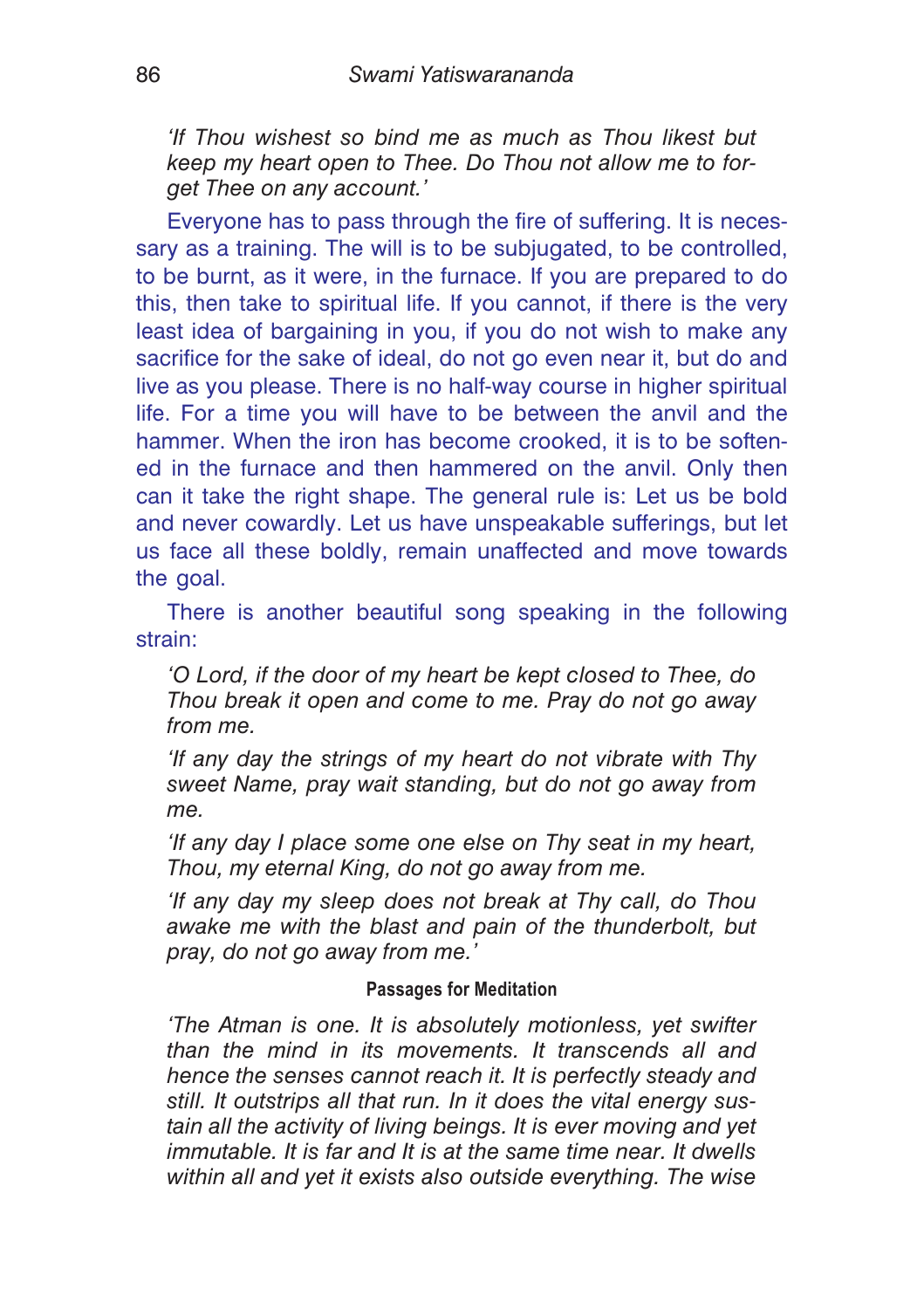*one who perceives all objects as existing in the Atman, his own Self and the Atman in every being, does not hate anyone for this reason. When to the seer all things appear as nothing but the Atman, then what delusion, what sorrow can come to the sage who sees that Oneness?'*

*'The Self is all-pervading, self-resplendent, formless, scatheless, pure, unaffected by ignorance. He is the Great Knower, Omniscient, Transcendent, and Uncreated.'*

*'This Self—our true Divine Being—is to be realized. We have forgotten It through ignorance. So this ignorance is to be removed through meditations and prayers.'*

*'Under the cover of a golden brilliance the face of Truth lies hidden. Do Thou, O Protector, remove this cover so that I, who am devoted to Truth may realise It.'<sup>33</sup>*

33. *Isavasya Upanishad*, 4-7.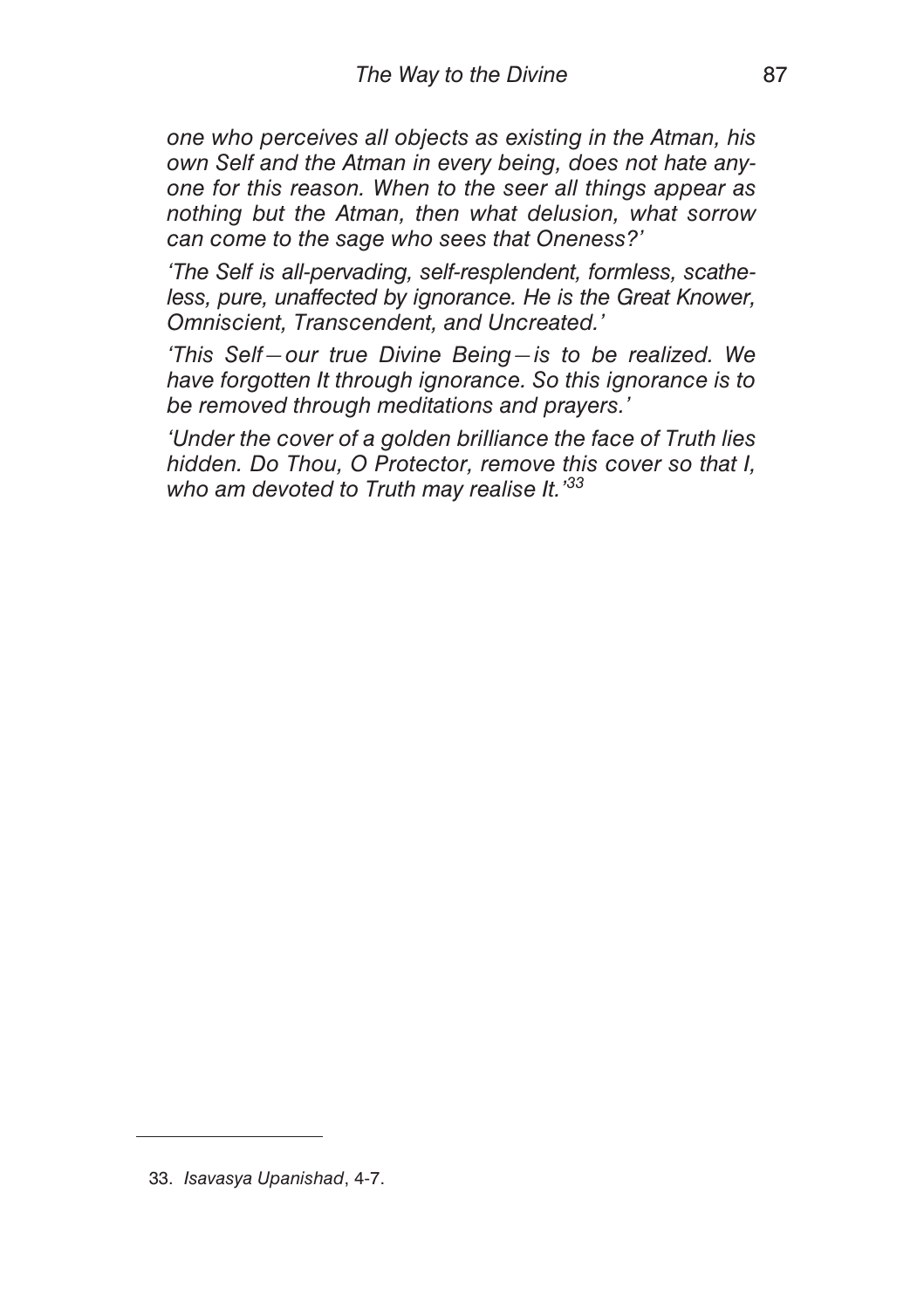# **11. THE TASK OF YOGA**

In Gaudapada's Karika on the Mandukya Upanishad we find:–

*'As belief in the unreal attaches the mind to the unreal, knowledge of absolute non-evolution frees it from relativity and turns it away from the unreal'<sup>34</sup>*

In Sat, Being, there can be no question of evolution nor involution at all, and becoming is only true on the relative plane and then all becoming must have an end somewhere, and it must, one day, end in Being. Seen from the highest standpoint evolution is a myth, but the idea of evolution serves its purpose for a time on the relative plane. Our great thinkers were very thoroughgoing in everything they taught. They were not afraid of Truth and what it implies.

The Vedantin of the Advaita (Non-dualistic) school, knows there is no evolution in reality. What is real, cannot evolve. So Being alone is real and nothing that pertains to change or to evolution is real. There is never a break in the soul's consciousness, although the soul's consciousness may be clouded by Avidya (ignorance) and caught in all kinds of untruths.

The state of spiritual experience is not unconsciousness. It is something positive. It must have a positive content. It must never be negative, and it is the very opposite of inertness. Falling below the level of consciousness to the subliminal plane is not spiritual experience. Very often, this point is misunderstood and hopelessly distorted, especially by persons of a certain class who do not know what they are talking about.

In the state of spiritual experience the Self becomes conscious of Itself as It is. At other times It is identified with all the different modifications of the mind. And it is the task in Yoga to separate one's true Self, which, as such, knows neither evolution nor involution, nor any becoming, nor development. It is very wrong to say that that which is real can evolve, because evolution means change, and anything that can undergo any change can never be real.

34. Gaudapada Karika.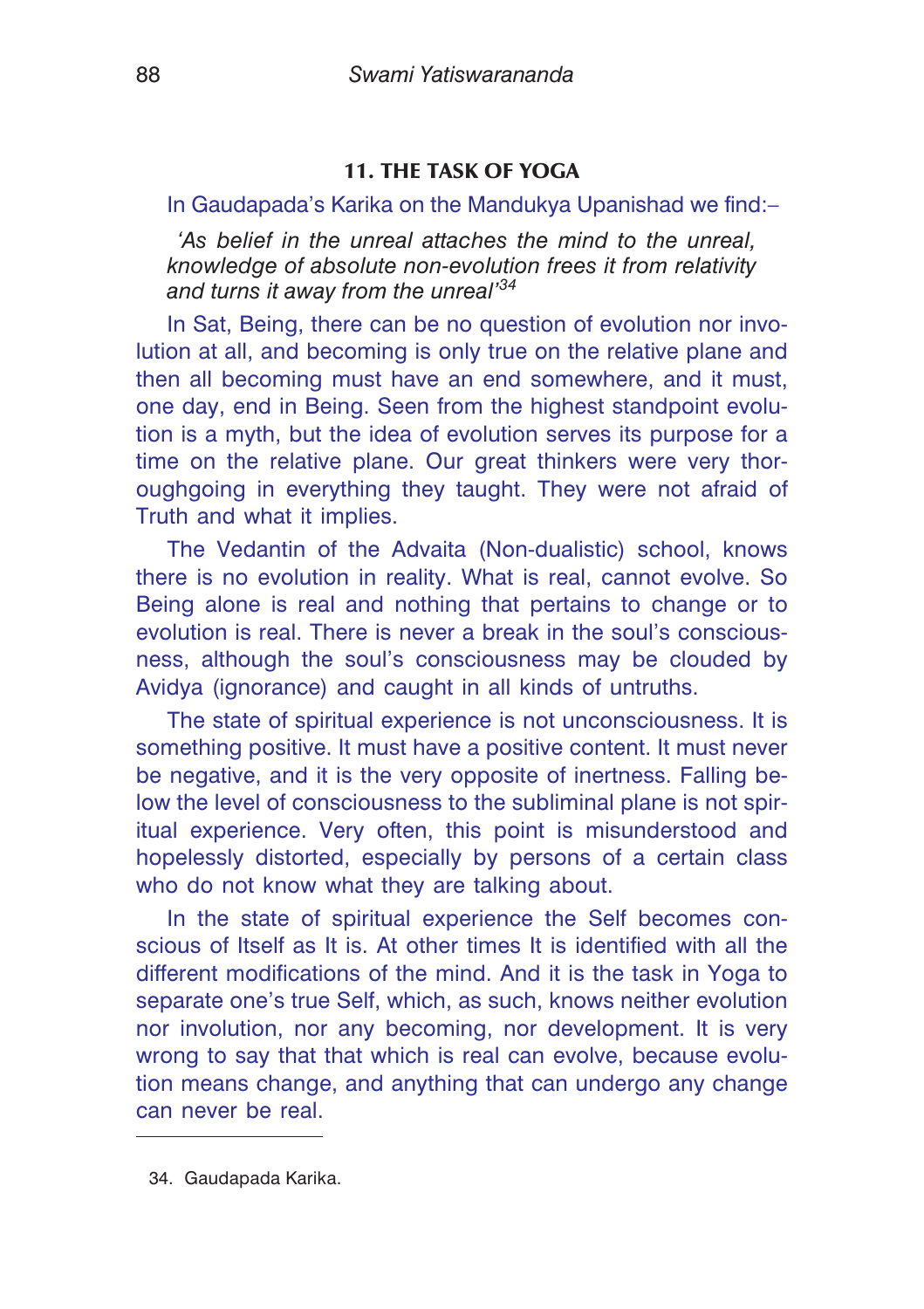What we have to attain is Brahman-Consciousness, (Absolute Consciousness) as distinct from Jiva-Consciousness (Individualized Consciousness). But in the spiritual path there are some dangers which we have to meet, and one of them is to identify ourselves with the causal state of our personality or with the Anandamaya-Kosa, the sheath of bliss, as it is called, which is not the ultimate reality, but which makes us feel very happy and elated.

*'Brahman is the self-conscious Principle that animates everything. It is the ear of the ear the eye of the eye, the mind of the mind, the source of all vital energy. Knowing thus the wise give up all false identification of the Self, with the senses and the mind etc., etc., and become immortal.'*

*'It is never perceived by the eye, nor by speech, nor by the mind. We know It not nor we see It. How to teach one about It? It is different from all that are manifest and known and is beyond even all that are manifest and unknown Thus have we heard from the ancients who explained this to us.'*

*'What none can comprehend, by the mind, but by which the mind can be comprehended, which the function of the eye can be seen, know that alone as Brahman and not that which people worship here.'<sup>35</sup>*

People have many attachments, but those who are not comparatively free from them do not really care for the teaching of Vedanta, or for the teaching of Christ. Such people do not like spiritual teaching at all, because all the Great Ones have preached non-attachment, stressed sacrifice for the sake of the Ideal as the only way. For people who do not lead a moral, pure, controlled and non-attached life, the teachings of Christ as well as those of Vedanta are absolutely useless. Such persons can never realize the spiritual goal. They have to go away, sad at heart, like the youth who came to Christ to ask Him what he should do. The young man was asked to leave the way of the world and follow the path of God. He was unable to do that. And so he could not follow the words of Christ and had to go away in sadness.

<sup>35.</sup> *Kena Upanishat* 1.2–5.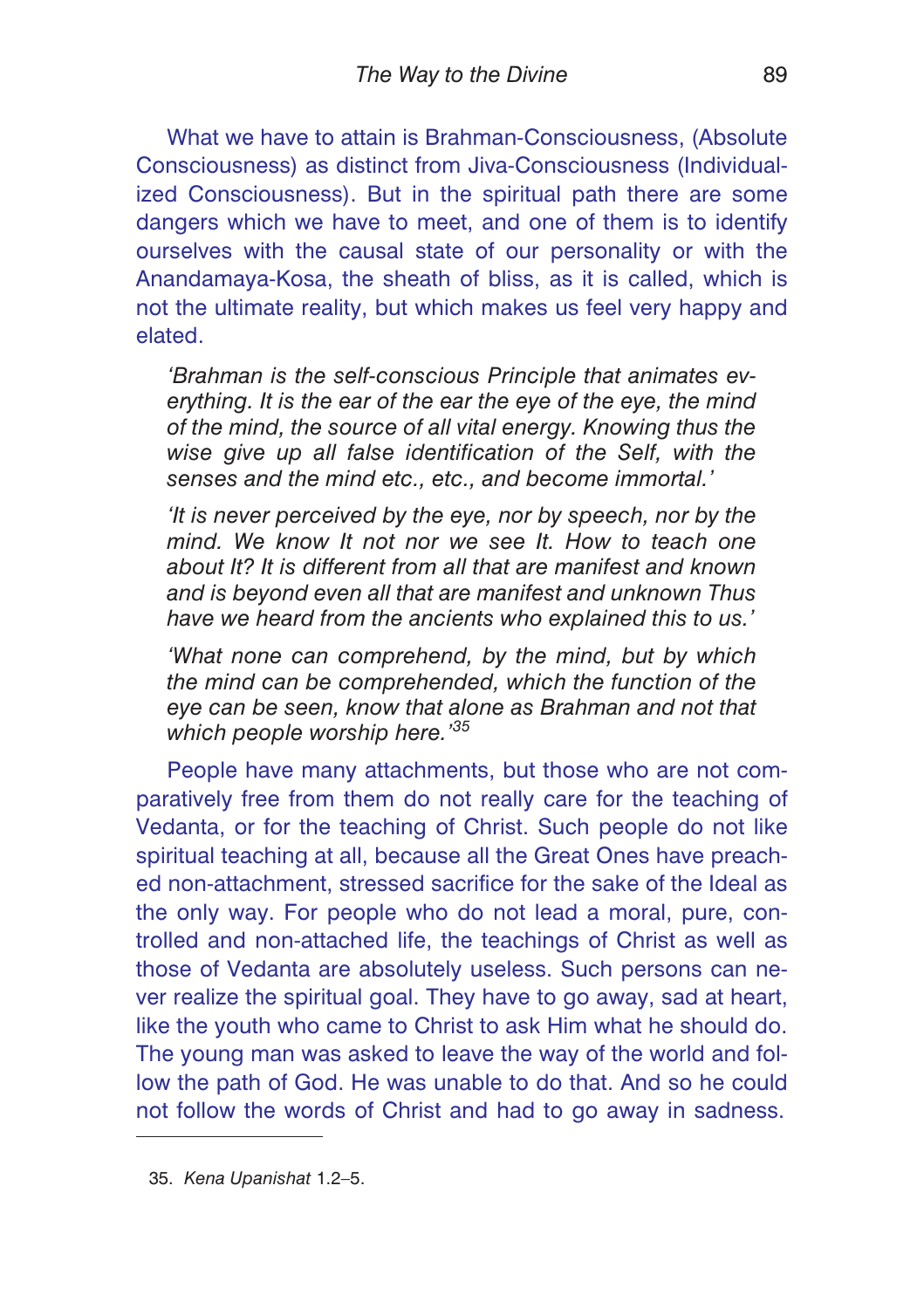#### **In but not of the World**

It is not possible for us to take each individual desire and rid ourselves of it. No, a general, pitiless massacre is necessary. When we turn to the Divine, allow Him to light the Divine Light in us; all darkness will vanish at once. Then He, Himself appears on the battlefield and fights for us. The Lord does His work but we must also do our own part so long as we have our individuality or are still conscious of being individuals. We have to give up all bodily and worldly desires. We have to renounce all attachments and activities concerning these attachments.

That is the only way by which you can rid yourself of the troubles and miseries of life and the darkness that is shrouding you from the Light. Allow him to bring about your transformation, to give you the capacity to follow the Higher Life. Pay no more heed to the world than is absolutely necessary. You are always in the world, whether you live in the monastery or outside the monastery. You cannot run away from the world. But you must never allow the world to absorb your whole attention and energy.

The energy at your disposal, physical and mental, is so very limited that you have to use it for spiritual purposes and not waste it in the world and for the world. This, no doubt, means a tremendous struggle, but you have to pass through it. There is no comfortable shortcut. Try to be in tune with the Cosmic Power, and then this Cosmic Power works through you. This process is to be a conscious one, not an unconscious one as it usually is.

The mental world is infinitely vaster than this gross world. When we catch a glimpse of the glory of this inner world of thoughts, the external world and all its attachments lose all charm for us. But first of all we must prepare ourselves thoroughly in order to get access into this inner world of ours.

## **The Three Gunas**

# The Bhagavad-Gita says:

*'Sattva, Rajas and Tamas,— these Gunas, born of Prakriti (Nature), bind fast in the body the indestructible embodied one.'*

*'Of these, Sattva, from its stainlessness, luminous and free from evil, binds by attachment to happiness and by attach-*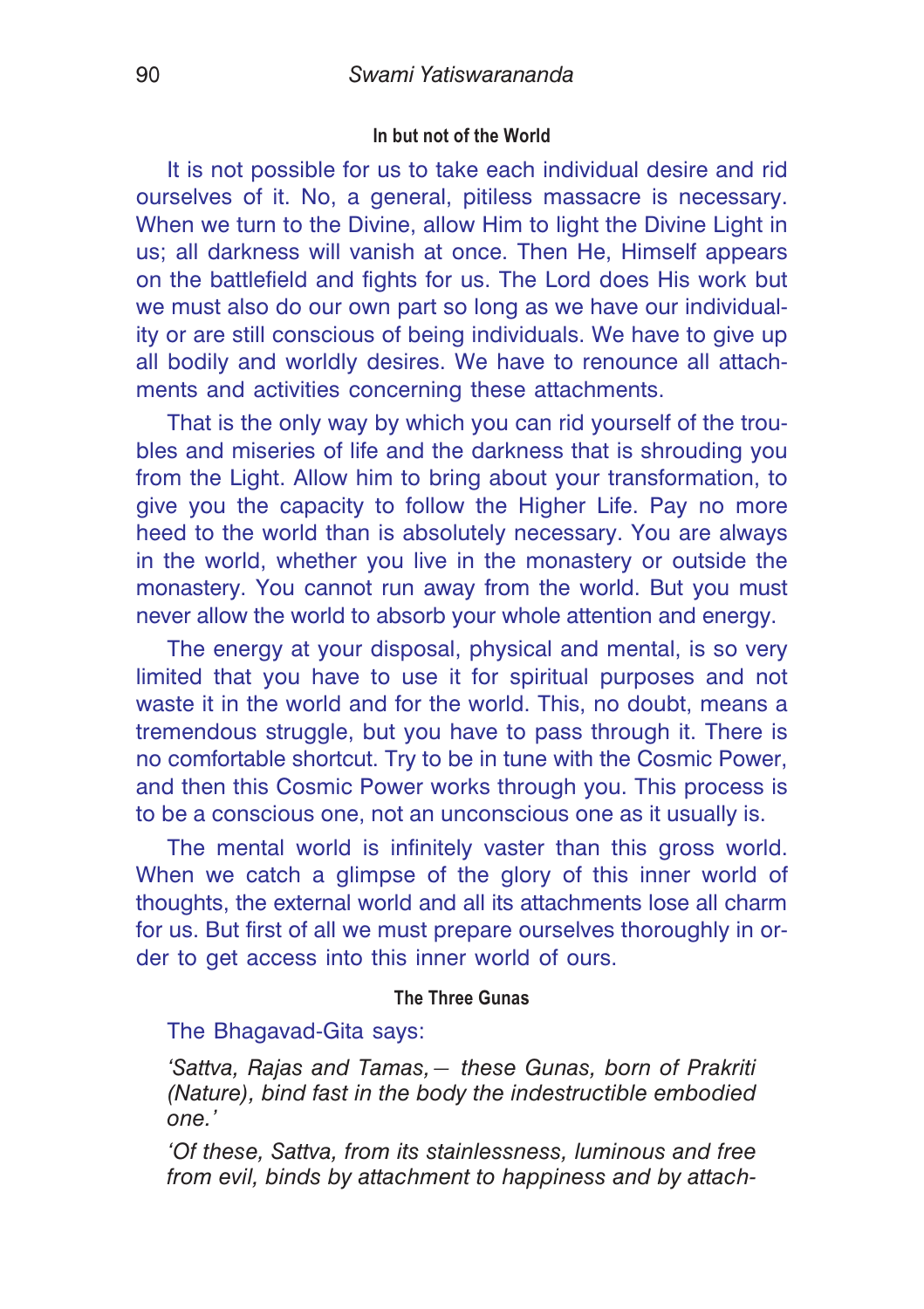*ment to knowledge.'*

*'Know Rajas to be of the nature of passion, giving rise to thirst and attachment; it binds fast the embodied one by attachment to action.'*

*'And know Tamas to be born of ignorance, stupefying all embodied beings; it binds fast by miscomprehension, indolence, and sleep.'<sup>36</sup>*

Ordinarily we are the creatures of our moods, But if we sincerely wish to follow the spiritual path, we must stop being creatures of our moods. We must gain perfect mastery over them.

'Guna' means "rope" or that which binds the soul. The soul is caught in the meshes of these Gunas.

## **The State Beyond Gunas**

Spiritual life should not be something abstract; neither should it be ego-centric. We should try to be Cosmo-centric. We should be conscious not of the point only, but of the whole circle in which we 'live, move and have our being'.

The task of the spiritual aspirant should be to attain the balanced state and, at the same time, to have his eye on that which is beyond the balanced state.

The secret lies in making ourselves Cosmo-centric. We are all parts of expressions of the Infinite Being and Consciousness. We must hold on to the anchor of our Being. If we do not, we shall be tossed again and again by the waves of delusion. If we do, then in the very depths of our mind there will always be a real calmness and balance. The storms and battling waves can only touch the uppermost layers of our mind, but never again disturb it completely.

If we are not able to bring about a transformation in our whole organism, even Sattvika (pure) food is of no use to us. The body of Sri Ramakrishna was too Sattvika to be able to assimilate any impure food. But mere physical food will never transform us. If the food I take through my eyes, my ears, my touch, etc., etc., be nor pure, the purity of the material, physical food I eat will be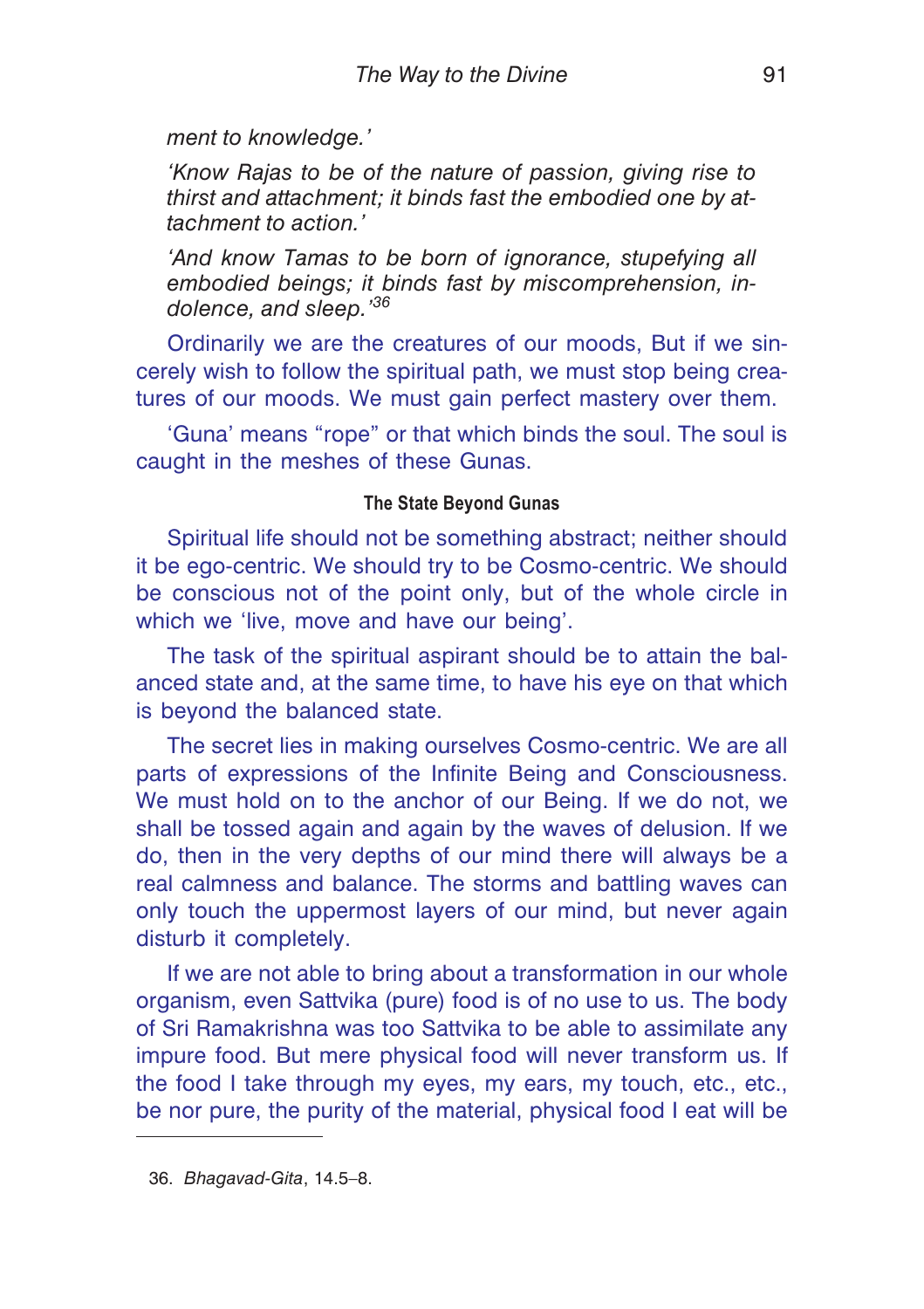of little use. Spiritual life is not to be found in the kitchen-pot, or in the mere eating and drinking.

Our goal is to attain the transcendental state of consciousness beyond the Gunas or relativity. We should first know it theoretically, but then having known it thus, we should busy ourselves with the path and not so much with speculation as to the wonderful nature of Truth. If it is to have any effect, Vedanta must be made practical. Theories, wonderful thought-structures as such have no value in life. They just form one more of the innumerable delusions we cherish so much in the world.

The Gunas, standing for dullness, restlessness and balance, are like rungs of a ladder leading to the terrace. The indolent person must become active; the active person must become pure and balanced. And Sattva, purity, is the topmost rung of the ladder leading to the Truth, but not Truth as It is. Our purity must lead us to God-realization. Attain to the Divine means going beyond all the Gunas. Our goal should be to realize the Divine within ourselves and then to realize Him in all others also. The ideal man is he who is not bound by any of the Gunas, who has known God, who remains always indifferent to all actions of the Gunas. When by getting rid of the evil tendencies with the help of purer thoughts a spiritual seeker is able to get a glimpse of Truth, transcending even Sattva, and then later on comes down, he can come down only to the topmost rung of the ladder, and not to the lower ones. There he remains in the state of Sattva or purity, thinking and doing what is pure, and thus contributes to the welfare of all.

The sum and end of life is freedom of the soul from the ever recurrent bondage of births and deaths, freedom from the useless toils and troubles of the world, and the ultimate and final attainment of peace. The realization of the Self is the only way to perfect freedom. At the very end of the journey the spiritual seeker attains peace—peace 'that passeth understanding'. One who 'is freed in this very life' promotes the welfare of the world by his living example both in activity and silence.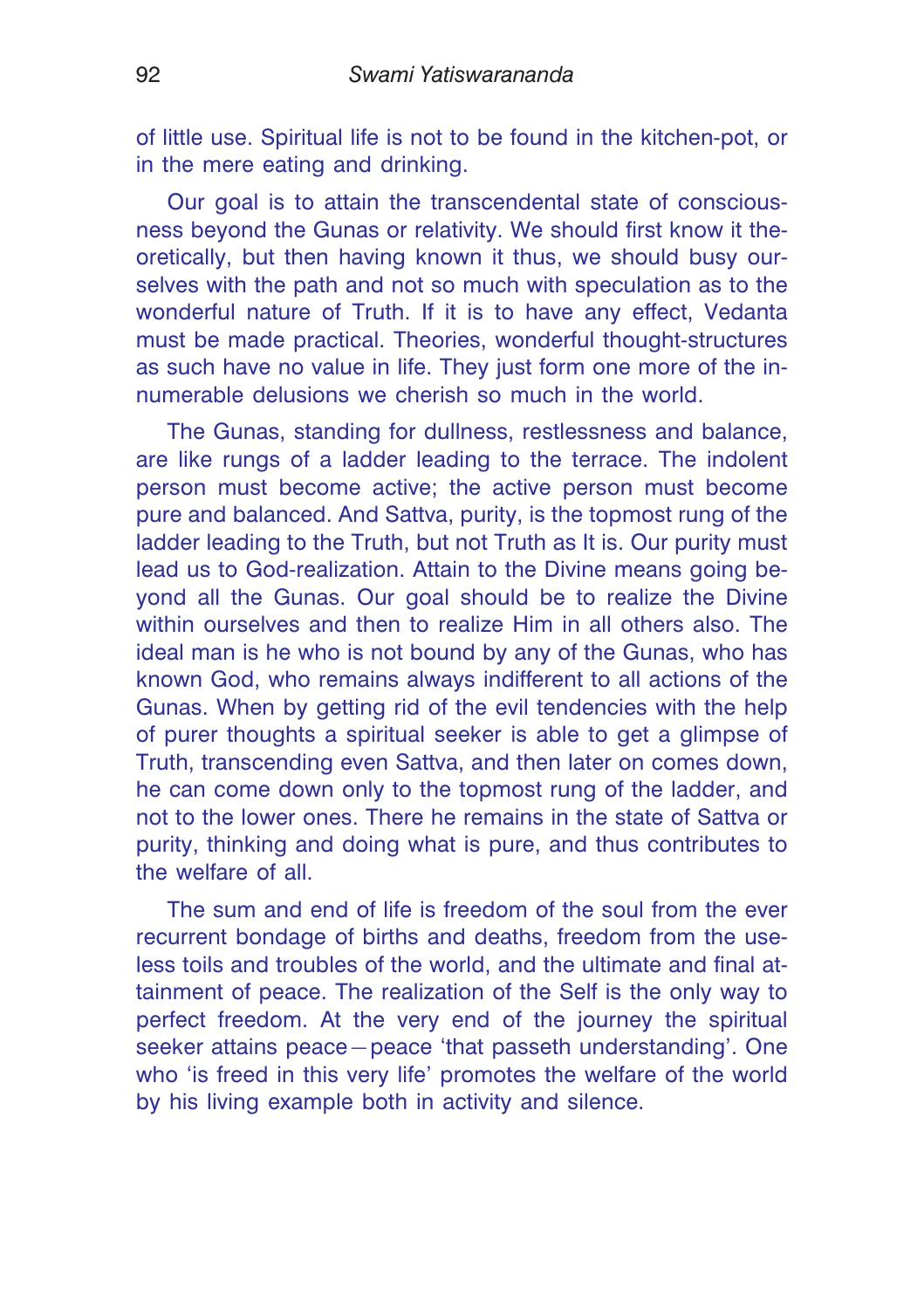# **12. MAYA AND HOW TO TRANSCEND IT**

Mind is nothing but matter, and therefore we must give a good, steady, relentless, severe training to the mind and cease to identify ourselves with it or its modifications. The Self is the Witness of all that is going on in the mind, but is different from it and is its master. It takes time to be able to control one's mind completely, and it takes more time to be in tune with the Divine. So the aspirant must have infinite patience.

This world is the Absolute seen by the mind through the coloured glasses of time, space and causation. Kant is quite right in saying this, but he does not know how this can ever be transcended, whereas the Upanishadic Seers say and know: 'Even this is Maya.' If we go beyond Maya, we realize things differently. Time, space and causation are modes of Maya. Phenomenal reality is Maya plus X or the Reality. Kant does not say that X or the thing as such can be realized or known. The Upanishadic Teachers hold that this has to be done by all seekers after Truth.

Maya has two aspects. One is its *veiling* power, clouding the understanding of man; the other is its *creative* power. Both are clouds. In its lower aspect Maya clouds the mind and brings about passions and attachments, for unreal things; in its higher aspect of non-attachment, prayer and meditation, Maya helps us to attain Freedom and Illumination. The lower one entangles us more and more. The higher removes our bonds and shows us the way to transcend it and to attain to Self-Realization.

That which binds us and that which frees us, both belong to the domain of phenomena, to the domain of the same Maya. Neither is real in the absolute sense. Wherever there are pairs of opposites, there is Maya, to some extent. Evil exists from one standpoint to a greater extent than good, but good and bad are eternally inseparable. If you want to have good, you must take evil also, or you must transcend both and have neither. Just as the holy man exists, so also does the unholy person, the criminal. The two go together.

Why create barriers? Happiness and misery, pleasure and pain go together. The correlatives exist under all circumstances.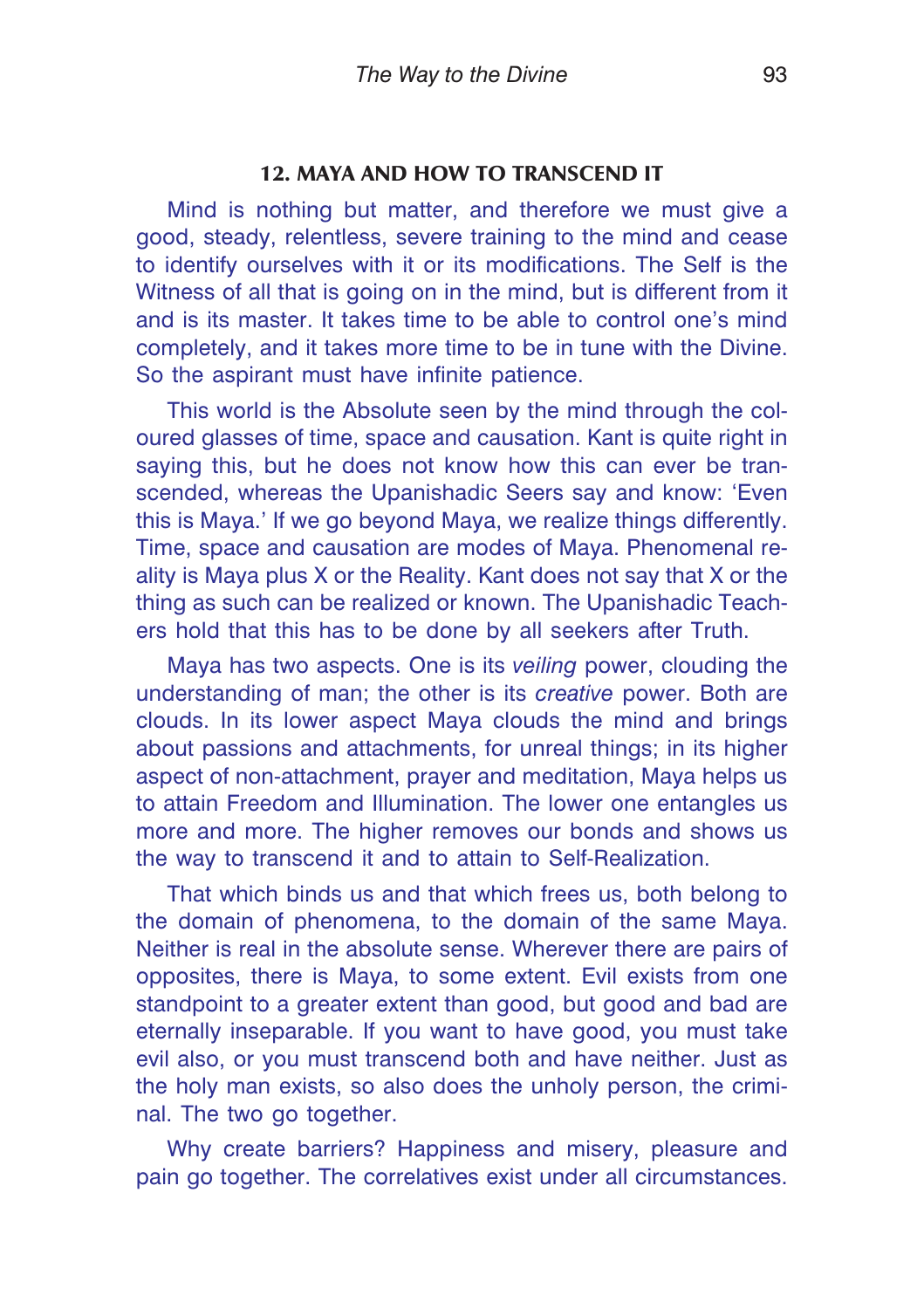So the ideal of the really spiritual man should be one of transcendence, one of indifference to the pairs of opposites. And so long as one is not able to transcend them, one should maintain and foster the spirit of indifference and non-attachment towards evil. Cultivate what is good and avoid what is bad or evil. The way to transcendence lies in first controlling evil by what is good, relatively speaking, and then getting rid of this so-called relative good, too. But first we must get complete attachment for good. Then only can we rise above it. We can get rid of the evil only by cultivating the good. Our good tendencies must be consciously cultivated, and then we must transcend the so-called good, too, and rise to the plane of Divine Consciousness beyond all relativity. We must be like the expert dancer who, as Sri Ramakrishna says, can never take a false step, although he does not care to follow every rule of dancing with a special effort of the will. Being freed from the conflict between good and evil, we must be able to do what is good and right in a natural, spontaneous way, being established in the glory of the true Self.

# **Obstacles to Self-Realization**

The highest ideal is to attain the Absolute. Torpidity, distraction, attachment and enjoyment are the four obstacles to the realization of this Transcendental Consciousness.

*'Torpidity is the lapse of the mental state into sleep because of the failure to rest on the Absolute.'*

*'Distraction is the resting of the mental state on things other than the Absolute, because of the failure to rest on It.'*

*'Attachment is the failure of the mental state to rest on the Absolute, owing to the numbness brought on by impressions due to attachment, even when there is no torpidity or distraction.'*

*'Enjoyment is the tasting by the mental state of the bliss of Savikalpa Samadhi—Superconscious State with subjectobject relationship owing to the failure to rest on the Absolute. Or it may mean continuing to taste the bliss of Savikalpa Samadhi while taking up the Nirvikalpa Samadhi. Superconscious state transcending subject-object relationship.'*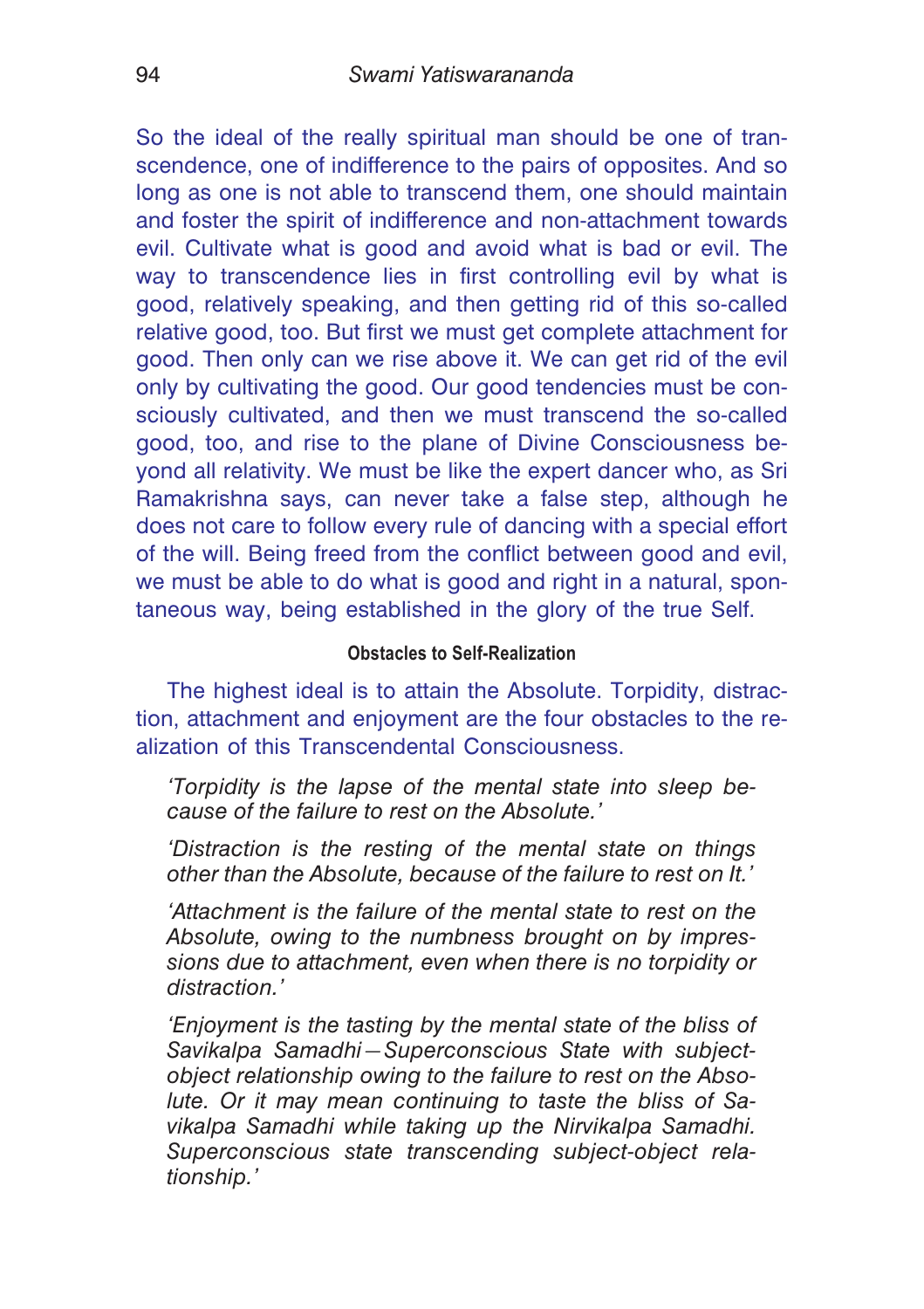*'When the mind is free from these four obstacles and rests unmoved, like the flame of a lamp sheltered from the wind, as one with Absolute Consciousness it is called the Nirvikalpa Samadhi.'*

*'Thus it has been said: When the mind is torpid, rouse it; when it is distracted, bring it back to calmness; when it becomes attached, be aware of it; when it is controlled, do not distract it any more. Do not linger on the bliss that comes from the Savikalpa Samadhi but be unattached through discrimination.'<sup>37</sup>*

## **The Positive Method**

One should stop all one's brooding over the past, whatever it may have been like. What is done is done for all time and can never be undone. So think of purity, think of what you are going to do in future, not of what you did in the past. He who thinks he is pure becomes pure. Try to efface all old associations and impressions by bringing in better and purer ones. You cannot become pure by thinking of impurity. You can never get rid of sin by constantly thinking you are a sinner. This is wrong psychology and will always produce just the opposite effect. If you dwell too much on the consciousness of sin and impurity, you lose sight of the fact that you can achieve something with your own spiritual striving. Always try to follow the positive method. Instead of thinking, 'Oh what a sinner I am, Oh how impure I am!' —just think, 'Purity is my birth-right and my true nature. I am free by nature. My very nature is purity and holiness, and so I am going to shed all that is impure and evil by giving up my false identification with the un-spiritual and the phenomenal.'

Swami Vivekananda says, '*If you have faith in all the gods and goddesses, but no faith in yourself, there is no salvation for you*.' The sense of sin can be very good in the case of some temperaments, and at the very beginning, but only if it serves as a goad to a better life. But a far better means to get rid of all these encrustations of impurity is to think of our eternal pure nature the Divinity immanent in us.

<sup>37.</sup> *Vedantasara*, 210–215.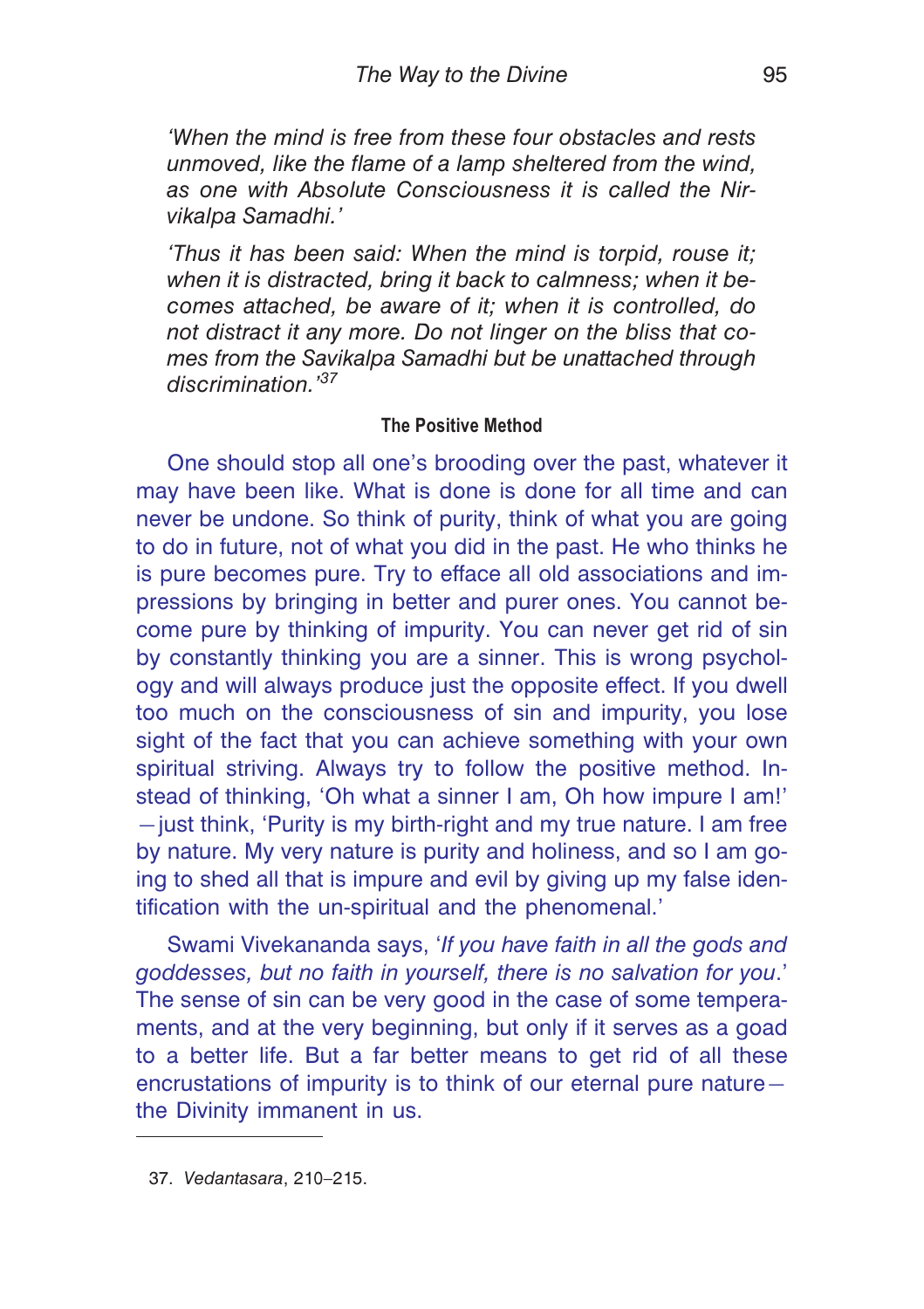We are all our own ancestors, seen from the spiritual standpoint, and only reap what we ourselves have sown. Reincarnation, however, is not the most vital point. We have to try to get full illumination in this very life.

If our present life is the result of our own past, then only can we change our future. Karma is never identical with fate. The law of Karma is the law of self-effort, of intelligent, conscious striving, never a teaching of fatalism and lethargy.

Learn to stand aloof, as a witness of your different moods, without identifying yourself with them. Firmly take hold of your Japa, your practice, your reading, whenever there comes an inner or outer stimulus that may awaken the old, bad associations. Be a master in your own house.

#### **Introspection**

Spiritual life begins when we try to stop the outgoing tendencies of our mind and become introspective, and not before. It begins only when we learn to draw our mind away from the objects of the senses, but this means a terrible strain and struggle. There must be tremendous outward control, while trying to gain the inner control and it takes a long time to make this life free and natural. In the beginning, a complex is formed, although a worse one is avoided. But that does not matter, as later on with the disappearance of our false sense of personally, our false "I", the complex disappears by itself.

A really introspective mind always brings home to us all the events that are taking place within ourselves. We must become wide awake and fully aware of every thought that rises or wants to rise in our mind. Without getting control over our mind, we cannot advance and without becoming aware of what is taking place in our mind, we can never be able to control it. So this is one of the very first steps in spiritual life.

## **Different Weapons in the Struggle**

At present, one part of our mind wants sense-enjoyment and sense-life, while another part does not crave for it any longer. You must try to develop an aversion for all things that attract your senses or are apt to rouse old associations in you. The mo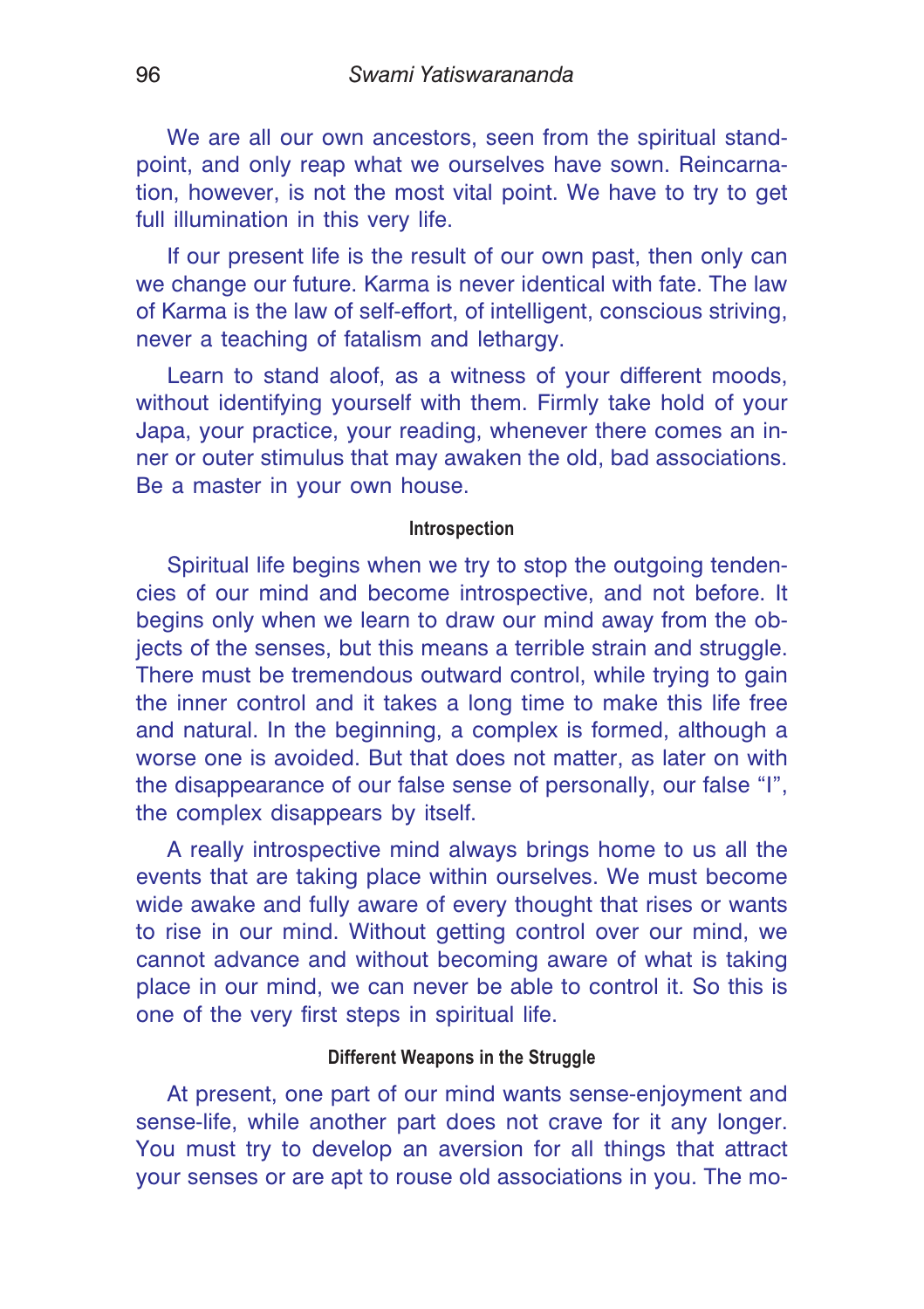ment you get real dispassion for all worldly enjoyments, the problem is solved. Then you come to taste something that is sweeter than these so-called pleasures of the senses, which are very insignificant after all. If you feel that temptation in some form or other is trying to sweep you off your feet, consider the evil effects of those bad thoughts or dwell on the life of a Great Soul who is the embodiment of all purity and renunciation. Healthy pride very often helps us in our striving. 'I am a devotee of the Lord, I want to follow the spiritual path, so faint-heartedness does not become me at all.' It is always a sign of weakness and cowardice to give in to one's desires and sense-impulses. If you cannot get control over yourself, then go to some fellow-aspirants, divert your mind, have talks with them on some holy topic or other. Do not allow yourself to be alone and go on brooding over the objects of desire. This only makes matters worse and then you are almost sure to slip your foot and come to grief. Force yourself, if you can, to read and study something elevating in such a case, whether your mind likes it or not.

At first, meditation, if done properly, just stirs the whole subconscious mind, and awful things lying hidden there come up, as a matter of course. So the aspirant must never feel afraid. The indrawn mind becomes terribly sensitive, and impressions that seemed to have no mark in the mind, are found to have made deep scars and lines. All such impressions must be completely effaced. And in order to do that one must face them boldly.

Your moral fibre must be strengthened at the same time. Try to take the attitude of the witness. Cease to identify yourself with your desires and cravings and with outside events. Even if your mind goes on raving madly, just watch it and try to disassociate yourself from it. You are eternally the witness of all the mental states. Never identify yourself with your thoughts. For the beginner (his is a very difficult step, but after it has been taken, everything becomes more and more natural, less and less strained.

Japa is a great help, so is the meditation on some Holy personality. The form is a gateway to the Formless, the All-pervading Spirit. Pray to a specialised form and try to visualise it. Then, if any undesirable form rises in your mind, you can remove it with the help of the form of your Ishta; merge it into that.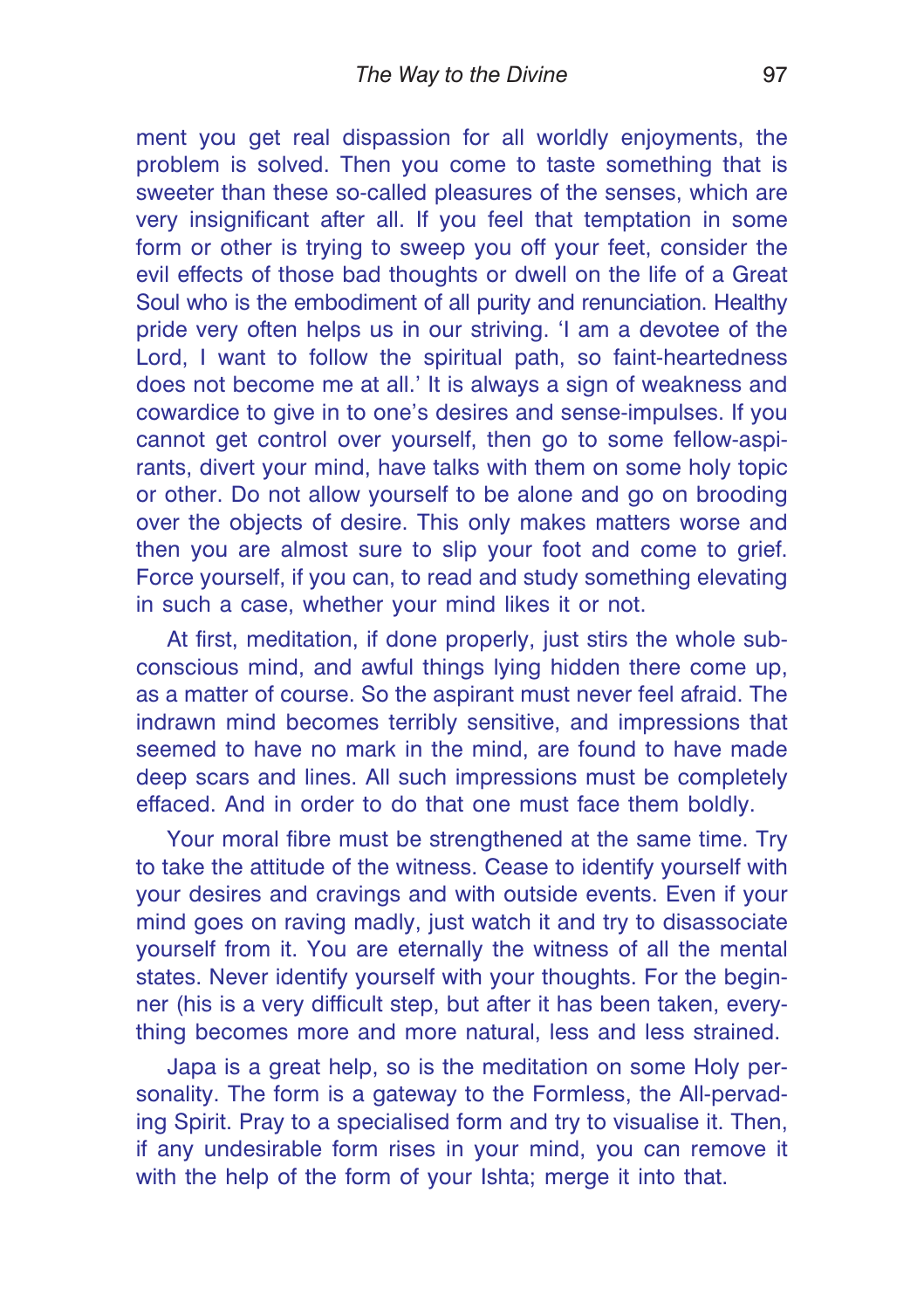Never forget to give yourself a good injection of Vedanta. It is very helpful. First of all think of your own potential Divinity arid the potential Divinity of all other forms, even of those that create troubles for you. If we ourselves are pure and holy by nature, we must manifest this even in the flesh, not merely mentally, in this very life. Herein lies the test of all true spiritual struggle. There must be realization in both physical and mental life. Our spiritual practices must help us in bringing about the needed harmony between the physical and the ideal. Spiritual life means tremendous steadiness and singleness of purpose. With the help of these alone can success be achieved.

*'Neither the lazy, nor those who solely depend on Destiny can obtain their object. Therefore one should by all means persist in self-effort.'*

*'Success in action rests equally on Destiny and on one's efforts. Of these two, Destiny is the expression of the efforts made in a previous life.'*

*'As a chariot cannot move on only one wheel, so without personal effort, Destiny does not succeed in accomplishing anything.'*

*'Surrendering all actions to the Divine, fixing the thoughts on the Immanent Self and abandoning all longings and selfishness, go on with your struggle without fear and excitement'<sup>38</sup>*

*'Godspeed you in your journey beyond the darkness of ignorance. '<sup>39</sup>*

<sup>38.</sup> *Bhagavad-Gita*, 3.30.

<sup>39.</sup> *Mundakopanishad*, 2.2.6.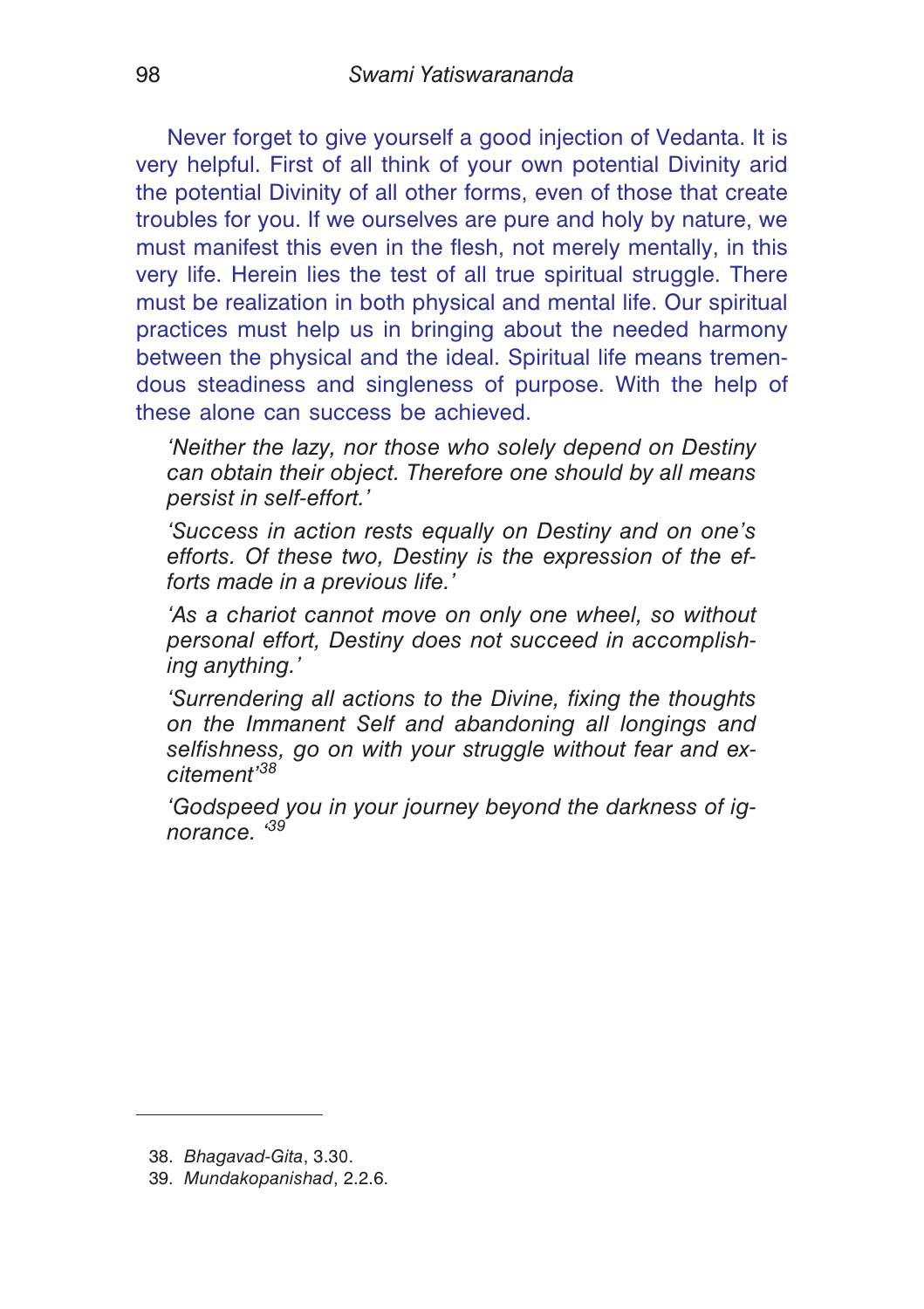## **13. BE YE TRANSFORMED**

#### **Conscious and Intelligent Effort**

The Cosmic Energy is flowing through us all. We are all instruments more or less. But when we consciously stop the expression of this energy through the lower centres and let it find expression through the higher ones, we feel always fresh, and there is no old age so far as the thought-life is concerned. Sometimes we are not able to maintain the activity in the higher centres through our old impressions and tendencies and then there is a strong downward pull, a real tug of war, which cannot be avoided if we are to grow at att. We can never stop the flow of energy, but we can give it a certain direction, consciously and intelligently, with an effort of the will.

Conscious, intelligent thinking is necessary. Conscious thinking removes the barrier, and when this obstruction is removed, then higher thoughts flow. First of all, give a conscious start, with an effort of the will, and then the flow proceeds.

Through conscious higher thinking we open up the higher channels. And then, when the passage is open, higher thinking becomes easy, higher thoughts flow, rush. But always the beginning should be a conscious one with an effort of the will. A new passage is opened, physiologically and psychologically, through which these higher thoughts can flow without any obstruction. 'Higher' really means 'deeper.' We speak in terms of outer space, but really it is 'deeper.' As I said, the start must be a conscious start. This is the preliminary work that has to be done, and everything else follows.

The finite is always in touch with the Infinite. On the lower plane this is unconscious, on the higher plane it becomes conscious, and you feel it. And what you have got to do is to rise to the higher plane, and then have higher expressions of the energy, higher activity.

The task of the spiritual aspirant is to make the higher centres work, and to stimulate them.

One should consciously stop the activity of the lower centres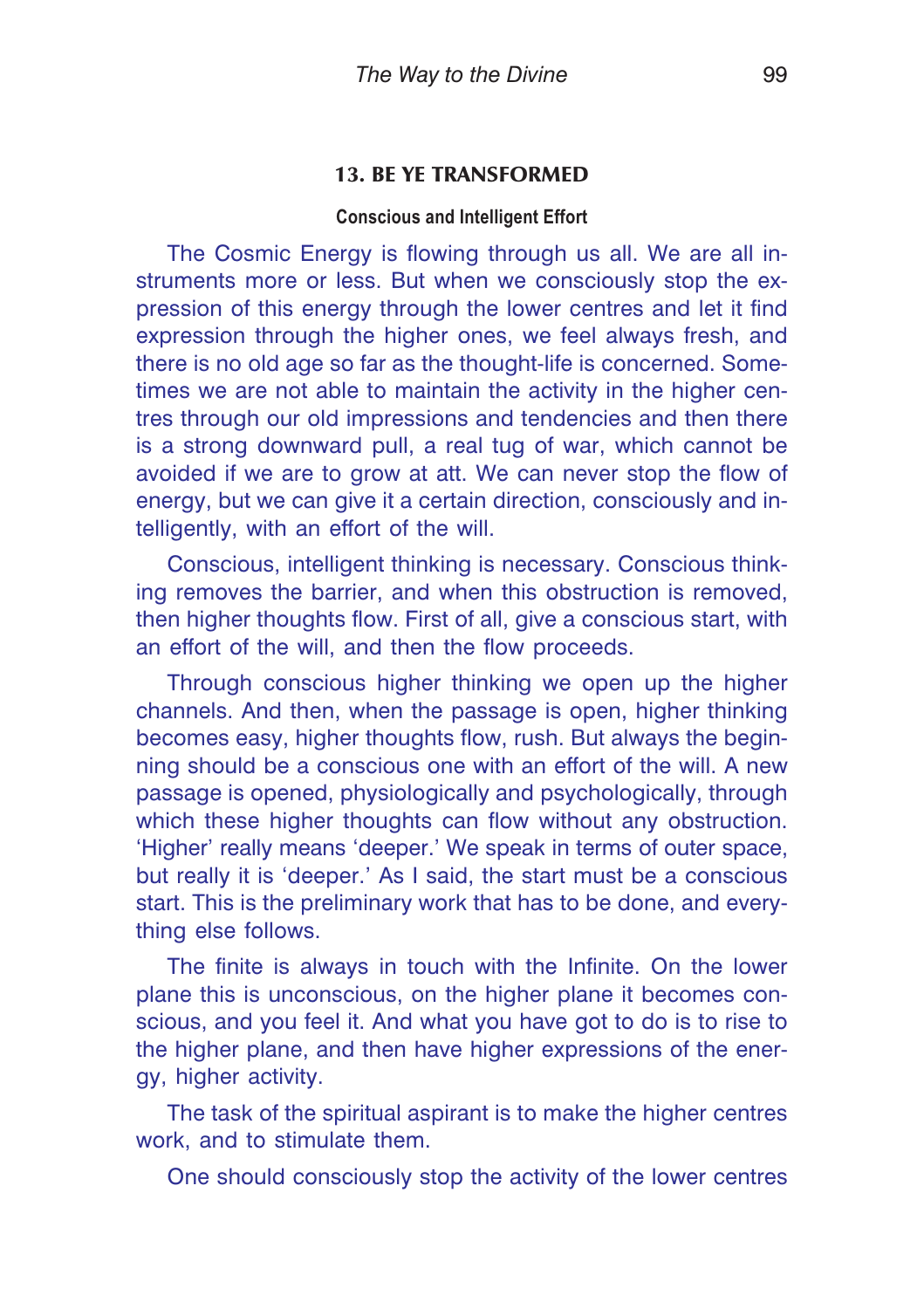and stimulate that of the higher ones, but stimulate it consciously. It must be a conscious, intelligent process.

Japa, prayer, meditation, etc., all these are meant to start the activity of the higher centres.

Sometimes you may feel the higher centre and the lower centre at the same time, i.e., both want to act at the same time. And then comes a terrible tug-of-war. That cannot be avoided, and everyone has to pass through that state. Then you have to stop the activity of the lower centre with a great effort of the will.

## **Developing Intensity**

Through our daily spiritual practices, through our whole striving, the activity of the higher centres can become more and more natural, less strained. But this can never be attained before having passed through this state of war, as it were. A general purification of the body and the mind is necessary, if the obstructions are to be removed, so that the energy can find its expression through the higher channels and become creative on a higher plane. Creative expression can never be stopped, but its direction can be changed. And this is what has to be done by the spiritual aspirant.

There must be great intensity in our thinking, feeling, willing, and action. If a person can hate intensively, he can also love intensively. But intensity there must be. Our intensity gives the impulse to our thinking, feeling and willing and this intensity can best be brought about by stimulating the soul.

Feeling can be cultured, will can be strengthened, intellect can be developed, all singly, but if we are to stimulate the soul, all should be strengthened at the same time.

There are people who are moral out of cowardice. There are people who are good out of weakness and lack of intensity, and such people are lower than the bad person, the immoral person, because they have not yet reached the state of intensity.

## **Ethical Culture and Spirituality**

Through general ethical culture, strict performance of duties, regular studies, intense and clear thinking we should try to develop the different faculties more and more, simultaneously. And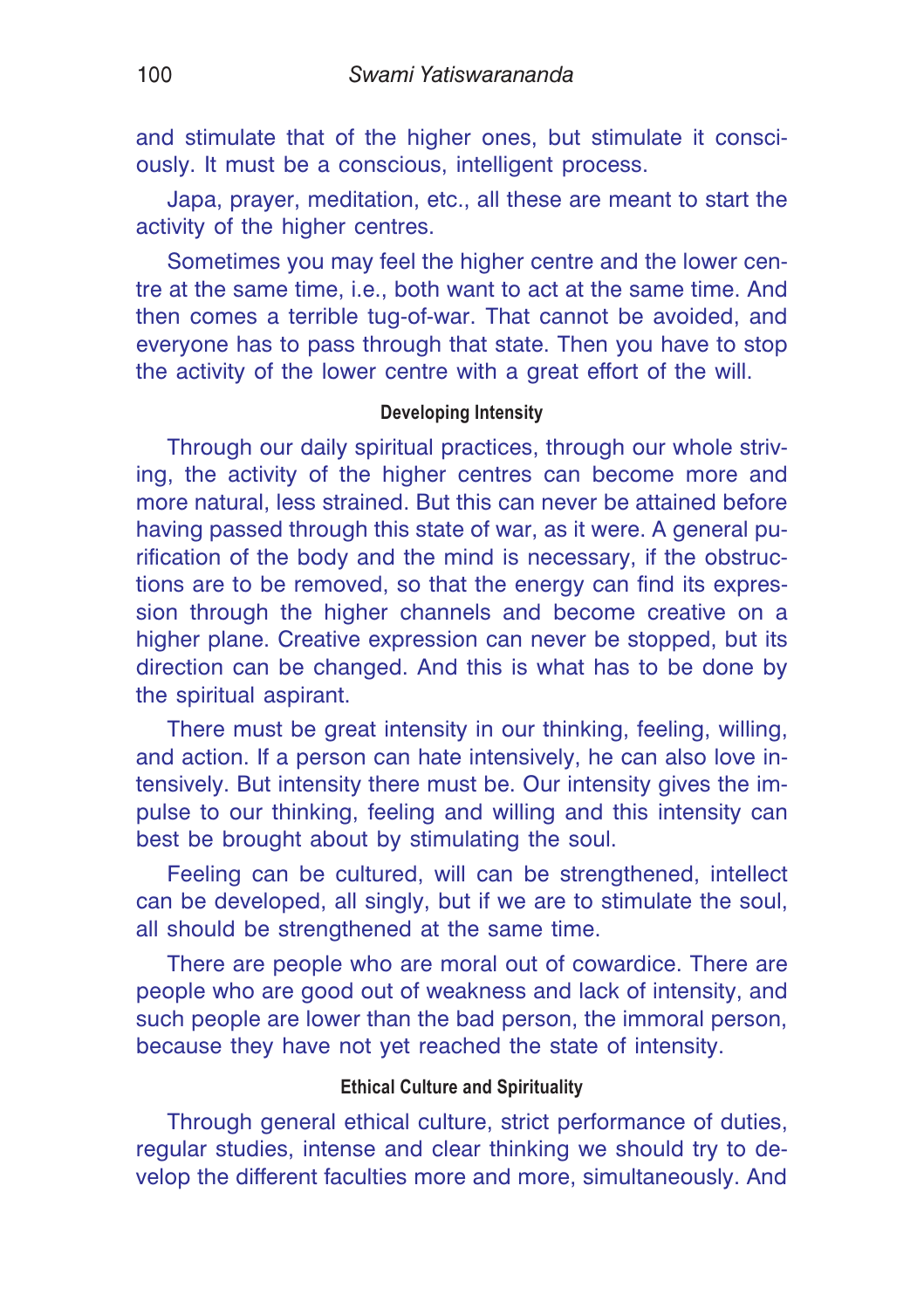through our prayers, our Japa, our meditations, our studies we try to rise to a higher plane and stimulate our whole being. Practice plays a very great part in spiritual life, as in everything. There must be a certain amount of routine work, a fixed daily routine, if we want to grow.

Ethics and spirituality are inseparable. They always go together. Ethics is concerned mostly with our conduct, and this conduct is guided by our thought, by the attitude we have towards ourselves and others. Activity and thought are always interconnected. So, to the extent our whole attitude changes, our code of conduct also will change. If our ideas change for the better, our code of conduct also would improve. If there be a change for the worse, our conduct also changes accordingly. In order to evolve, we have to follow a certain code of conduct and, at the same time have to bring about a change for the better through our spiritual culture and disciplines. Spiritual growth means outgrowing our present state, so far as our thought-life is concerned, and also so far our activity and dealings with others are concerned.

Suppose we look upon ourselves as the body, then bodily enjoyment becomes the goal of our life. And suppose we come to think that the soul persists after death, and that our future life wholly depends on our present activity, physical as well as mental, what would be our attitude then? Then we must act in a different way, because everything is not going to be over with our death. So our attitude makes a good deal of difference as far as our daily conduct and our thinking are concerned.

Patanjali says in his Yoga Sutras: '*To obstruct thoughts which are inimical to Yoga, contrary thoughts should be raised*.'<sup>40</sup>

Replace all bad thoughts that rise in your mind by contrary thoughts. This is not the solution, but this is all that we can do at present. We try to take the help of the good thoughts and brush aside the bad ones and then there comes a time when the bad thoughts have no longer any hold on us.

Sometimes we see a child that is most awfully jealous of its

<sup>40.</sup> Patanjali: *Yoga Sutra*, 2.33.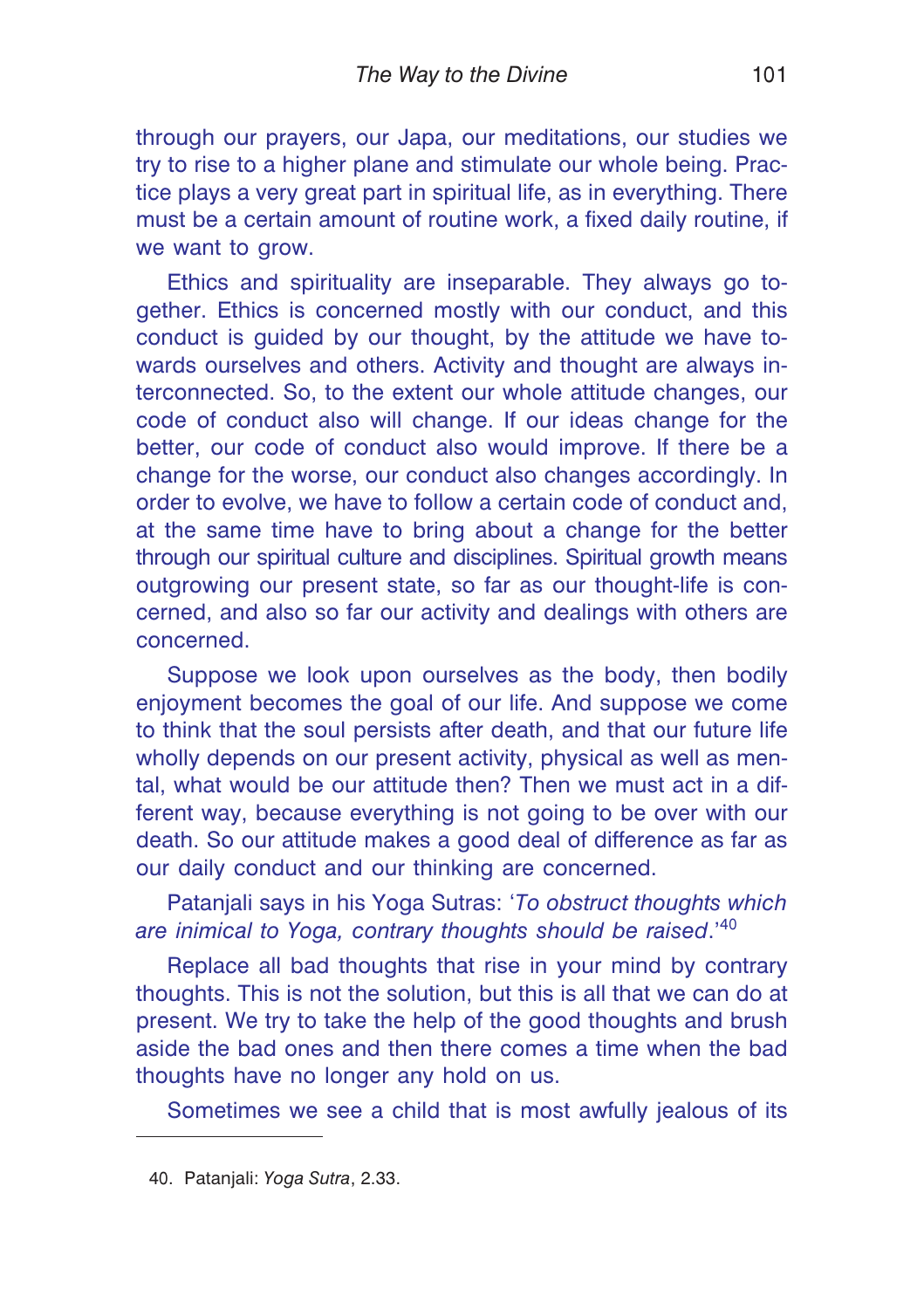doll. But then, when the child grows, it comes to lose all interest in dolls whether they be its dolls or other's dolls. So is it in the case of the spiritual child.

#### **Spiritualize the Attitude**

We may identify ourselves with the body. Then we are men and women, and everything else follows as a matter of course. If we are able to think of ourselves and also of others in terms of the spirit, our whole conduct would change. This may take years and years. But that does not matter. Go on striving and struggling, and then, one day you will see the light, at least you will catch a glimpse of it.

At first comes the new attitude towards ourselves and then towards others. When we are able to dissociate the Principle from the personality in the Holy Personality, we begin to get a glimpse of the Principle in ourselves also, however low we may be.

To the extent we dissociate ourselves from the false personality and identify ourselves with the Principle, we get strength, we get purity, we acquire clear thinking and clear action. To the extent we identify ourselves with the Divine in us, we become saintly. When a person is outgoing, he becomes a sinner. When he becomes indrawn, he becomes saintly.

The Principle that is in the greatest Holy Personality is in us too, but is covered up with a mass of dirt and filth. And all this dirt and filth have to be removed.

We are constantly thinking: 'I am a woman', 'I am a man', and act accordingly. But if we are able to change our attitude, to overhaul our thought-world, our whole code of conduct would change too. So what really matters in spiritual life is the change of outlook. First we try to give these injections during the time of meditation, and then, through practice, we shall be able to have this idea at other times too, and then there will be a changed activity.

The outward activity always influences thought, and thought activity again influences all our actions. Let the thought that you have during meditation cling to you at other times also.

## **Stressing The Divine Principle**

At the beginning of our spiritual life there is no realization, but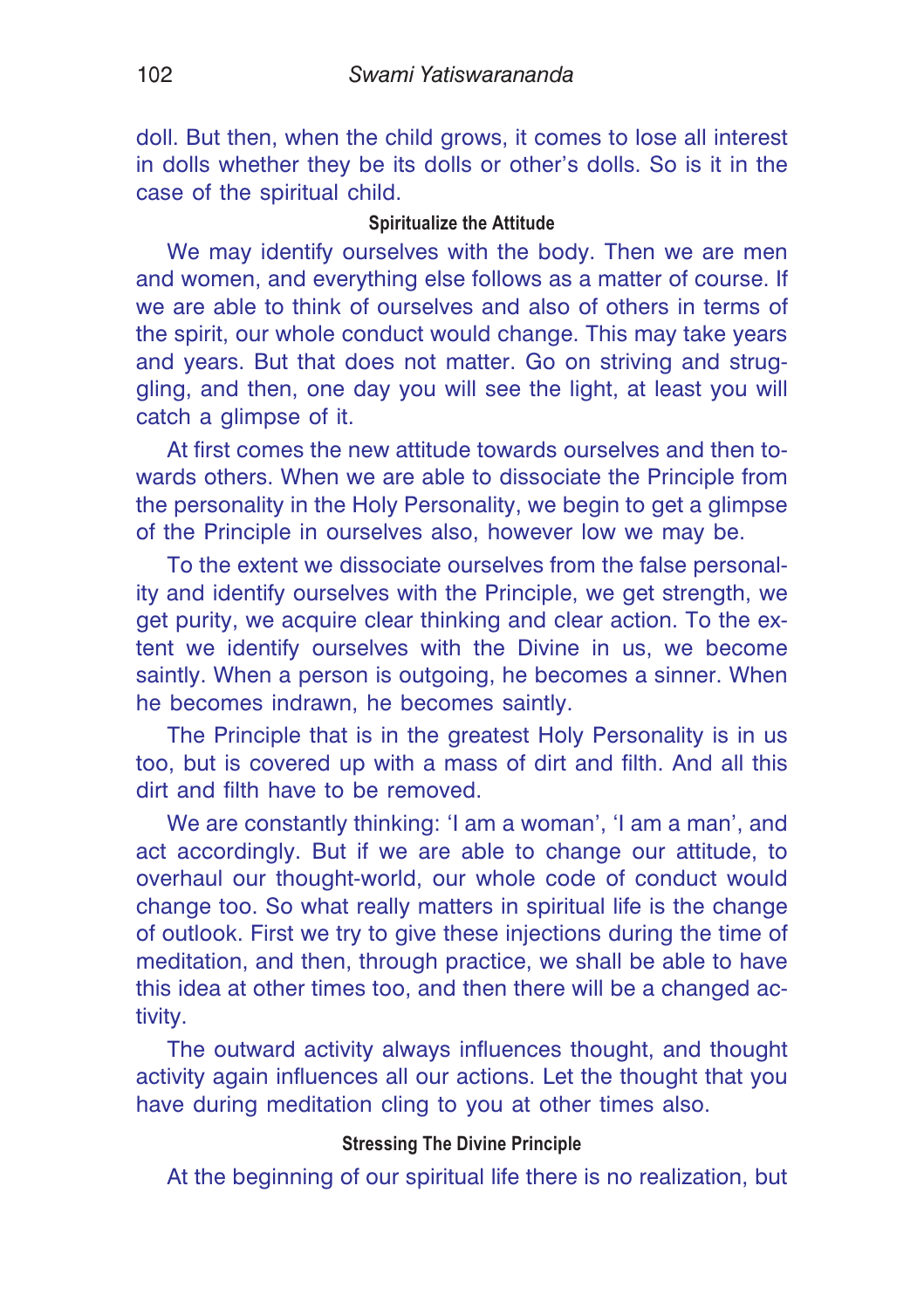we have to take the help of imagination. Imagination must be made vivid and stimulated, but imagination of the right kind, not imagination of something that is not, but imagination of something that is. We should try to imagine the Principle that lies at the back of both good and bad. We should stress the Principle and stress neither good nor bad. This is the only solution. There is no other solution. Unless we are prepared to face some day even the evil and see the Divine even in that, our problem is not solved. We should learn to put greater stress on the substance than on the form, greater stress on the Principle than on good and evil. We go on busying ourselves with good and evil, without caring for the Principle which is beyond both good and evil. We should say: 'Forms are not important to me. I care more for the Substance.'

There are some worshippers of Kali who associate the whole womanhood with the Goddess, and all men with Shiva, the great God, and then finally God and Goddess merge into the Principle out of which they came. Thus these worshippers solve many problems. What a difference it makes, if a person looks upon all women as the Goddess and all men as the Great God!

There are some other devotees who associate all men with Ramakrishna's form and all women with the Holy Mother's form, and then finally, transcending them, reach the Principle which stands at the back of both. Only thus can our problems really be solved. Now at the present stage, the evil thought, the evil form may be brushed aside, but this can never be the solution. There must come a time when we see the One at the back of both good and evil. And then good and evil will cease to affect us. In one Form Mother comes with blessings, in another form She comes with poison, but always She is the Mother.

All good and evil, all limitations, etc., are on the relative plane only. Both good and evil imply limitation. Whenever we speak of personality, it means limitations, even in the highest personalities and also in the greatest of Holy Personalities. When we are not able to rise above limitation, let us at least eliminate the bad limitation and have good limitation, remembering always that both are limitations and will have to be transcended some day.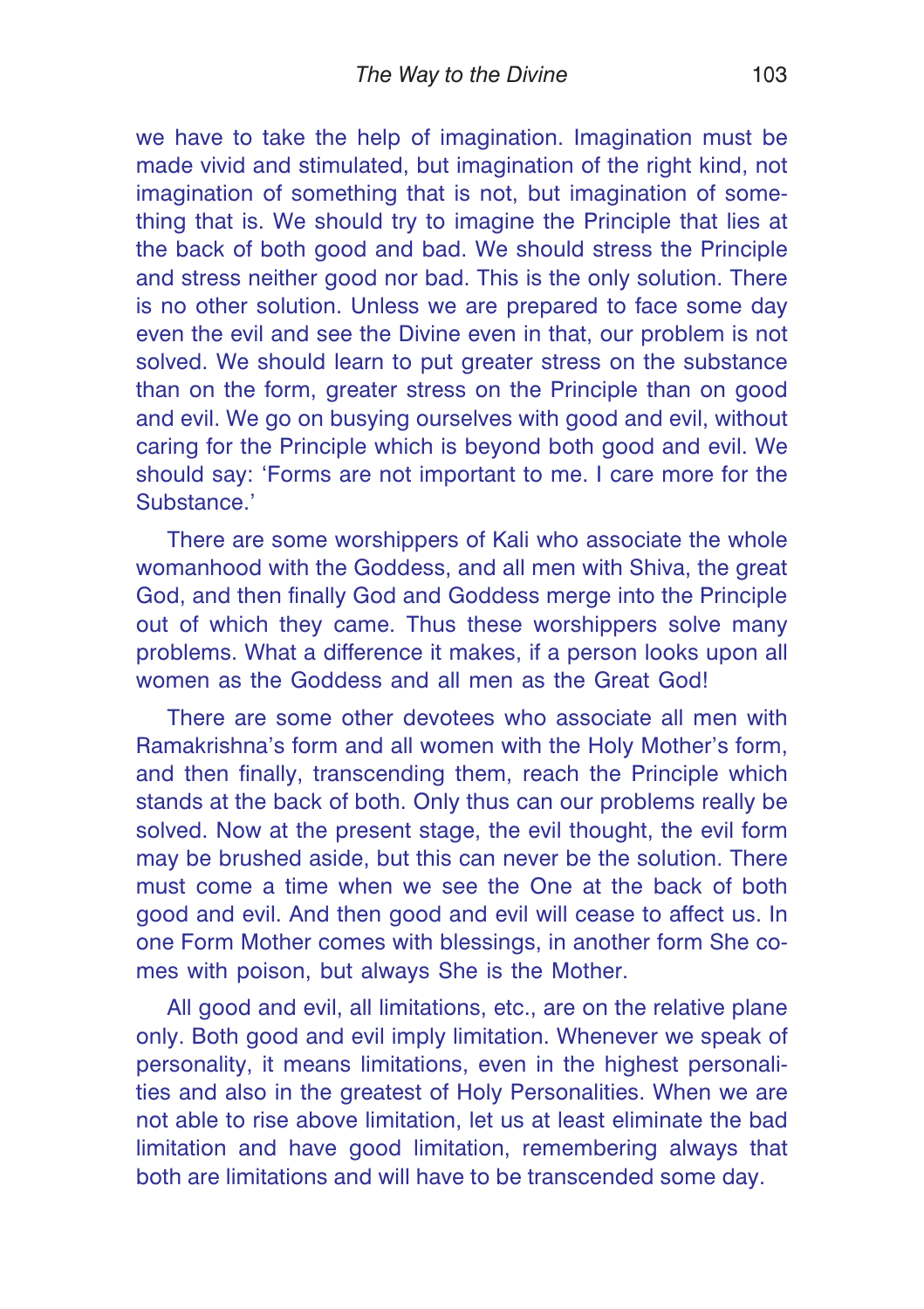#### **Face The Great Spiritual Task**

There is always a period of transition in the life of the aspirant. During that period he has no fixed centre of consciousness. It is the most troublesome period for spiritual aspirants but then never stop your spiritual practices, your Japa, your prayer, your studies, and your meditations. After the period of unsettlement, there comes a settlement, but during the period of unsettlement we must hold on to the chain and go on with our routine spiritual practices.

And to begin spiritual life, one must always be true to oneself. The child need not be ashamed of his or her childhood. Only we must always see that we outgrow our present state.

Embodiment is an awful limitation. It is something terrible, but we should try to think more and more in terms of the unlimited, so that we may be able to express the Infinite Being in all forms of consciousness, in dreams, in the waking state, etc.

If you just counteract a bad thought by bringing in a good one to obstruct it, the problem is not solved. You have brushed the bad thought aside for the time being, but its seed is still there and may sprout again any day the moment it is watered and manured. Until the seed is burnt, it will go on sprouting, but when the Highest Knowledge burns it, it can never sprout again. This is the state where there is no bondage.

Now, even if we know that the seed may sprout again, that all bad thoughts and tendencies are still there in seed-form before having attained the higher realization, this should not make us hopeless in any way. We must say: 'So difficult is the task, that I must have greater and greater determination, greater and greater one-pointedness.' We must try every possible means to proceed along the path and reach our goal. No use minimizing the danger. No use exaggerating it. All these difficulties should strengthen our determination; we must overcome the difficulties, and reach the goal.

Swami Vivekananda says in one of his poems:

*'Constant defeat, let that not unnerve thee, Shattered be the little self, hope, name and fame. Set up a pyre of them, and make thy heart a burning ground*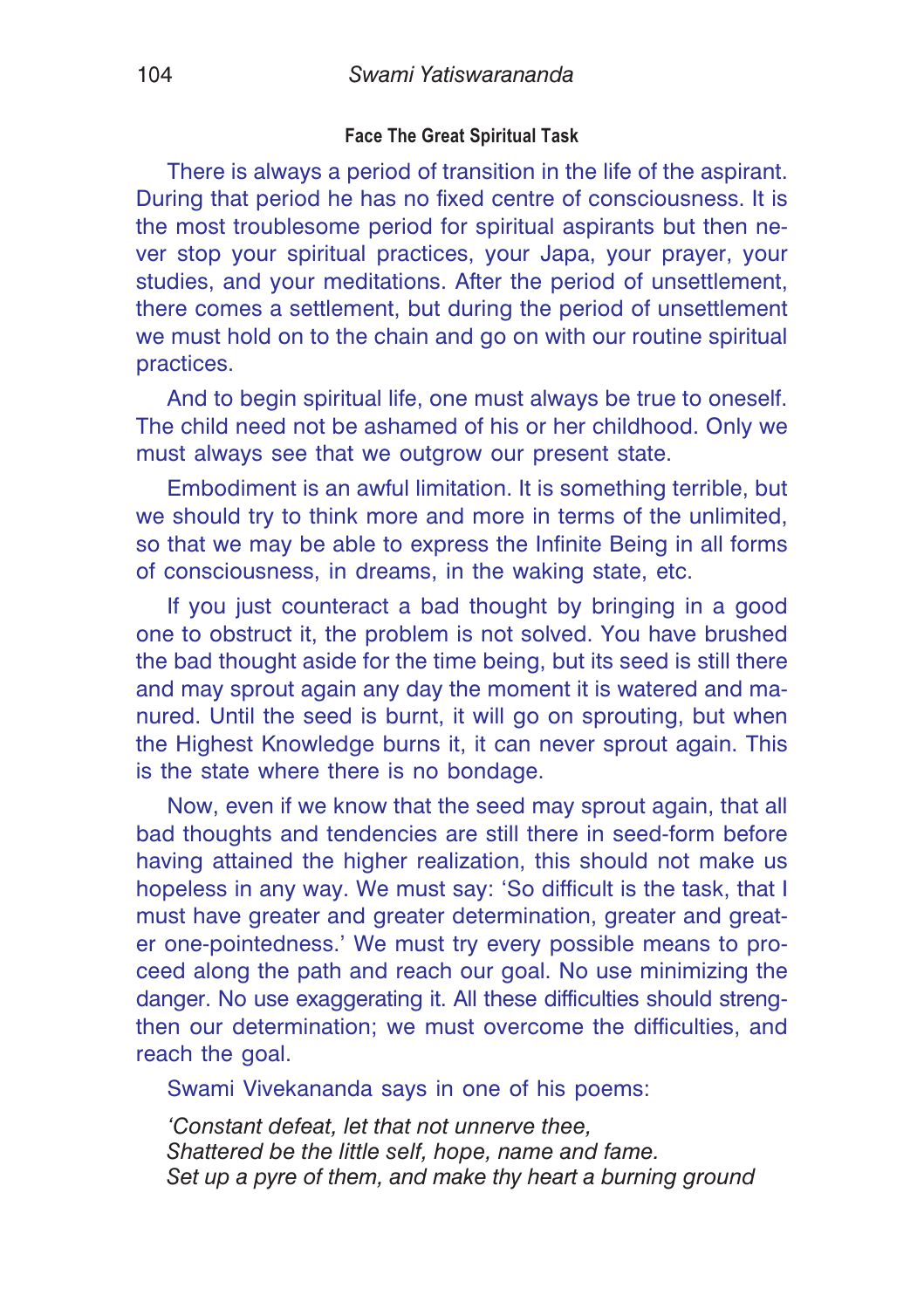*And let Shyama dance there.'*

*'Unending battle—That verily is His sacred worship.'*

When all the desires are burnt to ashes, then alone the Divine would appear. Kali's seat is the cremation ground, and the real cremation-ground is in ourselves, in our heart. The very slightest clinging to the self is bad, is an evil, a sin. And so long as there is any clinging to our little likes and dislikes, there is no place for the Divine. And this clinging must be understood not only in a gross sense, but in a very subtle sense.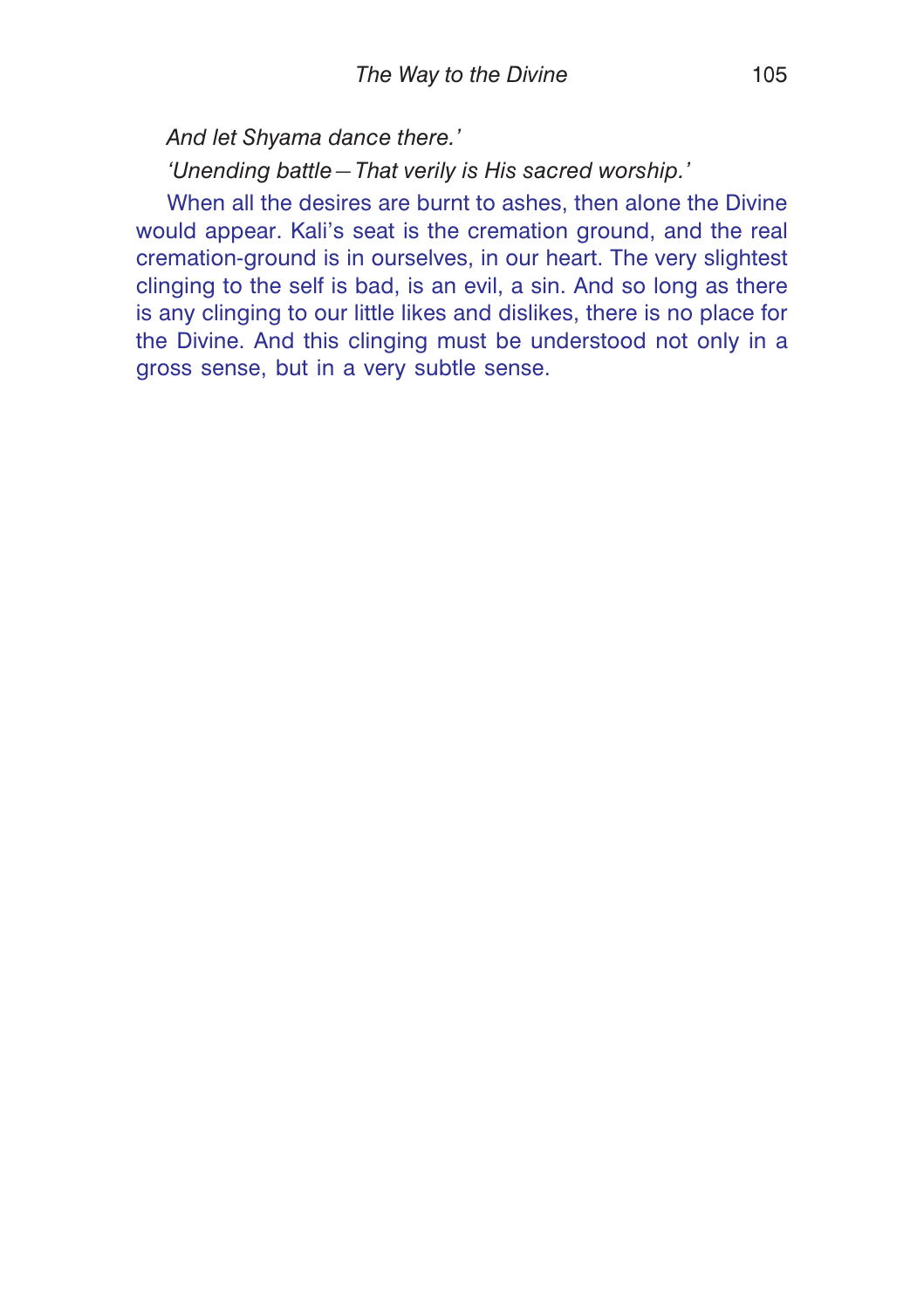## **14. TO SUM UP**

#### **Ahimsa—Non-Violence**

Ahimsa is the highest goal, but if you practice ahimsa, non-violence out of cowardice, it is no merit at all. Real non-violence means the greatest strength and power of endurance a human being can attain to. It means the greatest courage and undauntedness coupled with the greatest love. Ahimsa in which there is the very slightest trace of aversion or hatred is not non-violence. We must proceed step by step towards it. Do not stand in anybody's way, do not preach hatred or aversion against anybody, sinner or saint, do not trample under foot anybody, whoever he be. Do not elbow out others, do not sacrifice the interests of others to yours or that of those who are dear to you. In the animal kingdom, struggle and the so-called survival of the fittest is necessary, but if we wish to be men, we must go beyond all the rules prevailing in the animal kingdom and in nature. We must have the idea of love and non-injury in thought, word and deed. We must not be swayed by our impulses, we must rise above attraction and aversion and learn to be and remain the witness of everything. We must always be prepared to help others, even at the greatest sacrifice but, we must never allow ourselves to be used by others for their selfish interests.

Physically as well as mentally Ahimsa is to be practised. The mind must be purified of all impure impulses and thoughts. We can have real Ahimsa only if we really advance. The ideal of Ahimsa and the full realization of Ahimsa in our own life are very wide apart. So we must consciously proceed in the right direction and learn to analyse all our motives and impulses in whatever garb they come. At a higher stage you develop such a soul-force that people dare not take advantage of you. Do not be soft or sentimental when a principle is involved. Do not yield, whatever happens. We must learn to compromise less and less. The higher goal should never be lost sight of. We do not want to make a virtue of softness or bonelessness, but we have to fight all ideas of violence in our nature. Ahimsa does not mean softness. The world is so bad that you cannot live in it if you do not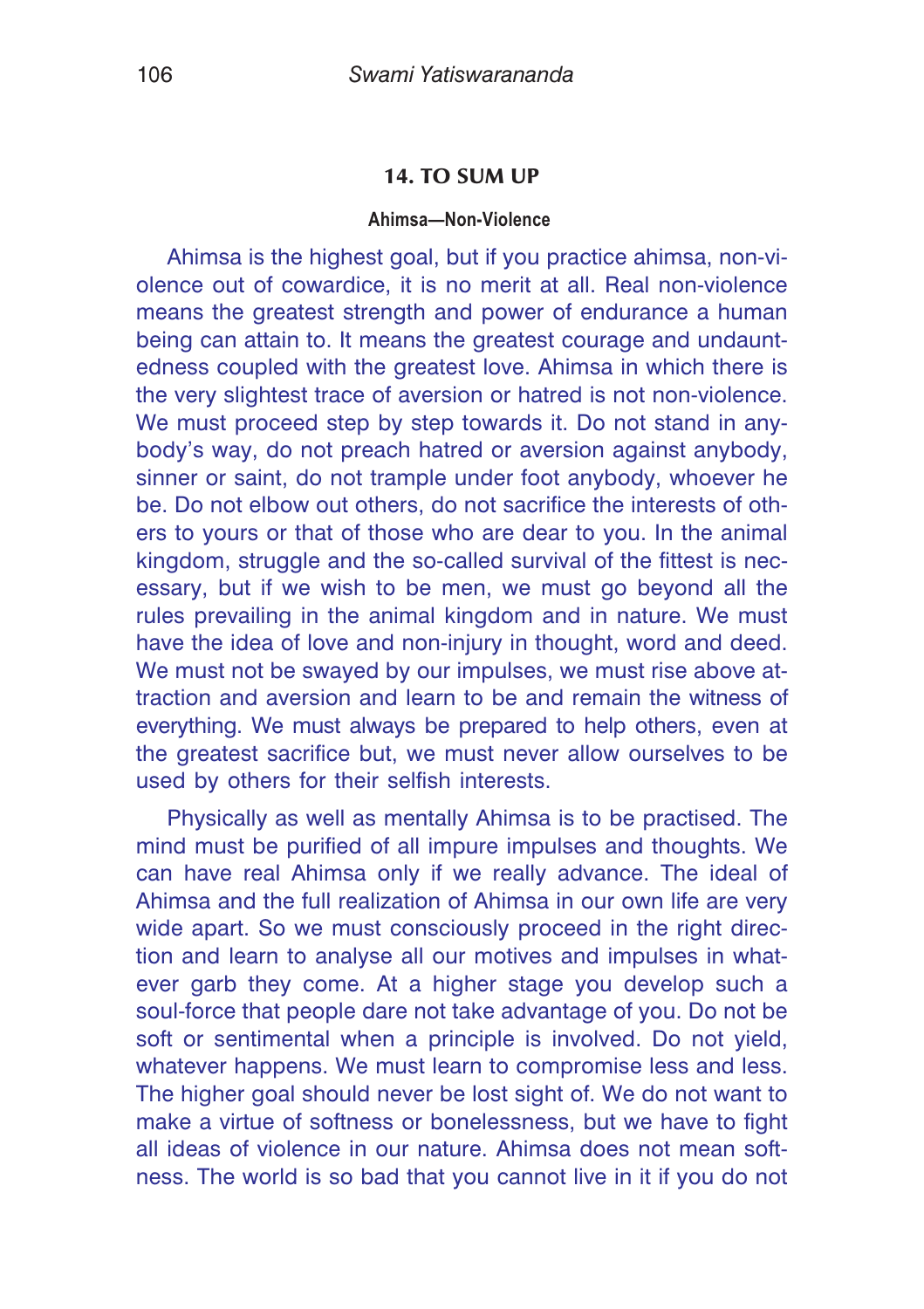go on hissing. But the limit of hissing should never be passed.

# **Vedantin And Yogi**

The Vedantic path is different from that of the Yogic. The Yogi need have no conception of the Divine as ordinarily understood. So his concentration can be fixed on anything, any gross or subtle object and his realisation comes to a perfect withdrawing of the senses from their objects and a perfect stopping of all his mental activities, i.e., he realizes the Purusha as distinct from the world. Prakriti remains, but the connection between Prakriti and the Purusha is severed. With the Vedantin there can never be any kind of Samadhi without Brahman-Consciousness and with him, in the highest state of realization, Prakriti ceases to be, i.e., he realizes the whole phenomenal world to be non-existing, as in the case of the snake and the rope in which the snake never had any real existence and only continued to be so long as the person superimposed the idea of the snake on that of the rope through mistake. For the Vedantin the highest realization is an absolute state in which the. soul realizes its own reality without any adjuncts, and for both, the soul and the outside worlds, the reality is the same. The soul, ridding itself of all that which is non-self, i.e., of all the limiting adjuncts, and the world free from all its limiting adjuncts, are both one and the same reality, the One Undivided and Indivisible Principle that alone has any real existence. In our ordinary state of consciousness Purusha or the Atman is, as it were, mixed up with the ego, the mind, the senses and all their sensations.

First the Yogi tries to think of gross matter, and then, later, he passes from the objective to the subjective and from there to the ego. The goal before him is the Purusha without getting merged in Prakriti.

*'Through tapas you must know what Brahman is.'<sup>41</sup>*

Patanjali says,

*'Success is speedy for the extremely energetic. The success of Yogis differs according to the means they adopt,*

<sup>41.</sup> *Taittiriya Upanishad*, 3.2.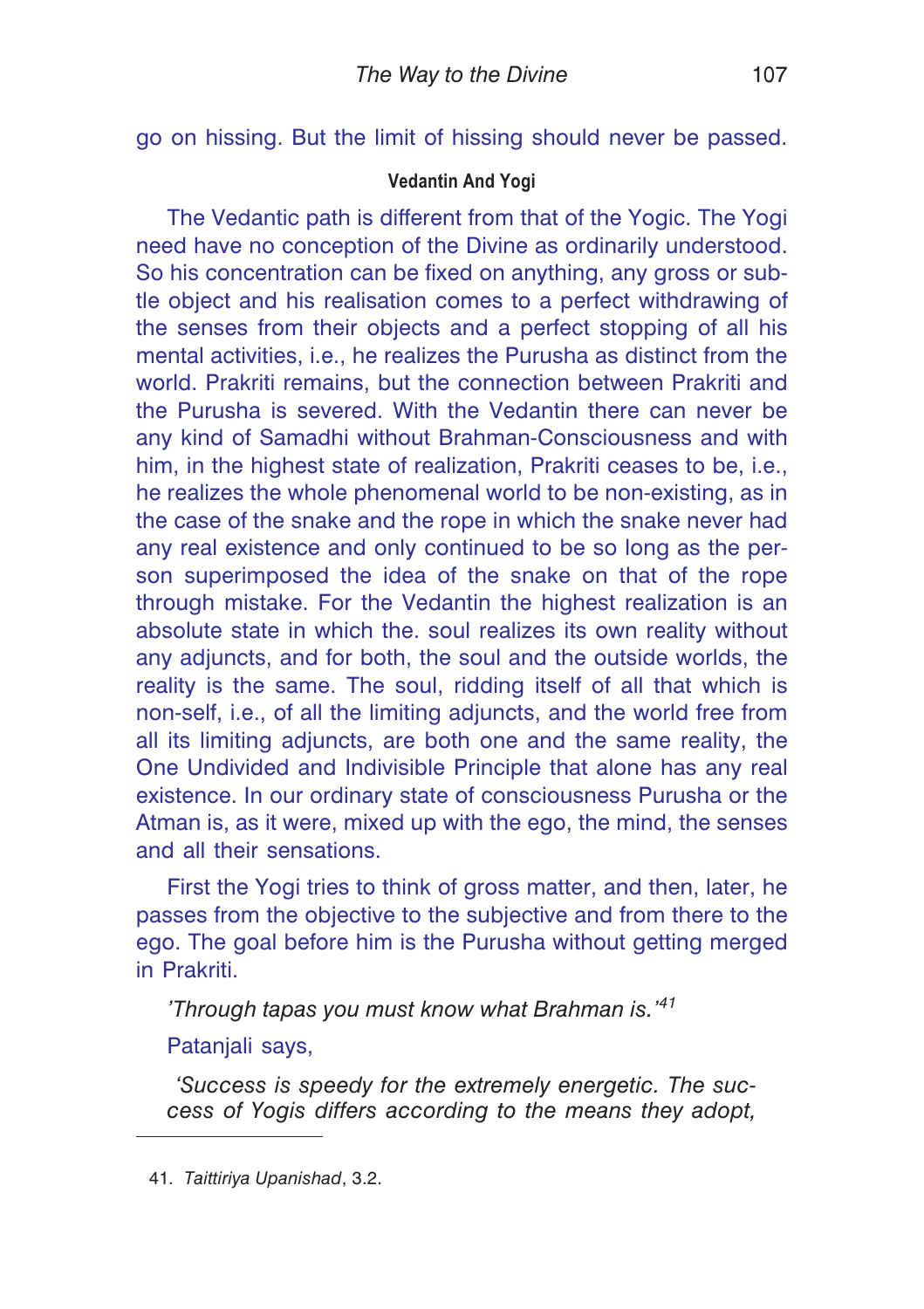*mild, medium or intense, Or by devotion to Ishwara. Ishwara is a special Purusha untouched by misery, actions, their results and desires. In Him becomes infinite that all- nowingness which in others is only a germ. He is the Teacher of even the ancient teachers, being not limited by time. His manifesting word is "OM".' <sup>42</sup>*

# **Japa—The Practice For This Age**

Japa purifies the mind and makes it more introspective, removes the obstacles, physical as well as mental, and makes the body and the mind fit for realisation. You should never underrate the value of Japa properly done. In the beginning many people cannot grasp the utility of Japa, and that is only natural, but as we advance we come to realise its tremendous utility and efficacy, especially when the mind is dull, Japa serves, as it were, a kind of ladder which helps us in rising to the heights of spiritual consciousness.

The cosmic sound in its subtle aspect arises from the Divine, and if we are able to follow it we approach nearer and nearer to the Divine. 'OM' has its gross, subtle, causal and absolute aspects. The obstacles that stand in the way of the beginner are: disease, mental laziness, doubt, lack of enthusiasm, clinging to sense-enjoyment, false perception, non-attaining of concentration, and falling away from concentration, when it has been attained. With infinite patience one must follow the path of Japa and meditation. Japa is specially suited for this age and the only practice that everybody can follow. What you have to do now is to raise a certain thought in your mind and after that to make it flow in an unbroken stream. The movement of the beads should not be mechanical but it must be accompanied by the movement of thought. Mere movement of the beads won't do. It has no effect at all.

Japa, if it be real Japa, is Dhyana (meditation) with interruptions and Dhyana is Japa without a break. When the mind becomes a little concentrated you will find that this current is maintained. Somehow the thought then flows to some extent along

<sup>42.</sup> Patanjali: *Yoga Sutra*, 1.21–27.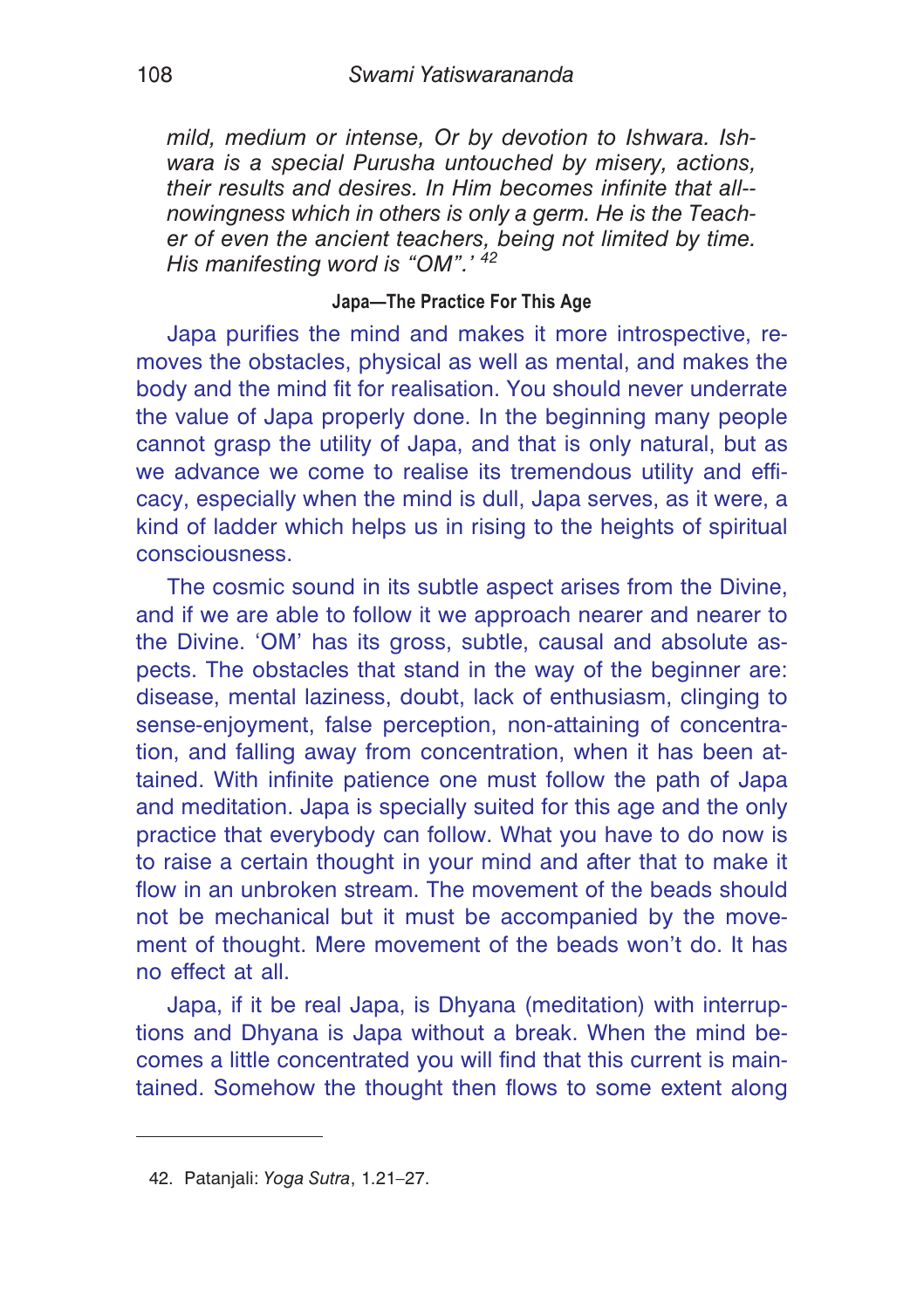the right channel, whereas now it is flowing too, but flowing in a wrong direction.

### **Vedantasara**

*'Both the intellect and the Consciousness underlying it come into contact with the jar. The intellect destroys the ignorance regarding the jar, and the underlying consciousness manifests the jar.'*

*'Just as the light of a lamp coming into contact with the jar or cloth existing in darkness, dispels the darkness which envelopes them and through its own lustre manifests them as well.'*

*'Till such realisation of the Consciousness which is one's own self, it is necessary to practise hearing, reflection, meditation and absorption (Samadhi)'*

*'Hearing is the ascertainment through the six characteristic signs that the entire Vedanta philosophy establishes the one Brahman without a second.'*

*'Repetition is the frequent presentation of the subject-matter in the section, as, e.g., in the same section, Brahman, the One without a second, is repeated nine times in the sentence, "Thou Art That."*

*'Reflection is the constant thinking of Brahman, the One without a second, already heard of from the teacher, by arguments agreeable to the purport of Vedanta.'*

*'Meditation is a stream of ideas of the same kind as those of Brahman, the One without a second, to the exclusion of such foreign ideas as those of the body etc.'*

*'Samadhi is of two kinds, viz. that attended with self-consciousness and that without it.'*

*'Savikalpa Samadhi, absorption attended with Self-Consciousness, is that in which the mental state taking the form of Brahman, the One without a second, rests on it, but without the merging of the distinction of the knower, knowledge and the object of knowledge.'*

*'Nirvikalpa Samadhi, absorption without self-consciousness, is the total mergence in Brahman, the One without a second, of the mental state which has assumed its form, the distinction of knower, knowledge and the object of knowl-*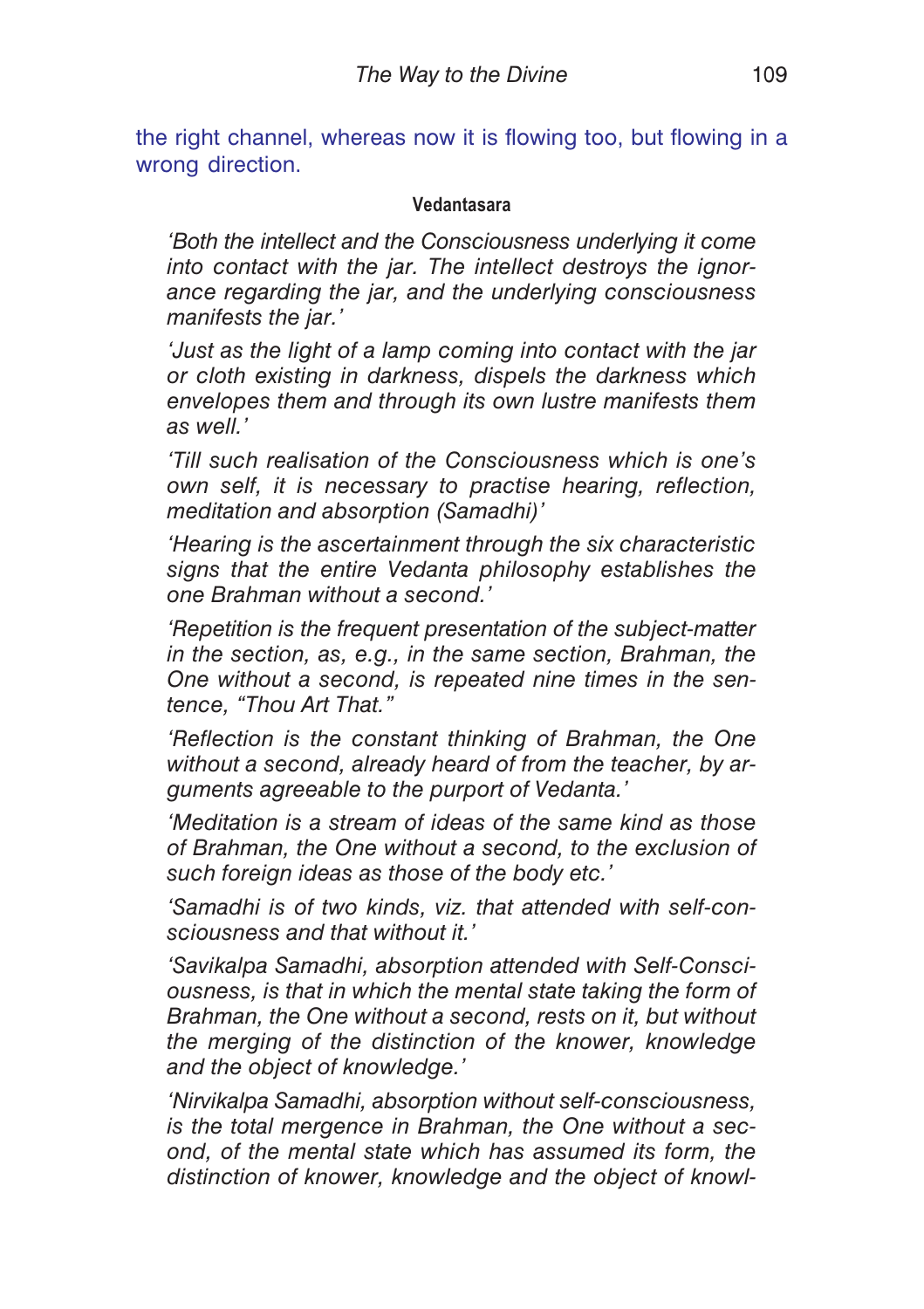*edge in this case obliterated.'*

*'Then, just as when salt has been dissolved in water, it is no longer perceived separately, and water alone remains, similarly, the mental state that has assumed the form of Brahman, the One without a second is no longer perceived, and only the Self remains.'*

*'Therefore there is no apprehension of its being identical with the state of deep sleep. For though the mental state appears in neither, yet the difference between them lies in this that it exists in the Nirvikalpa Samadhi, but fn deep sleep it does not.'*

*'The steps to the attainment of this are general discipline, particular discipline, posture, control of the vital force, self-withdrawal, concentration, meditation, and Savikalpa Samadhi, absorption with Self-consciousness.'*

*'General discipline, Yama, consists of non-injury, truthfulness, non-stealing, continence, and non-acceptance of gifts.'*

*'Particular discipline, Niyama consists of cleanliness, contentment, austerity, study of the scriptures and meditation on God.'*

*'Asana, posture, means the placing of one's hands, feet, etc., in particular positions, such as Padmasana, etc., etc.'*

*'Pranayama, control of the vital force, refers to exhalation, inhalation and retention of breath which are means to the control of the vital force.'*

*'Pratyahara, self-withdrawal, is the withdrawing of the sense organs from their respective objects.'*

*'Dhyana, meditation, is the intermittent resting of the mental state of Brahman, the One without a second.'*

*'Samadhi is what has already been described as attended with self-consciousness, Savikalpa.'*

*'The Nirvikalpa Samadhi, of which these are the steps, has four obstacles, viz. torpidity, distraction, attachment and enjoyment.'*

*'Torpidity is the lapse of the mental state into sleep because of the failure to rest on the Absolute.'*

*'Distraction is the resting of the mental state on things other than the Absolute, because of the failure to rest on it.'*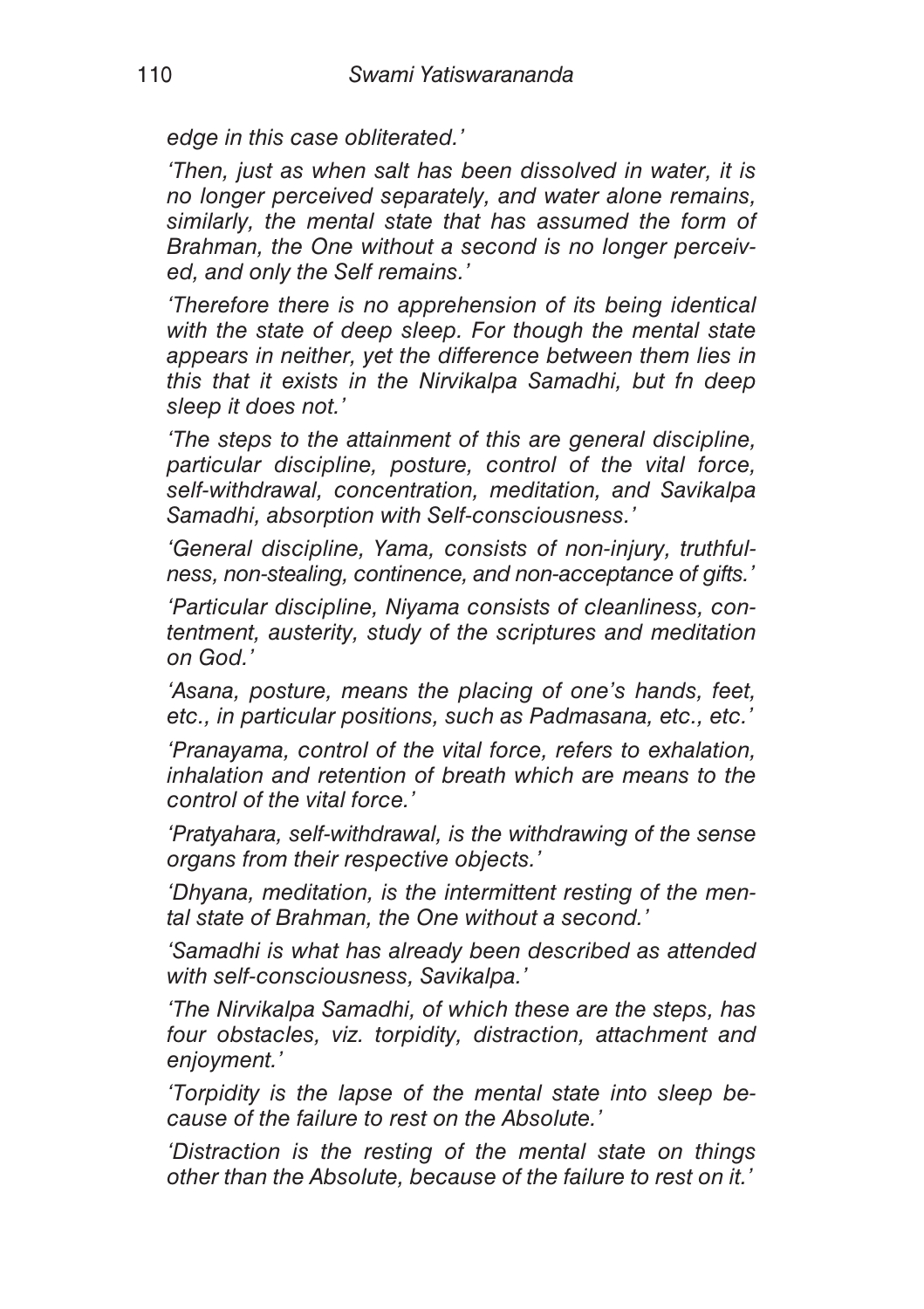*'Attachment is the failure of the mental state to rest on the Absolute, owing to numbness brought on by impressions due to attachment even when there is no torpidity or distraction. (The lurking desires for pleasures once experienced.)'*

*'Enjoyment is the tasting by the mental state of the bliss of Savikalpa Samadhi owing to the failure to rest on the Absolute. Or it may mean continuing to taste the bliss of Savikalpa Samadhi while taking up the Nirvikalpa Samadhi.'*

*'When the mind, free from these four obstacles, rests unmoved, like the flame of a lamp sheltered from the wind, as one with Absolute Consciousness, it is called the Nirvikalpa Samadhi.'<sup>43</sup>*

In Samadhi there is the spiritual consciousness, but in deep sleep there is no element of spiritual consciousness. The fact of spiritual consciousness being present and maintained differentiates one from the other, and it is the spiritual consciousness that brings about transformation. Then you come down from the heights an altogether changed, an altogether transformed man, whereas from the state of deep sleep you return just as you were before entering it.

Without preservation of the vital force it is not possible for anyone to have real concentration of any kind, whether spiritual or non-spiritual. That is why continence and discipline are necessary for all forms of spiritual life before one can attain to any form of realization. And all the Great Ones have taught this, in the East as well as in the West.

Ordinarily the mind is constantly running after sense-objects, and in order to fix the mind on the object of meditation, we must draw it away from all sense objects, be they good or bad. Never allow the mind to be diverted from its own aim by any other thought. The Vedantic spiritual culture is always associated with the conception of Brahman.

In Dharana there are many breaks. In Dhyana there are breaks, but between these some connection is maintained. In Samadhi we have one unbroken flow of spiritual consciousness like the

<sup>43.</sup> *Vedantasara*, 179–209.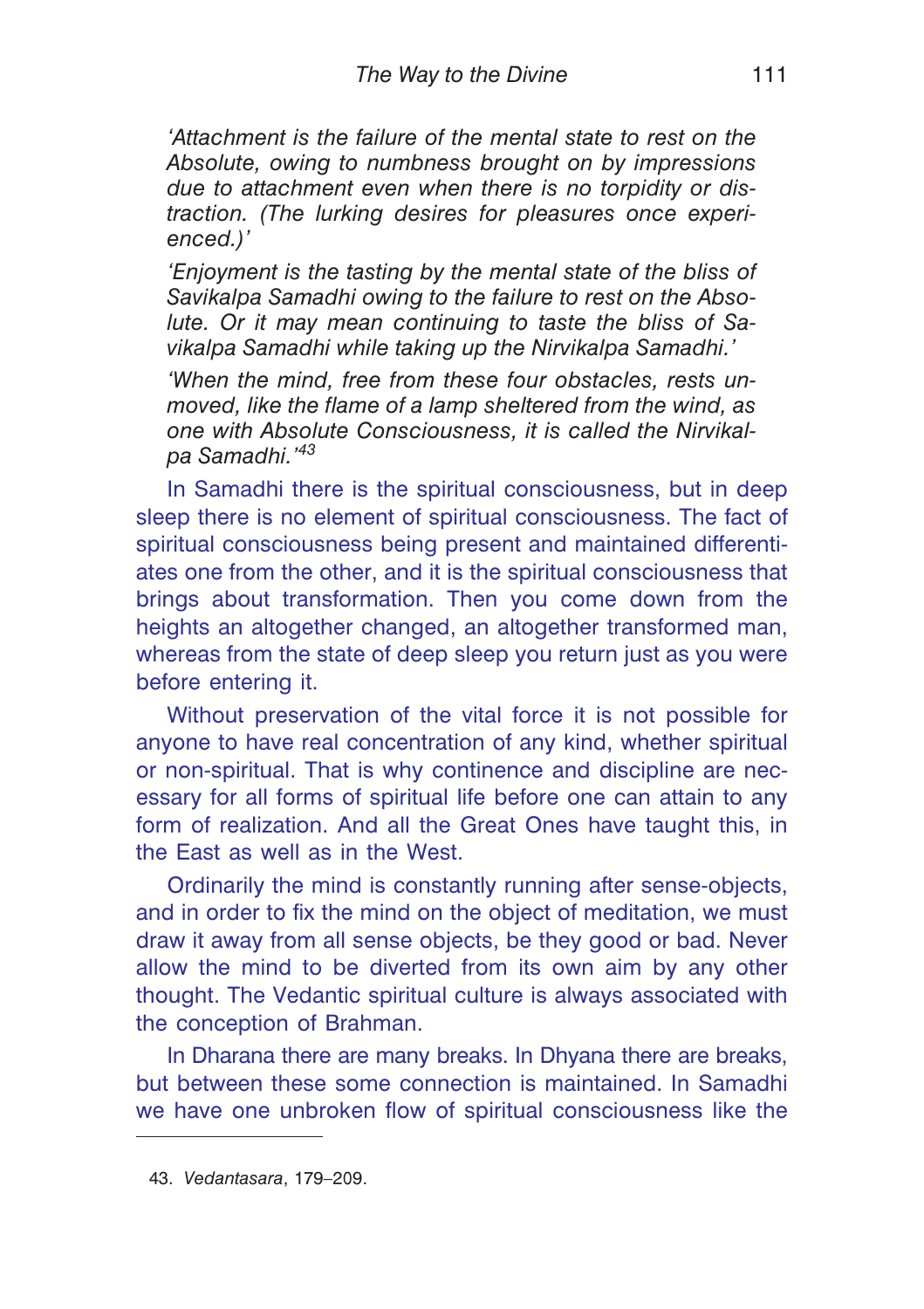flow of oil that is being poured from one vessel into another.

The man who has not even Dharana is the slave of his mind that goes in all directions. But as soon as a person gets at least to Dharana, he can fix the mind and fix it again and again the very moment it begins to run away, and so one state gradually merges into Dhyana, Dhyana into Samadhi and finally Savikalpa Samadhi into Nirvikalpa Samadhi.

## **The Bhagavad-Gita on Yoga**

*'As a lamp in a pot sheltered from the winds does not flicker, even such has been the simile used for a Yogi of subdued mind, practising concentration in the Self.'*

*'When the mind, absolutely restrained by the practice of concentration, attains quietude, and when seeing the Self, one is satisfied in his own Self; when he feels that infinite Bliss, which is perceived by the purified intellect and which transcends the senses, and established wherein he never departs from his real state; arid having obtained which, regards no other acquisition superior to that, and where established, he is not moved even by heavy sorrow; let that be known as the state called by the name of Yoga—a state of severance from the contact of pain. This Yoga should be practised with perseverance, undisturbed by depression of heart.'*

*'With the intellect set in patience, with the mind fastened on the Self, let him attain quietude by degrees: let him not think of anything.'*

*'Through whatever reason the restless, unsteady mind wanders away, let him, curbing it from that, bring under the subjugation of the Self alone.'*

*'Verily, supreme bliss comes to that Yogi of perfectly tranquil mind, with passions quieted, Brahman become, and freed from taint.'*

*'The Yogi freed from taint of good and evil, constantly engaging the mind thus, with ease attains the infinite bliss of contact with Brahman.'<sup>44</sup>*

Slowly, steadily, build up your meditation. Fix your mind on

<sup>44.</sup> *Bhagavad-Gita*, 6.19, 20–23, 25–28.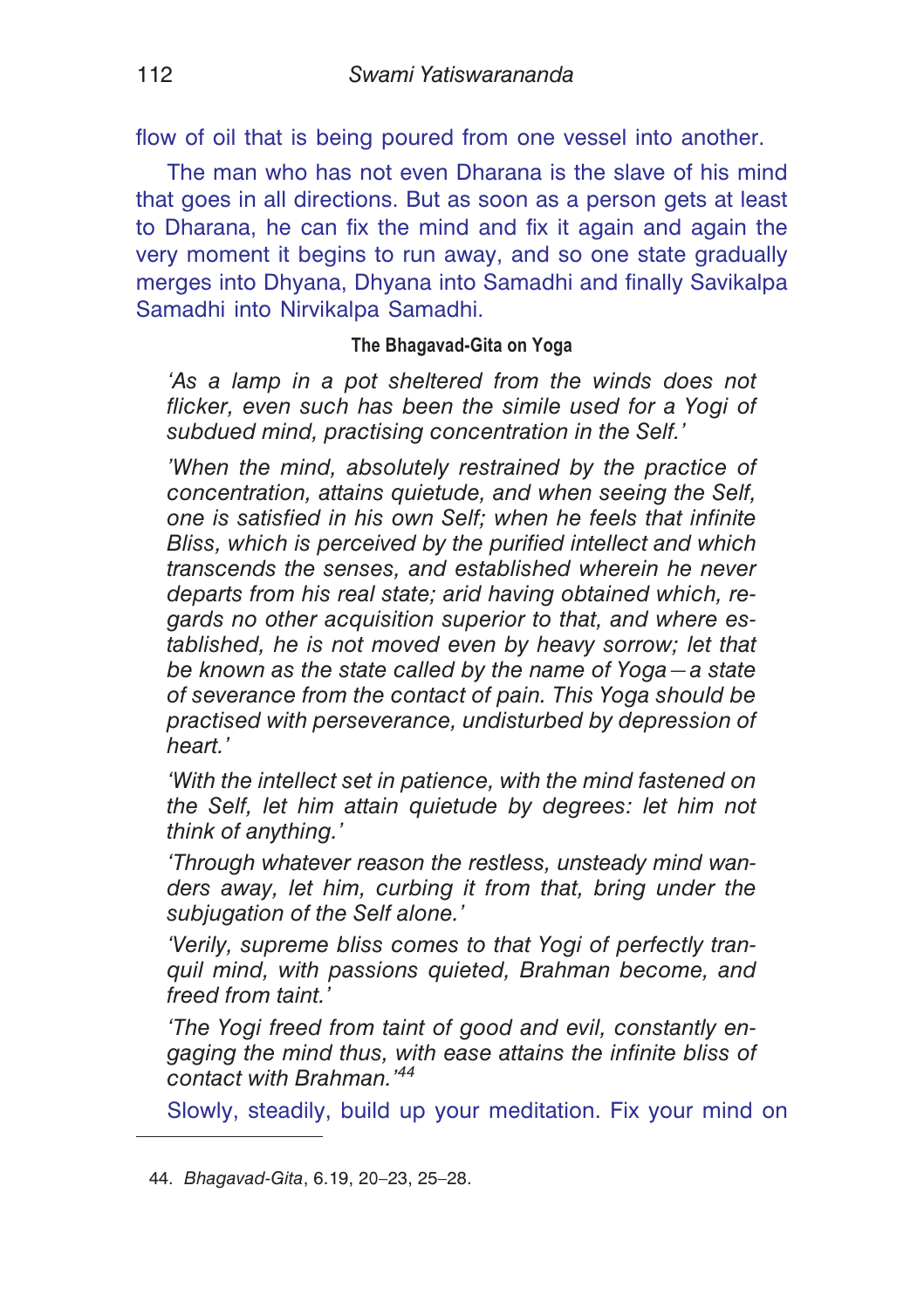the Self. The candle may flicker before you attain Samadhi. But before you attain Samadhi, let the candle burn at least. See that it continues to burn, but stop its flickering.

### **The Two States in Spiritual Life**

There are two different states, the state of the aspirant and the state of the perfect man. Of the first Sankara says, '*He avoids the company of people, looking upon them as poisonous serpents. Even the most beautiful form he looks upon as a dead body, and objects of sense-enjoyment, he avoids as he would poison*.' This is in the beginning when the aspirant wants to lead a pure life without having overcome his passions and desires. But when he himself has realized Truth, all this sense of hatred and of aversion passes away. So Sankara says, '*The whole world has become to him like a Divine pleasure-garden. All trees appear to him to be the wish-yielding tree in heaven. All waters appear to him as the holy Ganga water. All acts become to him consecrated acts. All sounds, whether gross or refined, good or bad, become to him the Vedic sound. The whole world becomes to him the holy city of Varanasi. Such becomes the vision of him who has realised the Truth, who has known Brahman*.' Then all fear of temptation has left him. At that stage he has gone beyond its sway. But these two stages should be clearly separated. First we must make use of the staircase, and only afterwards, when we ourselves have reached the terrace can we look down the staircase as something very small compared with the terrace and its amenities.

### **All Dependence on Externals is Misery**

It is only the wise person who turns his mind and senses inward. We must have dispassion for all enjoyments in this life and in future lives. We must be able to discriminate between what is eternal and unchanging and what is transitory and fraught with pain and danger. We must come to possess the six ethical virtues: tranquillity of mind, restraint of the senses, renunciation of desires, endurance, placidity of mind, and faith. And lastly we must possess a burning desire for liberation from the trammels of nature. This means we must have a tremendous yearning for the Truth.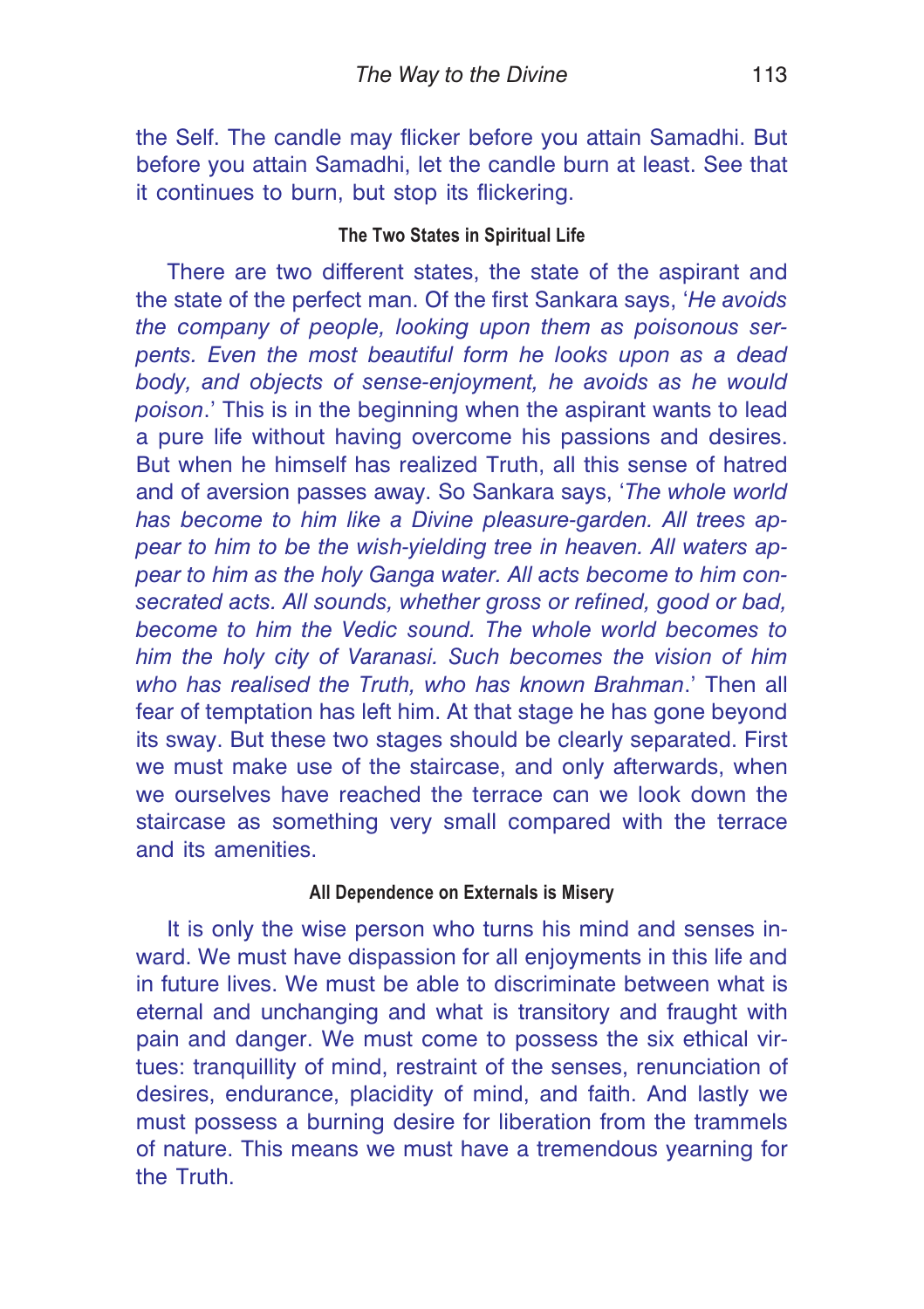Learn to see things as they are. Everywhere on the phenomenal plane you find filth and flowers side by side. They are eternally inseparable so long as we do not go beyond the plane of manifestation which is the plane of the pairs of opposites. During the time of your early Sadhana create a disgust for the world and its expression through these pairs of opposites.

The first step towards realisation of God is to see in this body the greatest temple of the Divine. Only when the aspirant realises Him in the very depths of his own being, he realises Him in all. The human body is the greatest temple of God, for in it we have to realise Him. '*All dependence on externals is misery. Dependence on the Self alone is Bliss*.'<sup>45</sup>

#### **Constant Struggle a form of Worship''**

The soul's path is not a path strewn with beautiful fragrant flowers. We must never be afraid of tremendous struggle. Spiritual life means this, but then there is pleasure in weathering the storm, there is pleasure in struggling. You get greater strength, greater steadiness and greater knowledge. Swami Vivekananda used to say, '*Constant struggle is a form of worship to the Lord. Repeated defeats should not unnerve thee. Let all thy hankerings, all thy desires be reduced to dust. Make thy heart a cremationground, and let the Mother dance there. God comes only when the heart is pure. Let the Mother dance there*.'

The mind has many compartments. Some of them you must lock up carefully, and then set fire to them. Other compartments must be unlocked, but finally you must set fire to them also, for Truth is beyond both.

Unless we are prepared to rise above the temptations of the senses, it is not possible for us to lead a really spiritual life. The senses must not be given food, they have to be curbed. Very often we imagine that if a certain desire were satisfied, it would leave us, but the truth is that every time a desire is satisfied it becomes stronger. You cannot really satisfy any desire. Desire, as such refuses to be satisfied and only begins to clamour all the more, the more you try to satisfy it.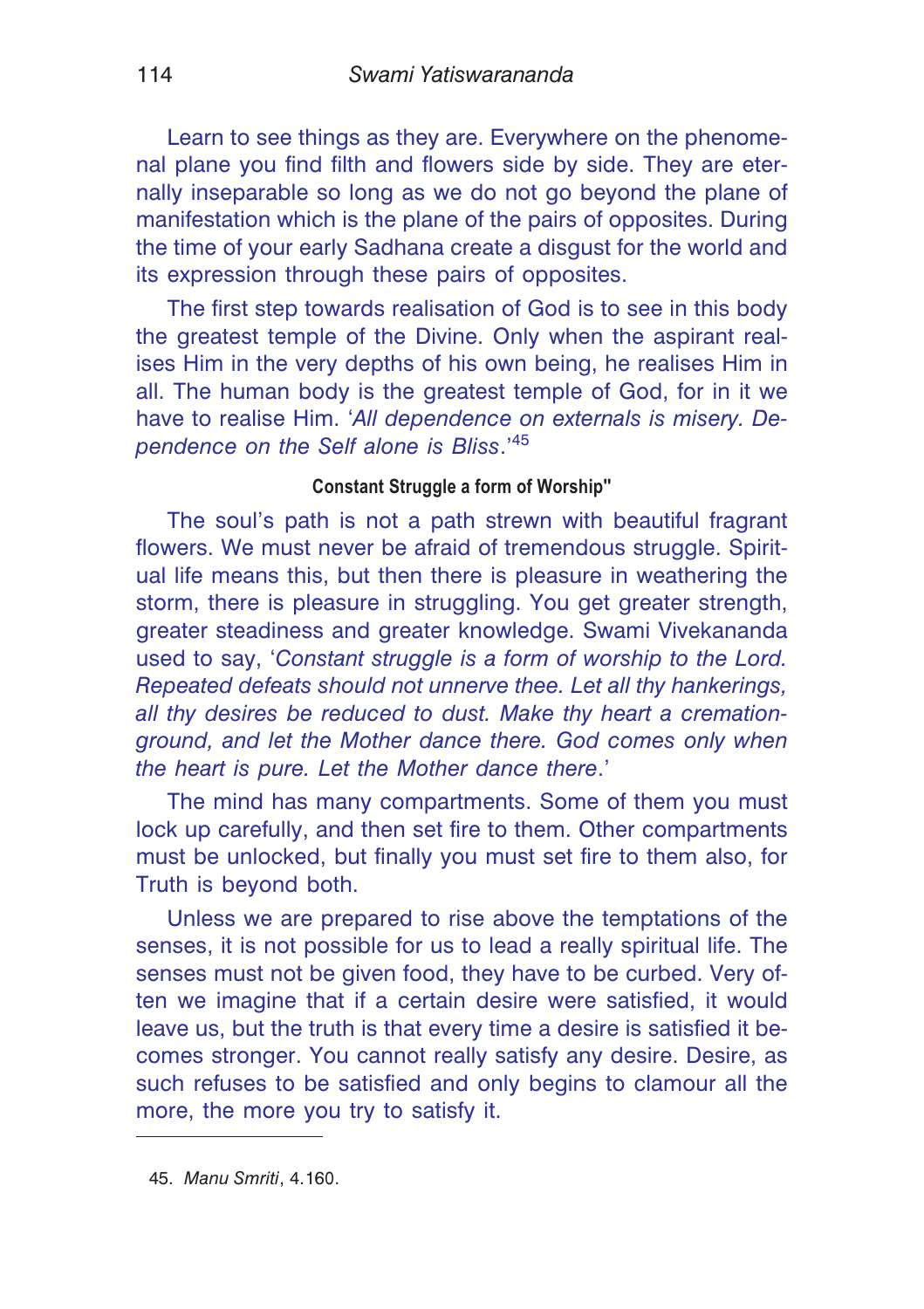*'Verily this desire for enjoyment never becomes satisfied through enjoyment. The desires go on increasing and become more and more intense as is the case of the fire when clarified butter is poured into it.'<sup>46</sup>*

If this be the truth, we must cry halt somewhere and turn the mind wholly to truth.

Unless we are able to rid ourselves of the temptations presented to our mind by the senses, unless we are able to achieve the control of this unruly mind, it is not possible truly to turn to the Divine and to make Him the pivot of our life.

Especially during our meditation our desires become very vivid, take a terribly definite shape. So do our attachments. It is a severe test that comes to all of us without any exception. And physical temptations are nothing compared with mental temptations. The finer our world becomes, the more sensitive we grow, the greater the struggle. So the thoughts of the different Great Ones and of their attitude towards temptation should give us greater and greater strength to fight the battle successfully. Hence when sitting for meditation always send salutations to them.

Morning is the best time for the practices and meditation immediately we get up from bed. Always early morning is the best time, but then, we should practise Japa and meditate at least for a few minutes in the evening, when dusk is falling, too. If we have time enough it is good to perform our practices at the time of the four junctions of the day, i.e., at dawn, midday, nightfall and midnight, because they mean a change in the current and in the vibrations. If we cannot do so much, we should at least stick to the early morning and nightfall practices.

The general rule is: practise rhythmic breathing, because breath acts on the mind just as the mind acts on breath. The breath becomes very much attenuated during japa. Whenever the mind is really concentrated, breath is minimised. This is a great sign by which to measure the stage of concentration we have attained.

#### **Tests of Progress**

Our progress is always to be judged by our purity and non-at-

46. *Bhagavata*, 9.19.14.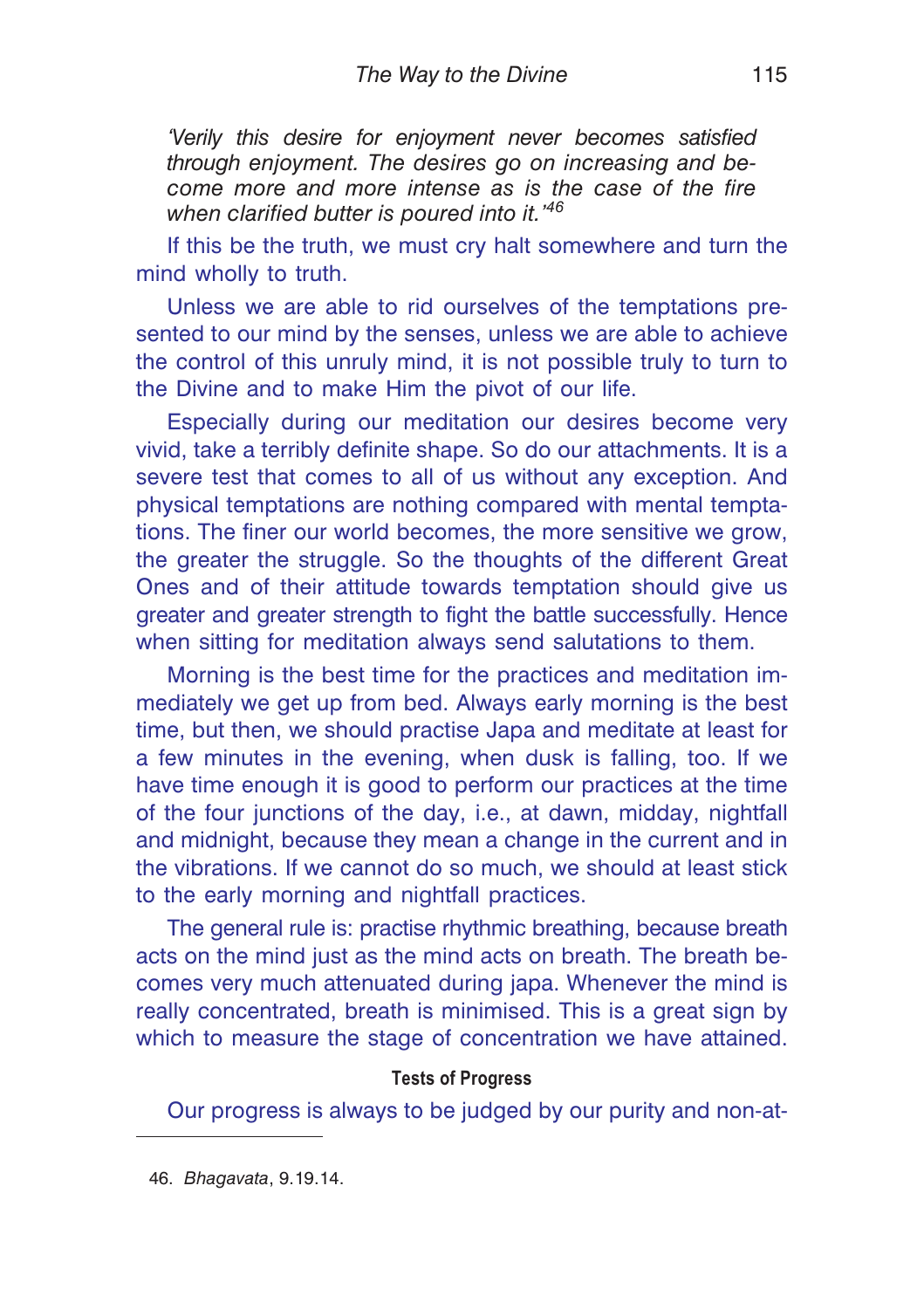tachment, by our introspection and discrimination, by our peace and selflessness. The test is whether we feel purer and become less attached, whether the trend of the mind is away from all sense-objects and manifestation and rising higher and higher. The test is whether we are slowly becoming able to stand on our own feet spiritually when we pass through moral and spiritual tempests which all striving brings. We have to colour our whole mind with the Divine and centre all our feelings and endeavours on It alone. We must shift the centre of our whole interest, not only the physical nerve-centre in the body.

It is the great task of the devotee to increase the capacity for noble thought, but this noble thought must not be given any outward expression in the beginner. Drive it deep into your mind, for then it gets tremendous power. You see when an elephant gets into a small pond, the whole water is disturbed and begins to overflow the banks. But when it gets into the sea, there is no change at all.

Maya's net is spread everywhere, and somehow we are always caught in it. We are able to make progress if we succeed in throwing aside all the stumbling blocks that lie in our way in the form of 'Woman and Gold' and undauntedly forge ahead. '*Arise, awake and stop not till the Goal is reached*.' We should go farther and farther without looking back, without caring for the small, petty, transient things of phenomenal life, without giving in to our desires and impulses, for then alone can we gain true freedom.

We must rise to a plane which is beyond all desires and impulses, above the good ones and the bad ones. For from the good emotion to the bad emotion is but a very short way. Never should there be any uncontrolled experience of love. Never allow love to be expressed or to seek expression on the physical plane. Avoid any kind of emotionalism if you want to lead a spiritual life. Keep your emotions under control and learn to direct them into the right channels.

### **Helpful Imaginations**

Certain imaginations help us very much. Think of yourself as a Divine spark that is associated with the body, with its centre between the eyebrows. Imagine a house that is lighted in the up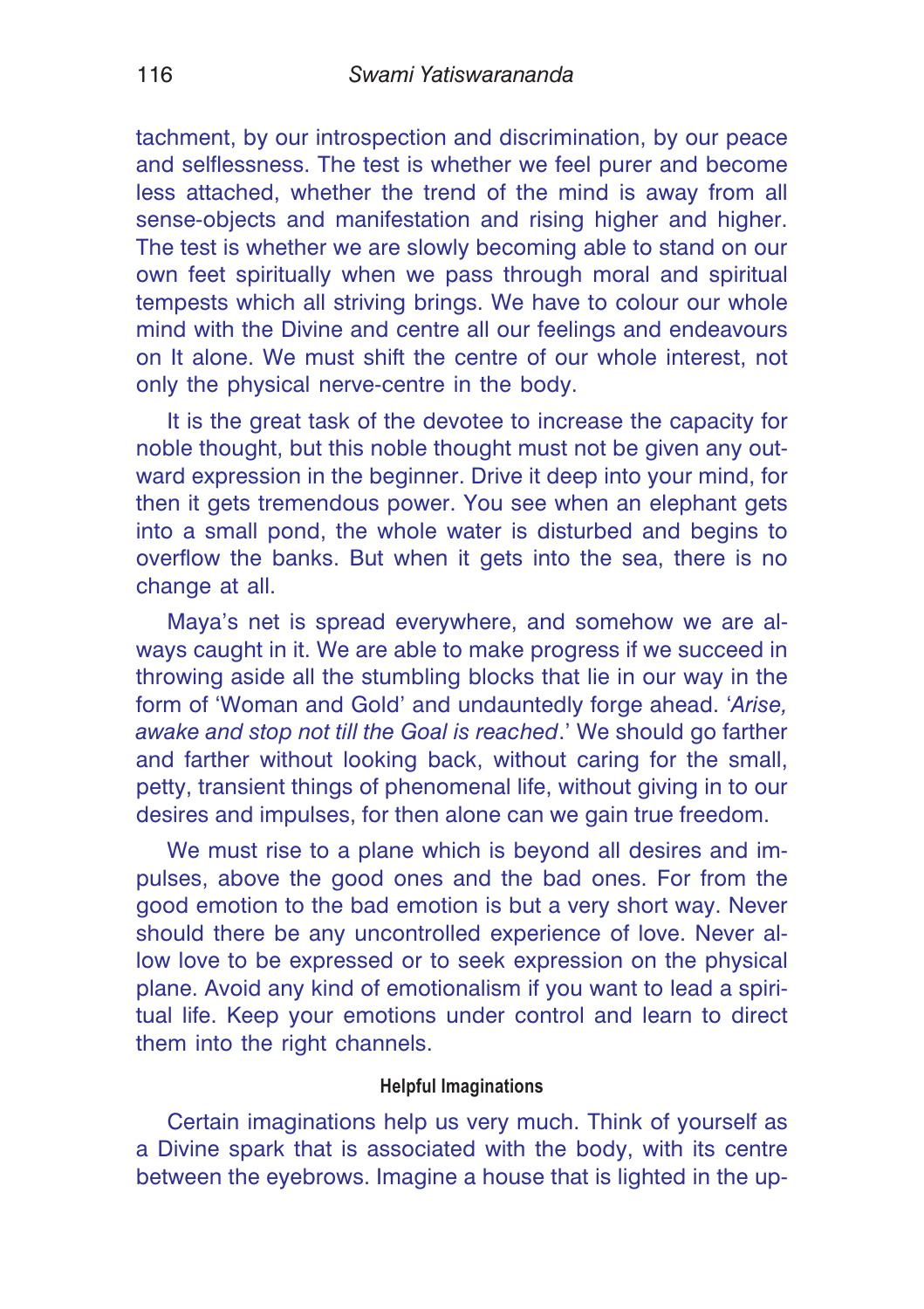per story. Imagine the light of the soul to be between the eyebrows. There must be a fixed centre of your consciousness. It is this: The lamp is always placed in a certain part of the room and its light never penetrates equally into all corners of the room. Having a fixed centre of consciousness in one of the higher centres is the only remedy against all lust and sex-troubles and infatuation for a man or a woman.

Imagine very vividly that only one undivided mass of Divine Effulgence exists everywhere. Dissolve everything else into that till nothing else exists anywhere. Sometimes in meditation merge the subject and the object in the Infinite and Limitless Ocean of Light.

### **The Centre of Consciousness**

If you really care for Jnana or wish to dwell on the Impersonal Aspect, you will have to withdraw the mind completely from the lower centres, and fix it firmly in the higher centres of the head, because the highest part of the body is the seat of the Paramatman. There alone can the individual be merged into the Universal. There alone full illumination and transmutation are possible.

And there is one very important point to note in our striving. When we judge ourselves, we should always judge ourselves from our weakest point, never from our strongest. The strength of a chain consists wholly in that of its weakest link. And we can only know where we really stand by testing the weakest link of the chain in ourselves, not by overlooking it and complacently dwelling on the stronger links.

Raising one's consciousness really means giving the braincentre alone the work and guidance, and never to any of the lower centres in the body which are connected with it. It means forgetting the body and its impulses and coming in touch with subtler and higher currents.

The flow of the vital fluid should be upward too, never downward. All gross and physical manifestations of the vital fluid have to be avoided by the earnest aspirant, even if now and then such a thought arises in his mind, even if now and then the centre of his consciousness shows a tendency to go down. Our task is to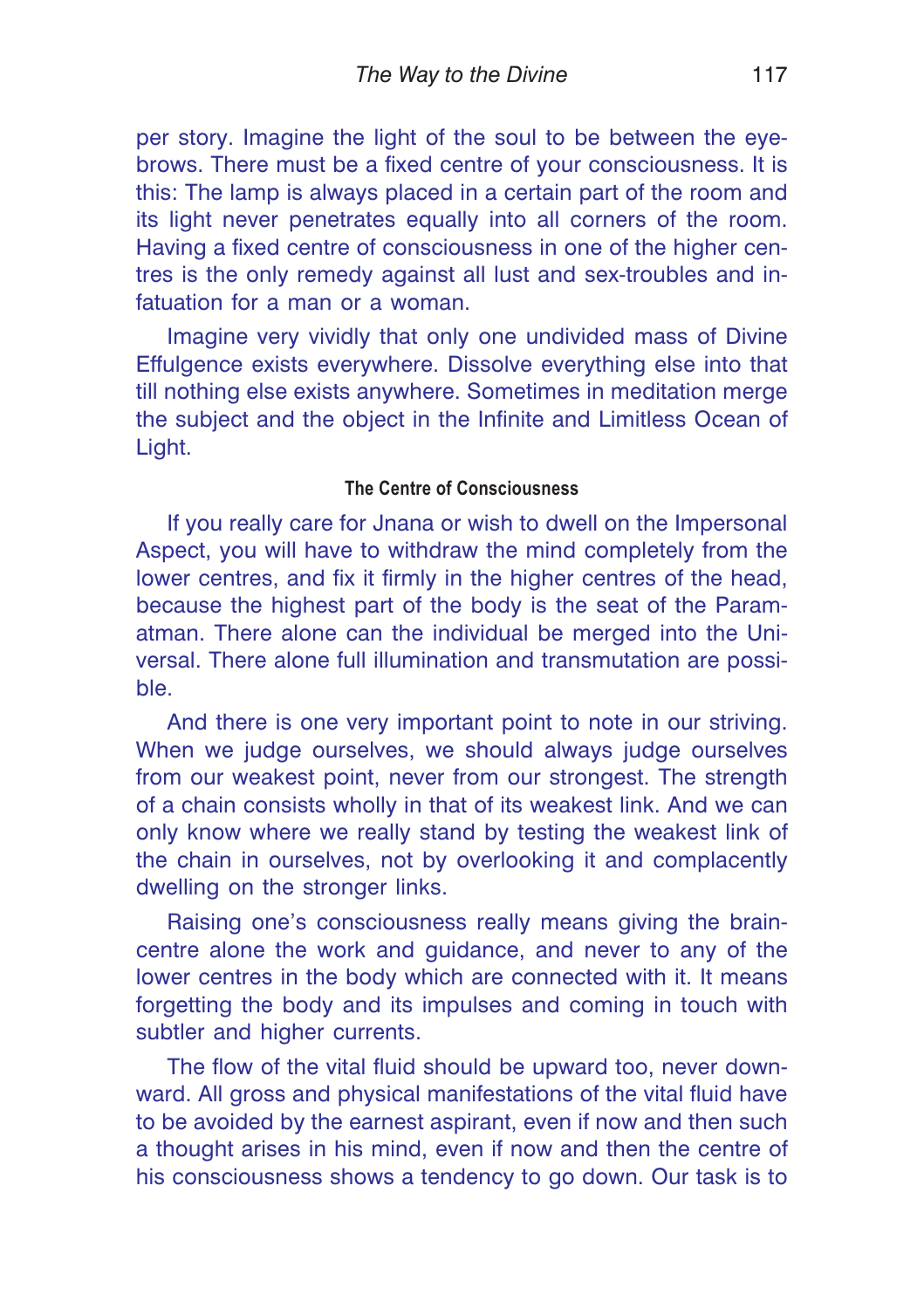control the centres and to learn to switch off the current at the original power-station. Try to control the different centres from the power-station, from where it can be easily and naturally done. If you do this, there will be just enough nervous current to flow through the entire system to keep it in a fit and healthy condition, but not more than that. The downward flow of all the current that is not absolutely necessary for that will be completely stopped.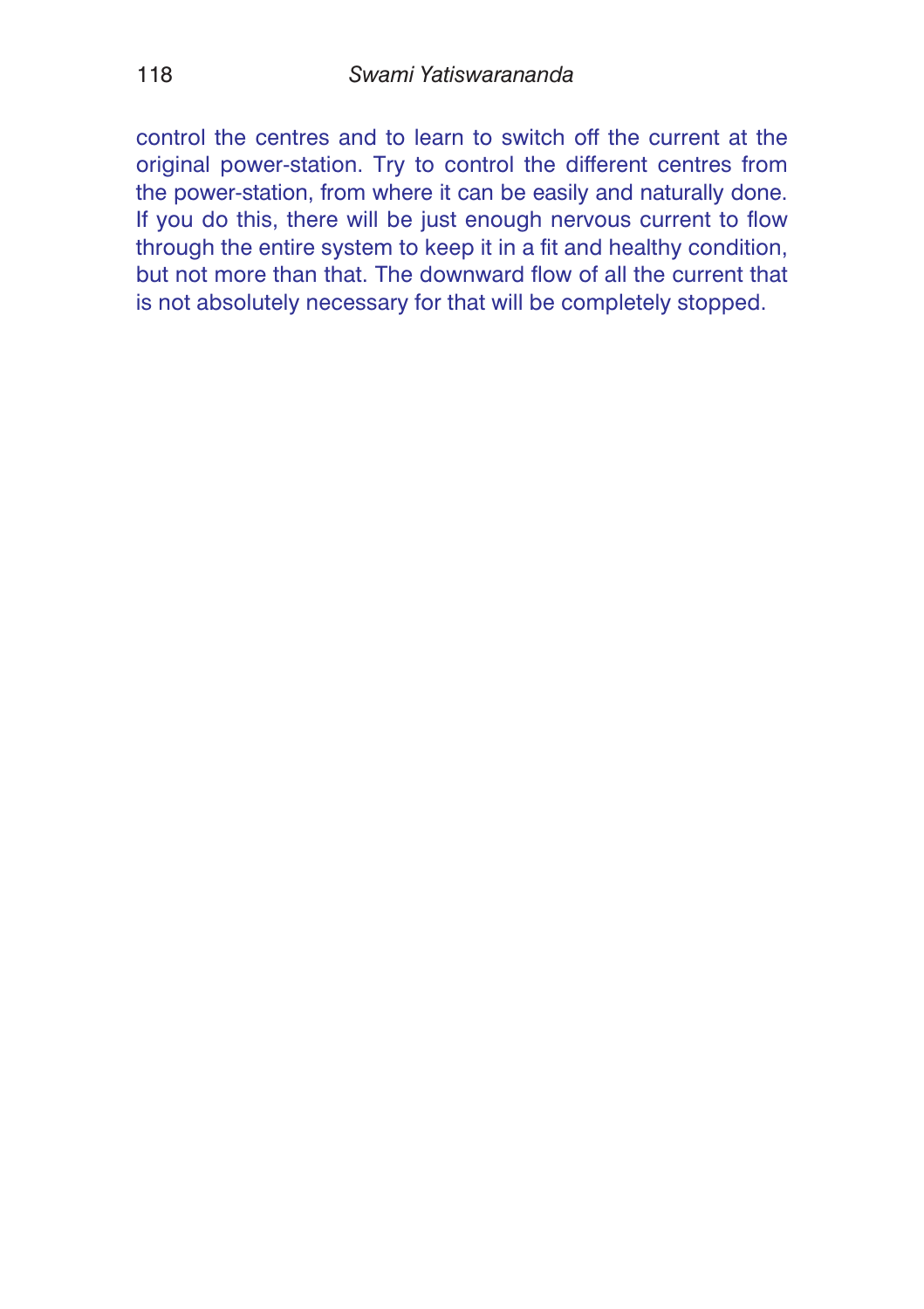### **15. VEDANTA (The end of knowing)**

There must be expansion of heart, expansion of intellect. There is love in almost all human beings, but what we generally give the name of 'love' is more or less the animal nature, containing physical elements and mostly belonging to the realm of body-consciousness of which in almost all cases of this socalled love there is a higher or a lower percentage present in the 'lover'. Love that contains these elements of physical desire or desire for enjoyment on the physical or mental plane, can never be 'love' in the true sense, in the sense in which the term is being used in spiritual life. If there were another word, I should avoid using the word 'love' at all, because the ordinary associations roused in people on hearing this term are almost the opposite of what love really is.

Our love is mostly a combination of both, i.e., of true love and the animal nature. But as love becomes free from all animality, even in a very subtle form, as it becomes spiritualised, it begins to express itself in its true colour of pristine purity.

We should all be very careful when using the word 'love', especially so in the West, and even avoid using it altogether as much as possible, because, as I said, of the wrong associations it calls up in the minds of others.

The love that the Christs, Buddhas, Ramakrishnas etc. of the world mean is very, very different from what is understood by 'love' by the average Christian, Hindu, etc.

There is knowledge in almost all human beings, but not the higher knowledge. Intellectualism, dry intellectualism has nothing to do with the expansion of the intellect.

Manhood is worth the name in proportion it frees itself from the fetters and limitations of animal nature, i.e., gets rid of the animal and physical desires and makes progress towards Divinity. And real manhood that knows no desire, no passion and attachment—real manhood and Divinity are not two essentially separate things at all.

The animal impulses etc. are obstructions in the way of real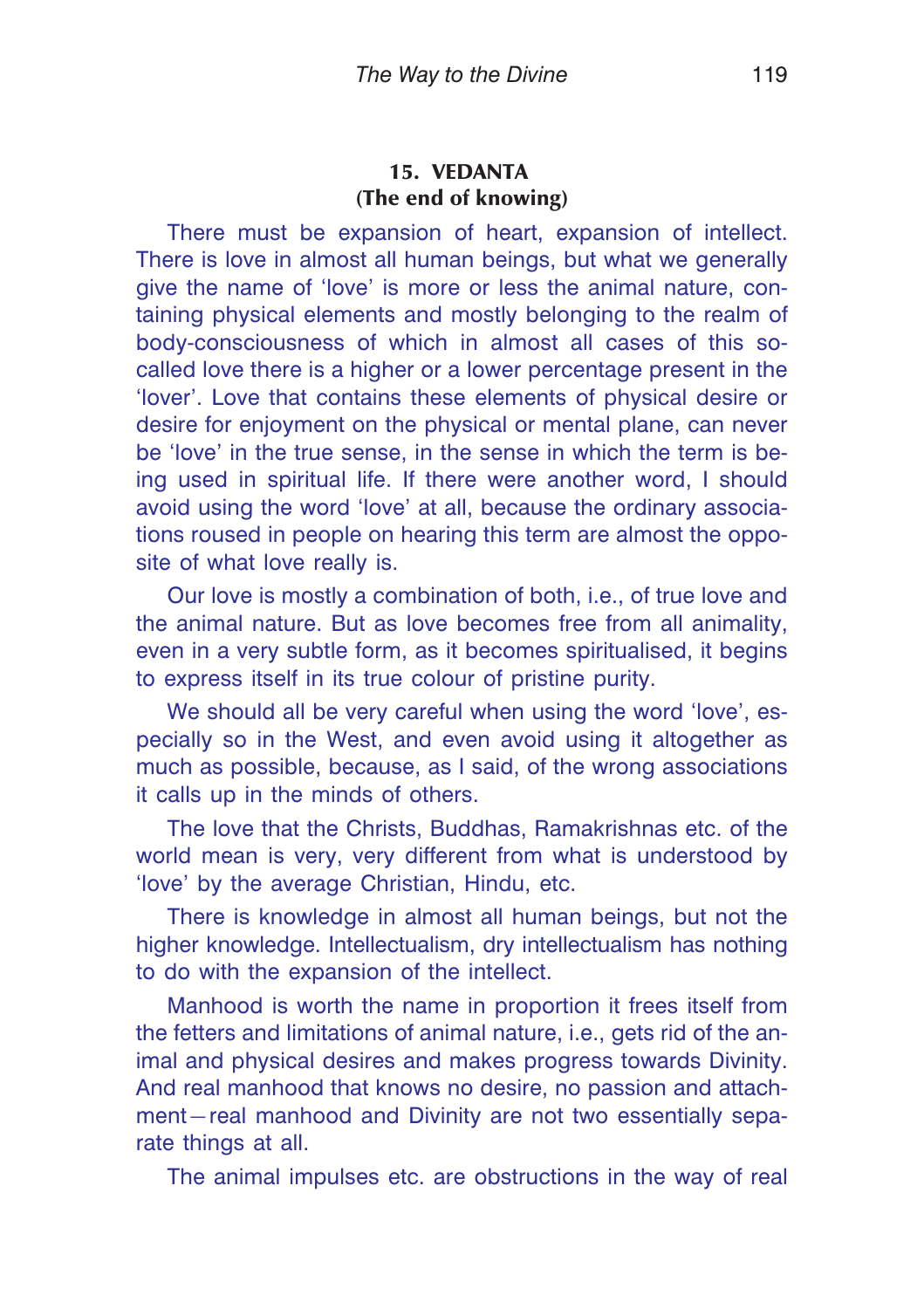manhood and its achievement by a person, and they are in no way part and parcel of manhood, of being a man, as such. Most human beings live like animals or even worse than animals, but that does not mean that animal life is part of human life, that it belongs to the human plane. This would be a wholly mistaken notion. It only means that the people leading such lives are not human beings really. They have not yet risen to the stature of a human being.

We do not want worms grovelling in the dust, but men, real men, in Vedanta, men expressing and living their eternal, innate Divinity and purity. What we generally call 'men' are not men but helpless slaves to their senses and cravings and impulses. They do not deserve even being given the name of 'men' They do not know what a man really is.

The reason why we want to live eternally is that our real nature is eternal. First this false identification with the body and all its upadhis (limiting adjuncts) must be got rid of. The body, the mind, the inner organ (antahkarana) etc., can never be eternal, and so long as our identification with them lasts, there can be no eternal life for us.

Whatever becomes the object of your consciousness is Maya (phenomenon), and you must separate the knower from the known, the 'seer' from the seen, the witness from all the things he is witnessing, the perceiver from the things perceived. There must be merciless, clear analysis and clear thinking at every stage of the spiritual journey.

When we remove the veils of Maya, we find X and Y are one and the same. Of that which Kant calls space, time and causation, the Vedantin says that it belongs to Maya, too, and that it has to be transcended. Kant did not see any means to transcend it, so he said that the thing-in-itself can never be known. Vedanta knows the means and tells you how to do it, goes a step further than Kant.

Kant did not know the possibility of transcending the mind and the world of phenomena, of separating the 'seer' completely from the seen. Physical objects are always percepts, being perceived by one or the other of the sense organs. The sense or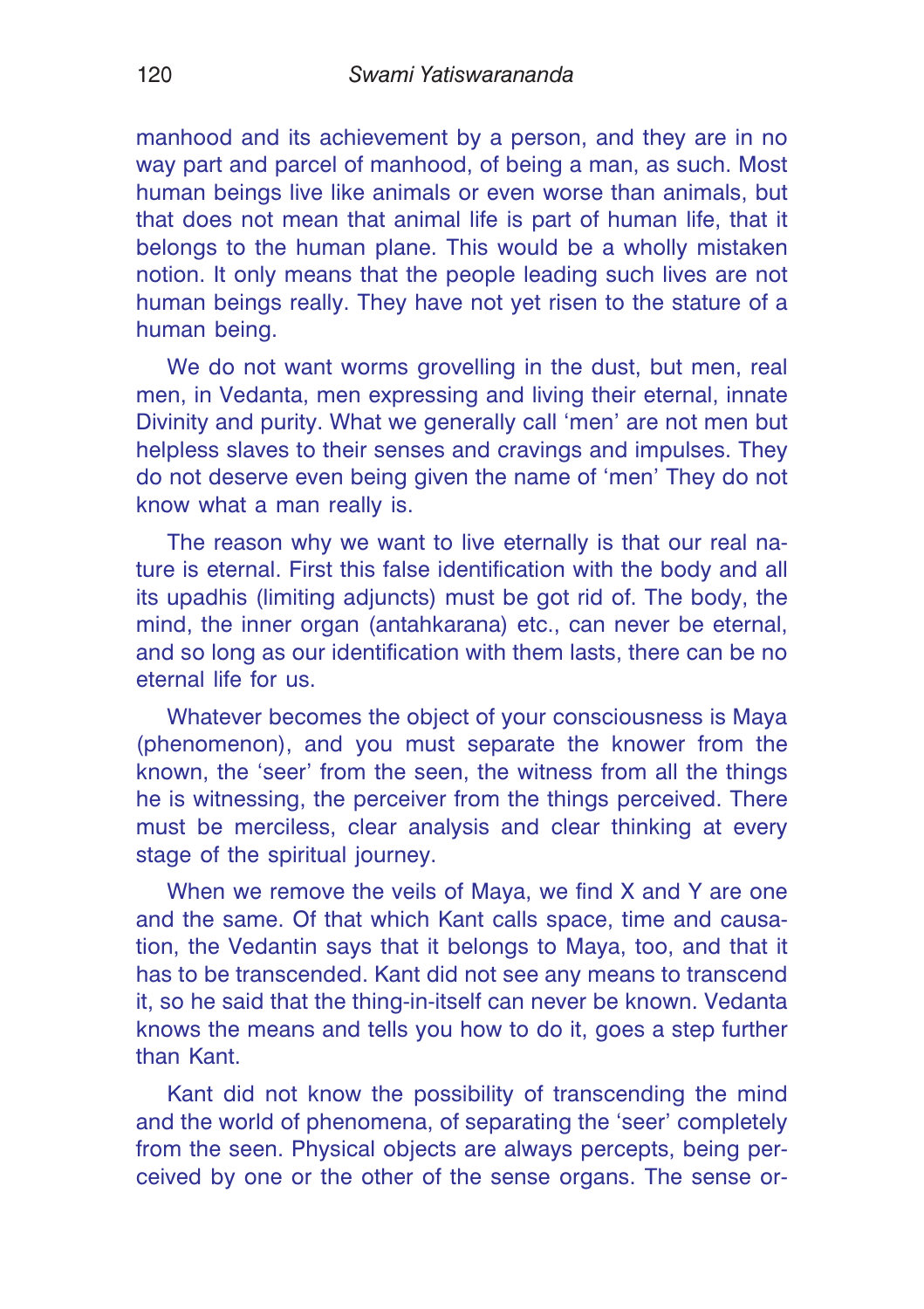gans themselves become percepts to the mind. In its turn, the mind becomes a percept to the Self which is always the witness or the perceiver and can never become a percept as this would mean a regression *ad in-finitum.* We must stop somewhere.

In Vedanta consciousness is always stressed. And we should never lose sight of this fact; otherwise there is the danger of our muddling up everything and losing sight of the true issue.

In deep sleep, Consciousness is present. After awaking from sleep, we say, 'I knew nothing'. But to enable us to say, 'I knew nothing', Consciousness must have been present. One cannot, therefore, predicate a time when Consciousness is not.

The perception of the snake in place of the rope is not false in the sense of there being absolutely nothing to account for the appearance of the snake. The rope forms the substratum, the basis, on which is superimposed the idea of the snake. The 'snake' is in no way based on a mere nothing. Maya is not illusion in the sense of mere nothingness.

#### **Vedanta is not sheer idealism as some people think.**

It is only when one believes that something is distinct from himself that he has a desire for the possession of that something whatever it be. The very fact of his having any desire at all is proof that he has already developed the idea of his being a subject, and that everything other than himself is an object to him. That is why perfect desirelessness in a really liberated soul follows as a matter of course, and no soul that is not desireless is liberated. Each soul, having realised the one without a second, has nothing to desire as there are no objects for such a soul.

Even the annihilation of anything requires a conscious witness, and that is the Self. There is no annihilation without some Consciousness being present. Our efforts should always be directed to get rid of the notion of the reality of name and form which are only superimposed on the Self during the waking and the dream states.

The screw is to be unscrewed now, just in the reverse order. The process of evolution and superimposition has been shown. Now comes the process of going back to the cause, of involution. From the gross to the subtle, from the subtle to the causal,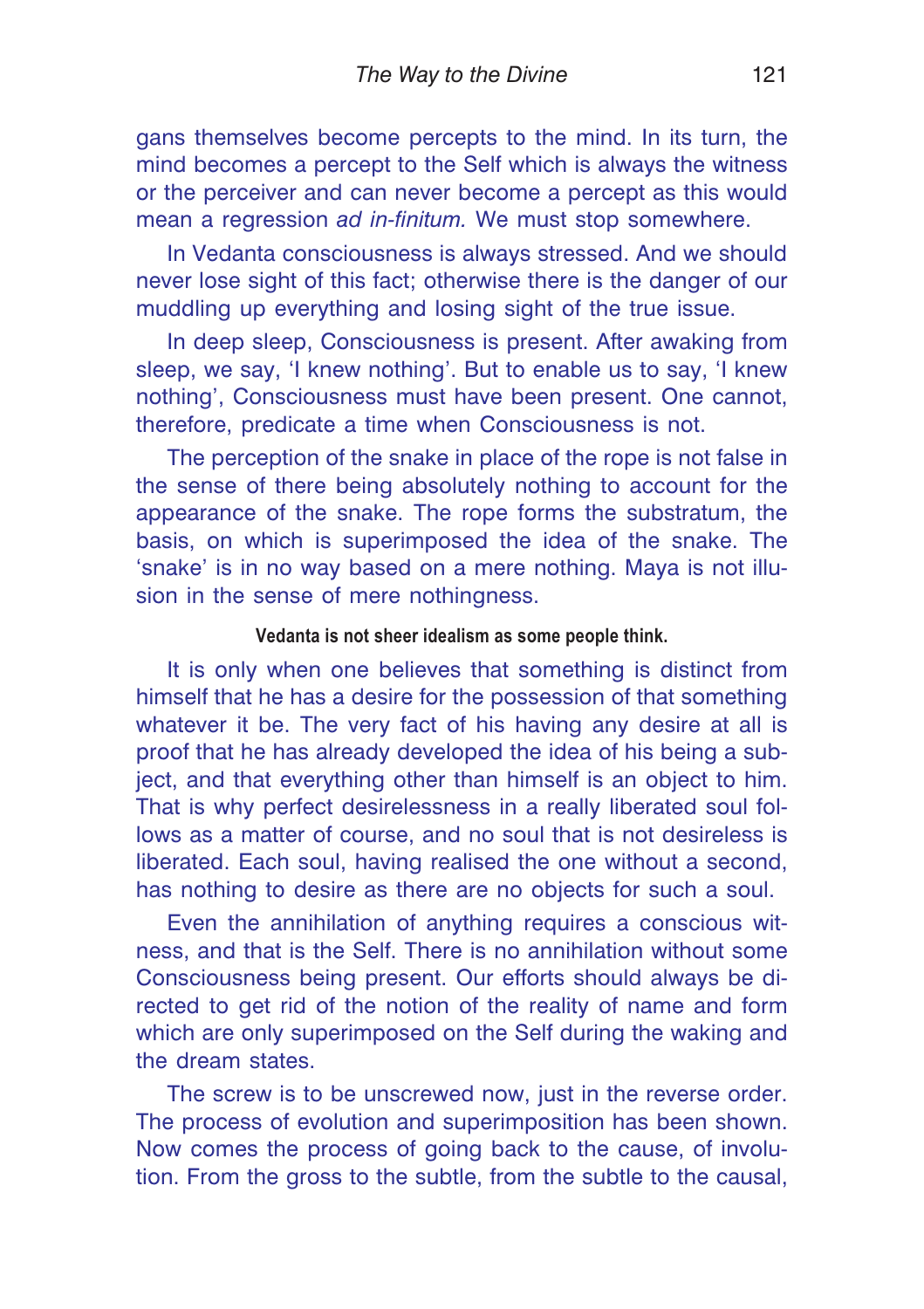and then a long jump. And the first steps are a life of preparation, of scrubbing and cleaning, for, so long as any impurity is to be found in the mind, the reflector can never reflect the light of Consciousness properly and perfectly. And our mind is only the reflector. That is why all those layers of dirt and dust must be taken off before the mind can even begin to reflect the light in the proper way again. The light as such is the whole trouble.

Continence, Brahmacharya, the strict fulfilment of all preliminaries are absolutely necessary if you want to be able to take up the higher forms of spiritual practice which alone can lead you on to the realisation of the Absolute State. And if you do not care to take up the spiritual life in right earnest, practically living it, then all these readings and talks have no value at all and become useless, a mere waste of time.

The Vedantin believes in evolution as a stage, but never as the ultimate goal; and to him even this evolution is merely an appearance, never an absolute reality. So if we speak of evolution at all, this is only meant in a very relative sense, not as an absolute fact. As an absolute fact there is no such thing as evolution at all.

The whole trouble is that to us the appearance has become real, and the reality unreal.

It is a most ludicrous situation, really speaking. But being the fools we are, we have to pay the price in misery and suffering and no end of disillusionments.

We must be able to stand the destructive aspect of truth. First, truth burns many things in us: false attachments, false hopes, all worldly desires and all worldly loves. And all these have to be destroyed utterly, if we really want to clean our reflectors.

If you are really prepared to follow the spiritual path unconditionally then you have to get rid of all such dreams, the gross dreams and the subtle ones and the very subtle ones also. And this means tremendous courage, tremendous heroism, tremendous bravery and undauntedness. By those who are weak, who have got weak nerves, who are vacillating, truth cannot be realised. And seeing that the dream is going to break anyhow, why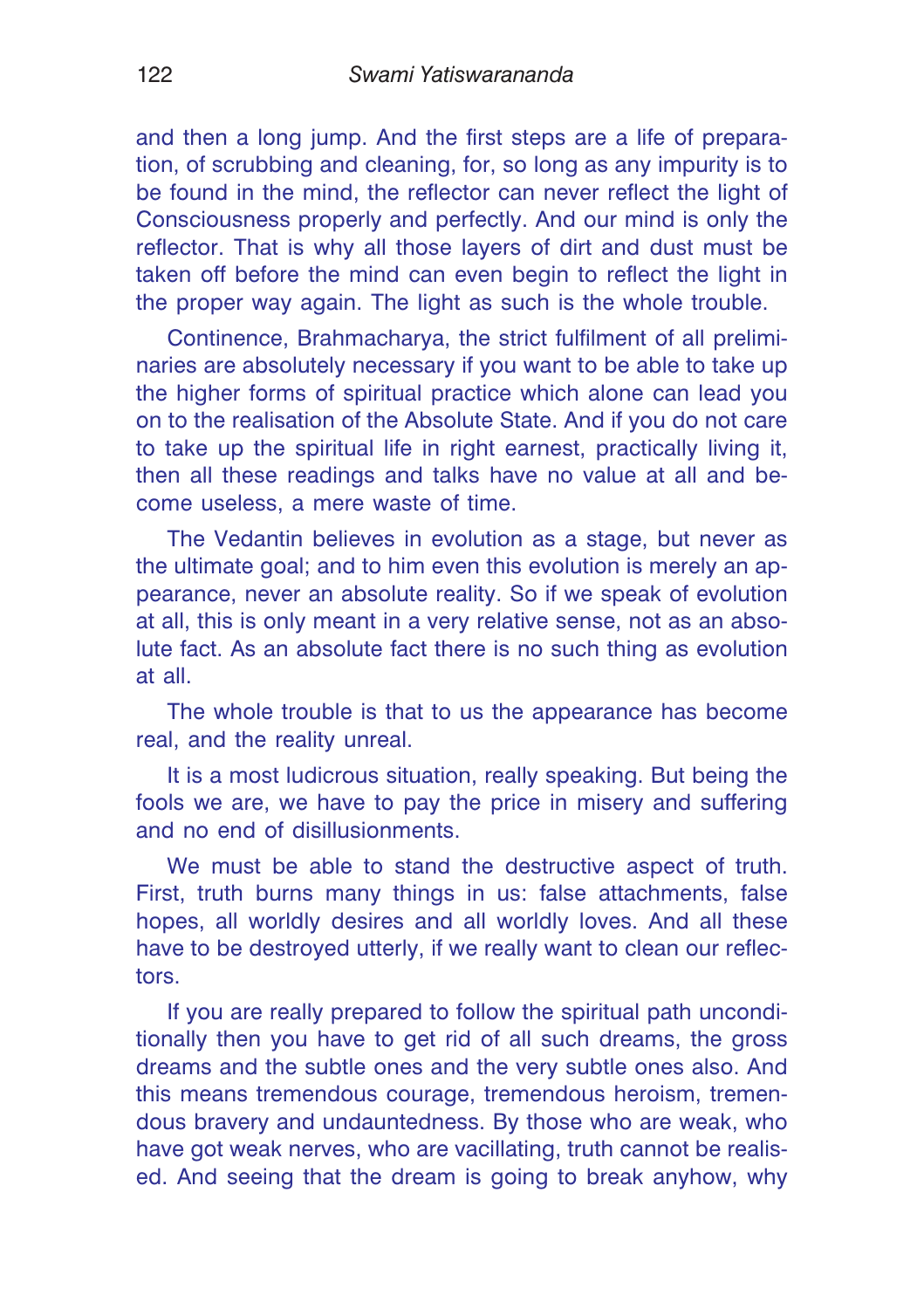not go and break it consciously, purposefully, manfully? Every dream is going to break sooner or later, why create new dreams? Why not stop dreaming altogether?

All wrong identification must be broken. And this means pain in the beginning. Blessed pain, pain that is the forerunner of freedom and bliss.

The darkness of the world is illumined by the soul, but we do not know its true nature and do not see its darkness, but take the reflected light to be its light.

Evolution can never be an ultimate fact to the Vedantin, as I said. It, too, is a mere appearance, the rope that is being taken for the snake. Never more than that. It is true at a certain state; it is no longer true after we have gone beyond that stage on our path to Truth.

This is not a question of something becoming something else. It is not the milk becoming curds; then it loses its true nature. But it is the rope 'becoming' a snake. And when this mistake has been made, when the rope has been mistaken for a snake, then it brings in all the troubles of a real snake:—fear, etc., etc.

The world-dream only appears to be real so long as we are not awake, so long as the vision of the Atman has not come to us.

And our waking state has no greater reality than our dream state. Both are equally unreal.

It is very important to be able to stand the destructive aspect of Truth. It must first of all burn away all our false hopes, false identifications, false pet ideas, all our false worldly aspirations, all our small, petty, greedy loves. Then only will Truth reveal itself, not before. But who really wants them to be burnt? Who wants to pay the price and reach the goal? We have got the means, the method of the Great Ones, but we are so perverse that we always postpone our own efforts and go on deriving intellectual enjoyments from these fine ideas without realising their truth ourselves. That is not the way that will take us nearer the goal.

Very often we want to dream our miserable, contemptible,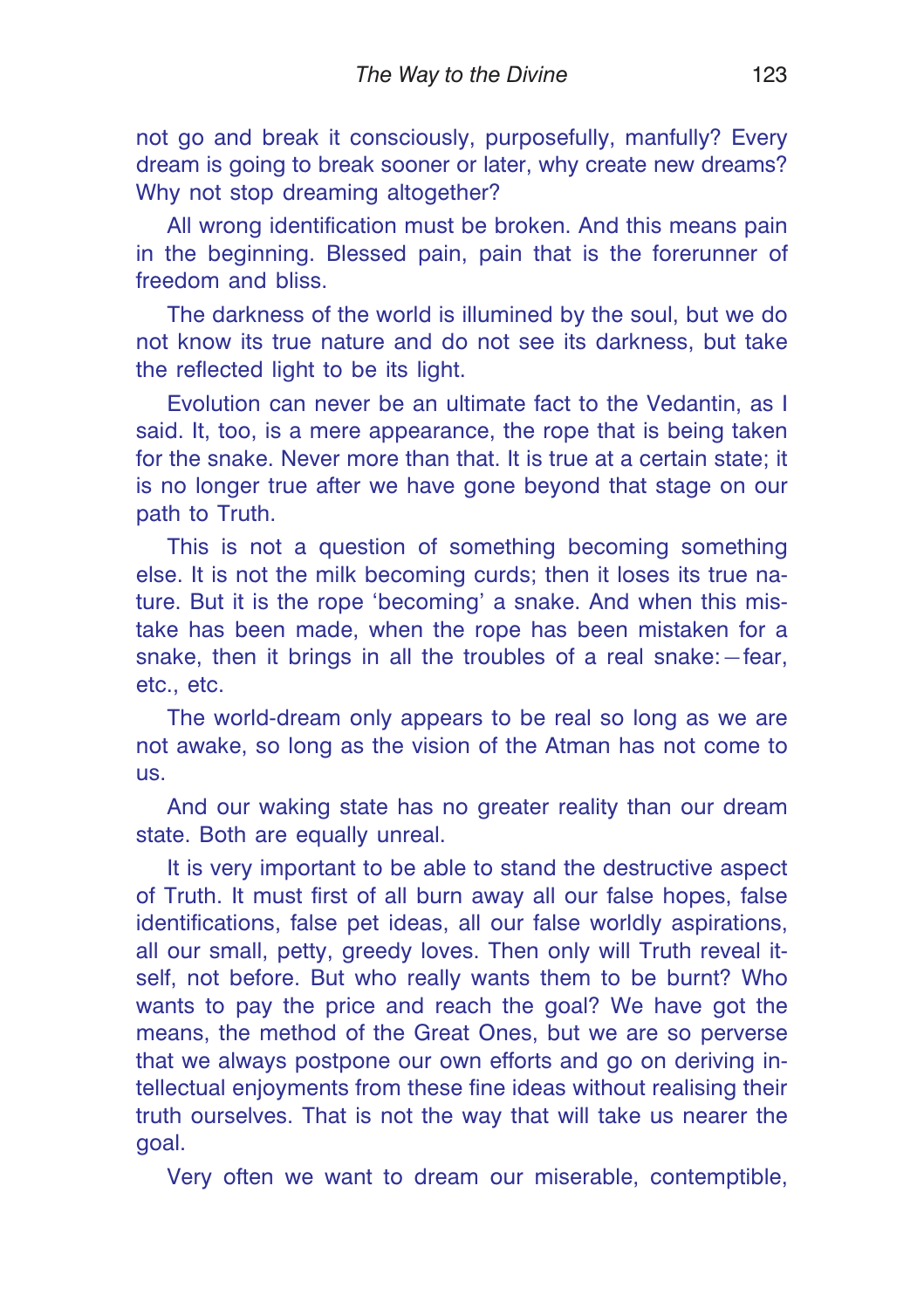petty, little dreams of love and power and self-glorification. We want to hug them to our heart's content, and cling to them as long as we possibly can, till they are torn away from us.

As I said, if you are really prepared to follow the spiritual life you must do away with all dreams, gross dreams, subtle dreams and very subtle dreams, even if they are good dreams, relatively speaking. There must be merciless scrubbing and cleaning and readjustment. A new outlook must be created, sacrificing old notions and pet ideas, prejudices etc. Tremendous and uncompromising boldness is necessary. Those who are manly, who are bold and strong and purposeful and reliable alone can attain to Truth. Not others. It is such a wonderful adventure. In Vedanta there is no place for the weakling, the worms grovelling in the dust, the sinners, who go on crying, 'Oh, I am a sinner, I am a sinner, what can I do, I am a sinner', and then merrily and carelessly continue to sin, to wallow in the mire, and wail and cry.

Truth is not to be attained by the weak. If purity is ours by birthright, why not manifest purity? If love is ours by birthright, why not manifest love? If bliss is ours by birthright, why not manifest bliss? If freedom is ours by birthright, why go on being slaves to our senses, to our body, mind, and ego? Break the dream mercilessly. Learn to stand on your own feet, a man's feet, manfully!

Swami Vivekananda says in one of his poems:

*'Be bold and face the Truth. Be one with It. Let visions cease, Or, if you cannot, dream then truer dreams Which are Eternal Love and Service free!'*

This is the ideal, and the ideal must some day be made real. It must not be allowed to remain only an ideal. Mere theories and elevating thoughts and superfine intellectual niceties will not do. Money is not the difficulty at all. Men are. We need workers, people willing to do their very best for their own welfare as well as for that of others, people willing to lead a life of spiritual service. So I am trying to do intensive work with small groups, instead of extensive work. First, we must create the workers, the selfless